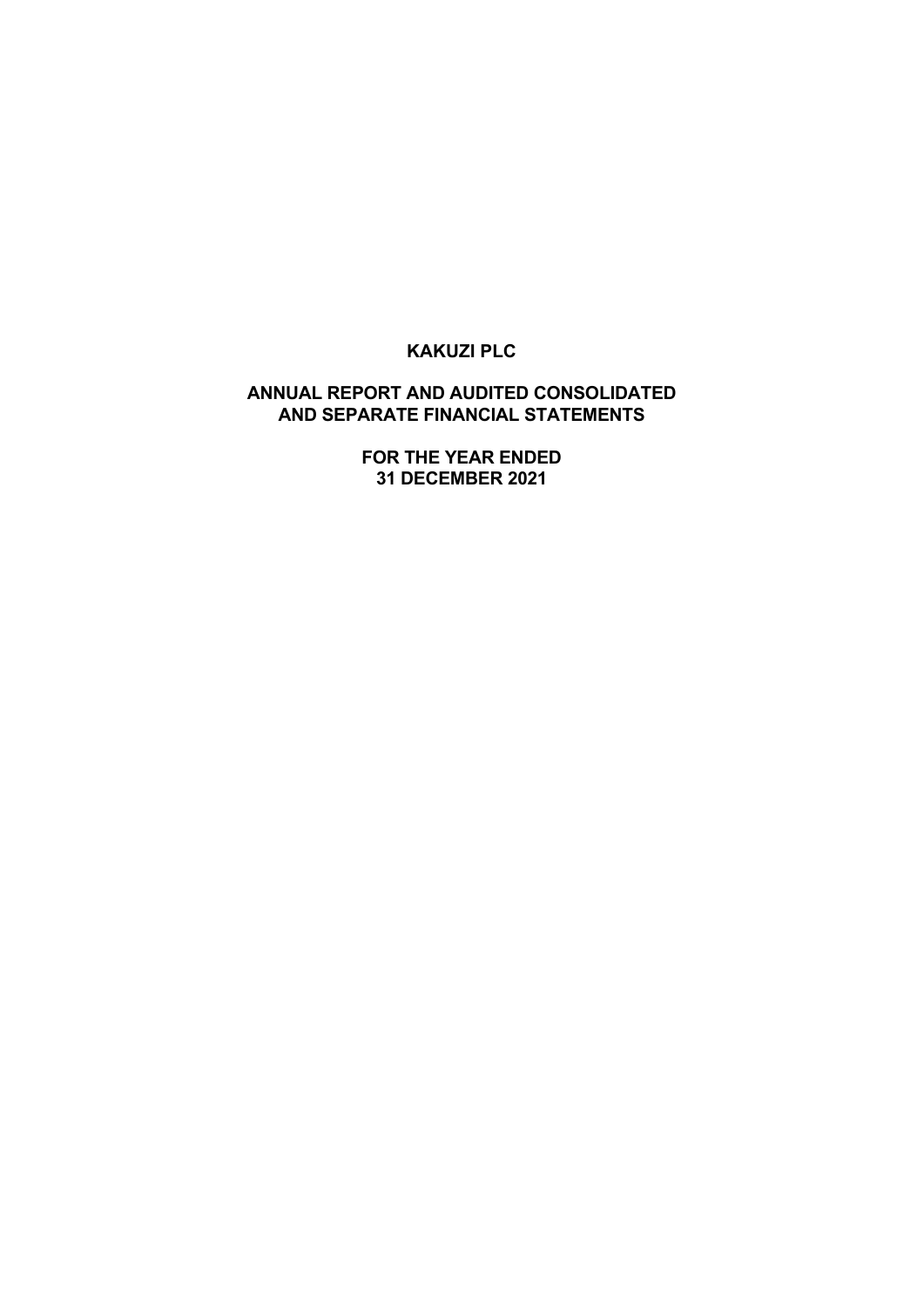| <b>Table of Contents</b>                                                             | Page No       |
|--------------------------------------------------------------------------------------|---------------|
| Company information                                                                  | 3             |
| Notice of Annual General Meeting                                                     | $4 - 5$       |
| Virtual Annual General Meeting Instructions                                          | $5(a) - 5(b)$ |
| Minutes of the Ninety Third Annual General Meeting                                   | $5(c) - 5(e)$ |
| <b>Chairman's Statement</b>                                                          | $6 - 10$      |
| Report of the Directors                                                              | $11 - 12$     |
| Statement of Directors' Responsibilities                                             | 13            |
| <b>Statement on Corporate Governance</b>                                             | $14 - 28$     |
| Corporate Governance Auditor's Report                                                | 29            |
| Directors' Remuneration Report                                                       | 30            |
| Independent Auditors' Report                                                         | $31 - 34$     |
| <b>Financial Statements:</b>                                                         |               |
| Consolidated and separate statement of profit or loss and other comprehensive income | 35            |
| Consolidated statement of financial position                                         | 36            |
| Separate statement of financial position                                             | 37            |
| Consolidated statement of changes in equity                                          | 38            |
| Separate statement of changes in equity                                              | 39            |
| Consolidated and separate statement of cash flows                                    | 40            |
| Notes to the consolidated and separate financial statements                          | $41 - 92$     |
| Five year record                                                                     | 93            |
| Major shareholders and distribution schedule                                         | 94            |
| Form of proxy (Annual General Meeting)                                               | 95            |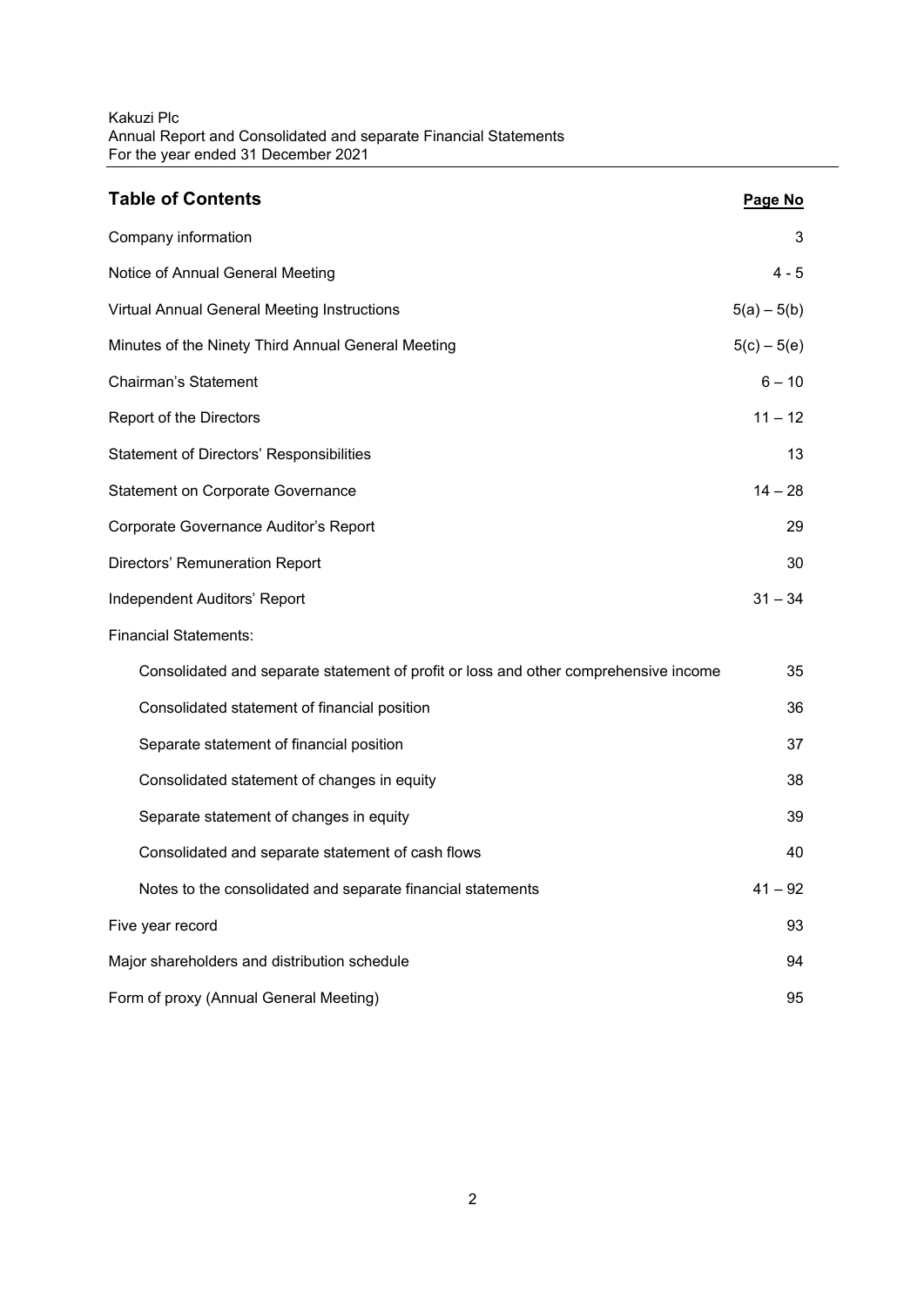#### **COUNTRY OF INCORPORATION**

The Company is incorporated in Kenya under the Kenyan Companies Act, 2015.

#### **DIRECTORS**

The Directors who held office during the year and at the date of this report were:-

Mr. N Ng'ang'a Chairman Mr. C J Flowers\* Managing Director Mr. G H Mclean\* Mr. K R Shah Mr. D M Ndonye Mr. S N Waruhiu Mr. A N Njoroge Dr. J K Kimani \* British

## REGISTERED OFFICE **REGISTRARS**

Punda Milia Road, Makuyu Bruce House, 6th Floor P O Box 24 Standard Street 01000 THIKA P O Box 8484 Telephone (060) 2033012 00100 NAIROBI E-mail: mail@kakuzi.co.ke Telephone (020) 2230242

#### **SUBSIDIARY COMPANIES AUDITOR**

Estates Services Limited (100% holding) Deloitte & Touche LLP Kaguru EPZ Limited (100% holding) Deloitte Place

#### SECRETARY **BANKERS**

John L G Maonga **Katalah Bank Kenya Limited** KCB Bank Kenya Limited Maonga Ndonye Associates P O Box 30081 Jadala Place, Ngong Lane, Ngong Road 00100 NAIROBI P. O. Box 73248 00200 NAIROBI NGBA Bank Kenya Plc Telephone (020) 2149923 P O Box 44599

Main Office Custody & Registrars Services Limited Facsimile (020) 2211773

 Waiyaki Way, Muthangari P. O. Box 40092 00100 NAIROBI

00100 NAIROBI

#### **ORDINARY SHARES**

The Company's ordinary shares are listed on the Nairobi Securities Exchange and the London Stock Exchange.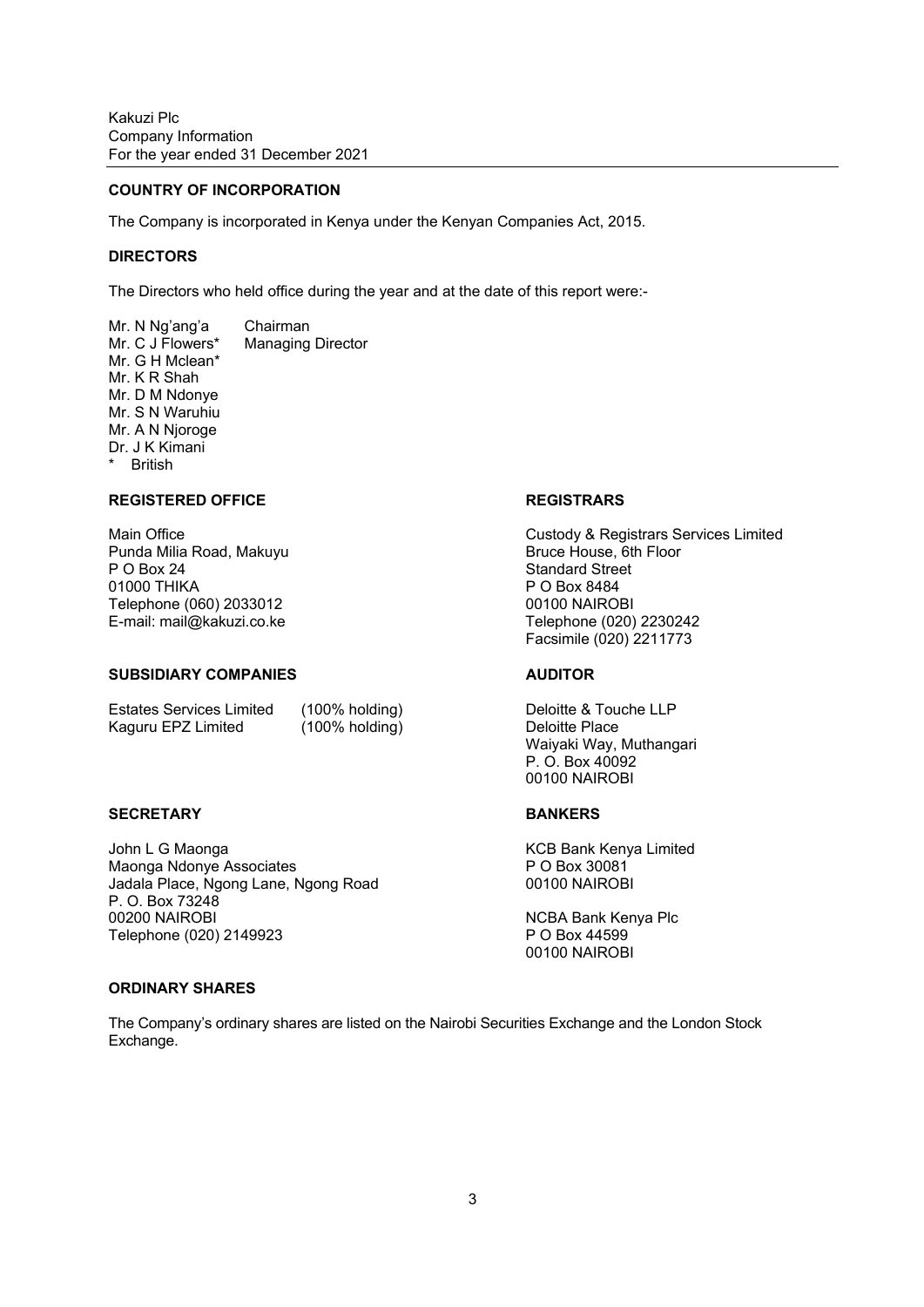**NOTICE** is hereby given that the Ninety Fourth Annual General Meeting of the Members of the Company will be held via electronic means on Tuesday, 17<sup>th</sup> May 2022 at 12.00 noon for the following purposes:-

- 1. To read the notice convening the meeting.
- 2. To table the proxies received and confirm the presence of a quorum.
- 3. To approve the minutes of the Ninety Third Annual General Meeting held on 18<sup>th</sup> May 2021.
- 4. To receive, consider and adopt the Audited Financial Statements for the year ended 31 December 2021 together with the reports of the Chairman, the Directors and the Independent Auditors thereon.
- 5. To declare a first and final dividend of Shs. 22 per ordinary share (2020: Shs. 18.00) for the Financial Year ended 31 December 2021.
- 6. To approve the Directors' Remuneration Report as detailed in the Annual Report for the Financial Year ended 31 December 2021.
- 7. To re-elect Directors:
	- i) Mr. Stephen Njoroge Waruhiu, a Director who retires by rotation in accordance with Article 27 of the Company's Articles of Association and, being eligible in accordance with Article 28 of the Company's Articles of Association, offers himself for re-election.
	- ii) Mr. Daniel Mutisya Ndonye, a Director who retires by rotation in accordance with Article 27 of the Company's Articles of Association and, being eligible in accordance with Article 28 of the Company's Articles of Association, offers himself for re-election.
- 8. In accordance with provisions of Section 769 of the Kenyan Companies Act, 2015, the following Directors, being members of the Board Audit & Risk Committee be re-elected to continue to serve as members of the said Committee:
	- a) Mr. Daniel Mutisya Ndonye
	- b) Mr. Stephen Njoroge Waruhiu
	- c) Mr. Andrew Ndegwa Njoroge
- 9 To re-appoint Messrs Deloitte & Touche LLP as Auditors of the Company in accordance with the provisions of Section 721 (2) of the Kenyan Companies Act, 2015 and to authorise the Directors to fix the Auditors' remuneration for the ensuing Financial Year in accordance with the provisions of Section 724 (1) of the Kenyan Companies Act, 2015.

### **SPECIAL BUSINESS**

10 To consider and, if thought fit, to amend articles 11 (2), 26 (1) and 45 (3) of the Company's Articles of Association by a Special Resolution and the amended articles to read as follows: -

11 (2) "A meeting of the Board shall be held at the head office of the Company or at such other location contained in the notice convening the meeting. The meetings may be held either by means of physical, hybrid or conference call, internet, voice over internet protocol, electronic or other communication facilities or channels permitting all persons participating in the meeting to communicate adequately during the meeting, allows for simultaneous communication and is capable of being recorded and such participation shall constitute a presence of a quorum at a meeting of the Directors as if those participating were present in person."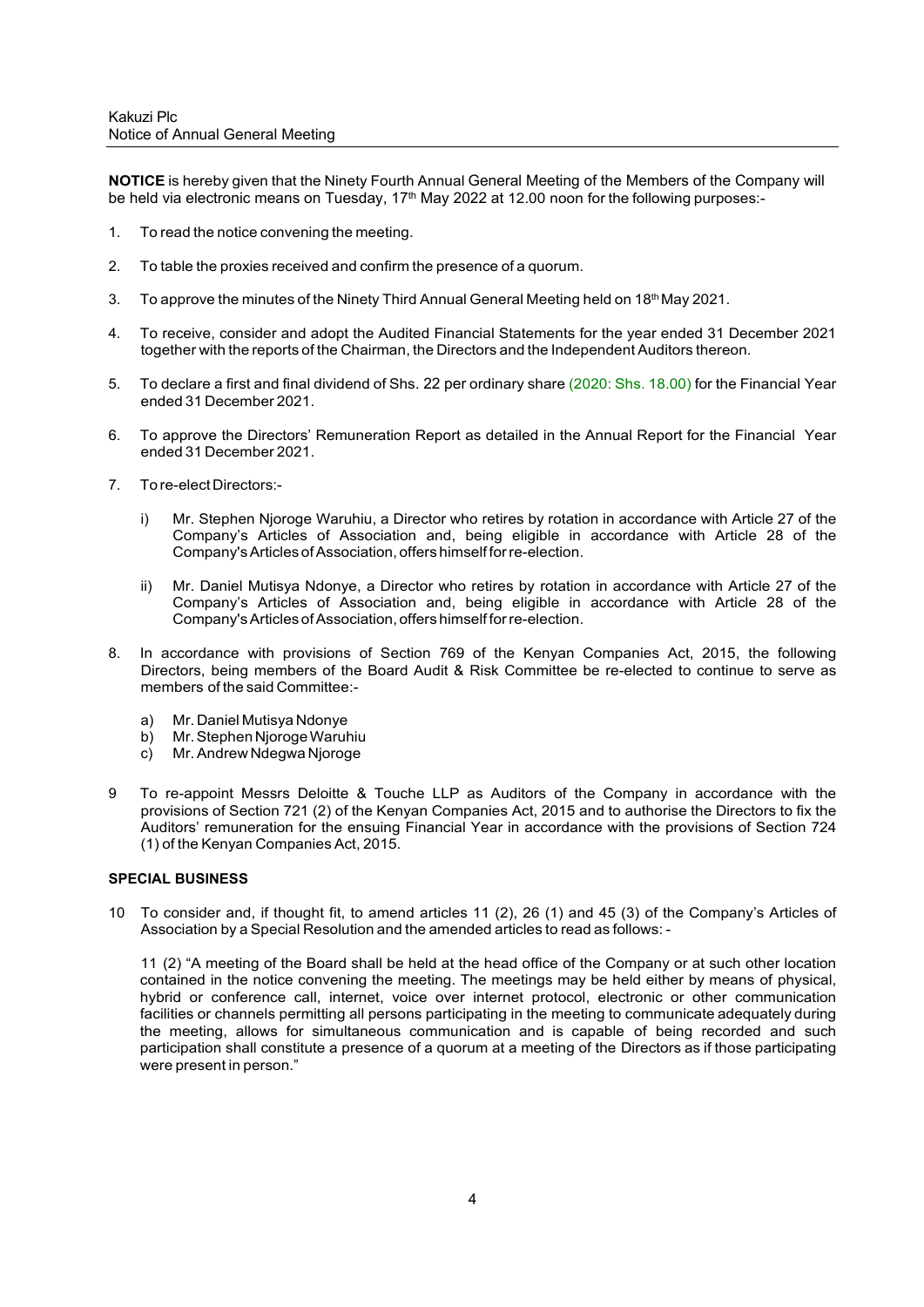### **SPECIAL BUSINESS (continued)**

26 (1) "Unless and until otherwise from time to time determined by an ordinary resolution of the Company, the number of the Directors (excluding Alternates) shall not be less than Two (2) nor more than Nine (9) in number.

45 (3) "The Board may determine the place and time at which the Members meet and the manner in which General meetings are coordinated. General meetings may be held either physically or by use of technology and electronic communication such as video conferencing, webinars, teleconferencing and any such other technology or a hybrid of both physical and virtual meetings provided that the channels permitted allows all persons to participate, vote and communicate adequately during the meeting and is capable of being recorded and such participation shall constitute a presence of a quorum at a meeting of the Members as if those who were participating were present in person."

11 To transact any other business of an Annual General Meeting of which due notice has been received.

## **BY ORDER OF THE BOARD**

**J L G MAONGA COMPANY SECRETARY** 

**22 March 2022**

# **Note:**

A member entitled to attend and vote at this meeting is entitled to appoint a proxy to attend and vote on his/her behalf and such proxy need not be a member of the Company.

**Shareholders will be able to register to follow the meeting, vote electronically or by proxy and may ask questions in advance of the Annual General Meeting in the manner detailed hereafter. Registration for the AGM will open on Tuesday, 3rd May 2022 at 8.00 a.m and will close on Monday, 16th May 2022 at 12.00 noon. Shareholders will not be able to register after Monday, 16th May 2022 at 12.00 noon.**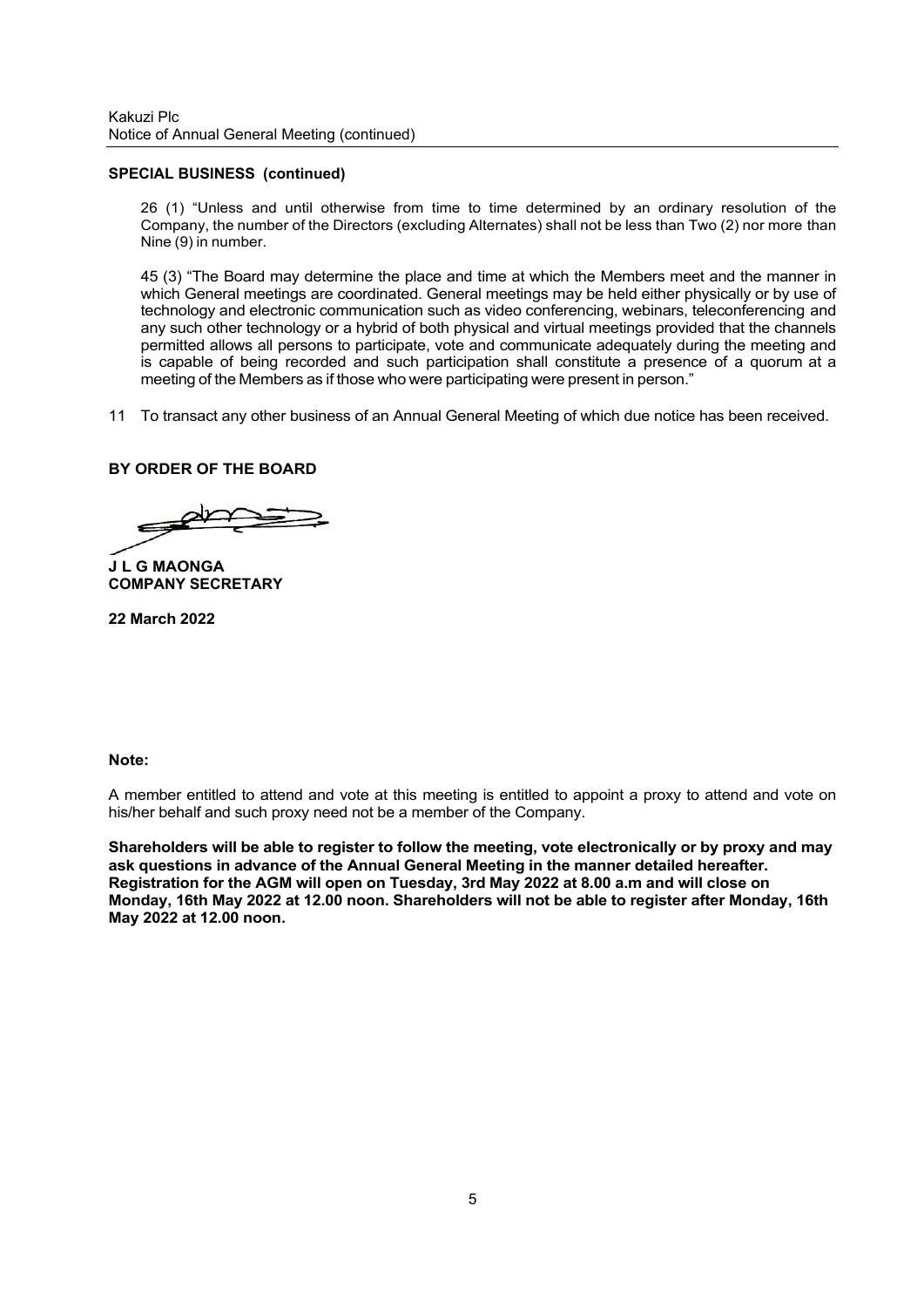- 1) In view of the ongoing Coronavirus 2019 (COVID-19) pandemic and the related public health regulations and directives the Annual General Meeting will be held virtually.
- 2) Shareholders wishing to participate in the meeting should register for the AGM online at https://digital.candrgroup.co.ke or by dialing USSD short code number **\*384\*043#** or via a link to the AGM Platform that will be sent to them via SMS and/or Email and following the various registration prompts. In order to complete the registration process, shareholders will need to have their ID/Passport Numbers which were used to purchase their shares and their shares account number or CDSC Account Number at hand. For assistance shareholders should dial the following helpline number+254 20 7608216 from 8:00 a.m. to 4:00 p.m. from Monday to Friday. Any shareholder outside Kenya should dial the helpline number to be assisted to register or send an email digital@candrgroup.co.ke.
- 3) Registration for the AGM opens on  $3<sup>rd</sup>$  May, 2022 at 08:00AM and will close on 16<sup>th</sup> May, 2022 at 12.00 Noon.
- 4) Shareholders wishing to raise any questions or clarifications regarding the AGM may do so by:
	- a) Sending their written questions by email to digital@candrgroup.co.ke or
	- b) Shareholders who will have registered to participate in the meeting shall be able to ask questions via SMS by dialing the USSD code **\*384\*043#** and selecting the option (ask Question) on the prompts **or**
	- c) Shareholders who will have registered to participate in the meeting shall be able to ask questions by visiting https://digital.candrgroup.co.ke platform; Select Attend Event; Select "Kakuzi Plc AGM";
		- **Select "Q&A" option tab and submit questions in text box provided; or**
	- d) To the extent possible, physically delivering their written questions by 13<sup>th</sup> May, 2022 12:00 *Noon* with a return physical address or email address to the Company Registrars address: Custody & Registrars, at IKM Place, Tower B, 1<sup>st</sup> Floor, 5<sup>th</sup> Ngong Avenue
- 5) Shareholders wishing to vote may do so by:
	- a) Accessing Virtual AGM via https://digital.candrgroup.co.ke platform; Select Attend Event; Select "Kakuzi Plc AGM"; Select "Voting" option tab and vote; or
	- b) Accessing Virtual AGM via USSD platform\*384\*043# ; Use the menu prompts menu option for "Voting" and follow the various prompts regarding the voting process
- 6) In accordance with Section 298(1) of the Kenyan Companies Act, shareholders entitled to attend and vote at the AGM are entitled to appoint a proxy to vote on their behalf.
	- $\triangleright$  A proxy need not be a member of the Company. If the Proxy appointed is not the Chairman of the AGM, the appointed proxy will need access to a mobile telephone or an internet enabled device.
	- $\triangleright$  A proxy form is included in this Annual Report and is also available on the Company's website via this link: https://www.kakuzi.co.ke/regulatory-news. Physical copies of the proxy form are also available at the Company Registrars address: Custody & Registrars, IKM Place, Tower B, 1st Floor, 5th Ngong Avenue, Nairobi.
	- $\triangleright$  A proxy form must be signed by the appointer or his attorney duly authorized in writing. If the appointer is a body corporate, the instrument appointing the proxy shall be given under its common seal or under the hand of an officer or duly authorized attorney of such body corporate.
	- A completed form of proxy should be emailed to  $prox(y)$  candrgroup.co.ke or delivered to Custody & Registrars, at IKM Place, Tower B, 1st Floor, 5th Ngong Avenue, Nairobi so as to be received not later than Friday 13th May 2022 at 12.00 Noon. Any person appointed as a proxy should submit his/her email or mobile telephone number to the Company no later than Friday13th May 2022 at 12.00 Noon.
	- $\triangleright$  Any proxy registration that is rejected will be communicated to the shareholder concerned not later than Monday 16th May 2022 to allow time to address any issues.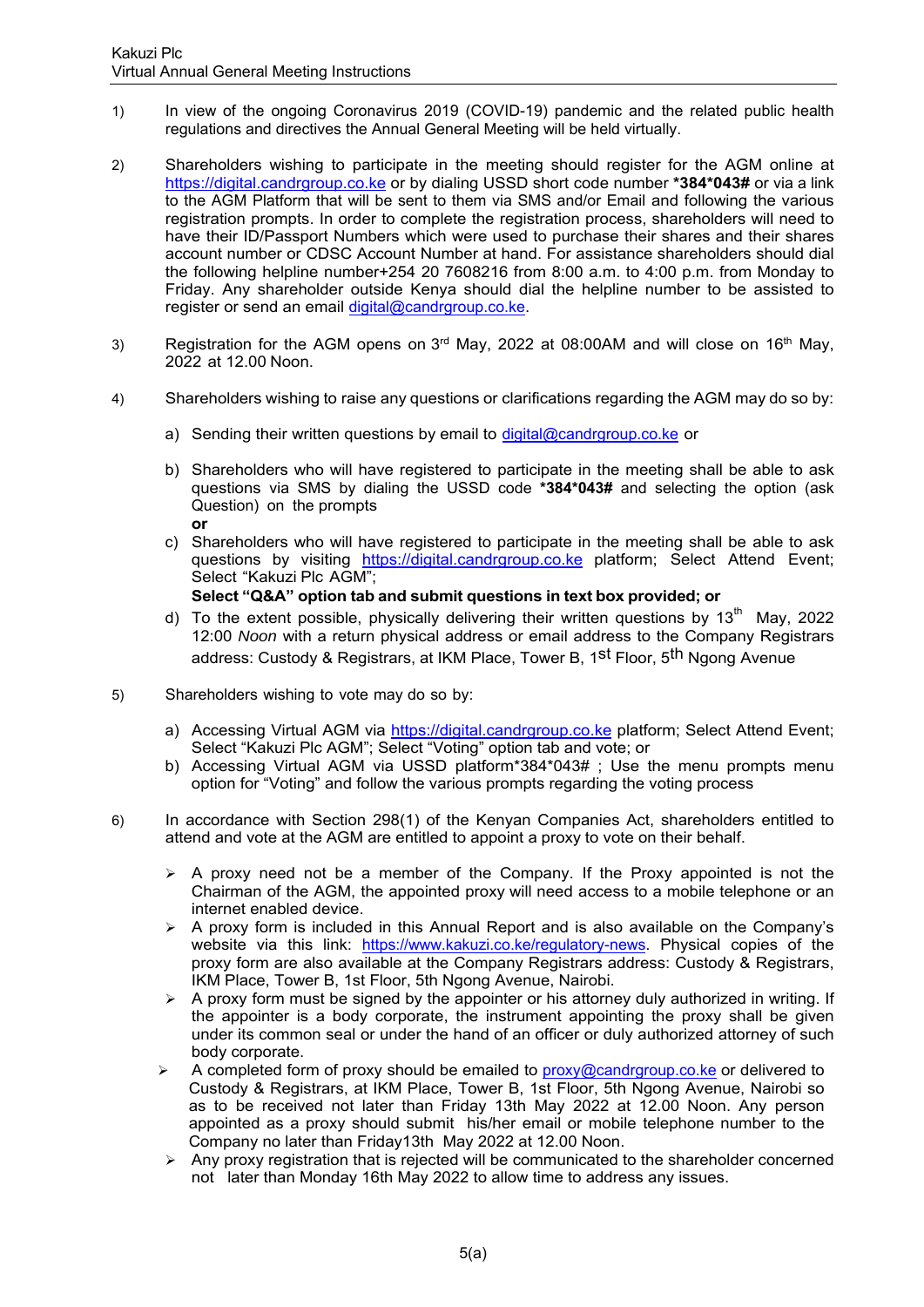- 7) The AGM will be streamed live via a link which shall be provided to all shareholders who will have registered to participate in the general meeting. Duly registered shareholders and proxies will receive a short message service (SMS) and/or an email prompt on their registered mobile numbers, 24 hours prior to the AGM acting as a reminder of the AGM. A second SMS and/or an email prompt shall be sent one hour ahead of the AGM, reminding duly registered shareholders and proxies that the AGM will begin in an hours' time and providing a link to the live stream.
- 8) Duly registered shareholders and proxies may follow the proceedings of the AGM using the live stream platform and may access the agenda. Duly registered shareholders and proxies may vote (when prompted by the Chairman) via the USSD \*384\*043# or *Voting Matters* tab on the live stream display screen
- 9) A poll shall be conducted for all the resolutions put forward in the notice.
- 10) Results of the AGM shall be published within 24 hours following conclusion of the AGM
- 11) The preferred method of paying dividends which are below Kshs 140,000.00 is through M-PESA. Shareholders who wish to receive their dividend through M-PESA and who have not registered for this mode of payment can opt to receive future dividends by dialing \*483\*038# or contacting the Share Registrar, Custody & Registrars Services Limited
- 12) All present and former shareholders of the Company are hereby notified that pursuant to the provisions of the Unclaimed Financial Assets Act No 40 of 2011 Parts II and III, dividends and shares which have not been claimed for a period of three (3) years or more will require to be delivered to the Unclaimed Financial Assets Authority ('the Authority) as abandoned assets on the appointed date.

**Therefore, all present and former shareholders with unpaid dividends are requested to urgently contact the Share Registrar, Custody & Registrars Services Limited at the address indicated below to claim any unpaid dividends to avert the risk of the dividends being forwarded to the Authority.** 

**Custody & Registrars Services Limited (C&R Group) IKM Place, Tower B, 1st Floor 5th Ngong Avenue, Nairobi Tel: Mobile: +254 20 7608216, Email: proxy@candrgroup.co.ke**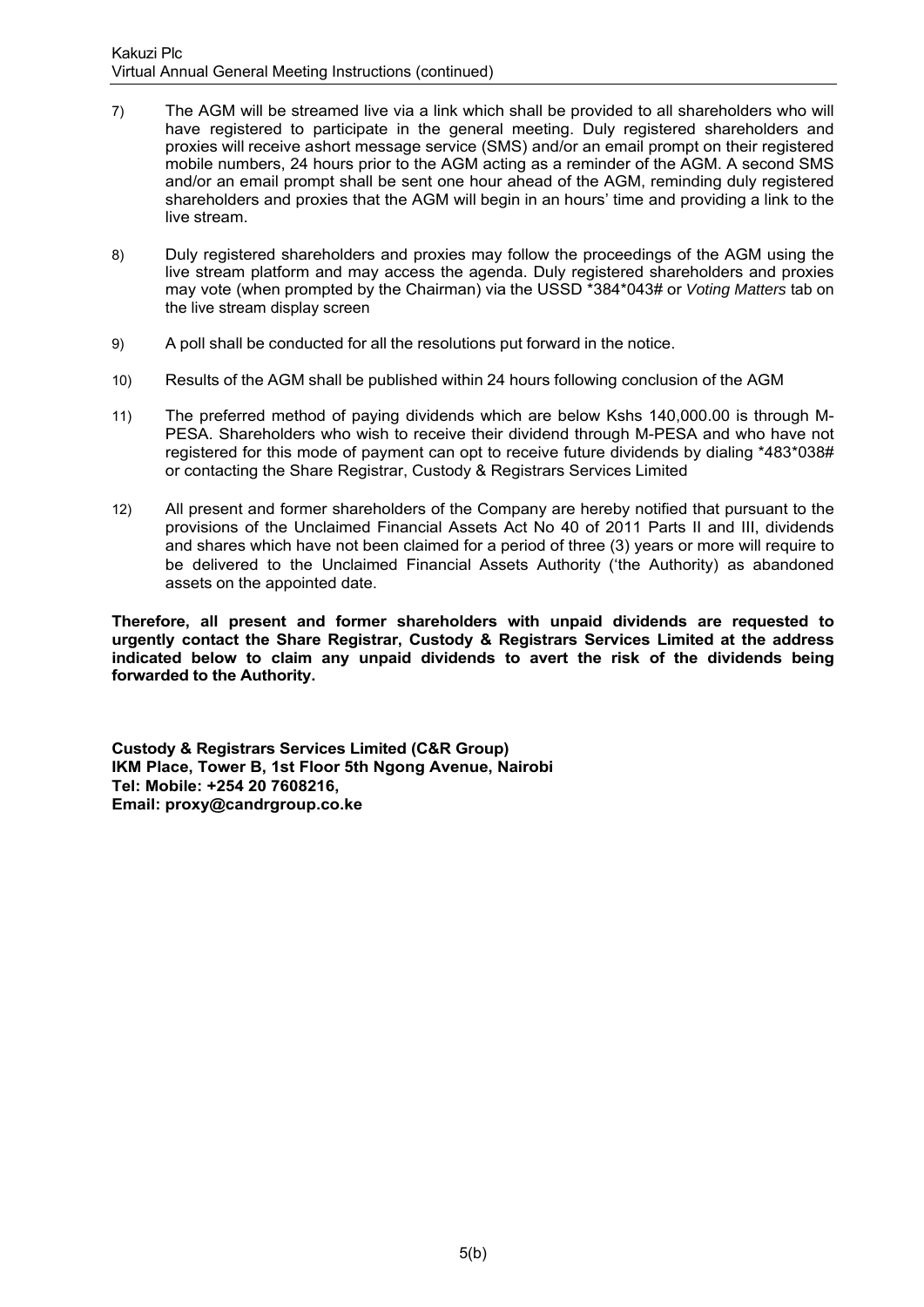#### **MINUTES OF THE NINETY THIRD (93RD) ANNUAL GENERAL MEETING OF THE COMPANY HELD BY ELECTRONIC MEANS ON TUESDAY, 18TH MAY 2021 AT 12:00 NOON**

| <b>Present:</b> | Mr Nicholas Ng'ang'a<br>Mr Christopher J Flowers<br>Mr Daniel M Ndonye<br>Mr Stephen N Waruhiu<br>Mr Andrew N Njoroge<br>Dr John K Kimani<br>Mr Graham H Mclean<br>Mr Ketan R Shah<br>Members | - Chairman and shareholder<br>- Managing Director<br>Director<br>Director<br>Director<br>Director and Shareholder<br>Director, Shareholder and Holding proxy for<br>Lintak Investments Limited and Bordure Limited<br>- Finance Director and Shareholder<br>59 Shareholders were present |
|-----------------|-----------------------------------------------------------------------------------------------------------------------------------------------------------------------------------------------|------------------------------------------------------------------------------------------------------------------------------------------------------------------------------------------------------------------------------------------------------------------------------------------|
| In Attendance:  | Ms Anne Muraya<br>Mr John Maonga                                                                                                                                                              | Representing Deloitte and Touche, LLP<br><b>External Auditors</b><br><b>Company Secretary</b>                                                                                                                                                                                            |

The Chairman opened the meeting by welcoming the shareholders to the Ninety Third Annual General Meeting (AGM) of the Company. He explained that this AGM had been convened and held virtually due to the continued COVID-19 pandemic. He thanked all the members present for attending this second virtually held AGM of the Company.

Thereafter, he introduced himself, the Directors, the Company Secretary and the representative of the External Auditors who were present at this meeting.

# **1. NOTICE AND CONFIRMATION OF QUORUM**

At the request of the Chairman, the Company Secretary read the notice convening this meeting, tabled the proxies received and confirmed the presence of a quorum to transact the business of this meeting.

The Chairman thereupon declared the meeting properly convened and constituted.

# **2. CHAIRMAN'S REMARKS**

The Chairman updated the shareholders on the operations and activities undertaken by Management and staff members to curb the spread of the COVID-19 virus as well as support the efforts to the Community and the County Government in tackling the COVID-19 pandemic. He also highlighted the collaboration with the Ministry of Health to spearhead vaccination exercise within the Community by use of the Company's clinics where 400 persons were vaccinated against COVID-19 virus. The Company had initiated Community Social Investment programs to prevent the spread of COVID-19 virus including provision of ICU beds, clean water, personal protective equipment (PPEs) and more school desks to assist in decongesting classrooms. Further, he highlighted the challenges which were experienced by the Company during its operations in 2020 and presented the outlook of the Company for the year 2021. Despite the COVID-19 pandemic, he expressed his confidence that the Company had adopted exceptional strategies that would provide additional opportunities and diversify the revenue streams of the Company to better improve the performance.

The Chairman requested the shareholders to ask questions relating to the Financial Statements which would be answered as the meeting progressed.

The Chairman then explained to the members that all the resolutions that were required to be passed at this meeting would be read by the Company Secretary and the voting process would commence immediately after the Company Secretary would conclude reading the resolution until 2.00 p.m. (East African Time) on 18 May 2021. The results of the polling shall be placed on the Company's website within 24 hours after the closure of the voting time.

The Chairman reported that the minutes of the Ninety Second Annual General Meeting of the Company held on 9 June 2020 had been distributed to the Shareholders and were available on the Company's website and he recommended that the minutes be taken as read.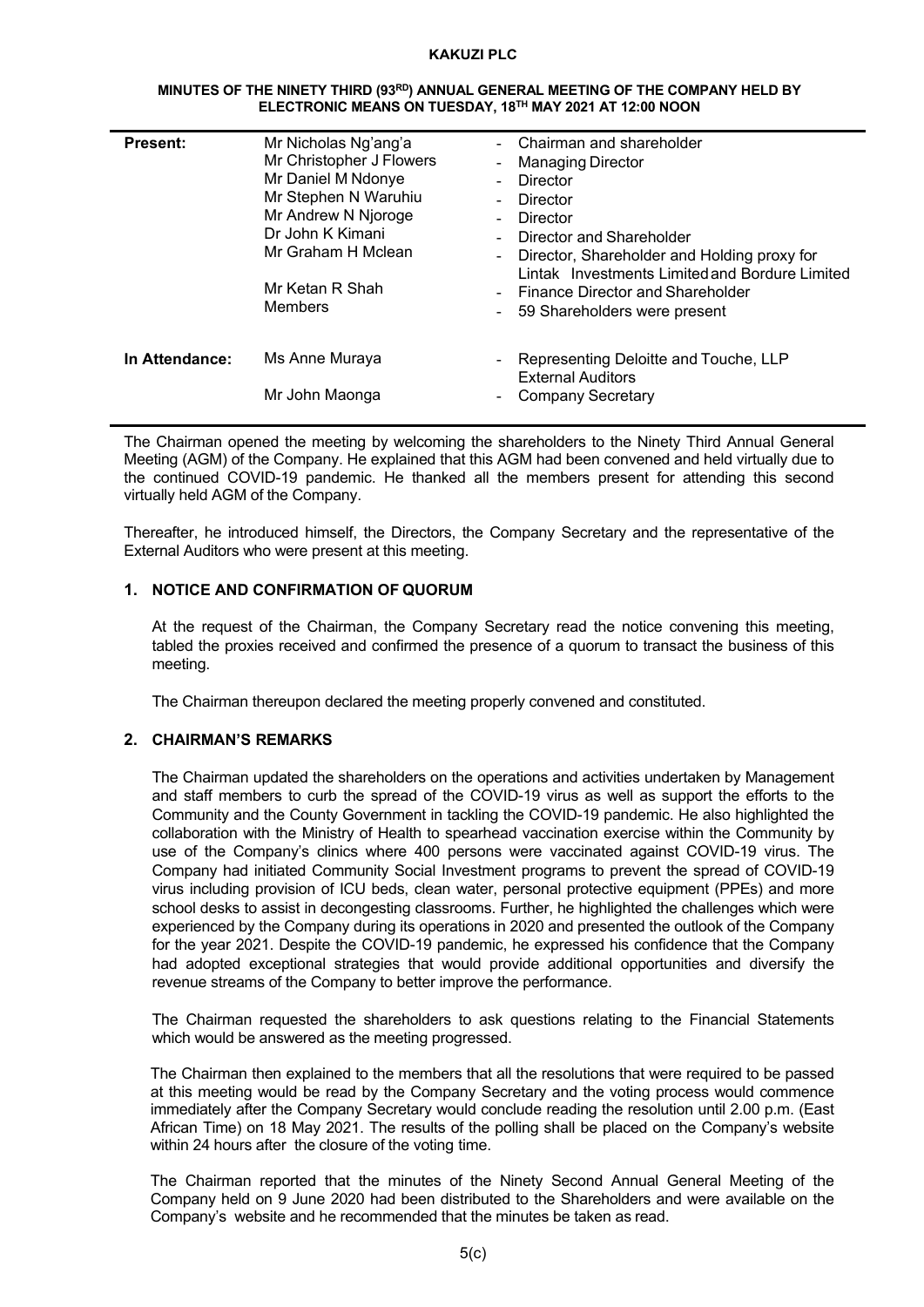# MINUTES OF THE NINETY THIRD (93RD) ANNUAL GENERAL MEETING OF THE COMPANY HELD BY **ELECTRONIC MEANS ON TUESDAY, 18TH MAY 2021 AT 12:00 NOON (continued)**

## **3. FINANCIAL STATEMENTS FOR THE YEAR ENDED 31 DECEMBER 2020**

The Chairman recommended to the shareholders to take the Chairman's Statement and the Directors report in the Annual Report for the Financial Year ended 31 December 2020 as read.

At his request, Ms Anne Muraya, the representative of the External Auditors, read the Independent Auditors' Report which was on pages 23 to 26 of the Annual Report for the Financial Year ended 31 December 2020.

The Chairman confirmed that the Company had received shareholders' questions and that answers had been placed on the Company's Website. Further, the Chairman explained that the shareholders could still send in more questions which would be answered and the same would be placed on the Company's Website.

The Chairman invited the Managing Director and he addressed the questions raised by the shareholders prior to the meeting.

Thereafter, the Chairman requested the shareholders to dial in live and ask questions relating to the Financial Statements which were answered to the satisfaction of members.

The Chairman requested the Company Secretary to read the resolutions that were to be voted on by the Shareholders.

The Company Secretary read the seven resolutions that were to be voted on and he confirmed that there was no any other business submitted for discussion for this meeting.

The Company Secretary thereafter, explained to the shareholders that a tutorial video would be played at the end of the meeting to guide the shareholders on the online voting procedure in respect of the resolutions.

### **4. RESOLUTIONS BASED ON POLLING RESULTS**

After the closure of the voting period and based on the analysis and outcome of the polling result of the Ninety Third (93rd) Annual General Meeting, the following resolutions were duly passed:-

## **a. APPROVAL OF MINUTES**

On a proposal by Mr Alois Chami and seconded by Mr Stephen Irungu Kimani, it was resolved that the minutes of the Ninety Second Annual General Meeting held on 9 June 2020 be and are hereby approved.

## **b. FINANCIAL STATEMENTS FOR THE YEAR ENDED 31 DECEMBER 2020**

On a proposal by Mr Tom Oloo and seconded by Mr Gerald M'Ikunyua, it was **resolved** that the Audited Financial Statements of the Company for the year ended 31 December 2020 together with the reports of the Chairman, the Directors and the Independent Auditors thereon be and are hereby adopted.

### **c. DIVIDEND**

On a proposal by Ms Salome Njari Njenga and seconded by Ms Grace Musimbi Oduor, it was resolved that a first and final Dividend of Kshs. 18.00 per ordinary share in respect of the Financial Year ended 31 December 2020 be and is hereby approved for payment on or before 30th June 2021 to members on the register at the close of business on 31st May 2021.

### **d. DIRECTORS' REMUNERATION REPORT**

On a proposal by Mr Moses Muthui and seconded by Mr John Wandugo, it was resolved that the Directors' Remuneration Report as detailed in the Annual Report for the Financial Year ended 31 December 2020 be and is hereby approved.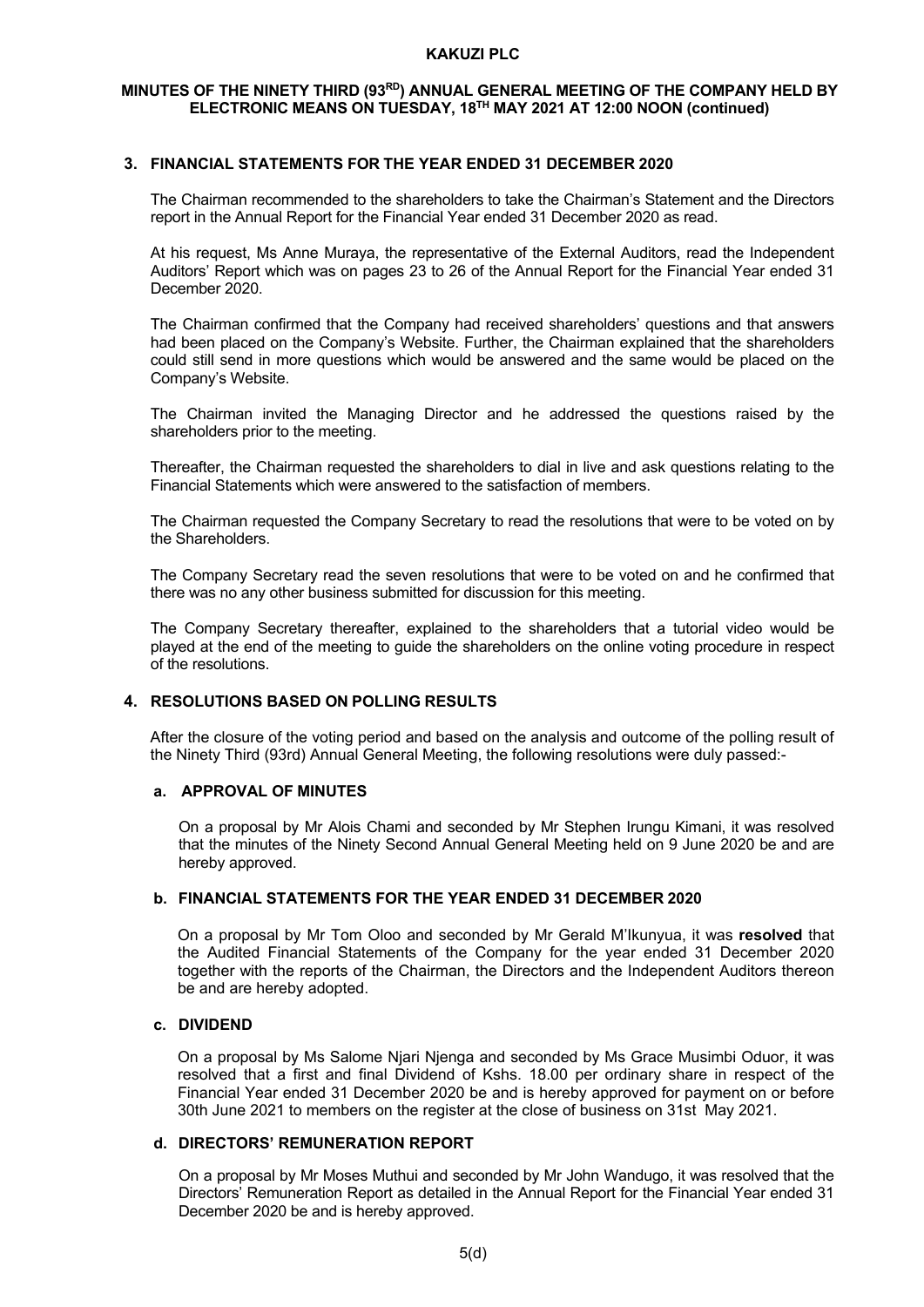# **MINUTES OF THE NINETY THIRD ANNUAL GENERAL MEETING (continued)**

# **4. RESOLUTIONS BASED ON POLLING RESULTS (Continued)**

## **e. RE-ELECTION OF DIRECTORS**

- i. On a proposal by Mr Stephen Irungu Kimani and seconded by Ms Sarah Wairimu Muhoho, it was **resolved** that Mr Nicholas Ng'ang'a, a Director who is over seventy years old, retired by rotation in accordance with Article 27 of the Company's Articles of Association and, being eligible in accordance with Article 28 of the Company's Articles of Association and had offered himself for re-election, be and is hereby re-elected.
- ii. On a proposal by Ms Christine Rakamba Obare and seconded by Ms Emily Maina, it was **unanimously resolved** that Mr Andrew Ndegwa Njoroge, a Director who retired by rotation in accordance with Article 27 of the Company's Articles of Association and, being eligible in accordance with Article 28 of the Company's Articles of Association and had offered himself for re-election, be and is hereby re-elected.
- iii. On a proposal by Mr Ketan Shah and seconded by Ms Mary Ndung'u, it was **resolved**  that Dr. John K Kimani, a Director who retired in accordance with Article 26 (5) of the Company's Articles of Association and in accordance with the provisions of clause 2.5.1 of the Code of Corporate Governance Practices for Issuers of Securities to the Public, 2015 and, a Special Notice having been received which proposed his re-election pursuant to Section 287 of the Kenyan Companies Act, 2015, and had offered himself for re-election, be and is hereby re-elected.

## **f. RE-ELECTION OF MEMBERS OF THE BOARD AUDIT AND RISK COMMITTEE**

On a proposal by Ms Brigit Muruu and seconded by Ms Sophie Njeri Moturi, it was resolved that in accordance with the provisions of Section 769 of the Kenyan Companies Act, 2015, the following Directors, being members of the Board Audit and Risk Committee be and are hereby reelected to continue serving as members of the said Committee:-

- a) Mr Daniel M Ndonye
- b) Mr Stephen N Waruhiu
- c) Mr Andrew N Njoroge

### **g. RE-APPOINTMENT OF AUDITORS**

On a proposal by Mr Alois Chami and seconded by Mr Tom Oloo, it was unanimously resolved that in accordance with the provisions of Section 721 (2) of the Kenyan Companies Act, 2015, Messrs Deloitte & Touche LLP be and are hereby re-appointed as the Auditors of the Company for the Financial Year ending 31 December 2021 and the Directors were authorized to fix their remuneration in accordance with the provisions of Section 724 (1) of the Kenyan Companies Act, 2015.

## **THERE BEING NO OTHER BUSINESS, THE CHAIRMAN DECLARED THE MEETING CLOSED AT 12.50 P.M. (EAT) AND URGED THE MEMBERS TO TAKE CARE AND BE SAFE DURING THE COVID-19 PANDEMIC.**

Confirmed Date

Chairman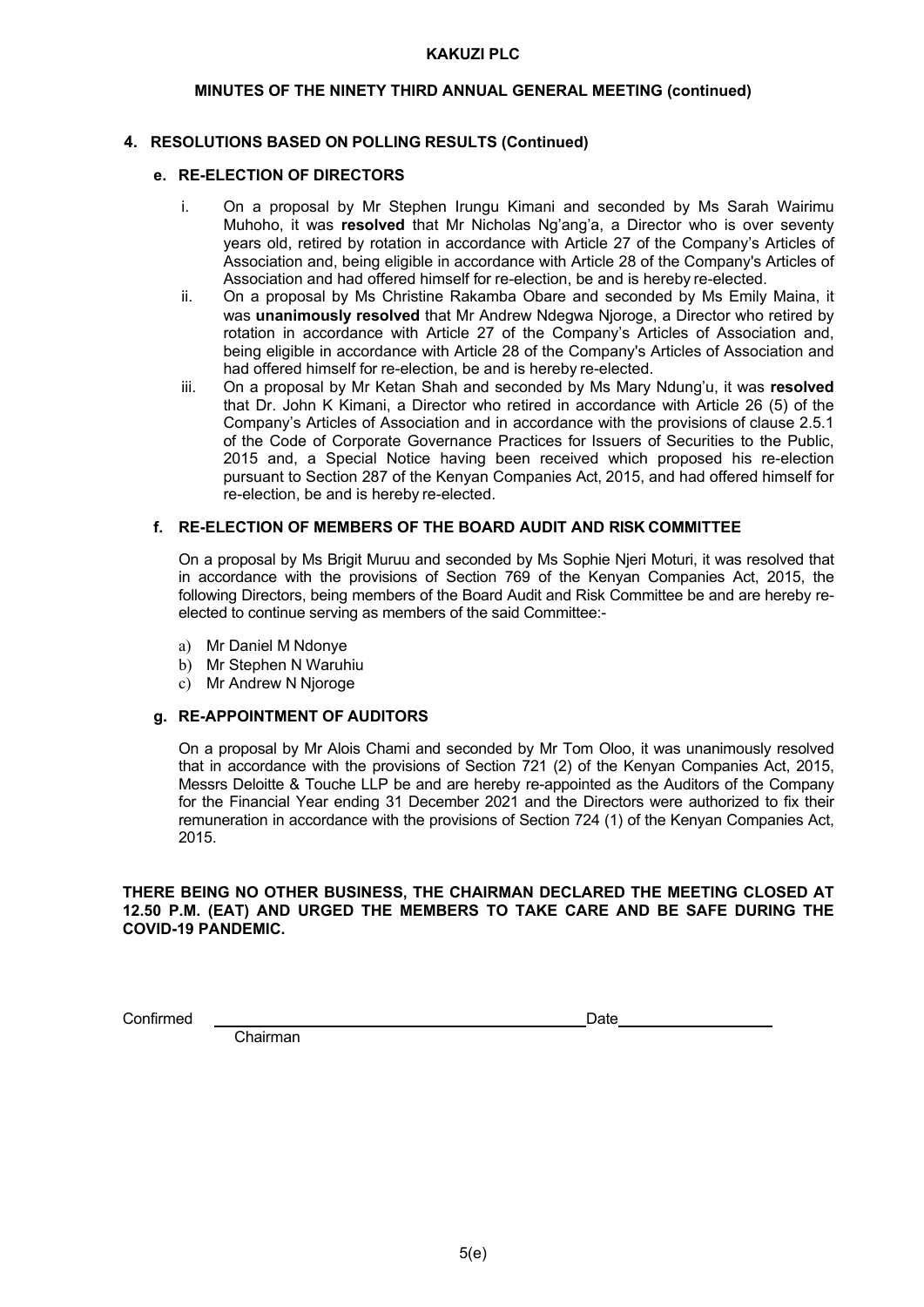## **RESULTS**

The year saw the group post reduced earnings due to lower avocado production and prices. The lower production was due to the avocado orchards entering their bi-annual offseason bearing cycle which results in a large crop of avocados in one year, followed by a small crop the following year.

We, however, experienced greater earnings from macadamia sales during the year as a result of increased yields from our young orchards. Product diversification and value addition remain key investment areas to enhanced stakeholder value and our continued commitment to these is critical for the long term.

At the field level, our Hass avocado volumes were lower than the previous year by 17.5% as the orchards entered a low production year. The revenue decline was also compounded by a fall in the European market price due to a higher fruit supply from Peru and Columbia.

Avocado production volumes were lower than in 2020, and we could not meet all of our customers' orders. However, it is instructive to note that the Kakuzi order book from the international markets was far more than we could supply, signifying continued market confidence and trust in our products.

Last year's trading performance recorded greater profits from macadamia. Notably, macadamia sales increased to 513 tons from 320 tons in 2020. As the young macadamia orchards mature, we anticipate these volumes growing.

Tea earnings have marginally increased from improved market prices but the growth in Kenya tea production and supply remains of concern.

Our Blueberry production is still at a pilot trial stage, although with each year, the bushes are growing in size, which leads to higher production volumes. Blueberry production in Kenya is in its infancy, and we have a long way to go to fully appreciate the potential of this crop for Kakuzi and the Nation. We believe that this is a very high potential product within our portfolio, and remain optimistic of Blueberry production as one of our diversification strategy key pillars.

## **DIVIDEND**

Your board recommends an increase in the dividend per share to Shs 22.00 compared to Shs 18.00 per share in 2020.

# **OVERVIEW**

Over the year, the international avocado and macadamia markets were negatively influenced by the COVID-19 pandemic, resulting in less consumer activity and from increased supply from other origins in the European avocado market.

Within the avocado orchards we have stepped up canopy management strategies on the mature avocado crop to mitigate the bearing cycles risk. Such initiates along with field expansion (planting of new seedlings) should help to maintain production volumes at consistent levels.

Currently, we have established a thriving new but immature avocado development area (about 373 hectares), with production expected in the coming seasons. Land preparation for another new Avocado development is also underway in an area previously under pineapple production.

Last year, we also commenced planning and field preparation for new macadamia orchards, with establishment due to begin in the third Quarter of 2022. This will also be on land previously under pineapple cultivation.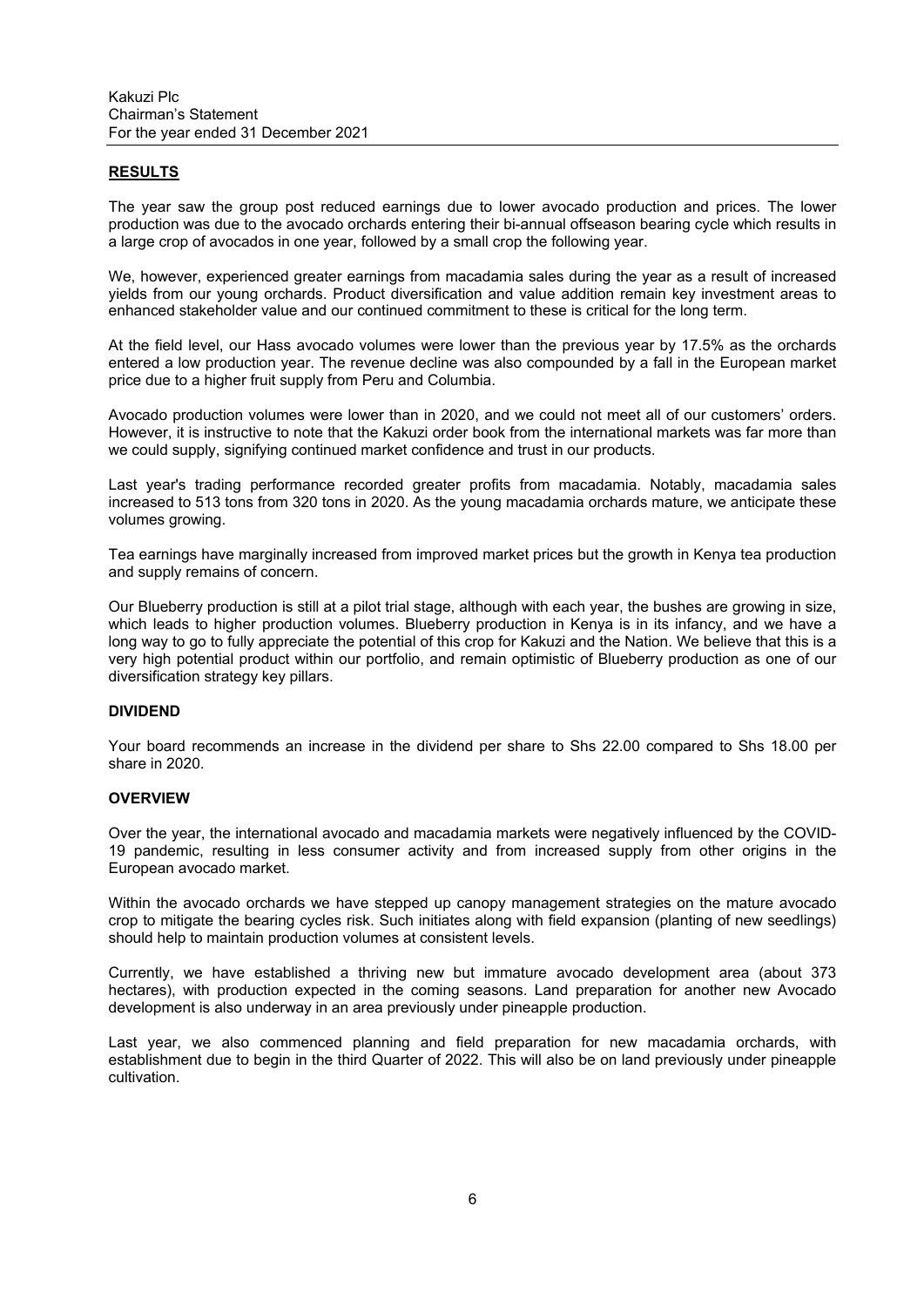# **OVERVIEW (continued)**

Our recent investments in the latest colour sorting technology in the macadamia Cracking facility is designed to increase the factory's capacity whilst at the same time producing a high-quality product. The investment in technology for food processing is paying dividends at the post-harvest and value addition level. This year, we intend to step up such investments as we explore local retail sales and supplies to the medium to large Hotel/Restaurant/Café (HORECA) market.

We have also integrated state-of-the-art irrigation systems at field production level, fed from our own rainwater harvesting catchment dams. The efficient use of irrigation and maximising water catchments at Kakuzi are vital components of our sustainability strategy.

Exciting opportunities are also emerging from our animal feed and livestock operations. We believe that producing affordable good, quality hay and diversifying our meat production to include goats will strengthen this section of our business.

We believe that it is no longer acceptable to talk about being carbon net-zero; we must farm in a manner that captures atmospheric carbon into our soils to grow our plants. Sustainable traditional agricultural techniques have long been practised in our Country; however, given today's populations the use of technology and science to create the 'sustainable farming handbook' of the future is essential. Since 2018 Kakuzi has been working with the Carbon Trust in the UK to set ourselves a strict reporting criterion to measure our Carbon footprint. The preservation of agricultural soils, the conservation of water, the enhancement of natural watersheds and catchments must be combined with many other elements if we are going to future proof our farming. Our strategic plans are now heavily focused on how Kakuzi operationalises these vital elements into our business.

### **WORLD-CLASS**

Within the last financial year, we made history as the first group in sub-Sahara Africa to establish a functional Independent Human Rights Advisory Committee (IHRAC) benchmarked against the United Nations Guiding Principles on Business and Human Rights. The IHRAC chaired by former Attorney General Prof Githu Muigai provides independent Human Rights advice to the Board, effectively enhancing our corporate governance standards. In appointing the IHRAC, Kakuzi joined a growing list of globally focused institutions' progressively adopting the UN Guiding Principles on Business and Human Rights.

As a key operations pillar, Kakuzi has also established a world-class Operational Level Grievance Mechanism (OGM) fully aligned to the UN Principles of Business and Human Rights. The Kakuzi OGM is a systematic and transparent process for receiving, investigating, and addressing group-related grievances. Kakuzi's OGM is called SIKIKA, which in Kiswahili means "be heard".

The establishment of SIKIKA and the committees and guiding mechanisms surrounding it has been widely welcomed and endorsed by international and national institutions. We believe this is what progressive businesses need to do to strengthen their relationships with stakeholders and demonstrate our commitments to do the right thing.

Kakuzi was also the first agricultural counter player at the Nairobi Securities Exchange (NSE) to release its Environmental, Social, and Governance (ESG) report in December 2020. The latest Kakuzi ESG report aptly titled 'Future-proofing agriculture' confirms that, your group is an intergrated part of the surrounding community. The ESG report represents our holistic approach to measuring our Economic, Social and Environmental impact across our business.

Economic empowerment of smallholder avocado farmers has been a flagship project of Kakuzi for many years. Again this year, we were able to pay farmers who supplied this program the equivalent of 87% of the international net market price.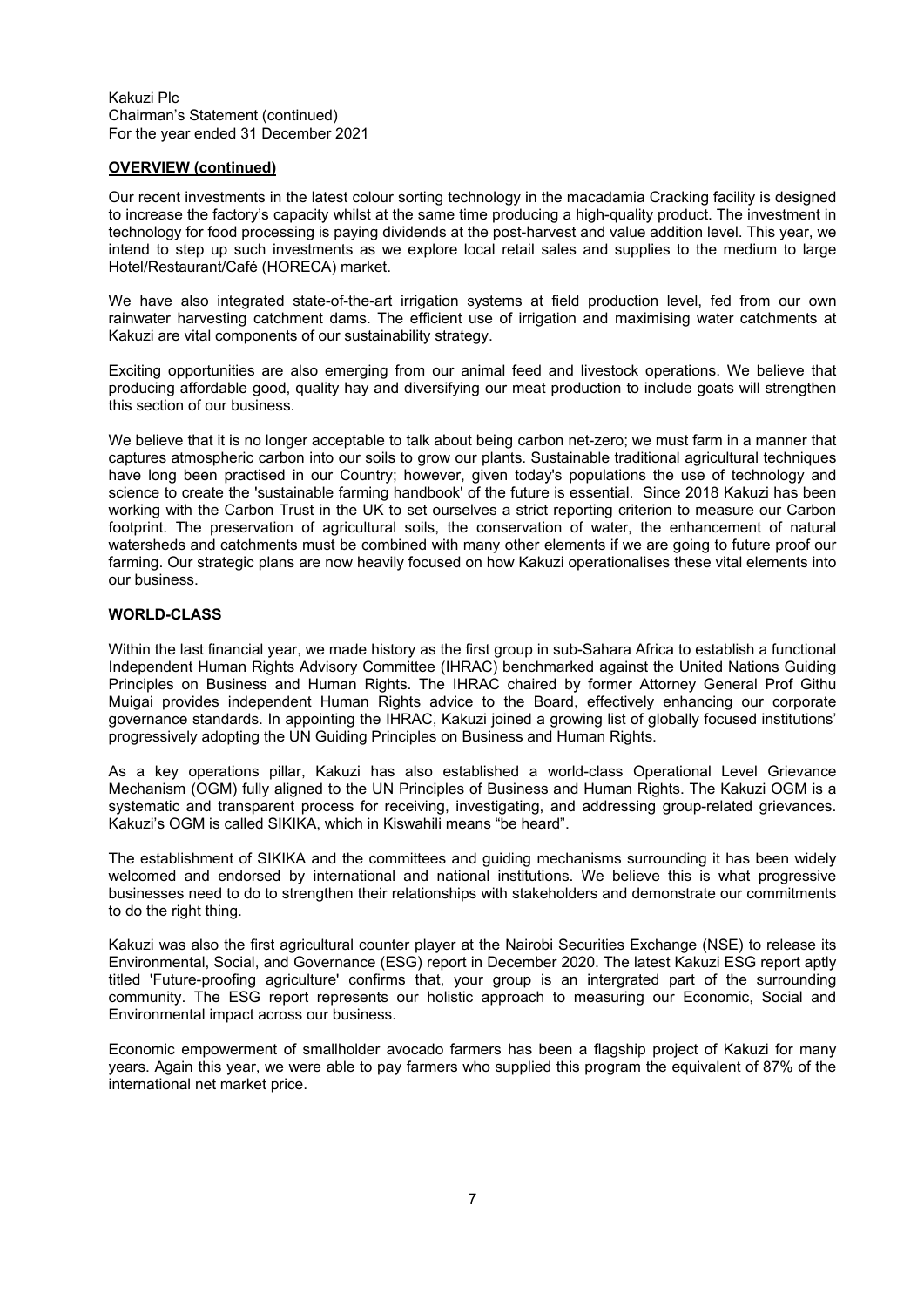#### **OPERATIONS**

Throughout the year we continued to adhere to COVID-19 protocols with considerable expenditure on providing the correct safety measures in our work and living spaces.

Working closely with the Ministry of Health, our clinical service team provided over 4,000 vaccinations through our clinics to both employees and community members.

Logistics both nationally and internationally came under some strain. Still, due to the dedicated service of the Government Agencies involved in exporting fresh produce, the impact on our operations was not significant.

Good rainfall throughout the year allowed our 19 dams to fill providing us with adequate water resources. Our micro-jet irrigation systems now cover over 1,363 ha of avocado and macadamia orchards.

As our operations expand, we will continue recruiting and training more graduate managers. A key component of our operations is our Management Training (MT) program which aims to mentor and nurture University graduates to assume leadership positions in an equal opportunity environment. We have already advertised several management trainee opportunities this financial year with a positive response.

Within our revenue diversification strategy, we will continue to develop a range of additional value-added consumer products for the domestic and regional markets on a priority basis. Such products include a frozen blueberry range and consumer pack; high-quality roasted macadamia snacks to be sold in local supermarkets and greengrocery retail stores as we continue developing strategic partnerships.

# **CORPORATE SOCIAL INVESTMENT (CSI) AND SUSTAINABILITY**

A firm commitment to our corporate citizenship role continues to find expression in our constructive engagement with various stakeholders, including our employees, workers union, local communities, avocado smallholder growers, National Government, County Government, civil society and international bodies. The overarching objective of these engagements is to ensure that we carry out our business ethically and sustainably.

To measure our progress against our environmental and social responsibilities, Kakuzi has focused on six of the United Nations Sustainable Development Goals (SDG's) which is well covered in our ESG report. Whilst we accept the importance of all seventeen SDG's we feel that these six best capture our operational needs and aspirations and those of our wider community.

An integral part of our sustainability initiatives is measuring our carbon footprint to monitor and control our carbon emissions. We have now done this for the last three years and this will inform our environmental interventions as we advance.

Our health care services team, working closely with the Muranga County Ministry of Health to support our employees and the community, shifted their COVID-19 response to an aggressive vaccination drive.

The foregoing notwithstanding, we continued to provide other COVID-19 preventive measures, especially for schools. We provided handwashing tanks, reusable facemasks, and desks to 113 community schools benefitting approximately 10,000 learners.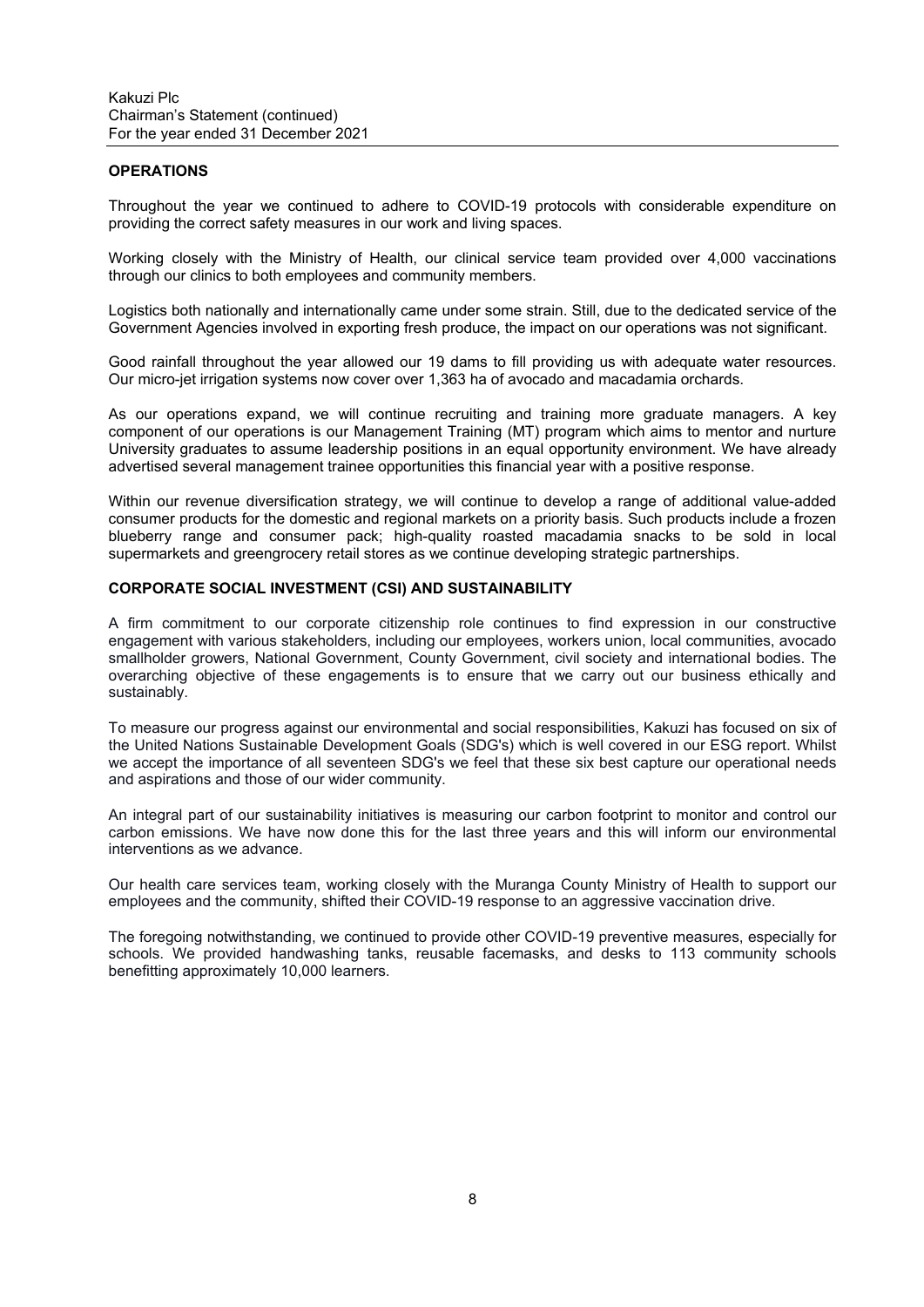# **CORPORATE SOCIAL INVESTMENT (CSI) AND SUSTAINABILITY (continued)**

Tabasamu, our menstrual hygiene program, continues to be an integral part of our health promotion services. It provides reproductive health interventions, including menstrual health awareness. It provides sanitary towels to female employees and the adolescent girls within our immediate community as well as surrounding schools through a partnership with local community-based organisations. We supported over 2,000 employees and school girls with sanitary products.

To realise these objectives, the engagement is facilitated by a dedicated corporate affairs team, including a full-time community relations manager and bolstered by three community liaison officers. Areas of attention include but are not limited to employee welfare, employee terms and conditions of work, economic empowerment to local communities, National and County Government legislation. This stakeholder engagement process is active and ongoing.

## **STRATEGIC GOALS & DEVELOPMENTS**

The continued expansion of both our avocado and macadamia production is in full swing. By the end of 2021, our avocado and macadamia orchards covered 927 ha and 1,032 ha respectively. In 2022 a further 60 ha of avocados and 100 ha of macadamias will be established. We anticipate that by 2026 all the land previously under pineapple production will have been converted to these two crops.

The increased demand for super foods regionally and domestically has also provided new opportunities to develop diverse consumer product ranges, including uplifting the quality and value of our sustainably-grown timber products.

Albeit small, we embarked on a dedicated goat meat production venture, and we anticipate sales to begin in the second quarter of 2022. This venture aims to provide quality traceable goat meat for the HORECA markets.

We are committed to delivering against the revenue diversification strategy that is anchored on a value addition foundation. This will remain a primary focus for the group in the coming years, and we are actively exploring pipeline opportunities as part of our agribusiness strategic goals.

As we reported last year, the income diversification strategy shows positive results.

#### **INNOVATION**

Within the last financial year, Kakuzi maintained its innovation streak, successfully managing to unveil an online Agricultural extension training platform. Our online avocado farmers academy 'Avocademy' and YouTube training videos have proven to be a great success in training farmers in avocado growing techniques. Our economic empowerment initiatives to provide farmers with the international market price for their fruit will continue to be part of strategic plans in future years. Only by empowering farmers in this manner will they fully reap the benefits of avocado agribusiness.

The fact is that access to traditional markets is becoming complex and is now more than ever a requirement that we demonstrate that Produce of Kenya fruit meets all the required criteria, including quality, traceability, and sustainability. We leave our farmers with limited marketing options if we do not teach them how to grow fruits properly for valuable export markets. This is also not economically sustainable.

As part of our farmers development programs Kakuzi has continued to provide free avocado maturity testing services during the harvesting seasons. The services ensure compliance with quality standards and enhance the value of Kenyan fruit in the global market. Export of immature fruit is detrimental to our collective interests as it erodes our national branding for fruit bearing the Produce of Kenya label.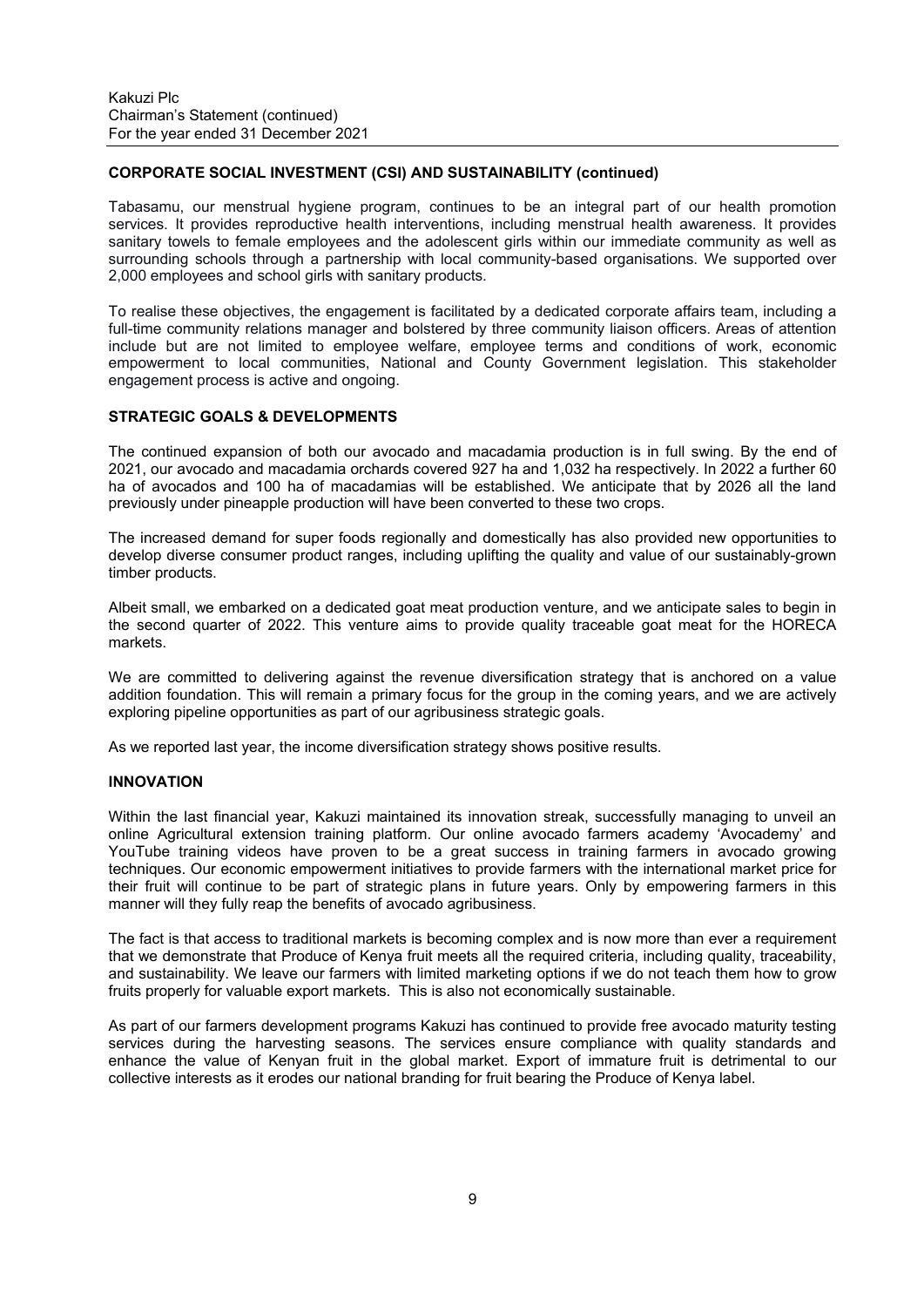# **STAFF**

As a Board, we would like to express our sincere gratitude to all our employees. The well-being of our staff through the COVID-19 pandemic has been paramount to us. With the support of everyone, we have been able to continue our operations and keep each other safe. By following the correct COVID-19 protocols, we have also been able to maintain our training and staff development programmes which are critical to the successful running of the Group. Still, it is essential to note the vital role our front line clinical service team has played in ensuring that our employees are kept as safe as they possibly could from COVID-19.

# **LOOKING AHEAD**

The likelihood is that we will be living with COVID-19 for some time to come, and indeed, its impacts on crucial parts of the supply and logistic chain remain unknown. Therefore, we stay focused on conducting our business operations in a professional, transparent and respectful manner to deliver a quality and sustainably grown product range for domestic and international consumption under any weather or related risk.

مە

**NICHOLAS NG'ANG'A CHAIRMAN** 

22 March 2022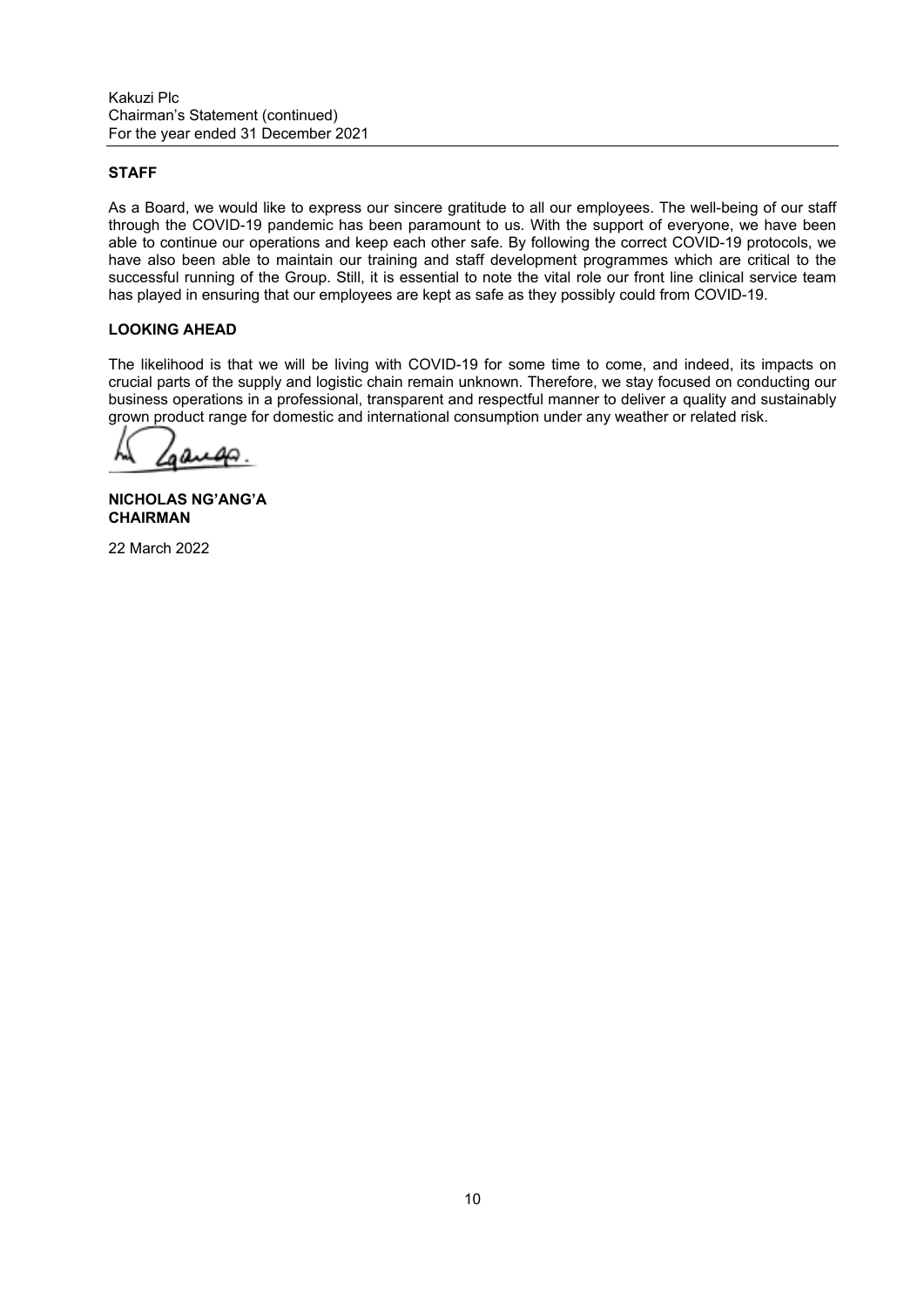The Directors submit their report together with the audited Financial Statements for the year ended 31 December 2021, which disclose the state of affairs of Kakuzi Plc (the "Group and the Company"). The annual report and financial statements have been prepared in accordance with the Kenyan Companies Act, 2015.

## **PRINCIPAL ACTIVITIES**

The principal activities of the Group comprise:

- Growing, packing and selling of avocados
- Growing, cracking and selling of macadamia nuts
- The cultivation and sale of tea green leaf
- Forestry development and sale of forestry products
- Livestock farming, animal feed and sale of beef
- Growing, packing and selling of blueberries

The two subsidiary companies are dormant.

### **BUSINESS REVIEW**

A review of the business of the Group is incorporated within the Chairman's statement on pages 6 to 10.

#### **PRINCIPAL RISKS AND UNCERTAINTIES**

There are a number of possible risks and uncertainties that could impact the Group's operations. The Group regularly monitors the risks. The information on the Group's financial risks is disclosed in Note 4 of the Financial Statements. The following risks relating to the Group's principal operations have been identified:

- i) Climate change: level of rainfall affecting crop yields and in extreme cases, crop viability.
- ii) Price volatility: changes in market prices impact profitability each season.
- iii) Currency fluctuation: profit volatility arising from sales denominated in foreign currency.
- iv) Cost of labour: increased cost of production and lower profitability.

## **RESULTS AND DIVIDEND**

The net profit for the year of Shs 319,736,000 (2020: Shs 622,034,000) has been added to retained earnings. The Directors recommend the approval of a first and final dividend of Shs 22.00 (2020: Shs 18.00) per ordinary share.

The results for the year are set out on pages 35 to 92 in the attached Financial Statements.

## **ANNUAL GENERAL MEETING**

The Ninety Fourth Annual General Meeting of the Company will be held via electronic means on Tuesday, 17th May 2022 at 12.00 noon.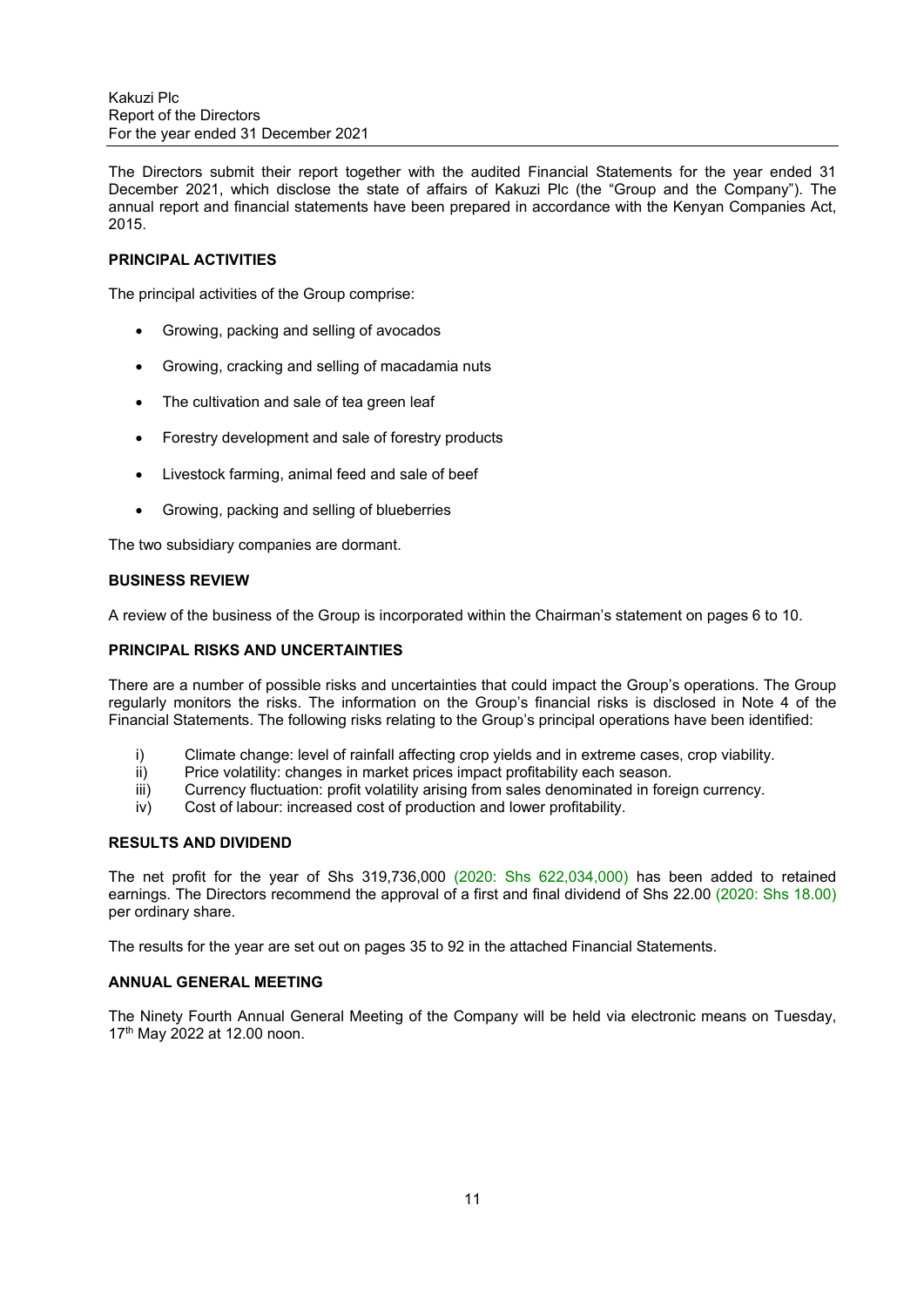## **DIRECTORS**

The Directors who held office during the year and at the date of this report are set out on page 3.

The Directors' interests in the share capital of the company are listed below: -

|                 | At 31 December 2021<br>Non-             |                                         |                                                | At 31 December 2020<br>Non-                    |  |  |
|-----------------|-----------------------------------------|-----------------------------------------|------------------------------------------------|------------------------------------------------|--|--|
|                 | <b>Beneficial</b><br>Ordinary<br>shares | <b>Beneficial</b><br>Ordinary<br>shares | <b>Beneficial</b><br><b>Ordinary</b><br>shares | beneficial<br><b>Ordinary</b><br><b>shares</b> |  |  |
| Mr. G H Mclean  | 100                                     |                                         | 100                                            |                                                |  |  |
| Mr. C J Flowers |                                         |                                         |                                                |                                                |  |  |
| Mr. K R Shah    | 200                                     |                                         | 200                                            |                                                |  |  |
| Mr. N Ng'ang'a  | 1.000                                   |                                         | 1.000                                          |                                                |  |  |
| Mr. D M Ndonye  |                                         |                                         |                                                |                                                |  |  |
| Mr. S N Waruhiu |                                         |                                         |                                                |                                                |  |  |
| Mr. A N Njoroge |                                         |                                         |                                                |                                                |  |  |
| Dr J K Kimani   | 6,338,099                               |                                         | 6,330,699                                      |                                                |  |  |

Mr. Stephen Njoroge Waruhiu, a Director who retires by rotation in accordance with Article 27 of the Company's Articles of Association and, being eligible in accordance with Article 28 of the Company's Articles of Association, offers himself for re-election.

Mr. Daniel Mutisya Ndonye, a Director who retires by rotation in accordance with Article 27 of the Company's Articles of Association and, being eligible in accordance with Article 28 of the Company's Articles of Association, offers himself for re-election.

In accordance with provisions of Section 769 of the Kenyan Companies Act, 2015, the following Directors, being members of the Board Audit & Risk Committee be re-elected to continue to serve as members of the said Committee:-

- a) Mr. Daniel Mutisya Ndonye
- b) Mr. Stephen Njoroge Waruhiu
- c) Mr. Andrew Ndegwa Njoroge

### **DISCLOSURE OF INFORMATION TO AUDITORS**

Each Director confirms that, so far as he is aware at the date of approval of this report, there is no relevant audit information of which the Group's and Company's auditor is unaware and that each Director has taken all the steps that he ought to have taken as a Director to make himself aware of any relevant audit information and to establish that the Group's and Company's auditor is aware of that information.

### **AUDITORS**

Deloitte & Touche LLP, having expressed their willingness, continue in office in accordance with the provisions of section 721 (2) of the Kenyan Companies Act, 2015. The Directors monitor the effectiveness, objectivity, and independence of the auditor. The Directors also approve the annual audit engagement contract, which sets out the terms of the auditor's appointment and the related fees.

### **BY ORDER OF THE BOARD**

**K R SHAH DIRECTOR** 

22 March 2022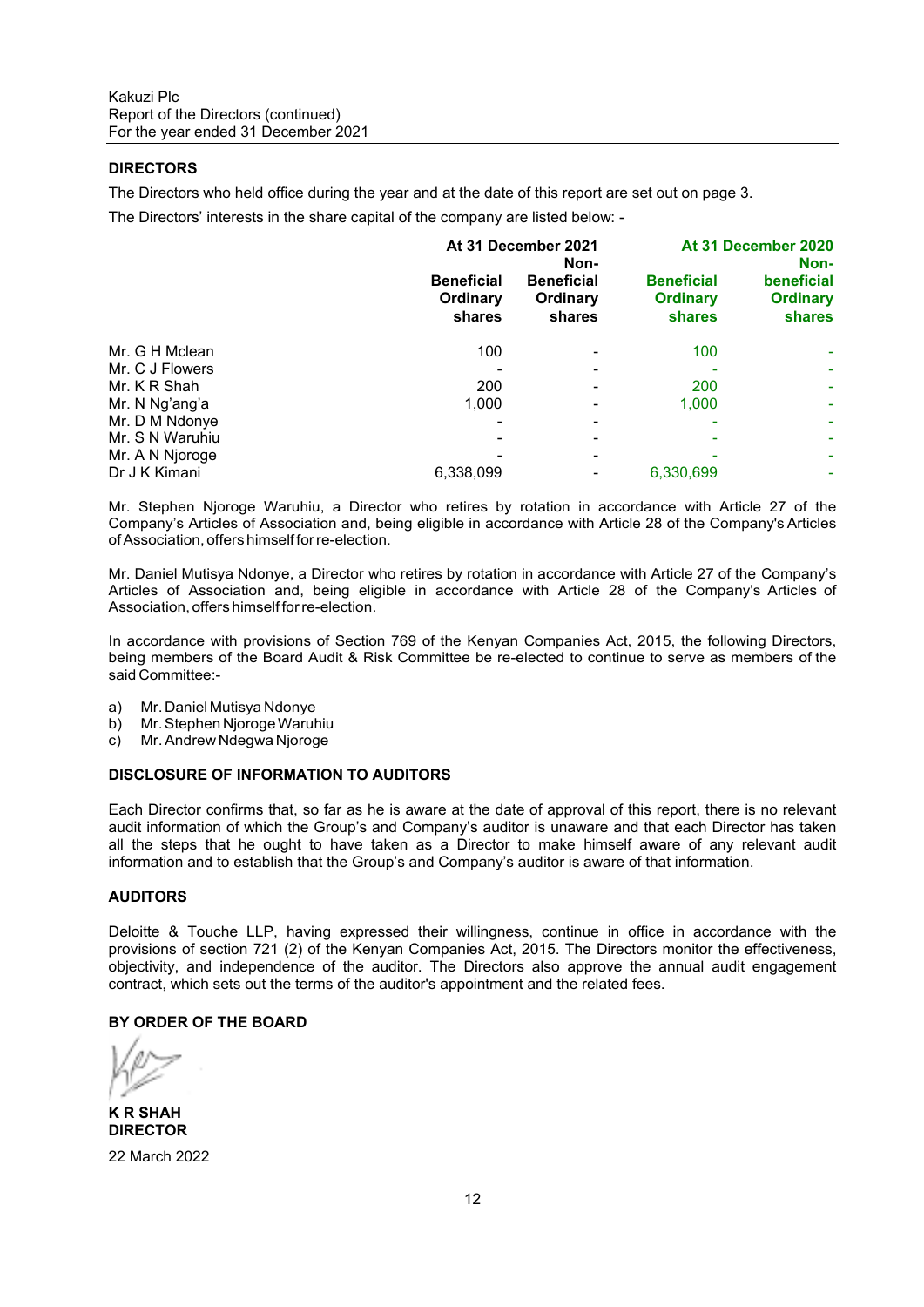#### Kakuzi Plc Statement of Directors' Responsibilities For the year ended 31 December 2021

The Kenyan Companies Act, 2015 requires the Directors to prepare financial statements for each financial year which give a true and fair view of the financial position of the Group and of the Company at the end of the financial year and of their financial performance for the year then ended. It also requires the directors to ensure that the Company and its subsidiaries maintain proper accounting records that are sufficient to show and explain the transactions of the Company and its subsidiaries; disclose with reasonable accuracy the financial position of the Group and the Company; and that enables them to prepare financial statements of the Group and the Company that comply with prescribed financial reporting standards and the requirements of the Kenyan Companies Act, 2015. The Directors are also responsible for safeguarding the assets of the Group and for taking reasonable steps for the prevention and detection of fraud and error.

The Directors accept responsibility for the preparation and presentation of these Financial Statements in accordance with International Financial Reporting Standards and in the manner required by the Kenyan Companies Act, 2015. They also accept responsibility for:

- i. Designing, implementing and maintaining such internal control as they determine necessary to enable the preparation of financial statements that are free from material misstatement, whether due to fraud or error;
- ii. Selecting suitable accounting policies and then apply them consistently; and
- iii. Making judgements and accounting estimates that are reasonable in the circumstances

In preparing the Financial Statements, the Directors have assessed the Group's and the Company's ability to continue as going concerns and disclosed, as applicable, matters relating to the use of going concern basis of preparation of the financial statements. Nothing has come to the attention of the Directors to indicate that the Group and the Company will not remain going concerns for at least the next twelve months from the date of this statement.

The Directors acknowledge that the independent audit of the Financial Statements does not relieve them of their responsibilities.

Approved by the Board of Directors on 22 March 2022 and signed on its behalf by:

**DIRECTOR DIRECTOR** 

 $\overline{\phantom{a}}$ 

**K R SHAH C J FLOWERS**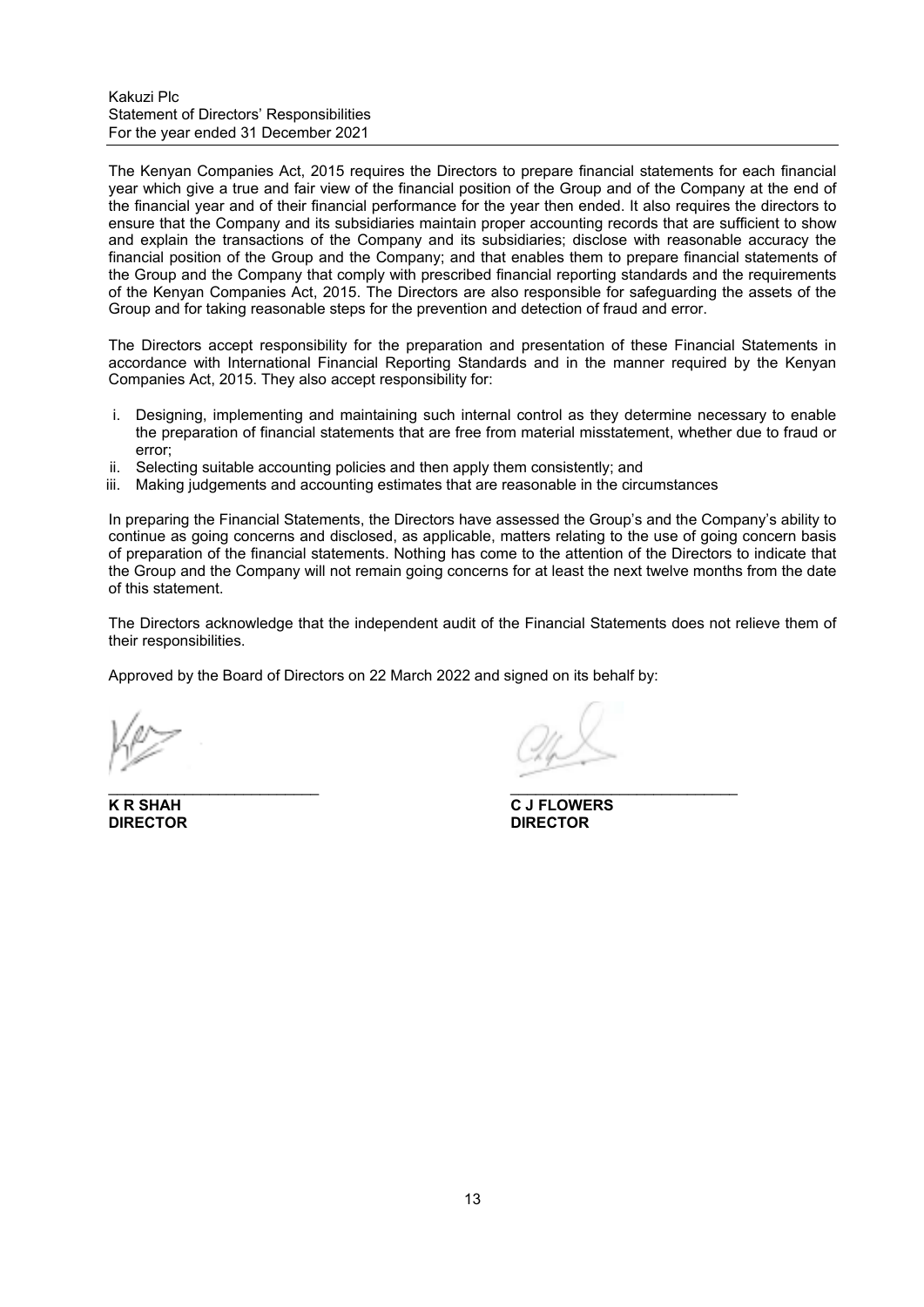#### **Overview of the Corporate Governance Framework**

The Board is committed to ensuring that the business is run in a professional, transparent, just and equitable manner to protect and enhance shareholder value and satisfy the interests of our stakeholders. The principles and standards adhered to by the Board have been developed with close reference to guidelines on corporate governance issued by the Capital Markets Authority, Code of Corporate Governance Practices for Issuers of Securities to The Public 2015 (the Code) and other global best practices. This statement outlines the Kakuzi Group's approach toward corporate governance policies and practices.

This Statement describes how the Group applies the main principles of the Code. The Group acknowledges and continues to consider the recommendations of the Code carefully and implement as appropriate. In implementing the Code, the Directors have taken account of the Group's size and structure and the fact that there is a controlling shareholder which itself is a listed entity in the United Kingdom, Camellia Plc.

This Corporate Governance Statement is current as at 31 December 2021 and has been approved by the Board of Directors.

### **Governance Framework**

The Group operates within a clearly defined governance framework which provides for delegated authority to strategic sub committees with clear lines of responsibility without abdicating the responsibility of the Board. Through the framework, the Board sets out the strategic direction of the Group while entrusting the day-today running of the organization to the executive management led by the Managing Director. The Board operates through three committees and one independent advisory committee mandated to review specific areas and assist the Board undertake its duties effectively and efficiently. The structure of the relationships between the Board and Board's sub committees is illustrated below:

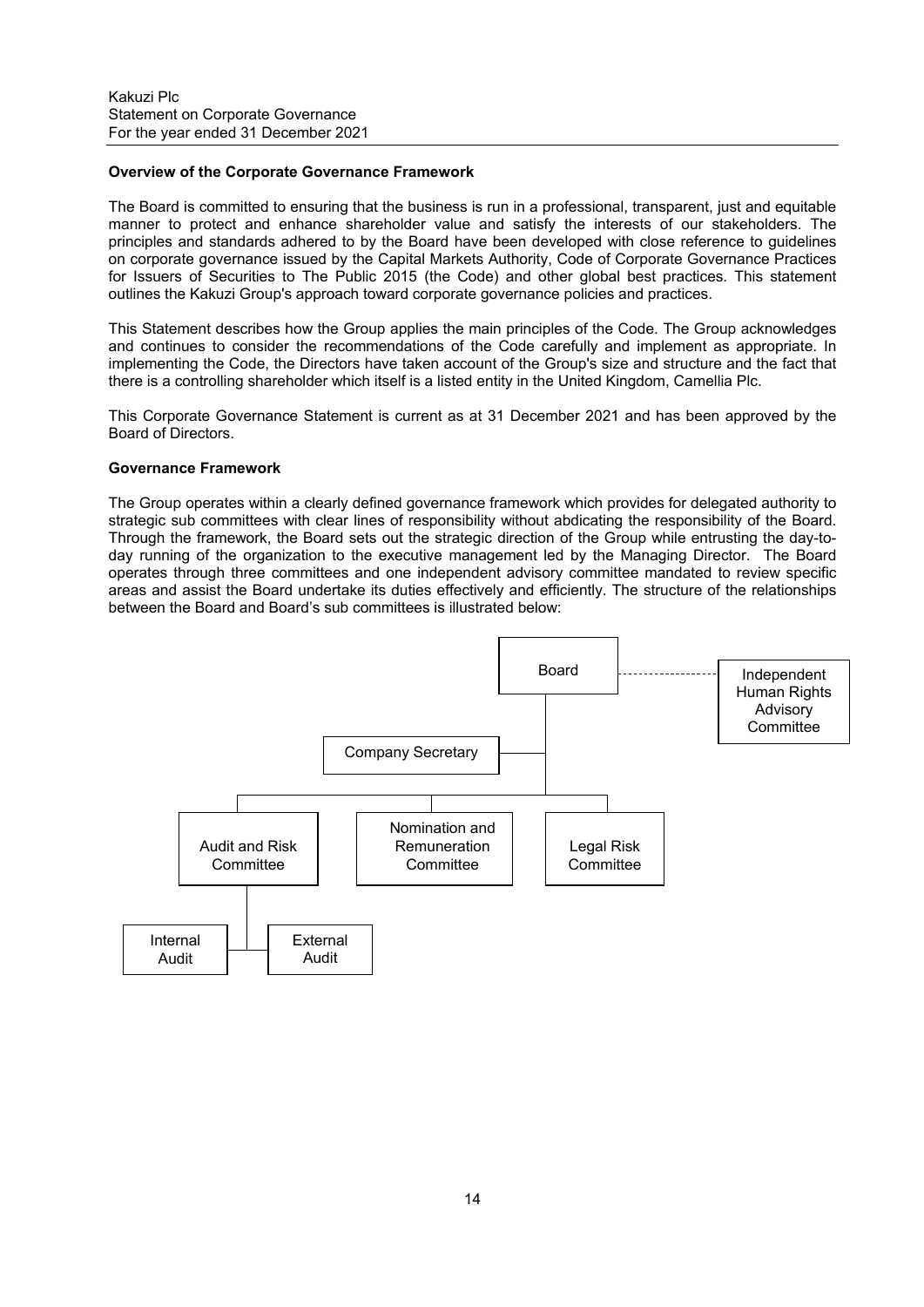#### **Board composition, size and independence**

The Group is governed by a Board of Directors each of whom is, with the exception of the Managing Director, elected by the shareholders.

The Board currently comprises of eight Directors, three of whom are independent non-executive Directors. Of the remaining Directors, two are executive, and three are non-executive, including a non-executive Chairman. The independent and other non-executive Directors constitute over two-thirds of the Board. The Directors' abridged biographies appear on the Group's website, and the names of the Directors are listed on page 3 of this Annual Report. (https://www.kakuzi.co.ke/management).

The non-executive Directors are independent of management. Their role is to advise, constructively challenge and monitor the success of management in delivering the agreed strategy within the risk appetite and control framework that is set by the Board.

Based on the size, complexity and governance needs of the Group, the current Board size is under review and an increase by one more member will be considered at the Annual General Meeting. The size of the Board has conformed to the applicable legal and regulatory frameworks.

An appropriate liability insurance for directors has been arranged for indemnifying their liabilities arising out of corporate activities. This insurance coverage is reviewed on an annual basis.

#### **Board Diversity**

The Board is well composed in terms of the academic qualifications, technical expertise, experience, industry knowledge and balance of executive, non - executive and independent Directors.

The Board recognises that opportunities exist to consider diversity and gender balance upon future retirement of non-executive Directors as per the governance guidelines and has appointed the Nomination and Remuneration Committee to develop a Board Gender and Diversity policy and set measurable objectives to implement diversity and gender balance on the Board and recommend them to the Board for adoption. Below is a highlight of the Board Diversity;

| <b>Director's Name</b>                                              | <b>Occupation</b>                | <b>Appointment Date</b> |
|---------------------------------------------------------------------|----------------------------------|-------------------------|
| Mr Nicholas Ng'ang'a - Chairman - Non-Executive Director            | Farmer/Businessman               | 28 November 2002        |
| Mr Christopher Flowers - Managing Director<br>(Executive Director). | Engineer                         | 28 March 2013           |
| Mr Graham Mclean - Non-Executive Director                           | Agriculturist                    | 01 January 2005         |
| Mr Daniel M Ndonye - Independent Director                           | Accountant                       | 29 November 2012        |
| Mr Stephen Waruhiu -Independent Director                            | Estate<br>Valuer<br>and<br>Agent | 29 November 2012        |
| Mr Andrew Ndegwa Njoroge - Independent Director                     | Accountant                       | 2 August 2016           |
| Dr John Kibunga Kimani - Non-Executive Director                     | Agriculturist                    | 1 November 2020         |
| Mr Ketan Shah - Finance Director (Executive Director)               | Accountant                       | 28 August 2007          |

#### **Board Independence**

The Board has documented in their Board Charter the criteria for determining the independence status of the members of the Board of Directors. During the year under review there were three independent nonexecutive Directors, however, towards the end of the year (November 2021) two of the directors (Mr D M Ndonye and Mr S Waruhiu) attained 9 years of service as directors since their appointment which is the maximum term limit for a director to remain independent. Notwithstanding their long term service, given their extensive business experience and not being connected with any director or substantial shareholder of the Group, the Board is of the opinion that they continue to be independent as the Board reviews the way forward.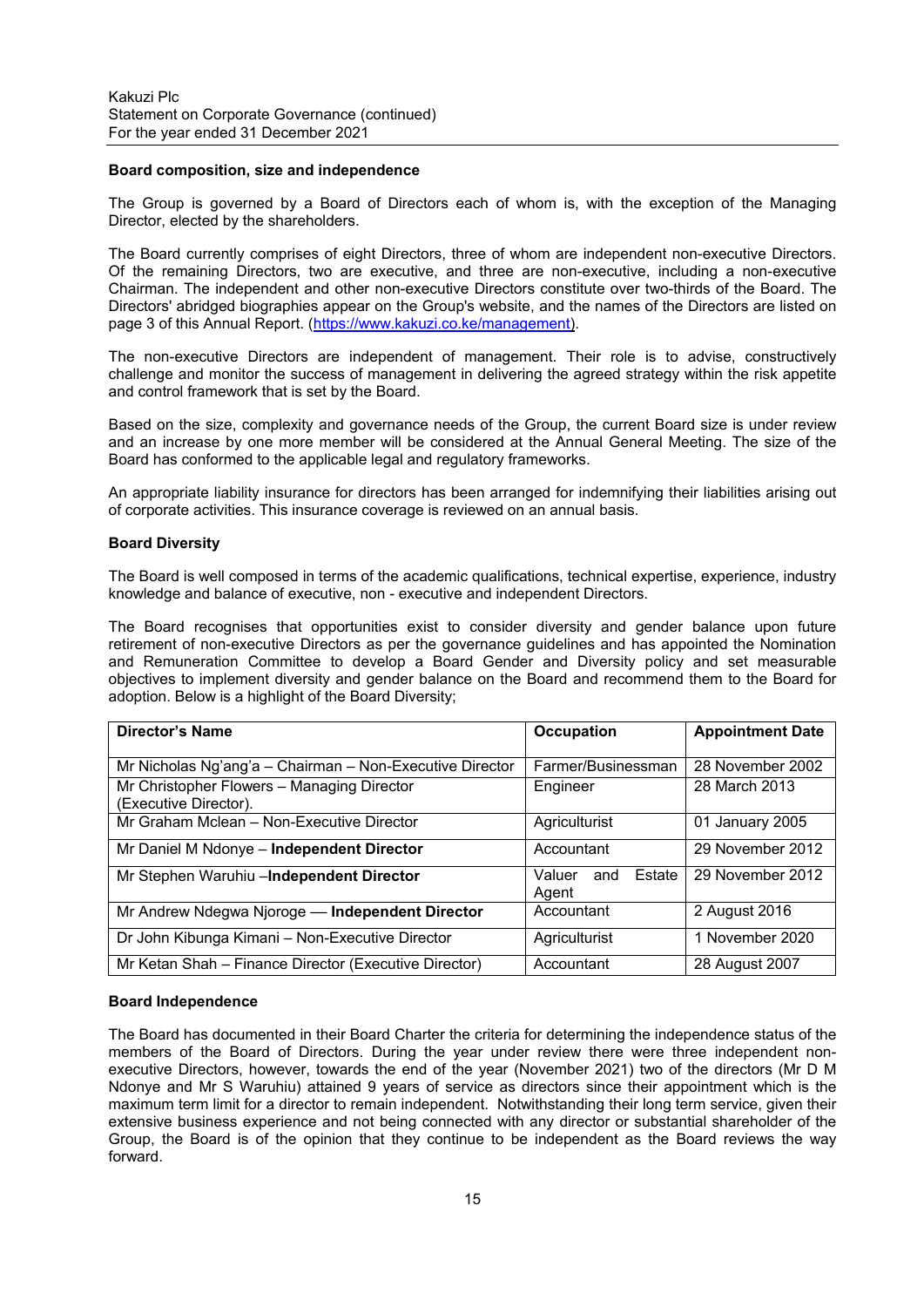### **Board Independence (continued)**

The non-executive Directors who are six in total are also independent of management and have separate and independent access to the senior management and the Company Secretary at all times. Day-to-day operation of the businesses of the Group is delegated to the management. They are being closely monitored by the Board and are accountable for the performance of the Group as measured against the corporate goals and business targets set by the Board.

#### **Board appointment and re-appointment**

The Board, with the assistance of the Nomination and Remuneration Committee, regularly assesses the skills, experience, tenure and diversity required collectively for the Board to effectively fulfil its role.

All the Directors, excluding the Managing Director, are subject to retirement by rotation and must seek reelection by shareholders at least once every three years in accordance with the Articles of Association. During the 2021 Annual General Meeting Mr. Nicholas Nganga, Mr Andrew Njoroge and Dr John Kimani offered themselves up for re-election and were re-elected.

Any Director appointed to fill a casual vacancy on the Board or as an addition to the existing Board who is appointed during the year is required to retire and seek re-election at the next Annual General Meeting. Dr John Kibunga Kimani who was appointed effective 1 November 2020 also retired by rotation and was reappointed at the last Annual General Meeting with the shareholders' approval in line with the Articles 27 and 28 of the Company's Articles of Association.

All Directors have received an appointment letter setting out the terms of their appointment.

The following changes occurred in the year under review:-

- Independent Human Rights Advisory Committee (IHRAC) members appointment
- Renaming of the Litigation Committee to Legal Risk Committee

#### **Separation of powers and duties of the Chairman and the Managing Director**

The Chairman and the Managing Director have distinct and clearly defined duties and responsibilities set out in writing in the Group's board charter. The separation of the functions of the Chairman (a Non-Executive Director) and the Managing Director (Executive Director) supports and ensures an appropriate balance of power, increased accountability, and greater capacity of the Board for independent decision making. The roles of the Board are separated from that of the management.

The Chairman provides overall leadership to the Board without limiting the principles of collective responsibility for Board decisions. The Managing Director is responsible to the Board and takes responsibility for the effective and efficient running of the Group businesses on a day-to-day basis.

A summary of the key responsibilities of each role can be found below:

#### **Chairman**

- a) Setting the style and tone of Board discussions and creating the overall conditions for Board and director effectiveness.
- b) Ensuring that the Board as a whole is enabled to play a full and constructive part in the development and determination of the Group's strategy and overall commercial objectives.
- c) Ensuring that the development of the Group's businesses and the protection of the reputation of the Group receive sufficient attention from the Board.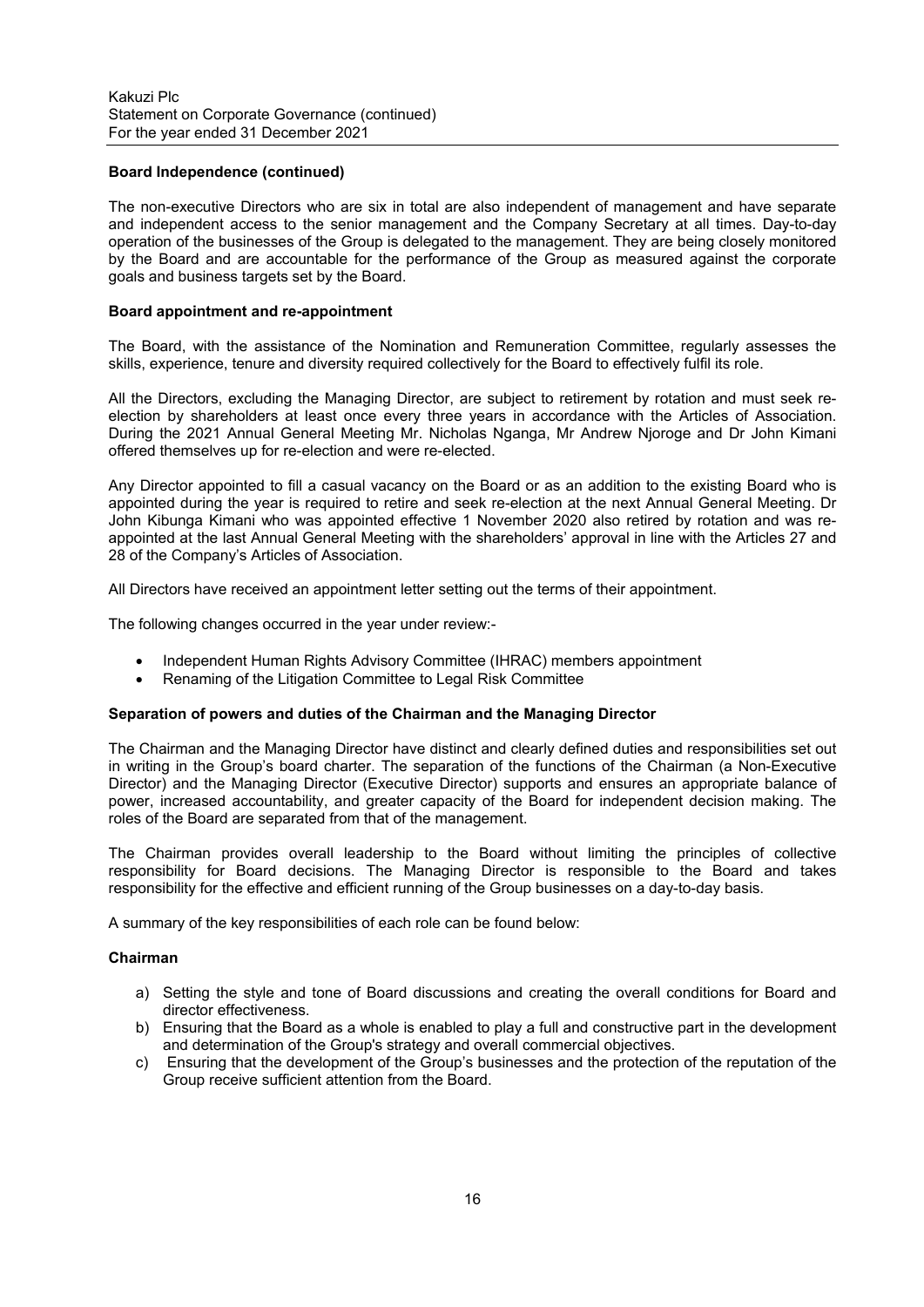## **Separation of powers and duties of the Chairman and the Managing Director (continued)**

### **Managing Director**

- a) Direct and control the work and resources of the Group and ensure the recruitment and retention of the required numbers and types of well-motivated, trained and developed staff to ensure that it achieves its mission and objectives.
- b) Prepare and recommend to the Board, a long term strategy and annual business plan and budgets and monitor progress against these plans to ensure that the Group attains its objectives as costeffectively and efficiently as possible.
- c) Provide strategic advice and guidance to the Chairperson and members of the Board, to keep them aware of developments within the industry and ensure that the appropriate policies are developed to meet the Group's mission and objectives and to comply with all relevant statutory and other regulations.
- d) Establish and maintain valid formal and informal links with major customers, relevant government departments and agencies, local authorities, key decision-makers and other stakeholders generally, to exchange information and views and to ensure that the Group is providing the appropriate range and quality of services.
- e) Develop and maintain an effective marketing and public relations strategy to promote the products, services and image of the Group on the broader community.
- f) Represent the Group in negotiations with customers, suppliers, government departments and other key contacts to secure for it the most effective contract terms.
- g) Oversee the preparation of the annual report and accounts of the Group and ensure their approval by the Board.
- h) Develop and direct the implementation of policies and procedures to ensure that the Group complies with all statutory regulations.

## **Company Secretary**

The Company Secretary, who is a member of the Institute of Certified Public Secretaries of Kenya and in good standing, with the assistance of the Finance Director, provides guidance to the Board on its duties and responsibilities and other matters of governance and monitoring and coordinating their completion.

- a) The Company Secretary facilitates effective communication between the organization and the shareholders.
- b) Ensures that the Board complies with its obligations under the law and the Company articles of association;
- c) Provides guidance to the Board on its duties and responsibilities and other matters of governance;
- d) Assists the Chairperson of the Board in organizing the Boards activities;
- e) Coordinates the governance audit process; and
- f) Maintains and updates the register of conflict of interest.

#### **Roles and Functions of the Board**

The primary role of the Board is to protect and enhance long-term shareholders' value. It sets the overall strategy for the Group and supervises executive management. It also ensures that good corporate governance policies and practices are implemented within the Group. In the course of discharging its duties, the Board acts in good faith, with due diligence and care, and in the best interests of the Group and its shareholders.

Matters reserved for the Board include;

- Strategy
- Acquisitions and disposals
- Financial reporting and control
- Internal controls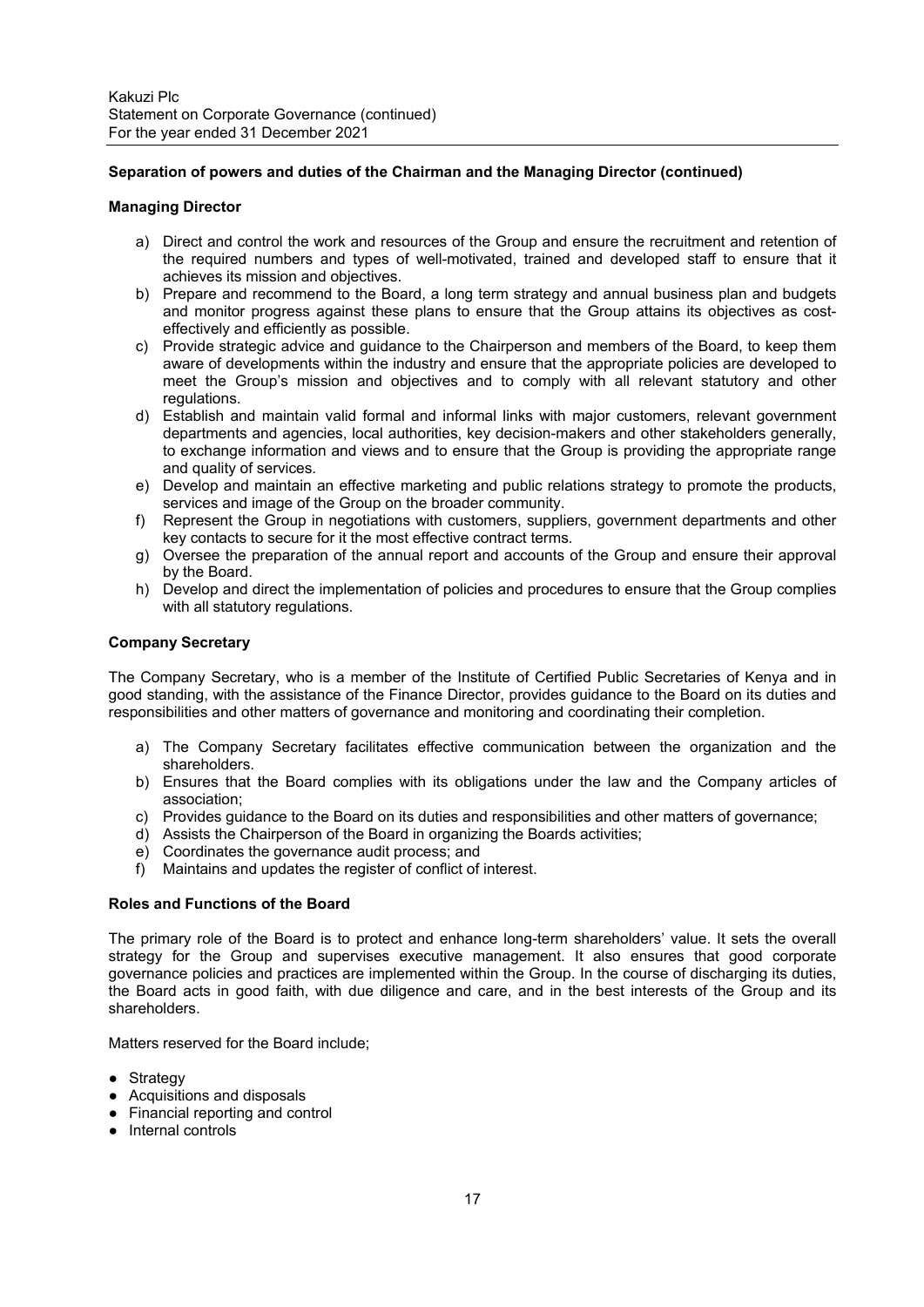## **Roles and Functions of the Board (Continued)**

Matters reserved for the Board include; (continued)

- Approval of expenditure above specified limits
- Approval of transactions and contracts above specified limits
- Responsibilities for corporate governance
- Board membership and committees
- Approval of changes to capital structure
- Debt financing

### **Board Meetings**

The Board has in place an annual work plan that sets out the scheduled Board meetings. The Board and its Committees meet regularly in accordance with business requirements. The Board and Board Committee meetings, workshops and meetings with management, were mainly conducted virtually in 2021 in response to COVID-19 restrictions.

The Board meets regularly at least four times a year at quarterly intervals and holds additional meetings as and when the Board thinks appropriate. Seven (7) Board meetings were held during the year 2021.

The Chairman, in conjunction with the Finance Director work closely with the Managing Director to come up with the annual work plan and an agenda for each meeting. The notice, agenda and detailed board papers are circulated in advance of the meetings. Directors are entitled to request for additional information where they consider further information is necessary to support informed decision-making.

The Committee meetings are scheduled around the Board meetings and Board agendas, though they also meet as and when they think it is appropriate. Committee papers and other appropriate information are distributed prior to each meeting to allow the Committees to meet its duties.

Directors of the Company play an active role in participating in these meetings through contribution of their professional opinions and their active participation in discussion. The Chairpersons of the Board Committees report to each meeting of the Board on the activities of the Committees since the previous Board meeting. The Board also receives regular reports and presentations from the Managing Director.

Amongst issues deliberated by the Board during the period of review were:

- Updates on the Group's strategic plan
- Managing Director's Report which includes review reports on progress against financial objectives, business developments, as well as investor and external relations, on the environment, performance and updates on the strategic initiatives.
- Share transactions and top shareholders
- Board Committees Reports
- Quarterly Corporate Social Responsibility reports
- Semi Annual Anti-Bribery Report
- 2022 Budget approval
- Board Evaluation Report
- Training needs review and report
- Operational Grievance Mechanism and report
- **Human Rights Impact Assessment report**
- **Public Relations report**
- Corporate Governance matters such as review and approval of the updated board charter, insider trading policies and approval of the 2021 governance auditor.

The Board also monitors matters arising under the Code of Conduct and the Whistleblower Policy.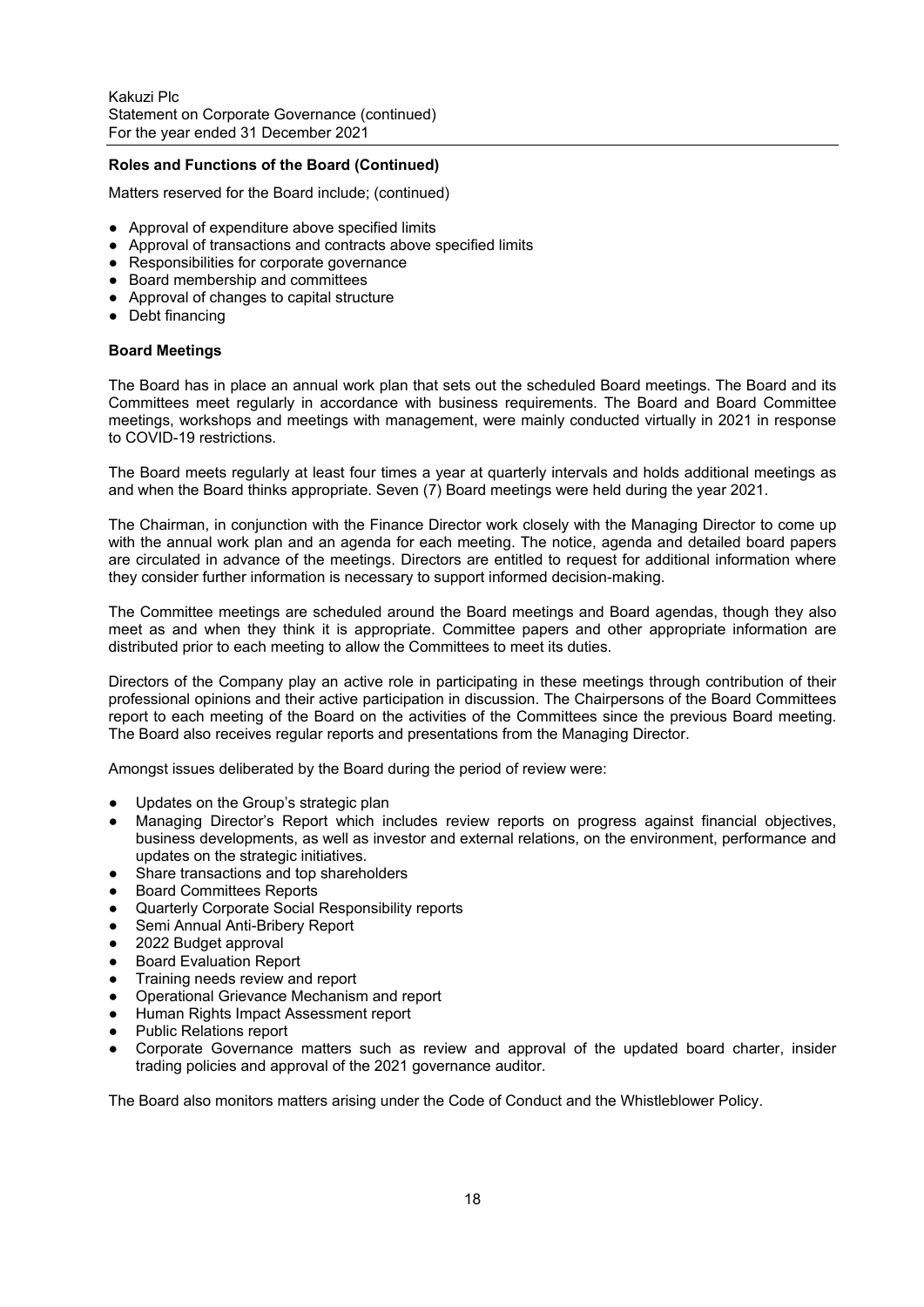# **Board Meetings (Continued)**

Details of the Board and Board Committee meetings held during the Reporting Period and attendances at those meetings are set out below:

| <b>Director</b>               | <b>Classification</b> | <b>Designation</b>                          |            | <b>Board</b> | Audit<br>and<br><b>Risk</b> | <b>Nomination</b><br>and<br><b>Remuneration</b> | Legal<br>risk | <b>IHRA</b>  |
|-------------------------------|-----------------------|---------------------------------------------|------------|--------------|-----------------------------|-------------------------------------------------|---------------|--------------|
| Mr                            | Non-Executive         | Chairman of the                             | Membership | $\checkmark$ |                             |                                                 |               |              |
| <b>Nicholas</b><br>Ng'ang'a   |                       | Board                                       | Attendance | 7/7          | 2/2                         | 1/4                                             |               |              |
| Mr                            | Executive             | Managing                                    | Membership | $\checkmark$ |                             | $\checkmark$                                    |               |              |
| Christopher<br><b>Flowers</b> |                       | Director                                    | Attendance | 7/7          | 2/2                         | 3/4                                             | 3/3           |              |
| Mr Graham<br>Mclean           | Non-Executive         |                                             | Membership | $\checkmark$ |                             |                                                 |               |              |
|                               |                       |                                             | Attendance | 7/7          | 2/2                         | 2/4                                             |               |              |
| Mr Daniel<br>Ndonye           | Non-Executive         | Chairman of the<br>Audit and Risk           | Membership | $\checkmark$ | $\checkmark$                |                                                 |               |              |
|                               |                       | Committee                                   | Attendance | 7/7          | 2/2                         | 2/4                                             |               |              |
| Mr Stephen                    | Non-Executive         | Chairman of the                             | Membership | $\checkmark$ | $\checkmark$                | $\checkmark$                                    | $\checkmark$  |              |
| Waruhiu                       |                       | Nomination and<br>Remuneration<br>Committee | Attendance | 7/7          | 2/2                         | 4/4                                             | 3/3           |              |
| Mr Andrew                     | Non-Executive         | Chairman of the                             | Membership | $\checkmark$ | $\checkmark$                | $\checkmark$                                    | $\checkmark$  | $\checkmark$ |
| Njoroge                       |                       | Legal Risk<br>Committee                     | Attendance | 7/7          | 2/2                         | 4/4                                             | 3/3           | 2/2          |
| Dr John K                     | Non-Executive         |                                             | Membership | $\checkmark$ |                             |                                                 |               |              |
| Kimani                        |                       |                                             | Attendance | 7/7          | 2/2                         | 2/4                                             |               |              |
| Mr Ketan                      | Executive             | <b>Finance Director</b>                     | Membership | $\checkmark$ |                             |                                                 |               |              |
| Shah                          |                       |                                             | Attendance | 7/7          | 2/2                         | 2/4                                             |               |              |

## **2021 BOARD & BOARD COMMITTEES MEMBERSHIP AND ATTENDANCE**

| <b>Advisors</b> | <b>Classification</b> | <b>Designation</b> |            | <b>Board</b> | Audit<br>and<br><b>Risk</b> | <b>Nomination</b><br>and<br>Remuneration | Legal<br>risk | <b>IHRA</b>  |
|-----------------|-----------------------|--------------------|------------|--------------|-----------------------------|------------------------------------------|---------------|--------------|
| Professor       | Independent           | Chairman of the    | Membership |              |                             |                                          |               |              |
| Githu<br>Muigai | Advisor               | IHRA*<br>Committee | Attendance |              |                             |                                          |               | 2/2          |
| Grace           | Independent           |                    | Membership |              |                             |                                          |               | $\checkmark$ |
| Madoka          | Advisor               |                    | Attendance |              |                             |                                          |               | 2/2          |
| Dr Brenda       | Independent           |                    | Membership |              |                             |                                          |               |              |
| Achieng         | Advisor               |                    | Attendance |              |                             |                                          |               | 2/2          |
| Gina Din        | Independent           |                    | Membership |              |                             |                                          |               |              |
| Kariuki         | Advisor               |                    | Attendance |              |                             |                                          |               | 1/2          |

 $\checkmark$  Member of the respective committee

- Where a Director has missed a Board or Board Committee meeting, an acceptable apology had been received by the Chairman well in advance of the scheduled meeting.
- The Managing Director and Finance Director are not members of the Audit and Risk Committee but attend by invitation
- \* IHRA Independent Human Rights Advisory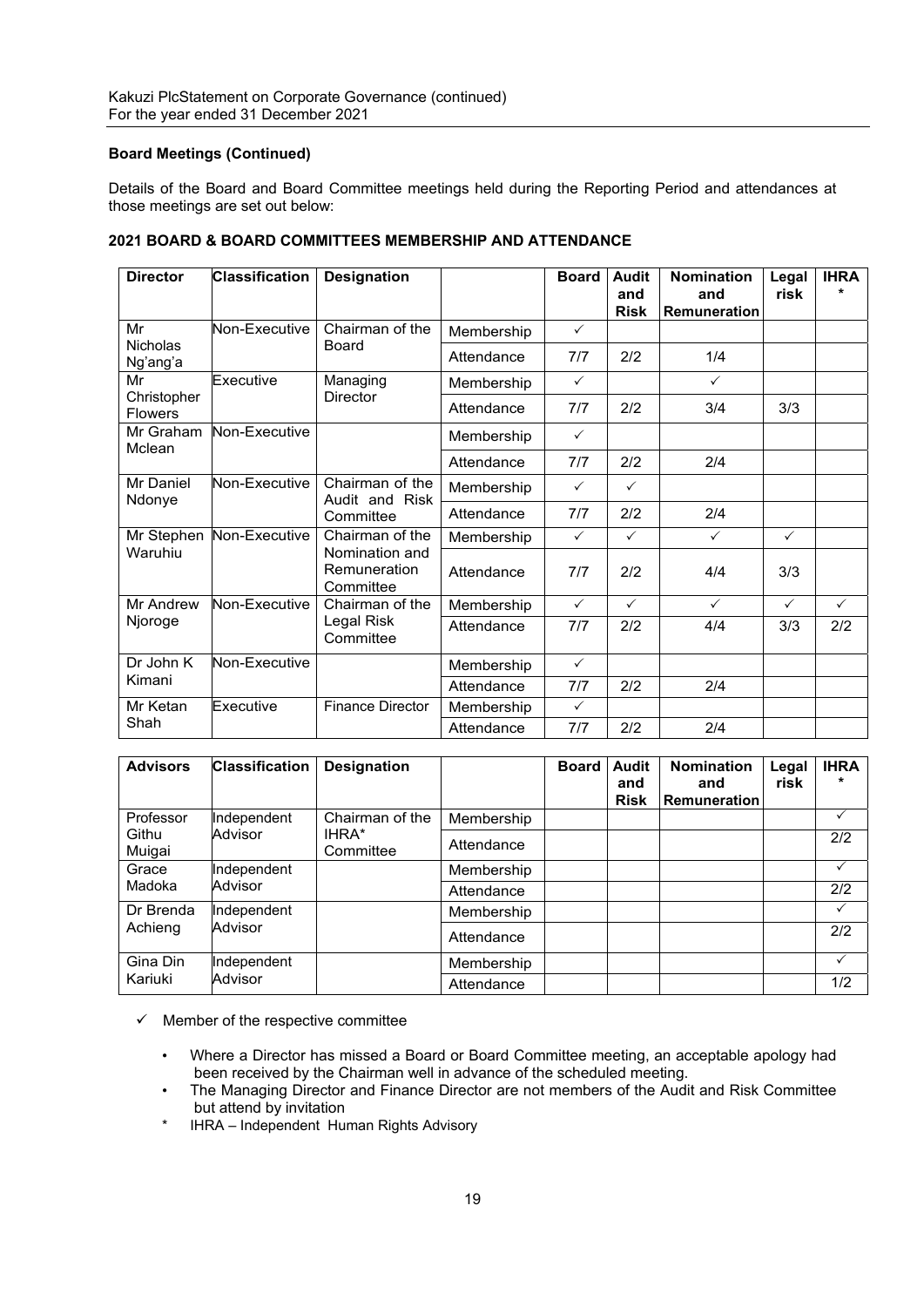#### **Director Access to Management and Independent Advisors**

Directors receive operating and financial reports of the Group and have access to senior management at Board and Committee meetings. The Board has the authority to retain, terminate and determine the fees and terms of consultants, legal counsel and other advisors to the Board as the Board may deem appropriate in its discretion.

The Group has employed the expertise of external independent consultants, amongst others, as follows:

- Oxygene as the Public Relations Consultant.
- IBIS conducted a Human Rights Impact Assessment.
- Triple R Alliance advised on the setting up of the Operational-level Grievance Mechanism (SIKIKA)

#### **Directors' external activities and Conflicts of Interest**

Directors have a statutory duty to avoid situations in which they have or may have interests that conflict with those of the Group. The conflict of interest requirements is embedded in the Code of Conduct and Ethics policy as well as the Directors' letters of appointment. The Board and Board Committee meetings have a standing agenda item on the declaration of interest, where members declare actual, potential or perceived conflicts of interest. The declared items of interest are part of the minutes and are documented in a conflict of interest register.

The Board is working on operationalizing the Conflict of Interest procedures in place into a formal policy.

#### **Board Policies and Processes**

The Board is committed to ensuring that the business is run in a professional, transparent, just and equitable manner to protect and enhance shareholder value and satisfy the interests of other stakeholders.

The Board has established several processes, policies and procedures to guide the Board and Management in the implementation of the roles and responsibilities of the Groups business. A summary of the Board policies and related governance documents include;

#### **Board Charter**

This Board Charter recognizes and aims to adopt related best practices and guidance from the provisions of the Code of Corporate Governance Practices for Issuers of securities to the Public, 2015 (the Code), Kenyan Companies Act, 2015, the Company's Memorandum and Articles of Association and any applicable law or regulatory provision. The document is in no way intended to replace or amend the Company's Memorandum and Articles of Association in any way whatsoever.

The purpose of the Board Charter is to promote the highest standards of Corporate Governance and to set out the role, composition and responsibilities of the Board of Directors. The Board Charter serves not only as a reminder of the Board's roles and responsibilities but also as a general statement of intent and expectation as to how the Board discharges its duties and responsibilities. The Board Charter which is in the Group's website. is periodically reviewed to ensure that it remains current.

#### **Code of Conduct & Ethics**

The Group has established a Code of Conduct and Ethics that binds both the Directors and employees. The Group takes cognizance of the fact that its operations are closely integrated with the local communities and, because the very nature of agriculture is long-term, it is aware that it can have an impact on the environment. The Group policy ensures that its activities meet and exceed the social, economic and environmental expectations of its stakeholders. (https://www.kakuzi.co.ke/company-code-of-conduct-and-ethics).

The Anti-Bribery Policy is in place to foster an environment that encourages ethical behaviour and compliance, an internal management committee is in place that meets quarterly to monitor this. Their report is tabled in every other Board meeting.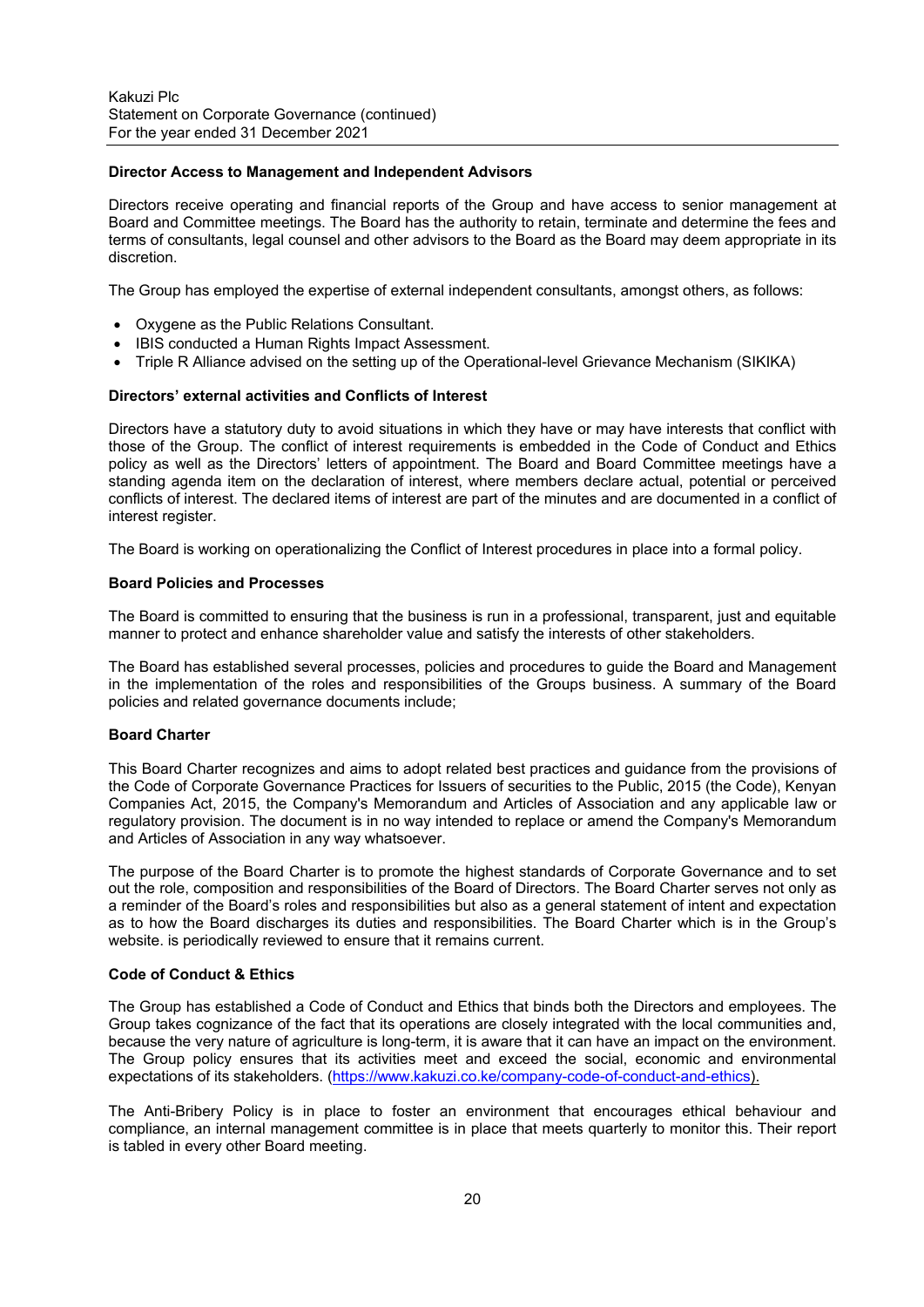## **Code of Conduct & Ethics (continued)**

The staff are provided with the code of conduct and ethics upon appointment. Every year The Managing Director conducts a staff training called "Kakuzi who we are', highlighting the values and the mission. Every six months the Anti –Bribery (TABO) report, which also covers Gifts/entertainment, is presented to the Board. No unethical issues were reported during the course of the year under review.

The Company launched its second ESG report at the Nairobi Securities Exchange in December 2021. This report covers the key commitments the Company is making to UN SDG's, the UN Guiding Principles on Business and Human Rights and highlighting the work being undertaken in key Corporate Social Investment areas https://www.kakuzi.co.ke/pages/f2cd2b36-26b1-455c-812f-16ae9c139afa/articles/f2cd2b36-26b1- 455c-812f-16ae9c139afa.pdf.

### **Insider Trading**

Internal policy and various laws, regulations and guidelines that regulate the Group's businesses prohibit Directors and employees from dealing in the Group's securities when they have price-sensitive information that is not generally available to the market. Information is considered to be "nonpublic" unless it has been publicly disclosed, and adequate time has passed for the securities markets to digest the information. The staff are required to adhere to the internal policy on permissible trading activity.

In every meeting held in 2021, a list of top 10 shareholders was provided as well as any trades (all buyers and sellers) and transfer transactions. If and when there are any breaches of our internal policy the Board notifies the Capital Markets Authority.

### **Related Party Transactions**

The Group recognizes that related party transactions arise where there is a relationship by virtue of shareholding, common shareholding or key management personnel directorship. The Group Transfer Pricing policy gives guidance on related party transactions, which are carried out using the arm's length principle. All transactions with related parties are disclosed in note 27 to the financial statements.

### **Whistle blowing policy**

The Whistleblowing Policy, which is on the Group's website, (https://www.kakuzi.co.ke/whistle-blowingpolicy) sets out the Board of Directors', managements' and staff members' commitment to upholding the highest levels of integrity and observance of the rule of law. The policy applies to all employees of the Group, general public, service providers, customers, company agents, contractors and any other individuals performing functions in relation to the Group. The Group website provides an email contact (confidential@kakuzi.co.ke) to report any fraud, misconduct or wrongdoing by employees, company agents or executives of the Group. All cases are investigated in a confidential and timely manner, and the required action taken to ensure feedback is provided as appropriate.

### **Procurement policy**

The purpose Group's Procurement Policy which is on the website (https://www.kakuzi.co.ke/2cf6-corporategovernance). is to ensure fairness and transparency in the process of procurement and awarding of tenders, as far as possible with the ultimate objectives of procuring the required quantity/quality of goods or service at the most competitive price. The policy gives guidance on the principles and tender procedures. In addition, a Management Tender Committee oversees the award of tenders.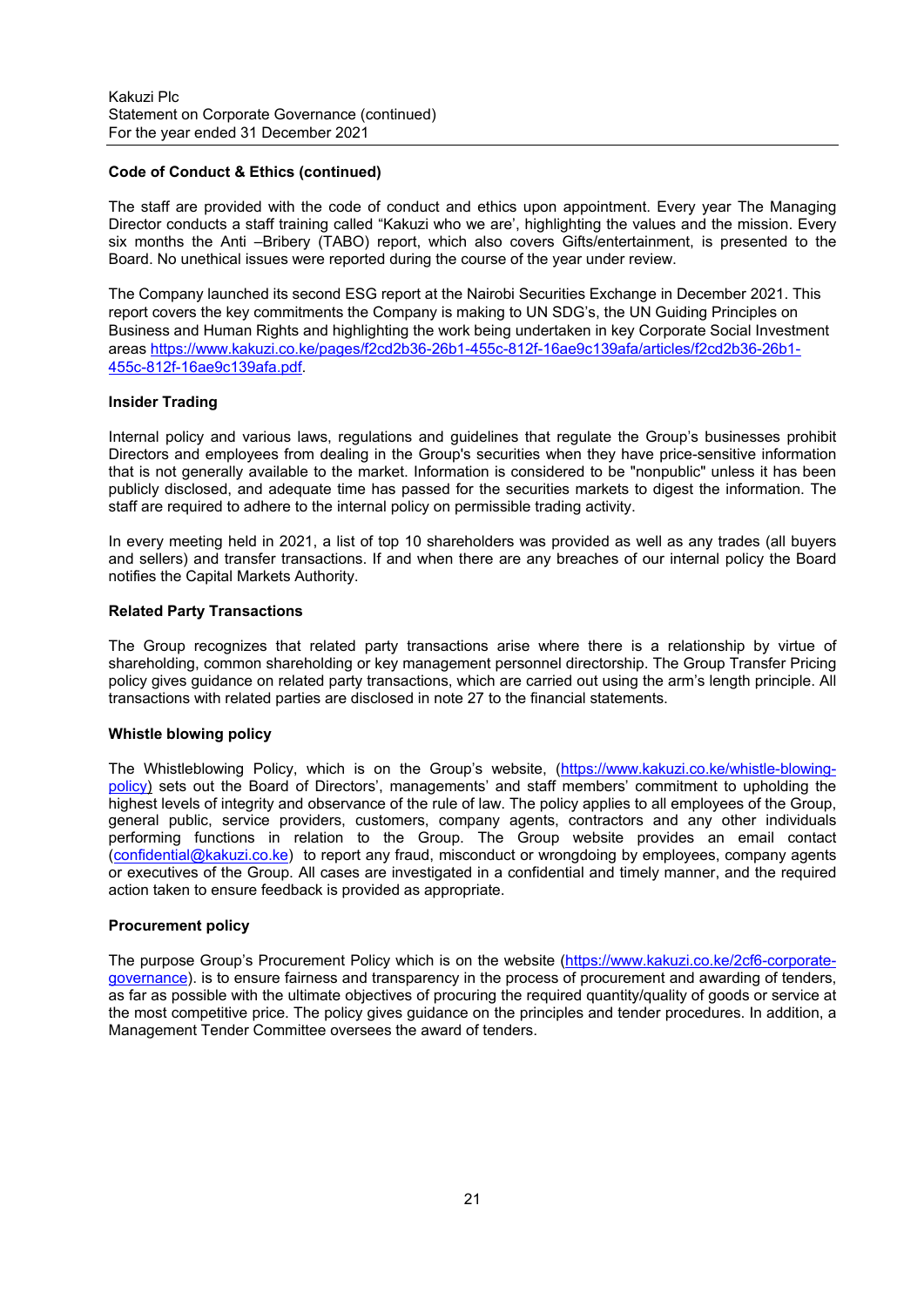# **ICT policy**

The Group has deployed a number of Information Technology (IT) systems and infrastructures for its various activities and leverages on the systems to achieve its objectives. Appropriate policies are in place to ensure that systems run smoothly and provide the necessary support to the Group. An IT/Security policy administered by the IT Manager is in place. It provides guidelines on proper utilisation and safeguarding of Computer hardware, system, application and proprietary software and communications infrastructure whether wired or wireless as well as provision of adequate protection and confidentiality of all corporate data. During the lockdown period due to COVID-19 pandemic the Group ensured business continuity through remote access of company servers to its staff.

## **Corporate Social Responsibility (CSR)**

The Group has put in place a CSR policy to guide the CSR committee in carrying out its duties. The Board ensures that funds are allocated annually when the budget is approved.

The Group as part of the community is committed to enhance its community relations by ensuring that it supports, collaborates and coexists with the community, employees and other stakeholders as a responsible corporate citizen. Focus areas of our community relations program include but are not limited to economic empowerment, good health and wellbeing, quality education, clean water and sanitation, environmental conservation and climate action. The community relations program is conducted through partnerships with various stakeholders and relevant community linkages.

The CSR Committee reports to the board on a quarterly basis detailing the projects and initiatives taken each quarter. A highlight of these is contained within the Companies ESG report and on the Company's web site.

### **Operational policies**

There are broad operation policies that guide management in executing of the Group's operations in an efficient and socially responsible manner. The policies cover various operational functions including: human resource, financial management, sustainability, environment, safety and health, fire and safety and corporate affairs among others. Some of the key policies which have been updated in line with the amendments of applicable legislations and rules as well as the current market practices are available on the Group's website, www.kakuzi.co.ke/corporate-governance.

### **Board Committees**

The Board delegates its powers and authorities from time to time to committees in order to ensure the operational efficiency and specific issues are being handled with relevant expertise. Three Board committees and one independent advisory committee have been established and each of them has its specific duties and authorities set out in its own terms of reference which are reviewed from time to time.

Board members have access to all Board Committee meeting papers. Subsequent to each Board Committee meeting, the minutes are included in the Board papers and presented to the Board by the respective Committee Chairs.

These Committees have terms of reference approved by the Board, indicating their mandate, authority, duties, composition and leadership. The appointment of the members to these Committees draws on the skills and experience of individual Directors.

The Board has constituted its Committees in compliance with the Code. The Committees in place are the Audit & Risk Committee, the Nomination & Remuneration Committee, the Legal Risk Committee and the Independent Human Rights Advisory Committee. In addition to the Board committees, the Group has in place several formally established management committees that deal with particular sets of ongoing issues. These include the Tender Committee, CSR and Training Committee, among others**.**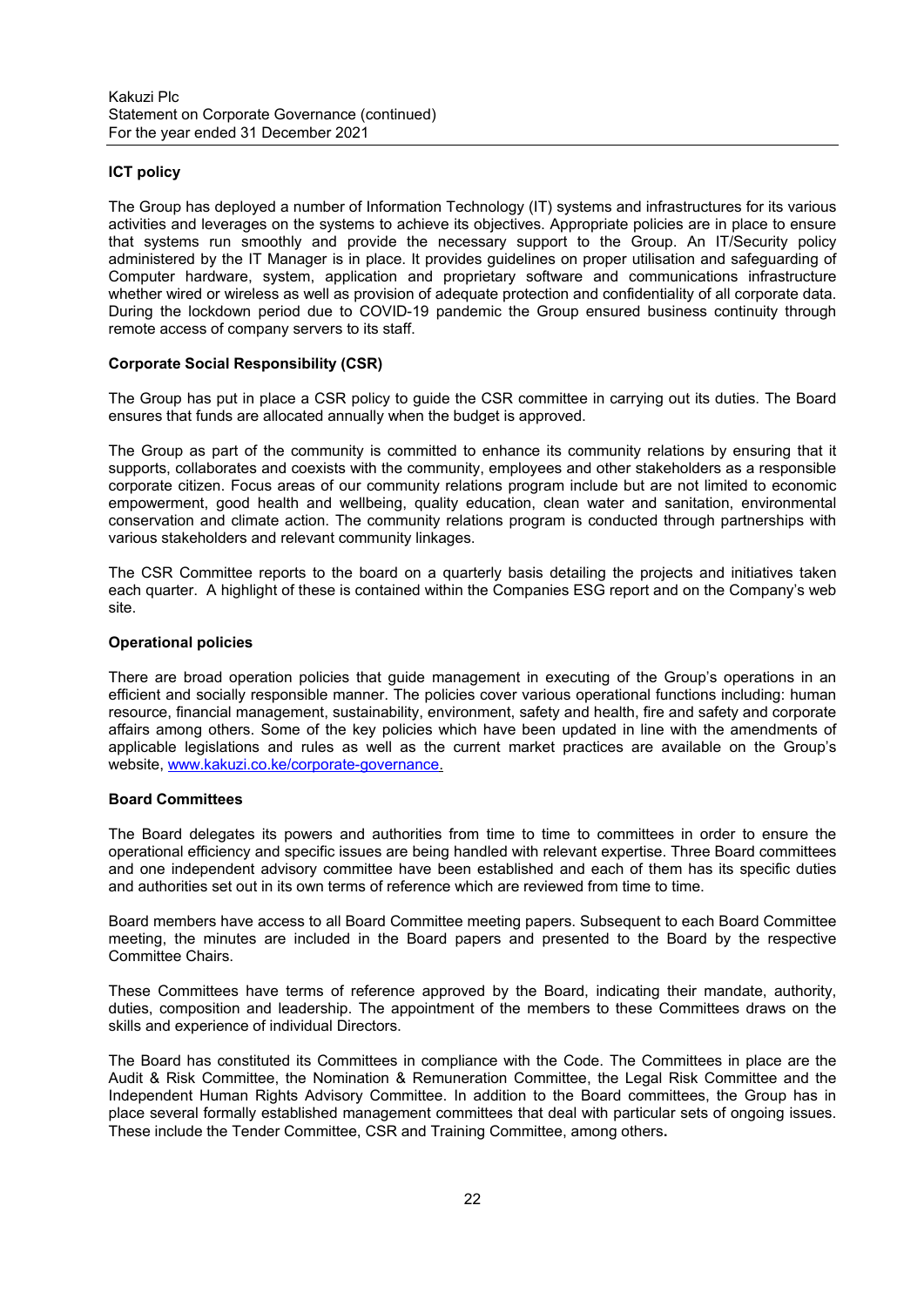# **Board Committees (continued)**

Management and external service providers and experts attend by invitation as circumstances dictate. Details of these Committees and Directors' attendance of these committees is provided on page 19.

| <b>Committees</b>                                     | <b>Members</b>                                                                                                                                                                                                                                                         | <b>Major Functions</b>                                                                                                                                                                                                                                                                                                                                                                                                                                                                                                                                                                                                                                                                                                                                                                                  | Key deliberations during<br>FY2021                                                                                                                                                                                                                                                                                                                                                                                                                                      |
|-------------------------------------------------------|------------------------------------------------------------------------------------------------------------------------------------------------------------------------------------------------------------------------------------------------------------------------|---------------------------------------------------------------------------------------------------------------------------------------------------------------------------------------------------------------------------------------------------------------------------------------------------------------------------------------------------------------------------------------------------------------------------------------------------------------------------------------------------------------------------------------------------------------------------------------------------------------------------------------------------------------------------------------------------------------------------------------------------------------------------------------------------------|-------------------------------------------------------------------------------------------------------------------------------------------------------------------------------------------------------------------------------------------------------------------------------------------------------------------------------------------------------------------------------------------------------------------------------------------------------------------------|
| Audit and<br><b>Risk</b><br>Committee                 | • Mr. Daniel M<br>Ndonye<br>(Chairperson)<br>• Mr. Stephen<br>Waruhiu<br>• Mr. Andrew<br>Ndegwa<br>All the members of<br>the Audit & Risk<br>Committee have<br>the relevant<br>qualifications and<br>expertise in audit,<br>financial<br>management and<br>accounting. | • to monitor the financial reporting<br>process of the Group<br>• to review the Group's financial<br>control, internal control and risk<br>management systems and<br>arrangements under the Group's<br>whistleblowing policy<br>• to review the effectiveness of<br>internal audit activities carried out<br>by the Group's audit function and<br>senior management<br>• to govern the engagement of<br>external auditor and its<br>performance<br>• to review non-audit services<br>provided by the external auditors.                                                                                                                                                                                                                                                                                 | review of external<br>auditors 2020 audit<br>findings report<br>review of financial report<br>for the year ended 31<br>December 2020<br>• review of the internal<br>audit reports<br>• review of the risk map<br>update reports<br>• review of the external<br>auditors service plan for<br>2021<br>• review of dividend and<br>press announcement of<br>interim and year-end<br>financial results                                                                      |
| Nomination<br>and<br><b>Remuneration</b><br>Committee | • Mr.Stephen<br>Waruhiu<br>(Chairperson)<br>• Mr. Andrew<br>Ndegwa<br>• Mr. Christopher<br><b>Flowers</b>                                                                                                                                                              | • to review the structure, size and<br>composition (including the skills,<br>knowledge and experience) of the<br>Board<br>• annual review of the term limits and<br>independence of the individual<br>directors.<br>• Board evaluation<br>• induction and continuing<br>professional development<br>• review of the committee's terms of<br>reference<br>• to oversee the Board's succession<br>planning requirements and identify<br>qualified individuals and to make<br>recommendations to the Board on<br>the appointment or re-appointment<br>of directors<br>• to review and recommend to the<br>Board on the Group's policy and<br>structure for remuneration of<br>directors and on the establishment<br>of a formal and transparent<br>procedure for developing policy on<br>such remuneration | reviewing the<br>$\bullet$<br>remuneration policy,<br>structure and packages<br>for directors and senior<br>management<br>making<br>$\bullet$<br>recommendations to the<br>Board regarding the<br>directors' fee and other<br>allowances for FY2021<br>and the remuneration<br>packages of executive<br>directors<br>board evaluation<br>$\bullet$<br>facilitation<br>training needs review<br>for the year 2021<br>employee satisfaction<br>$\bullet$<br>survey review |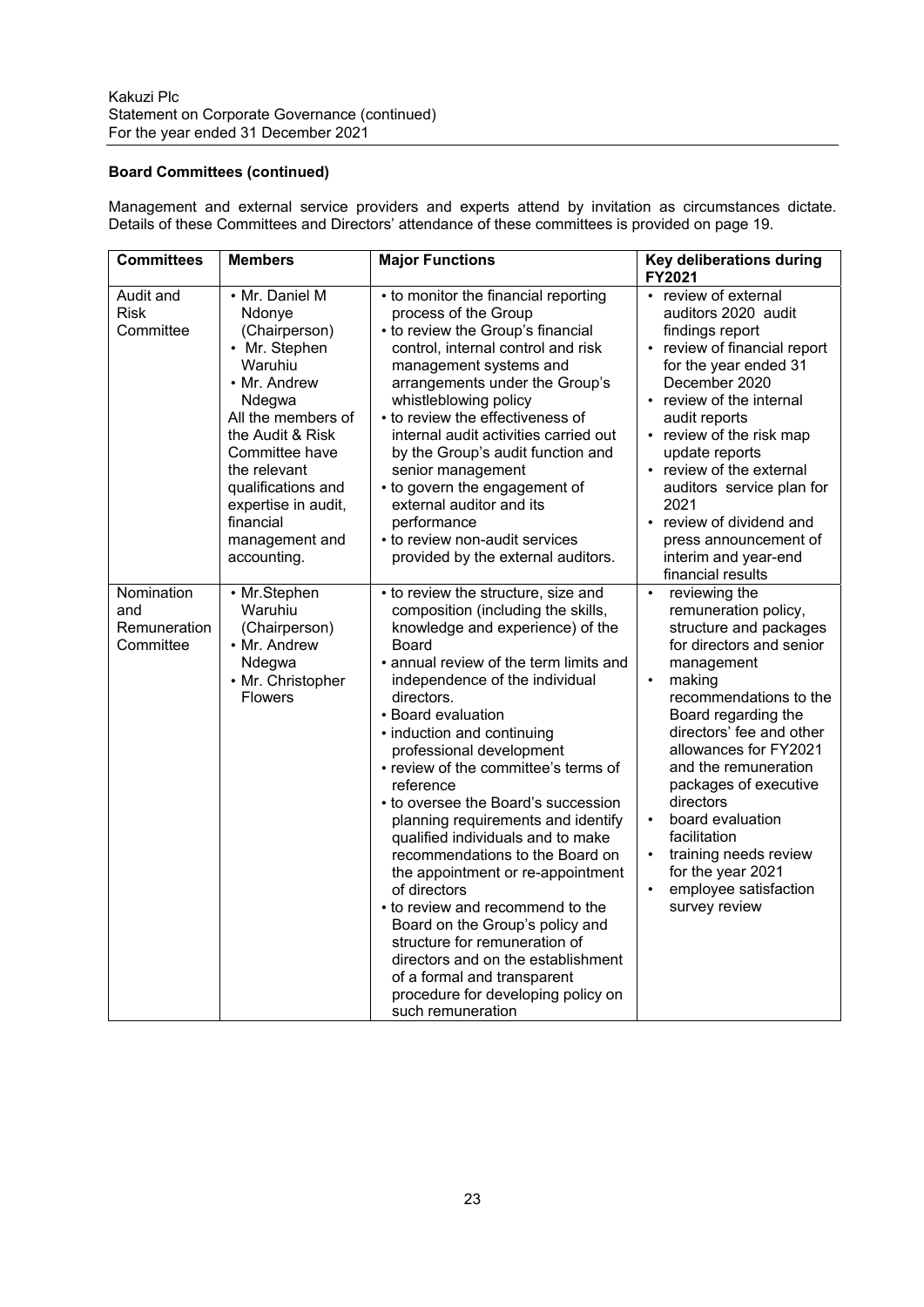## **Board Committees (continued)**

| <b>Committees</b>                                              | <b>Members</b>                                                                                                                                                                                                                                                   | <b>Major Functions</b>                                                                                                                                                                                                                                                                                                                                                                                                                                                                                                                                                                                                                                                                                                                    | <b>Key deliberations</b><br>during FY2021                                                                                                                                                                                                                                                                                                                                                                                                          |
|----------------------------------------------------------------|------------------------------------------------------------------------------------------------------------------------------------------------------------------------------------------------------------------------------------------------------------------|-------------------------------------------------------------------------------------------------------------------------------------------------------------------------------------------------------------------------------------------------------------------------------------------------------------------------------------------------------------------------------------------------------------------------------------------------------------------------------------------------------------------------------------------------------------------------------------------------------------------------------------------------------------------------------------------------------------------------------------------|----------------------------------------------------------------------------------------------------------------------------------------------------------------------------------------------------------------------------------------------------------------------------------------------------------------------------------------------------------------------------------------------------------------------------------------------------|
| Legal Risk<br>Committee                                        | • Mr. Andrew<br>Ndegwa<br>(Chairperson)<br>• Mr. Stephen<br>Waruhiu                                                                                                                                                                                              | to understand the nature of any legal<br>$\bullet$<br>claim or process with Management<br>and appraise the board on the same<br>to review any material breaches of<br>$\bullet$<br>policy which may expose the Group to<br>a legal risk and advise on adequacy<br>of the proposed remedial action<br>to be an integral part of the Group's<br>$\bullet$<br>Operational-level Grievance<br>Mechanisms and act as a link<br>between the OGM panel and the<br>board<br>to understand advise the Board on<br>$\bullet$<br>any future legal risk mitigation<br>strategy<br>to review the Group legal audit and<br>$\bullet$<br>advise the Board on the findings, non-<br>compliances and required action plan<br>to remedy such non-compliance | review of the IHRAC<br>Committee members<br>and recommendation<br>to the board on the<br>same<br>review of the<br>$\bullet$<br>committee TORs<br>oversaw the Group's<br>dispute resolution<br>mechanisms and any<br>resulting claims and<br>legal proceedings and<br>appraised the board<br>on the progress.<br>ensured<br>$\bullet$<br>implementation of the<br>Operational-Level<br>Grievance<br>Mechanism (OGM) as<br>approved by the<br>Board. |
| Independent<br>Human<br><b>Rights</b><br>Advisory<br>Committee | • Professor Githu<br>Muigai<br>(Chairperson)<br>• Grace Madoka<br>• Dr Brenda<br>Achieng<br>• Andrew<br>Ndegwa<br>• Gina Din<br>Kariuki<br>In addition, the<br>committee has<br>access to Lady<br>Justice - Violet<br>Mavisi an<br>Independent<br>Senior Lawyer. | identifying Human Rights risks to<br>$\bullet$<br>which the Group is exposed and<br>recommend to the Board measures to<br>mitigate these risks, set goals and<br>evaluate results<br>reviewing Human rights matters<br>$\bullet$<br>raised with the Group to be handled in<br>accordance with the Group Human<br><b>Rights policies</b><br>Advise the Board on best practices<br>$\bullet$                                                                                                                                                                                                                                                                                                                                                | review of the<br>$\bullet$<br>committee TORs<br>facilitation of the<br>Operational-level<br>Grievance<br>Mechanism                                                                                                                                                                                                                                                                                                                                 |

## **Board Evaluation**

The Group recognizes the importance for measuring the effectiveness of the Board through a proper board evaluation process on a regular basis.

The Nomination and Remuneration Committee is responsible for determining the process for evaluating Board performance. The Board has taken a progressive step of rolling out board evaluation, in line with the provisions of the Code. In 2021, the Board engaged an external consultant to conduct the evaluation.

The evaluation covered the performance of the Board of Directors as a whole, peer assessment (individual members of the Board), Company Secretary, Chairperson, Managing Director and Board Committees. The process which involved detailed questionnaires, examined the balance of the skills of the directors, the operation of the Board in practice, including governance issues, and the content of the Board meetings.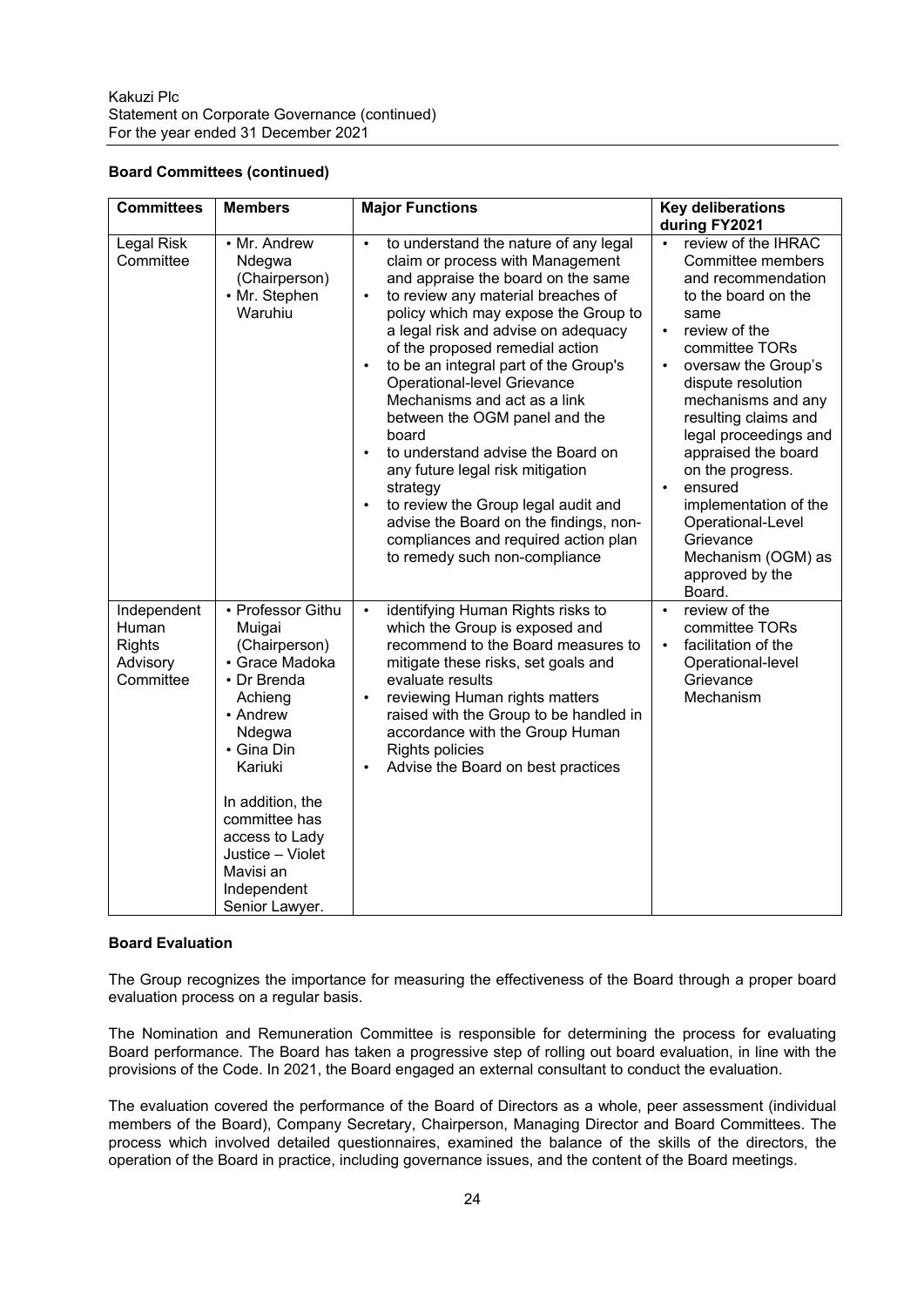## **Board Evaluation (continued)**

The overall result of the board evaluation was positive and all the Board members participated. Feedback from the process is used to identify opportunities to improve the performance of the Board and the Directors, and is closely followed up by the Nomination and Remuneration Committee. Some of the areas highlighted for consideration;

- Gender and social inclusion
- Succession planning policy
- Training on regulatory requirement
- Relationship with the community and stakeholders engagement

### **Board Induction and Continuous Professional Development**

The Nomination and Remuneration Committee is responsible for induction and continuing professional development programs for directors to develop and maintain the skills and knowledge needed to perform their role effectively. Newly appointed directors are provided with orientation immediately upon his/her appointment. They are also provided with information about the role of the Board, each board Committee and the powers delegated to these Committees and formal introduction to senior management. In the year 2021, there were no new Directors appointed to the Board.

The Company Secretary updates, through the Finance Director, the Board on its duties and responsibilities and latest developments and changes to the Listing Rules and the applicable legal and regulatory requirements.

The Directors also visited the Group's operational facilities in Makuyu during the year in order to meet with the management and gain better understanding of the business operations.

The Board in their meeting on 18 May 2021 approved the training of Directors for 2021 which was conducted by external consultants. The training took 12 hours and covered the following topics:

- Corporate Governance Requirements for Listed Companies
- Directors duties under the Companies Act and capital markets legislation and Kakuzi's existing policies
- Managing Conflict
- **Insider Trading and Data Protection**
- Anti-Money Laundering (AML),
- Anti-Bribery and Corruption (ABC)
- **Risk Management**
- International standards and international best practices
- Whistleblowing
- The increased importance of Environmental Social and Corporate Governance considerations (ESG) in the post-COVID 19 world.
- Business sustainability as a function of the board and corporate governance tools to ensure sustainable and long term planning

#### **Board Remuneration**

All aspects of remuneration, including but not limited to Directors' fees, salaries, benefits-in-kind and shortterm and long-term incentives, options, share-based incentives and awards are overseen by the Nomination and Remuneration Committee. Directors' fees are reviewed annually and submitted to shareholders for approval at each Annual General Meeting.

The remuneration Policy sets guidelines and criteria for the Board's compensation, attraction and retention of Directors. The Directors' remuneration policy and report, including details of their compensation appears on page 30.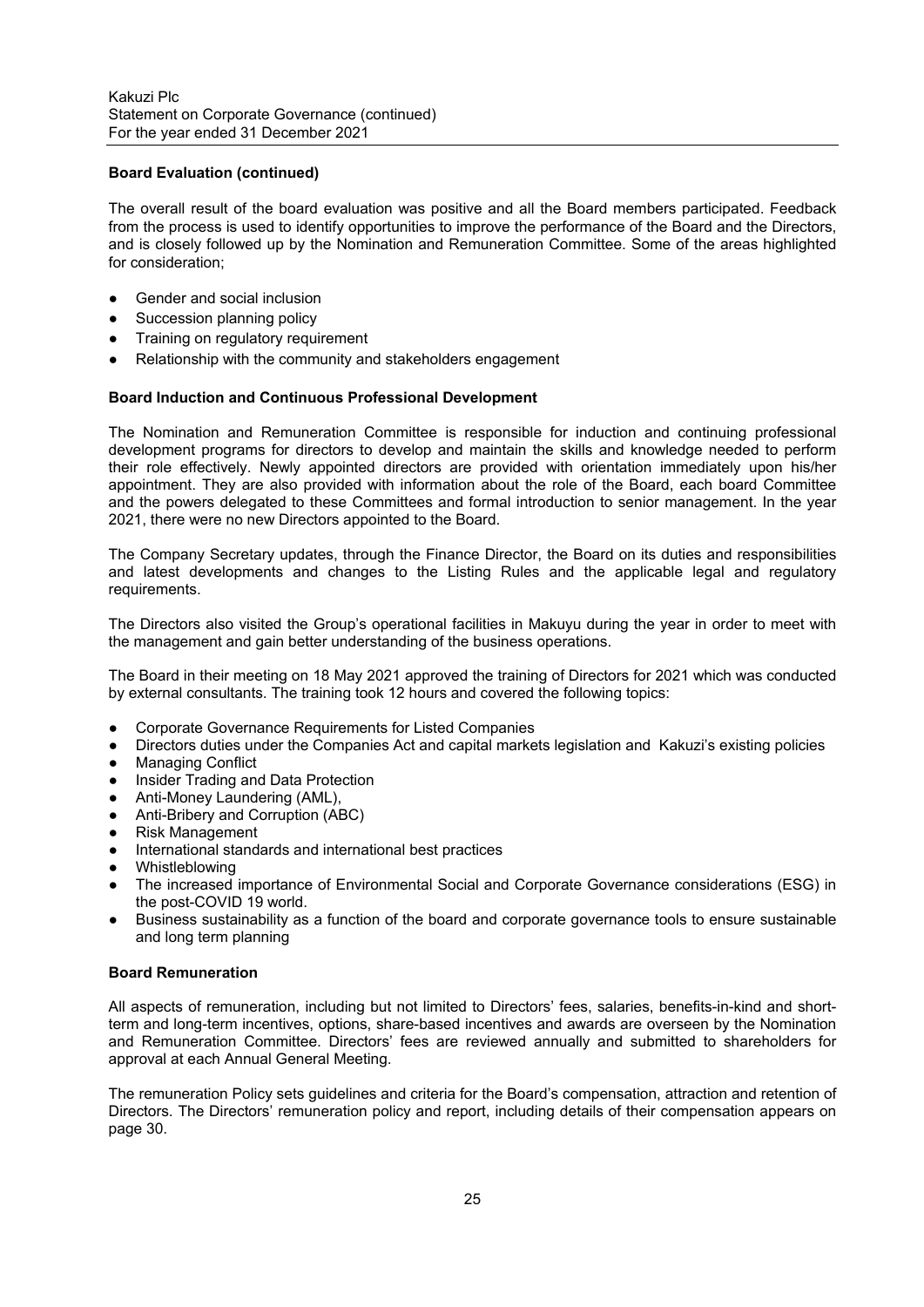### **Other Directorships**

The Board has clearly determined the maximum number of listed board representations a director may hold. The Nomination and Remuneration Committee, having reviewed the Directors' directorships in other companies, their principal commitments, attendance and contributions to the Group, is satisfied that all Directors are able to contribute and have adequately performed their duties as Directors of the Group. A review of the other listed Company Directorships of the Directors indicated that all the Directors have complied with the Code, which limits the number of Directorships in listed companies a member of the Board holds at any given time.

## **Shareholding**

The Group files investor returns to meet the continuing obligations as prescribed by the Capital Markets Authority and the Nairobi Securities Exchange.

Directors interest in the share capital of the Company and the top ten shareholders are listed in the Report of the Directors on page 12 and page 94 respectively of this Annual report.

### **Governance Audit**

The CMA Code provides that issuers of securities to the public are required to undertake periodic governance audits. Following extensive stakeholder consultation to consider the frequency, cycle, cost and scope of governance audits, the Capital Markets Authority (CMA) advised all issuers of a revision in the cycle of governance audits to at least once every two years with the option of CMA increasing or decreasing this frequency on a risk-based approach.

In line with the CMA Code, a governance audit has been conducted on the Group for the year ending 31 December 2021 and the report on the Governance auditor is on page 29.

### **Legal and Compliance Audit**

The Group has identified several local and international laws and regulations and performs regular compliance assessment checks under the various divisions of the Group. A Compliance Register that identifies the areas of compliance and the level of compliance by the Group is presented to the Board regularly.

In compliance with the CMA Code of Corporate Governance Practices for Issuers of Securities to the Public, 2015, an internal legal and compliance audit was carried out for the year ended 31 December 2021 with the objective of ascertaining the level of adherence to applicable laws, regulations and standards. The findings from the audit which were presented to the Legal Risk Committee confirmed that the Group was generally in compliance with applicable laws and regulations**.** 

### **Shareholders Relations and Stakeholder Engagement**

The Group is committed to equitable treatment of its shareholders, including the non-controlling and foreign shareholders. The Group ensures that all shareholders receive full and timely information about its performance. This is achieved through the distribution of a half-yearly interim financial report and the Annual Report and financial statements as well as through compliance with the relevant continuing obligations under the Capital Markets Authority Act. The Group's results are advertised in the press and released to the securities exchanges within the prescribed period at each half-year and year-end.

The published results and related investor information together with all the relevant information relating to the Group is available on the Group's website, www.kakuzi.co.ke/investor-relations/regulatory-news.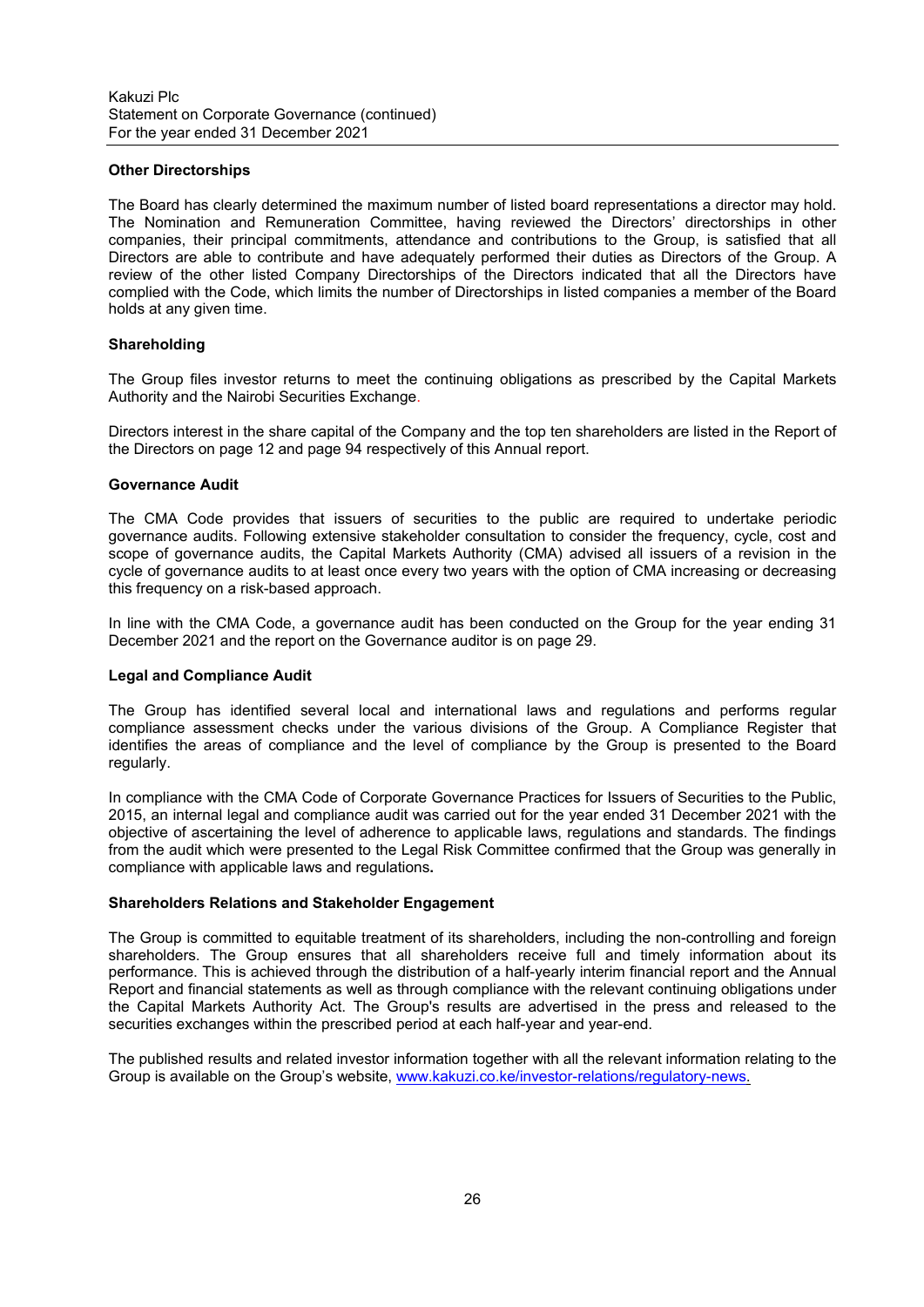#### **Shareholders Relations and Stakeholder Engagement (continued)**

The Group has engaged the services of a registrar, Custody & Registrar Services (Kenya) Limited, who together with the Finance Director, regularly address issues raised by the shareholders. Shareholders' enquiries, either received by telephone or by email, are properly attended by the registrar.

The Group has put in place community relations policy which is on the Group's website covering the key stakeholders. For each of the stakeholders, an effective mode of communication and engagement including education, informing, engagement and collaboration has been developed with timelines. A number of the activities conducted have been captured on the Group's website.

#### **Operational-Level Grievance Mechanism (SIKIKA)**

The Operational-level Grievance Mechanism (OGM) provides a systematic and transparent process for receiving, investigating, and addressing company-related grievances from affected communities, workers, farmers who supply avocados through Kakuzi's economic empowerment program, and other relevant stakeholders.

The overall objective of the OGM is to enhance Kakuzi's existing processes to respect human rights, to provide access to remedy through a transparent process of fact finding and respectful dialogue aimed at mutually agreed outcomes, and to strengthen Kakuzi's relationships with all its stakeholders. OGM has been given a local name, SIKIKA, which means "be heard". Extensive stakeholder engagement has been undertaken in developing the Company's OGM as described on the web site. https://www.kakuzi.co.ke/operational-grievance-mechanism

#### **Annual General Meetings (AGM)**

Due to the COVID-19 pandemic and in line with the COVID restrictions, the Group decided in the interests of the health and safety of shareholders, staff and other stakeholders, to hold the 2021 AGM virtually. Shareholders were provided with various alternatives to participate in the AGM and were given the right to ask questions and participate in AGM and to vote for the resolutions.

During the last AGM held on 18 May 2021, the shareholders approved the financial statements for 2021, Dividend, Directors' Remuneration Report, re-election of Directors, re-election of the members of the Audit and Risk Committee, re-appointment of Messrs Deloitte & Touche LLP as Auditors.

#### **Directors' Responsibilities for Financial Reporting and Disclosures**

The Group has maintained timely balanced disclosure of all material information concerning the Group. The Group publishes on its website (https://www.kakuzi.co.ke/news) key Group information including but not limited to; Annual reports, ESG reports, financial statements, changes in board composition, Group Notices and AGM materials, Group Board Charter, Group policies such as the code of ethics, human rights policy, whistleblowing policy among others.

The Group additionally releases material information to the Capital Markets Authority, the Nairobi Securities Exchange and any other relevant regulators in line with all disclosure requirements prescribed in the Code and listing regulations.

A statement of the Directors' responsibilities in respect of the Annual Report and financial statements is set out on page 13 of the Annual Report. A statement on going concern is also given within the statement of corporate governance on page 28 of the Annual Report.

#### **Internal Controls and Risk Management Systems**

The Directors acknowledge that they are responsible for maintaining a sound system of internal control. During the year, the Audit & Risk Committee, on behalf of the Board, reviewed the effectiveness of the framework of the Group's system of internal control.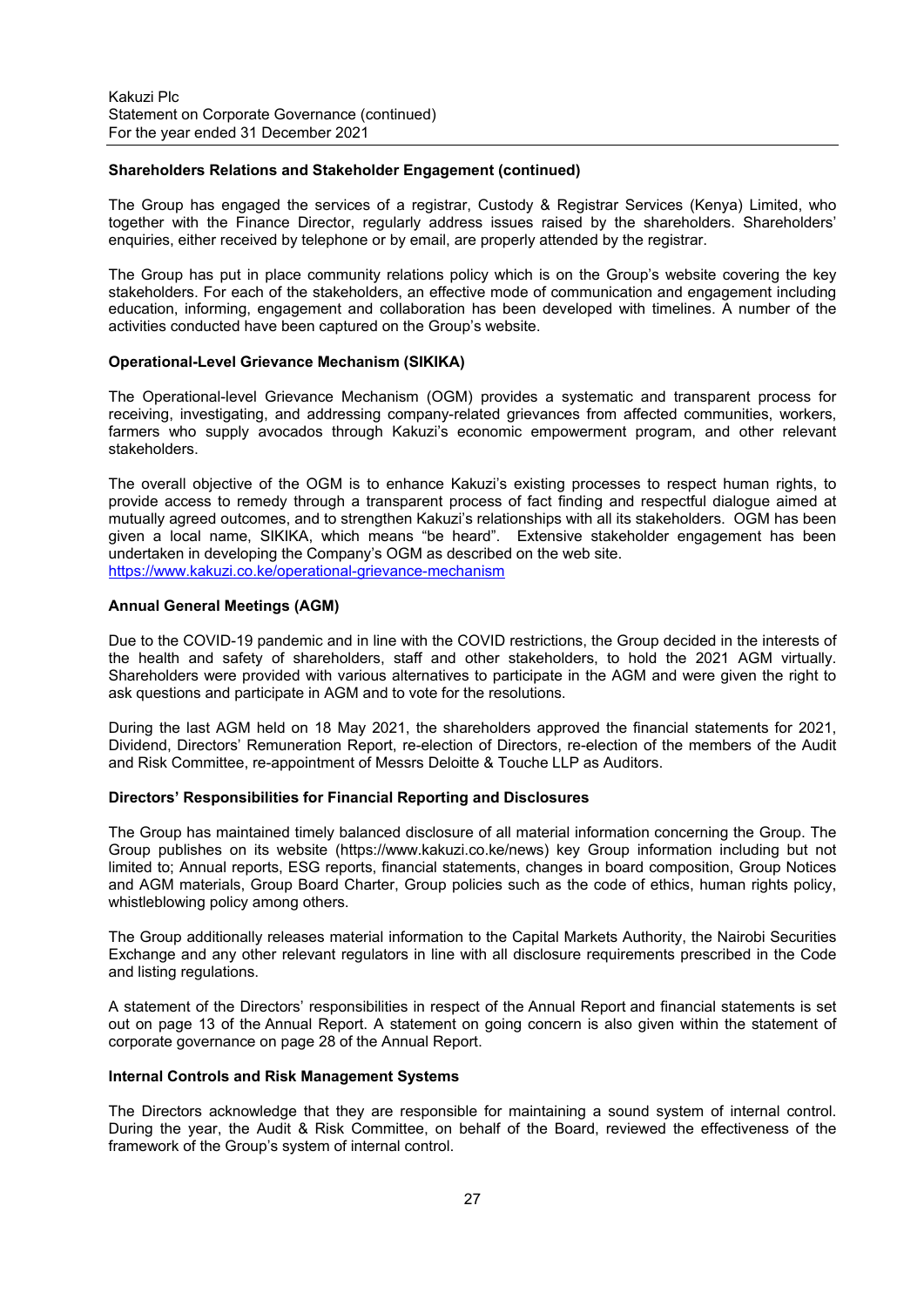#### **Internal Controls and Risk Management Systems (continued)**

Accountability and delegation of authority are clearly defined with regular communication between the Board and management.

The Group has an Internal Audit Department, which is an independent function that reports directly to the Audit & Risk Committee and provides independent confirmation on compliance with the Group's business standards, policies and procedures. Where found necessary, corrective action is recommended.

The performance of each division is continually monitored centrally, including a critical review of annual budgets, forecasts and monthly sales, profits and cash reports.

Financial results and key business statistics and variances from approved plans are carefully monitored.

The Risk Management Policies, which are reviewed by the Committee, are detailed on Note 4.

#### **External Auditor**

To assess the effectiveness of the external audit process, the external auditor is required to report to the Audit & Risk Committee and confirm their independence in accordance with ethical standards and that they had maintained appropriate internal safeguards to ensure their independence and objectivity.

In addition to the steps taken by the Board to safeguard auditor objectivity, the Committee has reviewed the non-audit services provided by the external auditor and satisfied itself that the scale and nature of those services were such that the external auditors' objectivity and independence were safeguarded.

The Committee confirms that the Annual Report and Accounts, taken as a whole, are fair, balanced and understandable and provide the information necessary for shareholders to assess the Group's performance, business model and strategy.

The External Auditors attended the two meetings of the Audit and Risk Committee, one to present their 2020 Audit findings report and the second one to present their audit service plan for the year ended 31 December 2021.

## **Going Concern**

The Board confirms the financial statements are prepared on a going concern basis, and the Directors are satisfied that the Group has adequate resources to continue in business for the foreseeable future. In making this assessment, the Directors have considered a wide range of information relating to present and future conditions, including future projections of profitability, cash flows and capital resources. For this reason, it continues to adopt the going concern basis when preparing the financial statements.

#### **BY ORDER OF THE BOARD**

**K R SHAH C J FLOWERS**  22 March 2022 22 March 2022

 $\overline{\phantom{a}}$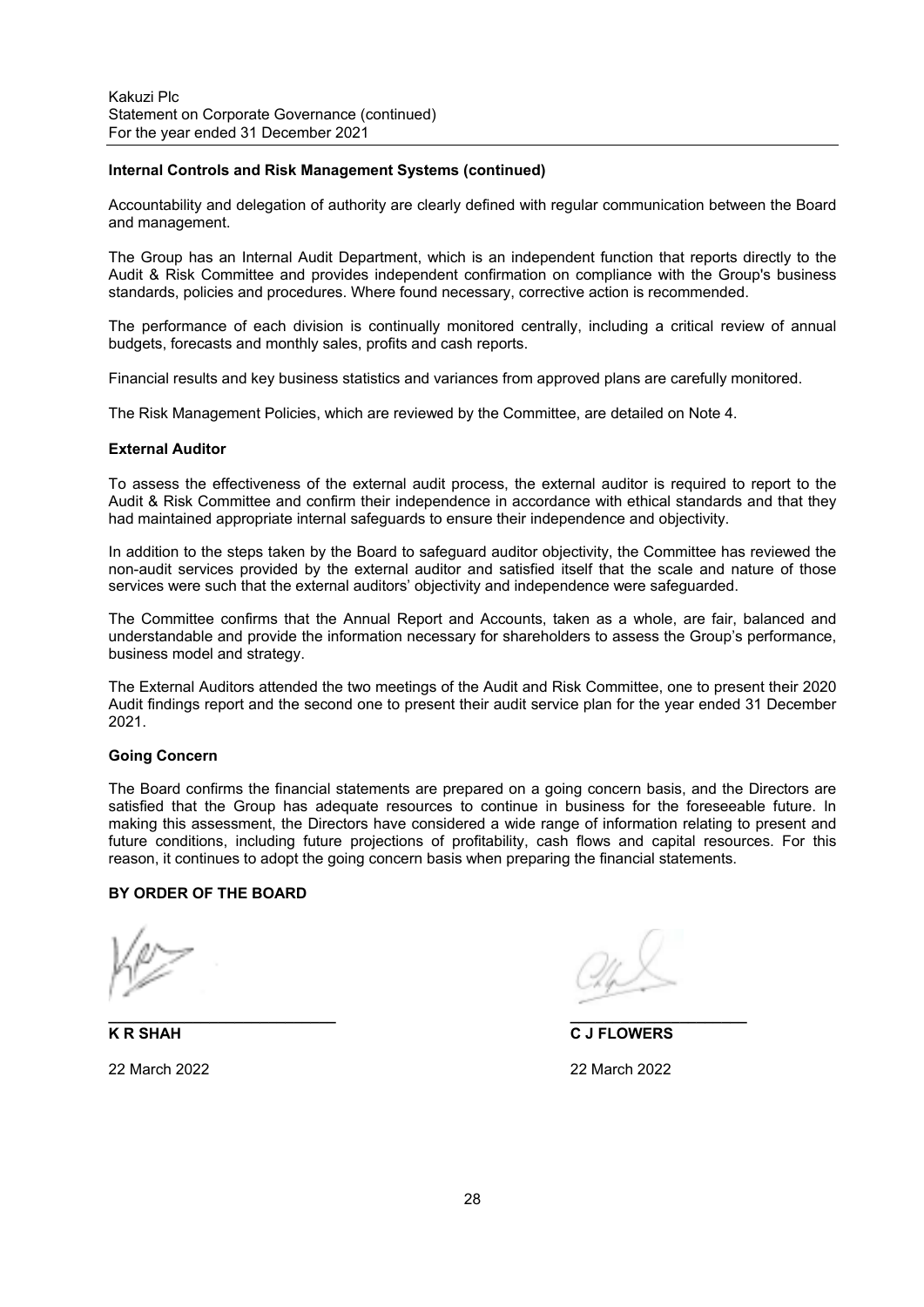# **REPORT OF THE GOVERNANCE AUDITOR'S TO THE BOARD OF DIRECTORS OF KAKUZI PLC**

### **INTRODUCTION**

We have carried out a Governance Audit of the Kakuzi PLC covering the year ended 31 December 2021 through which we reviewed the Governance Practices, Structures and Systems put in place by the Board of Directors.

## **BOARD RESPONSIBILITY**

The Board of Directors is responsible for putting in place governance structures and systems that support the practice of good governance in The Company. The responsibility includes planning, designing and maintaining governance structures through policy formulation necessary for efficient and effective management of The Company. The Board of Directors is responsible for ensuring its proper constitution and composition; ethical leadership and corporate citizenship; accountability, risk management and internal control; transparency and disclosure; members' rights and obligations; members' relationship; compliance with laws and regulations; sustainability; and performance management.

## **GOVERNANCE AUDITOR'S RESPONSIBILITY**

Our responsibility is to express an opinion on the existence and effectiveness of governance instruments, policies, structures, systems and practices in the Company within the legal and regulatory framework and in accordance with best governance practices as envisaged under proper constitution and composition of the Board of Directors; ethical leadership and corporate citizenship; accountability, risk management and internal control; transparency and disclosure; members' rights and obligations; members' relationship; compliance with laws and regulations; sustainability; and performance management, based on our audits.

We conducted our audit in accordance with the ICS Governance Audit Standards and Guidelines which conform to global standards. These standards require that we plan and perform the governance audit to obtain reasonable assurance on the adequacy and effectiveness of the organizations' policies, systems, practices and processes. We believe that our governance audit provides a reasonable basis for our opinion.

### **OPINION**

In our opinion, the Board of Directors of Kakuzi PLC has put in place effective, appropriate and adequate governance structures within the Company which are in compliance with the legal and regulatory framework and in line with good governance practices for the interest of stakeholders.

The Governance Auditor engaged in this assignment is Lucy Njoroge, GA/00174.

**Lucy Njoroge Nairobi, Kenya** 

22 March 2022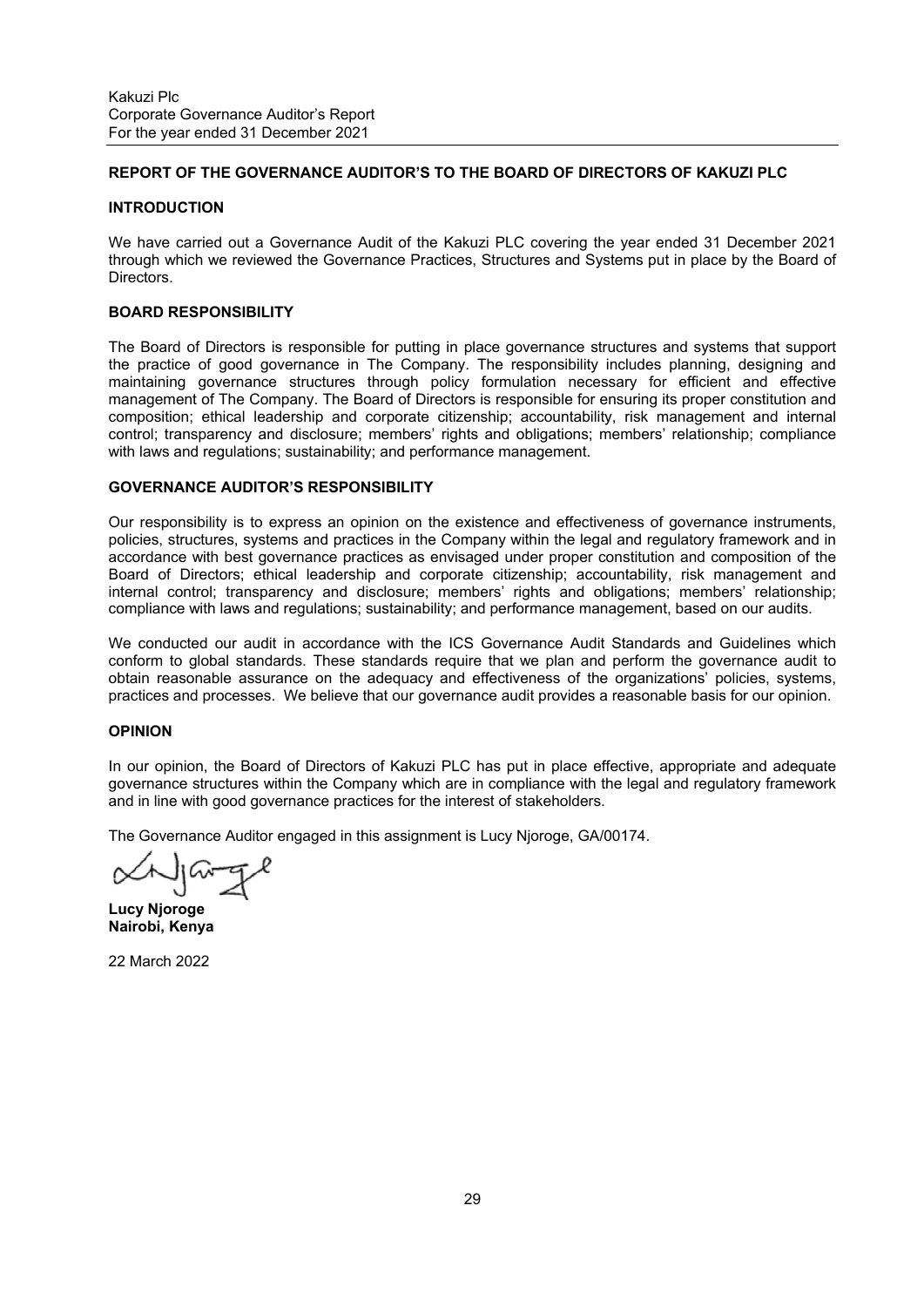This report is drawn up in accordance with the Kenyan Companies Act, 2015.

### **Nomination & Remuneration Committee**

Details of the Nomination and Remuneration Committee are set out on page 23.

### **Policy on Directors Remuneration**

The details agreed by the Nomination & Remuneration Committee are as follows:-

- To seek to provide remuneration packages that will attract, retain and motivate the right people for the roles
- So far as is practicable, to align the interests of the Executives with those of shareholders

#### **Service Contracts**

The Managing Director and the Finance Director are the only Executive Directors of the Company. They have service contracts with fellow subsidiary companies within the Parent company, Camellia Plc Group, on rolling service contract basis.

Following the initial appointments, non-executive Directors and the Finance Director may seek re-election by shareholders on a rotational basis in accordance with the Company's Articles of Association at Annual General Meetings. Non-executive Directors do not have service agreements.

## **Directors' Remuneration**

The following section has been audited:

The Executive Directors' remuneration (including value of benefits in kind) charged to the Company and included in the Related Party transactions (Note 27 (ii)) is as follows:-

|                                                                      | 2021<br><b>Shs'000</b> | 2020<br><b>Shs'000</b> |
|----------------------------------------------------------------------|------------------------|------------------------|
| Managing Director (Mr C J Flowers)<br>Finance Director (Mr K R Shah) | 12.001<br>16.656       | 11,535<br>17.049       |
|                                                                      | 28,657                 | 28,584                 |

Directors' fees are payable after the occurrence of the Board Meetings. The Directors do not receive any performance based remuneration. Non Executive Directors are not entitled to any pension contributions.

|                      | 2021                      | 2020                      | 2021                       | 2020                       | 2021           | 2020           |
|----------------------|---------------------------|---------------------------|----------------------------|----------------------------|----------------|----------------|
|                      | Directors'<br><b>Fees</b> | Directors'<br><b>Fees</b> | <b>Benefits in</b><br>kind | <b>Benefits in</b><br>kind | Total          | <b>Total</b>   |
|                      | <b>Shs'000</b>            | <b>Shs'000</b>            | <b>Shs'000</b>             | <b>Shs'000</b>             | <b>Shs'000</b> | <b>Shs'000</b> |
| <b>Non-Executive</b> |                           |                           |                            |                            |                |                |
| Mr G H Mclean        | 2,749                     | 2,068                     |                            |                            | 2,749          | 2,068          |
| Mr N Ng'ang'a        | 5,716                     | 2,767                     | 99                         | 89                         | 5,815          | 2,856          |
| Mr D M Ndonye        | 2,987                     | 2,052                     | 99                         | 89                         | 3,086          | 2,141          |
| Mr S N Waruhiu       | 5,689                     | 2,020                     | 99                         | 89                         | 5,788          | 2,109          |
| Mr A N Njoroge       | 7,235                     | 2,353                     | 99                         | 89                         | 7,334          | 2,442          |
| Mr J K Kimani        | 2,749                     | 269                       | 99                         | 7                          | 2,848          | 276            |
| Mr K W Tarplee       | -                         |                           |                            | 25                         |                | 25             |
|                      | 27,125                    | 11,529                    | 495                        | 388                        | 27,620         | 11,917         |

# **BY ORDER OF THE BOARD**

 **K R SHAH C J FLOWERS**  22 March 2022 22 March 2022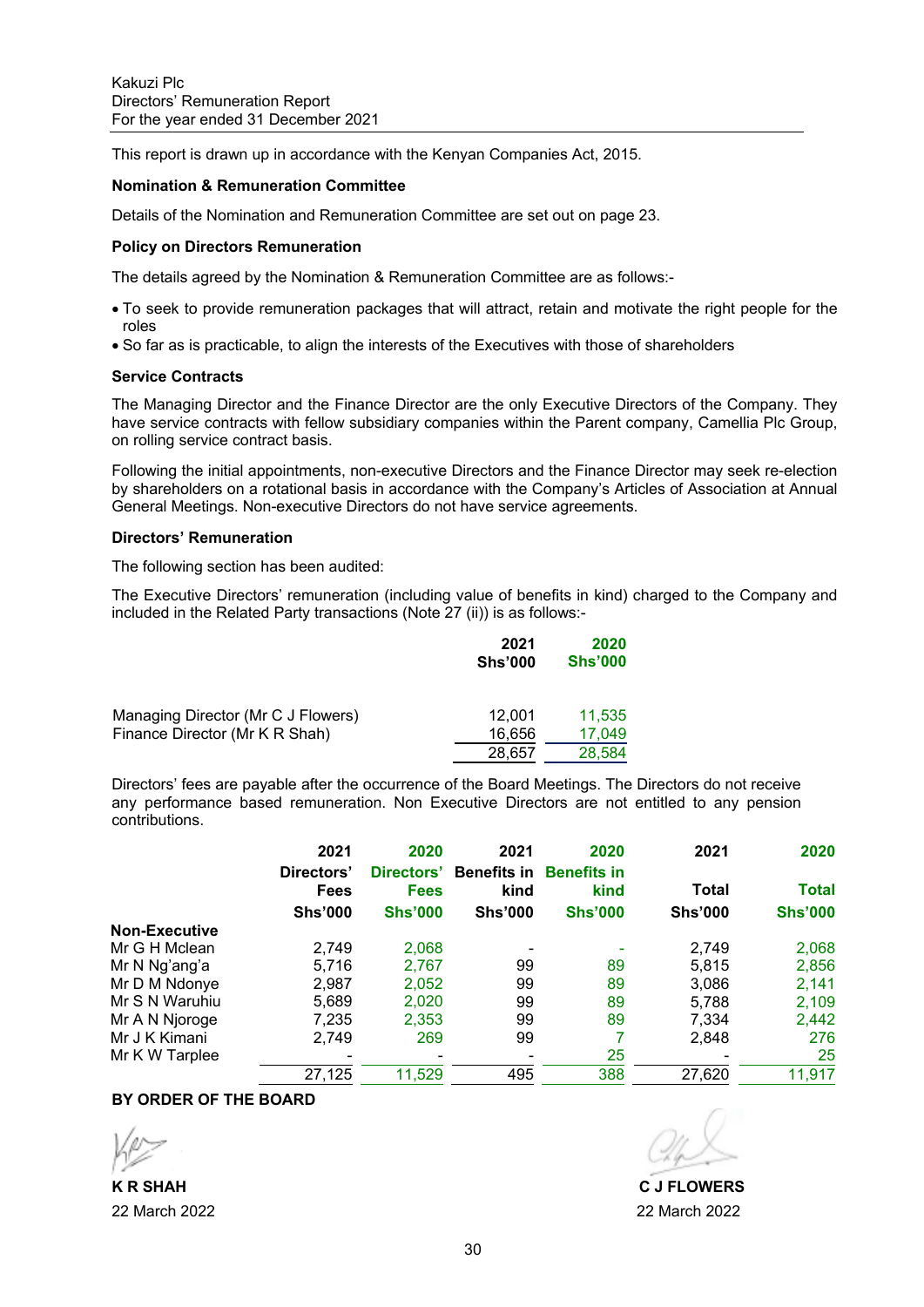

Deloitte & Touche LLP Deloitte Place Waiyaki Way, Muthangari P.O. Box 40092 ‐ GPO 00100 Nairobi Kenya

Tel: (+254 20) 423 0000 Cell: (+254 20) 0719 039 000 Dropping Zone No. 92 Email: admin@deloitte.co.ke www.deloitte.com

**Independent auditors' report To the shareholders of Kakuzi Plc** 

## **Report on the audit of the consolidated and separate financial statements**

### **Our Opinion**

We have audited the consolidated and separate financial statements of Kakuzi Plc ("the Group") set out on pages 35 to 92, which comprise the consolidated and separate statements of financial position at 31 December 2021 and the consolidated and separate statements of profit or loss and other comprehensive income, consolidated and separate statements of changes in equity and consolidated and separate statement of cash flows for the year then ended, and notes, including a summary of significant accounting policies.

In our opinion, the consolidated and separate financial statements give a true and fair view of financial position of the Group and the Company as at 31 December 2021 and of their financial performance and cash flows for the year then ended in accordance with International Financial Reporting Standards and the requirements of the Kenyan Companies Act, 2015.

#### **Basis for Opinion**

We conducted our audit in accordance with International Standards on Auditing (ISAs). Our responsibilities under those standards are further described in the *Auditor's responsibilities for Audit of the consolidated and separate Financial Statements* section of our report.

We are independent of the Group and Company in accordance with the International Ethics Standards Board for Accountants' Code of Ethics for Professional Accountants (IESBA Code) together with other ethical requirements that are relevant to our audit of the financial statements in Kenya, and we have fulfilled our ethical responsibilities in accordance with these requirements and the IESBA Code.

We believe that the audit evidence we have obtained is sufficient and appropriate to provide a basis for our opinion.

#### **Key Audit Matter**

A key audit matter is a matter that, in our professional judgement, was of most significance in our audit of the consolidated and separate financial statements of the current period. The matter was addressed in the context of our audit of the consolidated and separate financial statements as a whole, and in forming our opinion thereon, and we do not provide a separate opinion on the matter.



Partners: D.M. Mbogho; A.N. Muraya; F. O. Aloo; J. Nyang'aya; B.W. Irungu; I. Karim; F. Okwiri; F.O Omondi; F. Mitambo; P. Seroney; D. Waweru; C Luo. Deloitte & Touche, a partnership with registration No. 177912, converted to Deloitte & Touche LLP Registration No. LLP-A21DDP effective 14 June 2021 Associate of Deloitte Africa, a Member of Deloitte Touche Tohmatsu Limited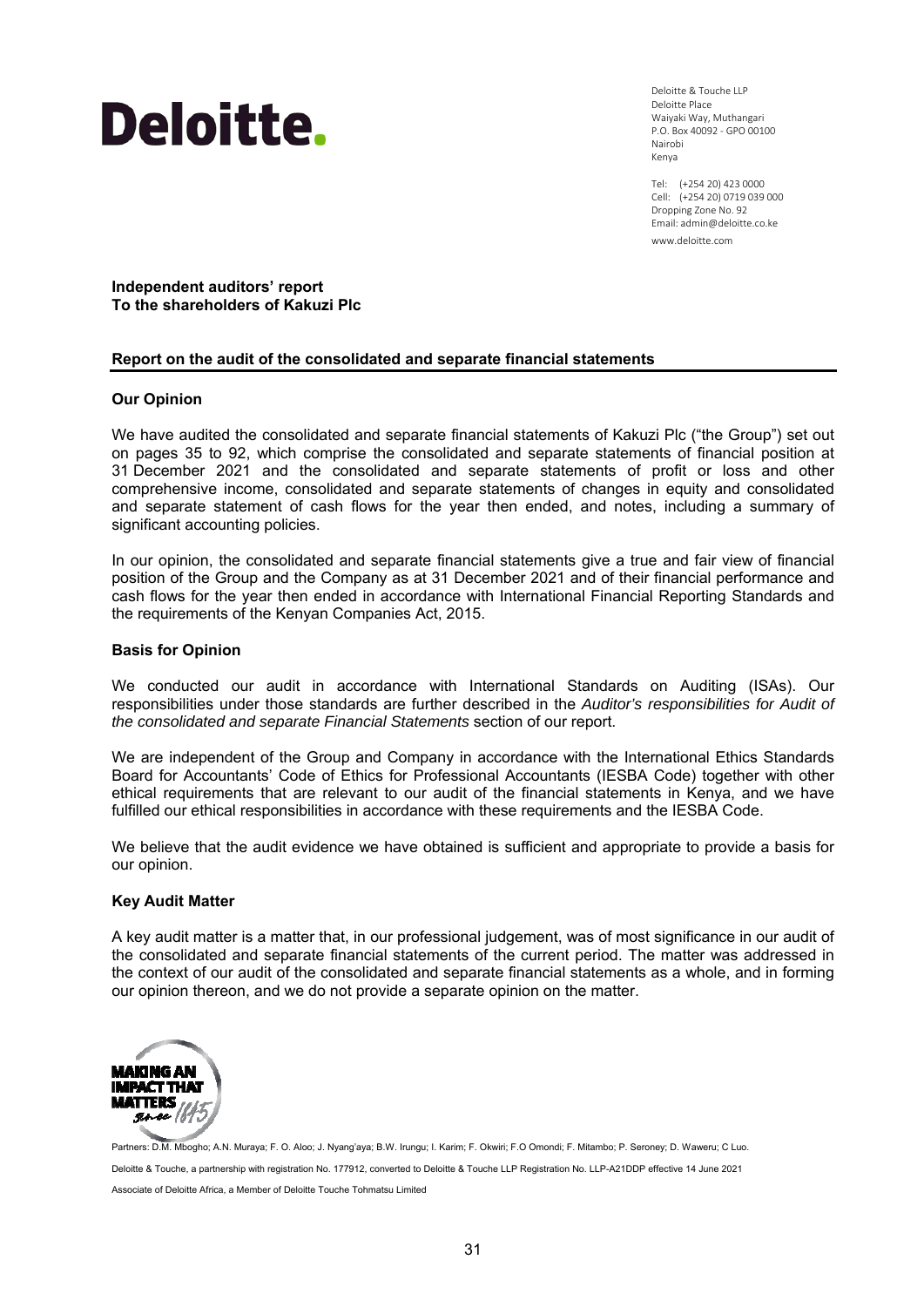## **Report on the audit of the consolidated and separate financial statements (continued)**

| <b>Key Audit Matter</b><br>Measurement of biological assets (in the<br>consolidated and separate financial<br>statements)                                                                                                                                                                                                                   | How Our Audit Addressed the Key Audit Matter<br>We focused our attention on the significant assumptions,<br>estimates and key judgments made by Directors and<br>Group's<br>management experts<br>by performing<br>the<br>following:                                                                                                                                      |
|---------------------------------------------------------------------------------------------------------------------------------------------------------------------------------------------------------------------------------------------------------------------------------------------------------------------------------------------|---------------------------------------------------------------------------------------------------------------------------------------------------------------------------------------------------------------------------------------------------------------------------------------------------------------------------------------------------------------------------|
| The measurement of biological assets at the<br>end of year involves significant judgements and<br>estimates by the Directors, which could have<br>material impact on the financial position and the<br>results of the Group and the Company.<br>At the end of year, the carrying value of the<br>biological assets amounted to Sh 1,148,447 | We assessed the competence and objectivity of the<br>Group's management experts with the responsibility of<br>determining the valuation of the biological assets. In<br>addition, we discussed the scope of their work and<br>reviewed the fair valuation models used for consistency<br>and mathematical accuracy. We confirmed that the                                 |
| (2020: Sh 1,092,933,0) as disclosed in Note 6 in<br>consolidated and separate<br>financial<br>the<br>statements.<br>As discussed in Note 6 of the financial                                                                                                                                                                                 | approach and model used has been consistently applied.<br>We performed an analysis of the significant assumptions<br>made in the valuation models and tested them against<br>available market information. We subjected the key<br>assumptions to sensitivity analysis.                                                                                                   |
| statements, biological assets comprise forestry<br>plantations, livestock and growing agricultural<br>produce on bearer plants, which are measured<br>at fair value less costs to sell. The fair value<br>models accrue the additional value related to<br>the biological asset as biological transformation                                | We assessed the reasonableness of the assumptions<br>used in deriving the expected yield, the future market<br>prices and cost to sell.                                                                                                                                                                                                                                   |
| takes place rather than at the time of harvest.<br>As disclosed in Note 3 (a) to the consolidated<br>and separate financial statements, the key                                                                                                                                                                                             | In addition, we tested a selection of data inputs used<br>against Directors' financial and operational information<br>and external sources, to assess the accuracy, reliability<br>and completeness thereof.                                                                                                                                                              |
| assumptions and estimates include expected<br>yield, future market prices, costs to sell and the<br>age and condition of the<br>assets.<br><b>The</b>                                                                                                                                                                                       | We checked the consistency of application of the fair<br>value approaches and models over the years.                                                                                                                                                                                                                                                                      |
| determination<br>of these<br>assumptions<br>and<br>estimates require careful judgment by the<br>Directors and any uncertainty could lead to                                                                                                                                                                                                 | We evaluated the sufficiency and accuracy of the<br>disclosures in the notes of the consolidated and separate<br>financial statements.                                                                                                                                                                                                                                    |
| material adjustments to the consolidated and<br>separate financial statements.<br>Refer to Note 2 (h) for the accounting policy on<br>biological assets; Note 3 (a) for the significant<br>estimates used in determining the fair values of<br>biological assets; and Note 6, for the disclosure<br>on biological assets.                   | An independent valuer was involved in valuation of<br>forestry and livestock. We validated the underlying data in<br>respect of forestry acreage and age of plantations and<br>livestock numbers and classifications used by the<br>independent valuer to<br>the<br>Directors'<br>operational<br>independent information, including comparison with<br>historical trends. |
|                                                                                                                                                                                                                                                                                                                                             | We found that the models used for the valuation of the<br>biological assets to be appropriate and reasonable. In<br>addition, the disclosures in the consolidated and separate<br>financial statements pertaining to the valuation and<br>measurement of biological assets were found to be<br>appropriate.                                                               |

## **Other information**

The Directors are responsible for the other information which comprises the Company Information, Notice of the Annual General Meeting, Minutes of the 93<sup>rd</sup> Annual General Meeting, Chairman's Statement, Report of the Directors, Statement of Directors' Responsibilities, Statement on Corporate Governance, Corporate Governance Auditors' Report, Directors' Remuneration Report, five year record and major shareholders and distribution schedule which we obtained prior to the date of this auditor's report and the Annual Report, which is expected to be made available to us after that date. The other information does not include the consolidated and separate financial statements, and our auditor's report thereon.

Our opinion on the consolidated and separate financial statements does not cover the other information and we do not express an audit opinion or any form of assurance conclusion thereon.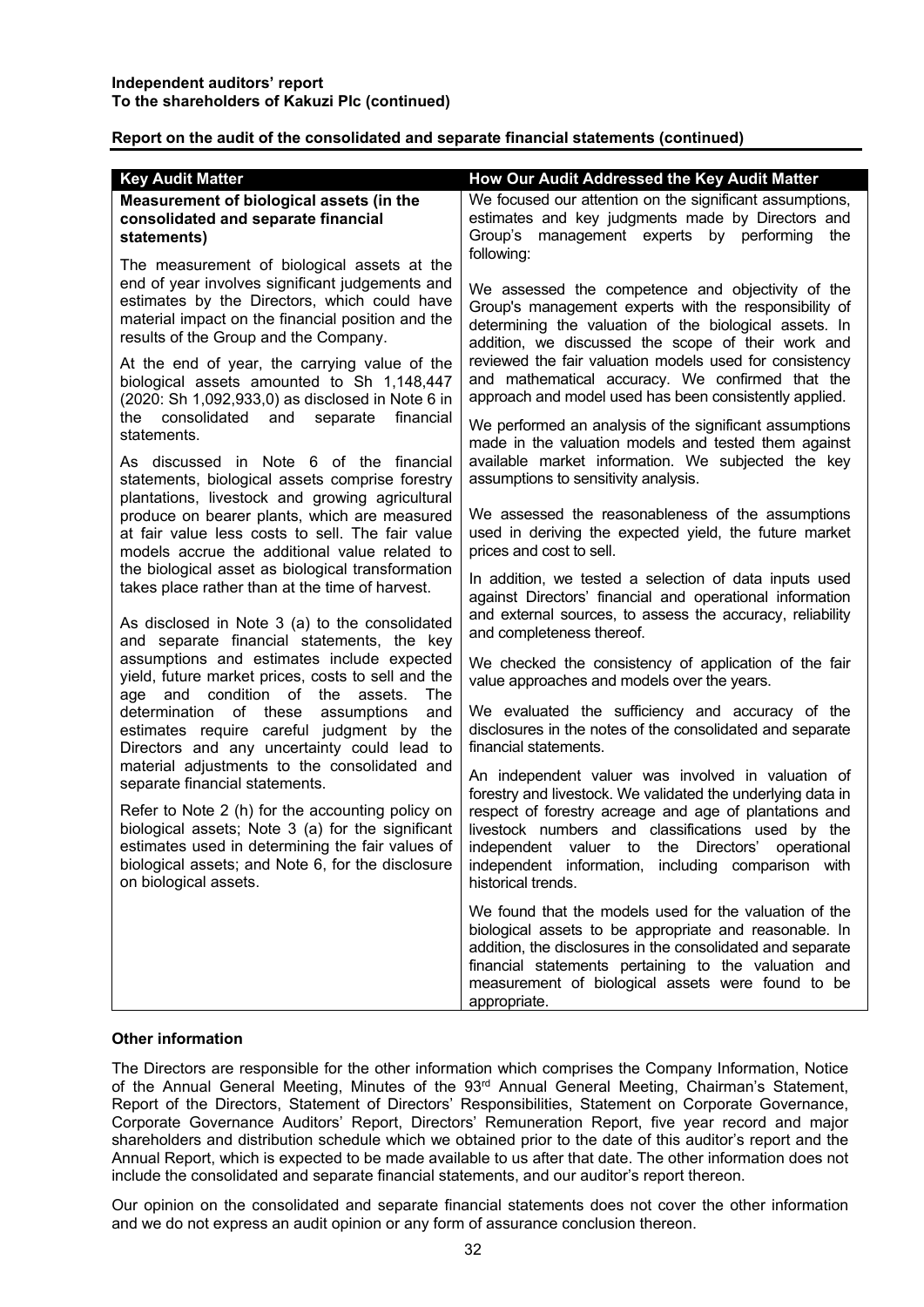## **Independent auditors' report To the shareholders of Kakuzi Plc (continued)**

## **Report on the audit of the consolidated and separate financial statements (continued)**

### **Other information (continued)**

In connection with our audit of the consolidated and separate financial statements, our responsibility is to read the other information and, in doing so, consider whether the other information is materially inconsistent with the consolidated and separate financial statements or our knowledge obtained in the audit, or otherwise appears to be materially misstated. If, based on the work we have performed on the other information that we obtained prior to the date of this auditor's report, we conclude that there is a material misstatement of this other information, we are required to report that fact. We have nothing to report in this regard.

### **Responsibilities of the Directors and those charged with governance for the consolidated and separate financial statements**

The Directors are responsible for the preparation and fair presentation of the consolidated and separate financial statements in accordance with International Financial Reporting Standards and the requirements of the Kenyan Companies Act, 2015, and for such internal control as the Directors determine are necessary to enable the preparation of consolidated and separate financial statements that are free from material misstatement, whether due to fraud or error.

In preparing the consolidated and separate financial statements, the Directors are responsible for assessing the Group's and Company's ability to continue as a going concern, disclosing, as applicable, matters related to going concern and using the going concern basis of accounting unless the Directors either intend to liquidate the Group and/or Company or to cease operations, or have no realistic alternative but to do so.

### **Auditor's Responsibilities for the Audit of the consolidated and separate financial statements**

Our objectives are to obtain reasonable assurance about whether the consolidated and separate financial statements as a whole are free from material misstatement, whether due to fraud or error, and to issue an auditor's report that includes our opinion. Reasonable assurance is a high level of assurance, but is not a guarantee that an audit conducted in accordance with ISAs will always detect a material misstatement when it exists. Misstatements can arise from fraud or error and are considered material if, individually or in the aggregate, they could reasonably be expected to influence the economic decisions of users taken on the basis of these consolidated and separate financial statements.

As part of an audit in accordance with ISAs, we exercise professional judgement and maintain professional scepticism throughout the audit. We also:

- Identify and assess the risks of material misstatement of the consolidated and separate financial statements, whether due to fraud or error, design and perform audit procedures responsive to those risks, and obtain audit evidence that is sufficient and appropriate to provide a basis for our opinion. The risk of not detecting a material misstatement resulting from fraud is higher than for one resulting from error, as fraud may involve collusion, forgery, intentional omissions, misrepresentations, or the override of internal control.
- Obtain an understanding of internal control relevant to the audit in order to design audit procedures that are appropriate in the circumstances, but not for the purpose of expressing an opinion on the effectiveness of the Group's and the Company's internal control.
- Evaluate the appropriateness of accounting policies used and the reasonableness of accounting estimates and related disclosures made by the Directors.

 Conclude on the appropriateness of the Directors' use of the going concern basis of accounting and based on the audit evidence obtained, whether a material uncertainty exists related to events or conditions that may cast significant doubt on the Group and company's ability to continue as a going concern. If we conclude that a material uncertainty exists, we are required to draw attention in our auditor's report to the related disclosures in the consolidated and separate financial statements or, if such disclosures are inadequate, to modify our opinion. Our conclusions are based on the audit evidence obtained up to the date of our auditor's report. However, future events or conditions may cause the Group and/or company to cease to continue as going concerns.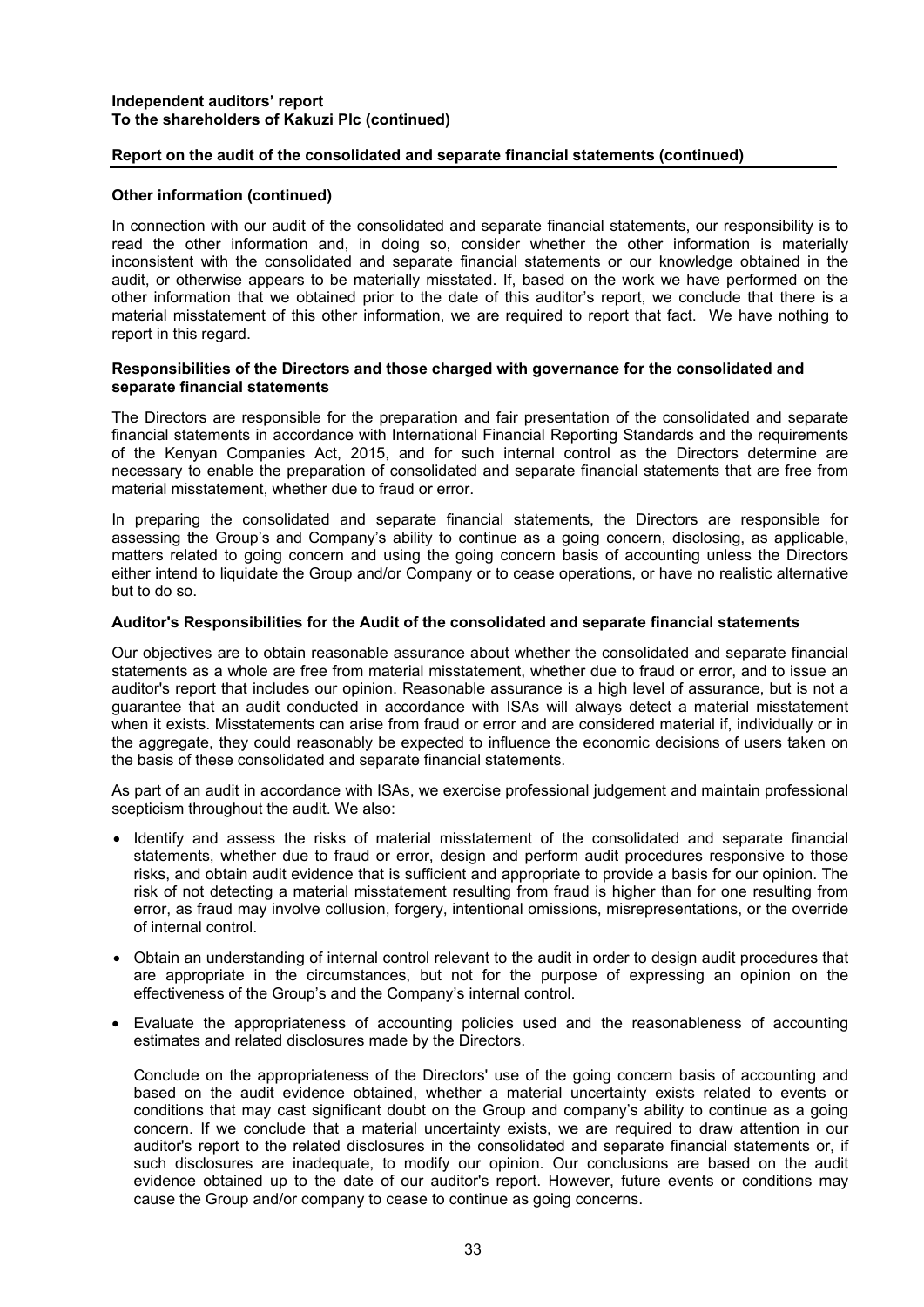## **Report on the audit of the consolidated and separate financial statements (continued)**

## **Auditor's Responsibilities for the Audit of the consolidated and separate financial statements (continued)**

- Evaluate the overall presentation, structure and content of the consolidated and separate financial statements, including the disclosures and whether the consolidated and separate financial statements represent the underlying transactions and events in a manner that achieves fair presentation.
- Obtain sufficient appropriate audit evidence regarding the financial information of the entities or business activities within the Group to express an opinion on the consolidated financial statements. We are responsible for the direction, supervision and performance of the group audit. We remain solely responsible for our audit opinion.

We communicate with the Board Audit and Risk Committee regarding, among other matters, the planned scope and timing of the audit and significant audit findings including any significant deficiencies in internal control that we identify during our audit.

We also provide the Board Audit and Risk Committee with a statement that we have complied with the relevant ethical requirements regarding independence, and to communicate with them all relationships and other matters that may reasonably be thought to bear on our independence, and where applicable, related safeguards.

From the matters communicated with the Board Audit and Risk Committee, we determine those matters that were of most significance in the audit of the consolidated and separate financial statements of the current period and are therefore the key audit matters. We describe these matters in our auditor's report unless law or regulation precludes public disclosure about the matter or when, in extremely rare circumstances, we determine that a matter should not be communicated in our report because the adverse consequences of doing so would reasonably be expected to outweigh the public interest benefits of such communication.

### **Report on other matters prescribed by the Kenya Companies Act, 2015**

### *Report of the Directors*

In our opinion the information given in the Report of the Directors on pages 11 to 12 is consistent with the consolidated and separate financial statements.

Directors' Remuneration Report

In our opinion the auditable part of the Director's Remuneration report on page 30 has been prepared in accordance with the Kenyan Companies Act, 2015.

The engagement partner responsible for the audit resulting in this independent auditor's report is **FCPA Anne Muraya, Practising certificate No. 1697**

Jul Nuch

**For and on behalf of Deloitte & Touche LLP Certified Public Accountants (Kenya) Nairobi** 

**22 March 2022**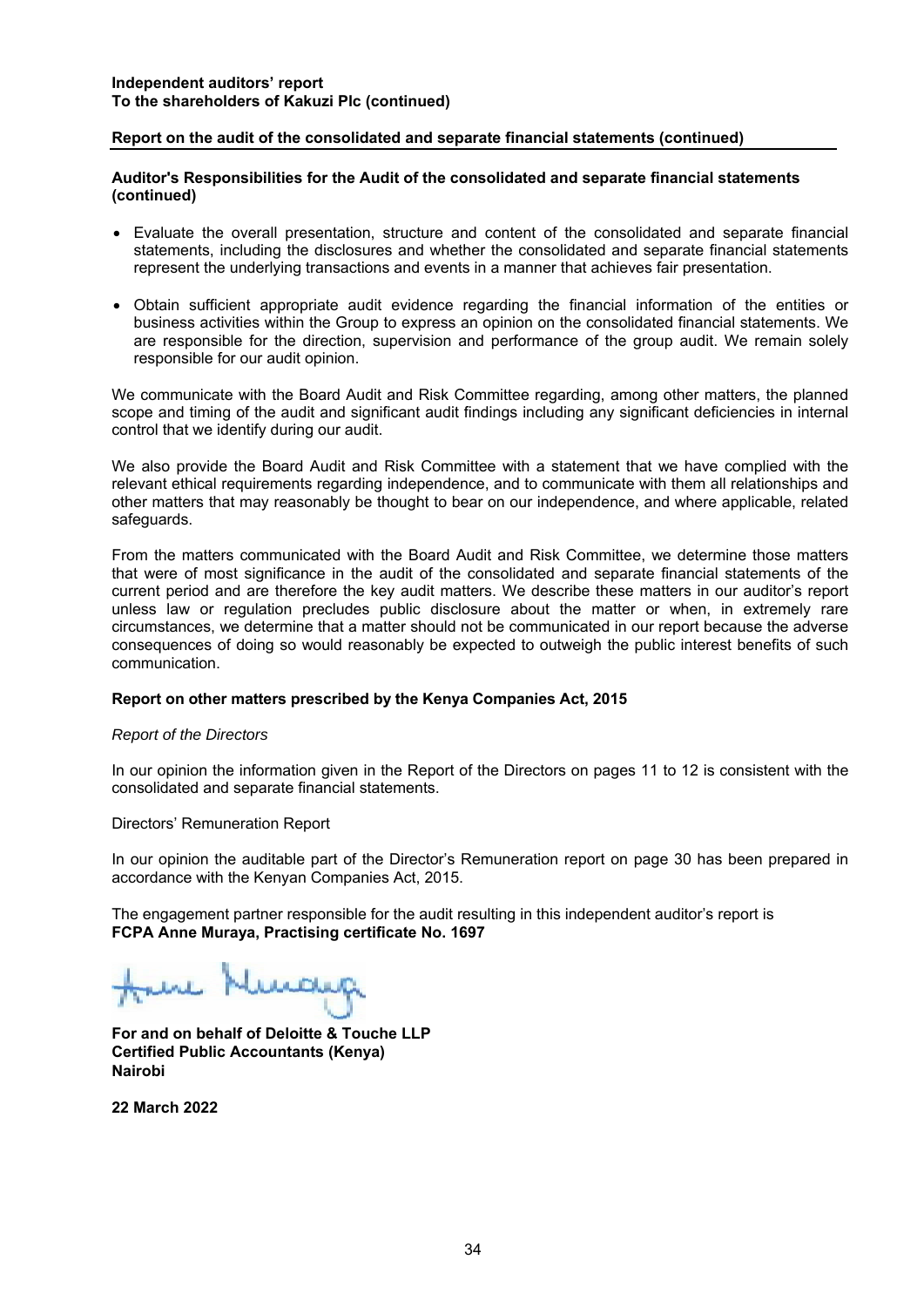## **Consolidated and Separate statement of profit or loss and other comprehensive income**

|                                                                                                                                      | Year ended 31 December |                        |                                          |
|--------------------------------------------------------------------------------------------------------------------------------------|------------------------|------------------------|------------------------------------------|
|                                                                                                                                      | <b>Notes</b>           | 2021<br><b>Shs'000</b> | 2020<br><b>Shs'000</b>                   |
| Sales                                                                                                                                | 5                      | 3,296,414              | 3,608,941                                |
| Gains arising from changes in fair value less costs to sell of<br>non-current biological assets                                      | 6(i)                   | 138,121                | 57,813                                   |
| Cost of sales                                                                                                                        |                        | 3,434,535              | 3,666,754<br>$(2,428,335)$ $(2,144,454)$ |
| <b>Gross profit</b>                                                                                                                  |                        | 1,006,200              | 1,522,300                                |
| Other income<br>Selling and Distribution costs                                                                                       | $\overline{7}$         | 45,369<br>(660, 169)   | 96,912<br>(851, 348)                     |
| <b>Operating profit</b>                                                                                                              |                        | 391,400                | 767,864                                  |
| Interest income<br>Finance costs                                                                                                     | 8<br>8                 | 80,189<br>(33)         | 79,701<br>(33)                           |
| Profit before income tax                                                                                                             | 5                      | 471,556                | 847,532                                  |
| Income tax expense                                                                                                                   | 11(a)                  | (151, 820)             | (225, 498)                               |
| Profit for the year                                                                                                                  |                        | 319,736                | 622,034                                  |
| Other comprehensive income                                                                                                           |                        |                        |                                          |
| Items that are not reclassified subsequently to profit or loss:<br>Remeasurement of post-employment benefit obligations (net of tax) | 11(c)                  | 6,038                  | 490                                      |
| Total comprehensive income for the year                                                                                              |                        | 325,774                | 622,524                                  |
| Earnings per share (Shs):                                                                                                            |                        |                        |                                          |
| Basic and diluted earnings per ordinary share                                                                                        | 12                     | 16.31                  | 31.74                                    |

The notes on pages 41 to 92 are an integral part of these consolidated and separate financial statements.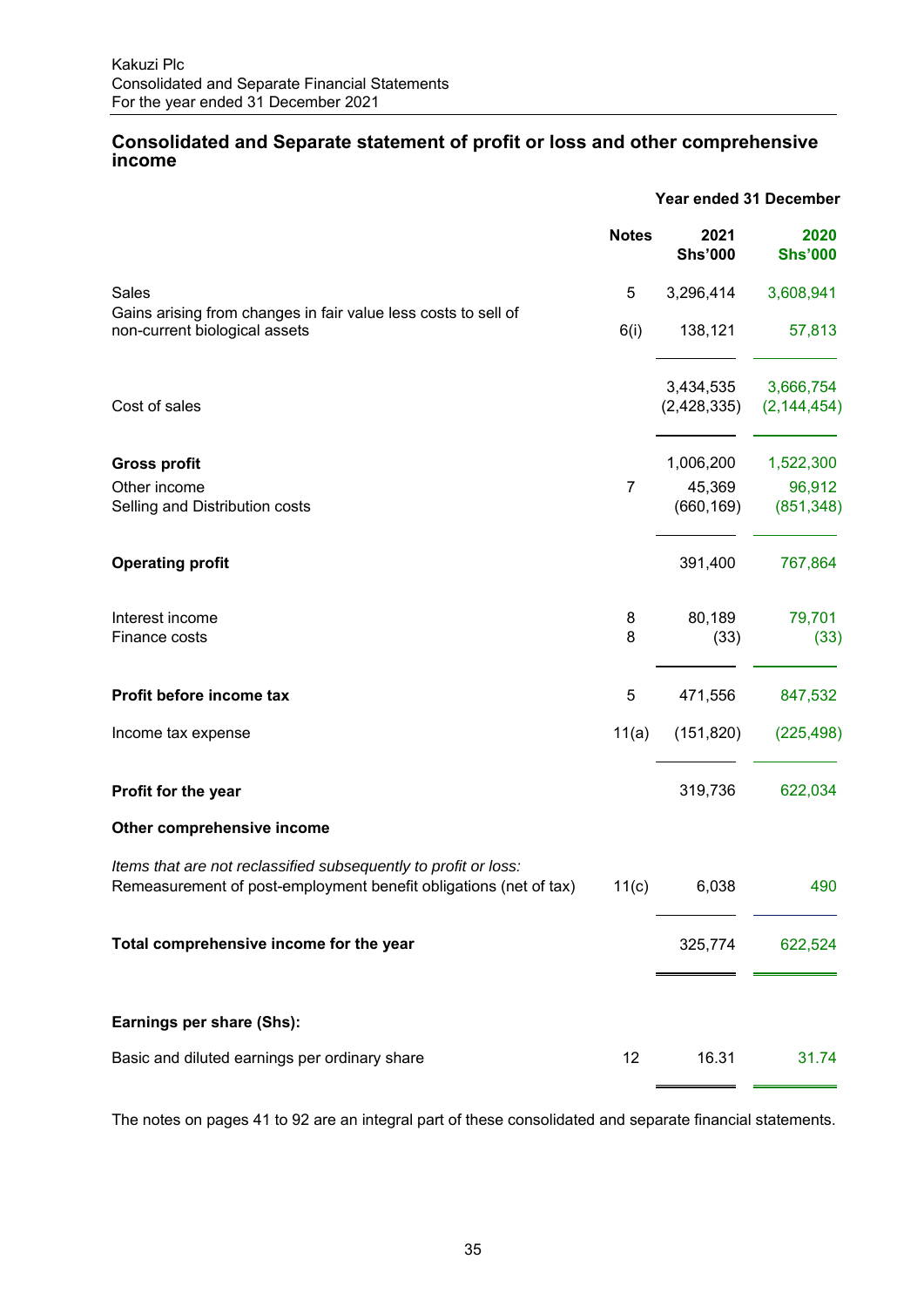## **Consolidated statement of financial position**

|                                                  | <b>Notes</b> | 31 December<br>2021 | <b>31 December</b><br>2020 |
|--------------------------------------------------|--------------|---------------------|----------------------------|
|                                                  |              | <b>Shs'000</b>      | <b>Shs'000</b>             |
| <b>EQUITY</b>                                    |              |                     |                            |
| Share capital                                    | 13           | 98,000              | 98,000                     |
| Other reserves                                   |              | 37,991              | 31,953                     |
| Retained earnings                                |              | 4,972,232           | 5,083,696                  |
| Proposed dividend                                | 12(ii)       | 431,200             | 352,800                    |
| <b>Total equity</b>                              |              | 5,539,423           | 5,566,449                  |
| <b>Non current liabilities</b>                   |              |                     |                            |
| Deferred income tax                              | 15           | 993,318             | 1,003,743                  |
| Post employment benefit obligations              | 16           | 77,312              | 76,354                     |
| Lease obligations                                | 17           | 327                 | 373                        |
|                                                  |              | 1,070,957           | 1,080,470                  |
| Total equity and non current liabilities         |              | 6,610,380           | 6,646,919                  |
| <b>Non current assets</b>                        |              |                     |                            |
| Property, plant and equipment                    | 18           | 2,992,481           | 3,021,989                  |
| <b>Biological assets</b>                         | 6(i)         | 793,684             | 728,163                    |
| Right of use assets                              | 19           | 4,286               | 4,335                      |
| Financial assets held at amortised cost          | 21           | 100,000             | 200,000                    |
| Non current receivables                          | 23           | 38,745              | 35,555                     |
|                                                  |              | 3,929,196           | 3,990,042                  |
| <b>Current assets</b>                            |              |                     |                            |
| Biological assets - growing agricultural produce | 6(ii)        | 354,763             | 364,770                    |
| Inventories                                      | 22           | 504,423             | 435,016                    |
| Receivables and prepayments                      | 23           | 342,870             | 427,200                    |
| Current tax recoverable                          | 11(d)        |                     | 19,664                     |
| Cash and cash equivalents                        | 25           | 1,656,219           | 1,670,124                  |
| Financial assets held at amortised cost          | 21           | 100,000             |                            |
|                                                  |              | 2,958,275           | 2,916,774                  |
| <b>Current liabilities</b>                       |              |                     |                            |
| Payables and accrued expenses                    | 24           | 227,494             | 226,607                    |
| Current tax payable                              | 11(d)        | 9,901               |                            |
| Lease obligations                                | 17           | 135                 | 59                         |
| Post employment benefit obligations              | 16           | 39,561              | 33,231                     |
|                                                  |              | 277,091             | 259,897                    |
| <b>Net current assets</b>                        |              | 2,681,184           | 2,656,877                  |
|                                                  |              | 6,610,380           | 6,646,919                  |

The notes on pages 41 to 92 are an integral part of these consolidated and separate financial statements.

The consolidated and separate financial statements on pages 35 to 92 were approved for issue by the board of Directors on 22 March 2022 and signed on its behalf by:

**K R SHAH C J FLOWERS DIRECTOR DIRECTOR**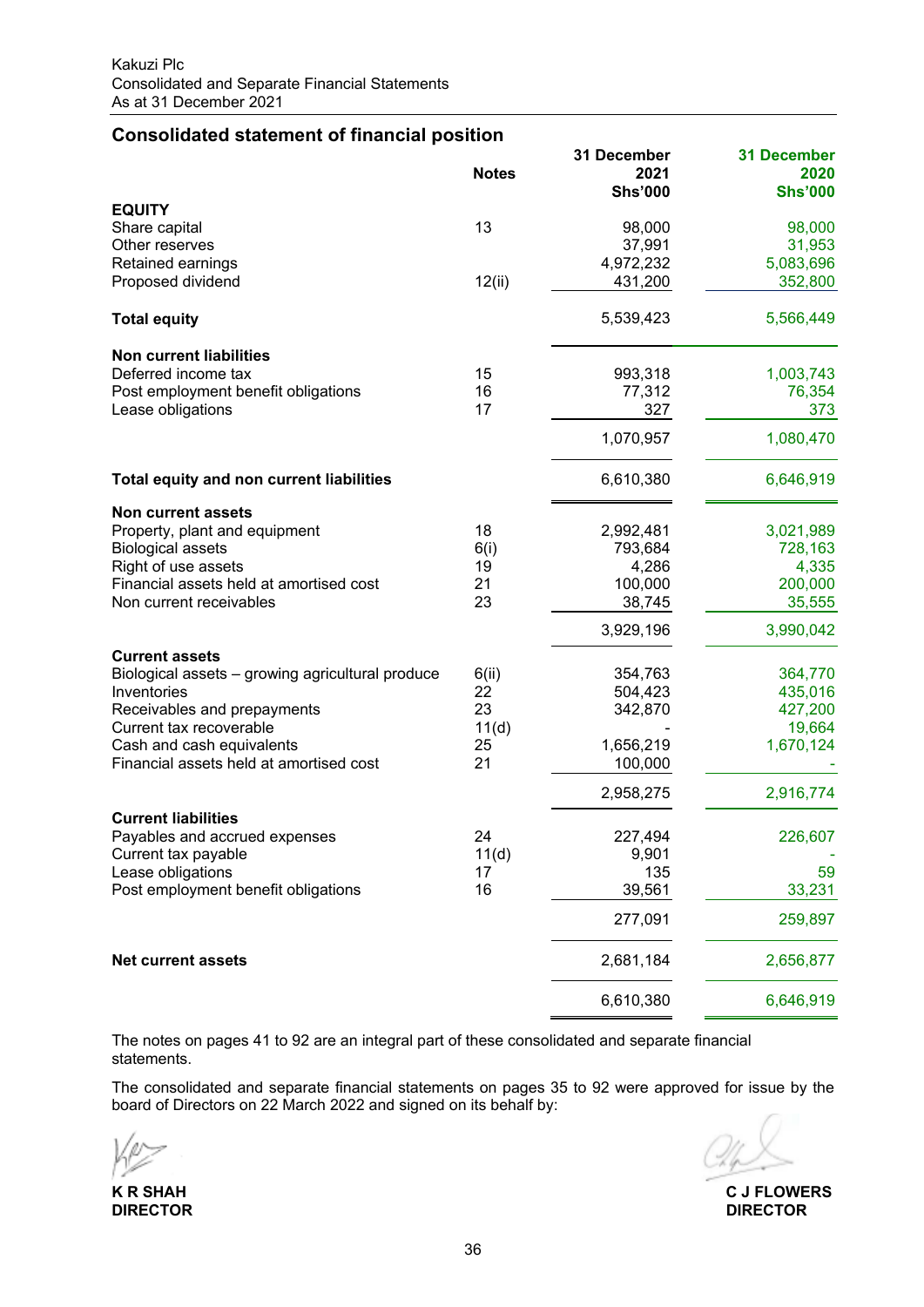# **Separate statement of financial position**

|                                                  | <b>Notes</b> | 31 December<br>2021 | <b>31 December</b><br>2020 |
|--------------------------------------------------|--------------|---------------------|----------------------------|
|                                                  |              | <b>Shs'000</b>      | <b>Shs'000</b>             |
| <b>EQUITY</b>                                    |              |                     |                            |
| Share capital                                    | 13           | 98,000              | 98,000                     |
| Other reserves                                   |              | 37,991              | 31,953                     |
| Retained earnings                                |              | 4,968,091           | 5,079,555                  |
| Proposed dividend                                | 12(ii)       | 431,200             | 352,800                    |
| <b>Total equity</b>                              |              | 5,535,282           | 5,562,308                  |
| <b>Non current liabilities</b>                   |              |                     |                            |
| Deferred income tax                              | 15           | 993,318             | 1,003,743                  |
| Post employment benefit obligations              | 16           | 77,312              | 76,354                     |
| Lease obligations                                | 17           | 327                 | 373                        |
|                                                  |              | 1,070,957           | 1,080,470                  |
| Total equity and non current liabilities         |              | 6,606,239           | 6,642,778                  |
| <b>Non current assets</b>                        |              |                     |                            |
| Property, plant and equipment                    | 18           | 2,992,481           | 3,021,989                  |
| <b>Biological assets</b>                         | 6(i)         | 793,684             | 728,163                    |
| Right of use assets                              | 19           | 4,286               | 4,335                      |
| Investment in subsidiaries                       | 20           | 4,295               | 4,295                      |
| Financial assets held at amortised cost          | 21           | 100,000             | 200,000                    |
| Non current receivables                          | 23           | 38,745              | 35,555                     |
|                                                  |              | 3,933,491           | 3,994,337                  |
| <b>Current assets</b>                            |              |                     |                            |
| Biological assets - growing agricultural produce | 6(ii)        | 354,763             | 364,770                    |
| Inventories                                      | 22           | 504,423             | 435,016                    |
| Receivables and prepayments                      | 23           | 342,870             | 427,200                    |
| Current tax recoverable                          | 11(d)        |                     | 19,611                     |
| Cash and cash equivalents                        | 25           | 1,656,219           | 1,670,124                  |
| Financial assets held at amortised cost          | 21           | 100,000             |                            |
|                                                  |              | 2,958,275           | 2,916,721                  |
| <b>Current liabilities</b>                       |              |                     |                            |
| Payables and accrued expenses                    | 24           | 235,877             | 234,990                    |
| Current tax payable                              | 11(d)        | 9,954               |                            |
| Lease obligations                                | 17           | 135                 | 59                         |
| Post employment benefit obligations              | 16           | 39,561              | 33,231                     |
|                                                  |              | 285,527             | 268,280                    |
| <b>Net current assets</b>                        |              | 2,672,748           | 2,648,441                  |
|                                                  |              | 6,606,239           | 6,642,778                  |

The notes on pages 41 to 92 are an integral part of these consolidated and separate financial statements.

The consolidated and separate financial statements on pages 35 to 92 were approved for issue by the board of Directors on 22 March 2022 and signed on its behalf by:

**DIRECTOR DIRECTOR**

**K R SHAH C J FLOWERS**<br> **DIRECTOR**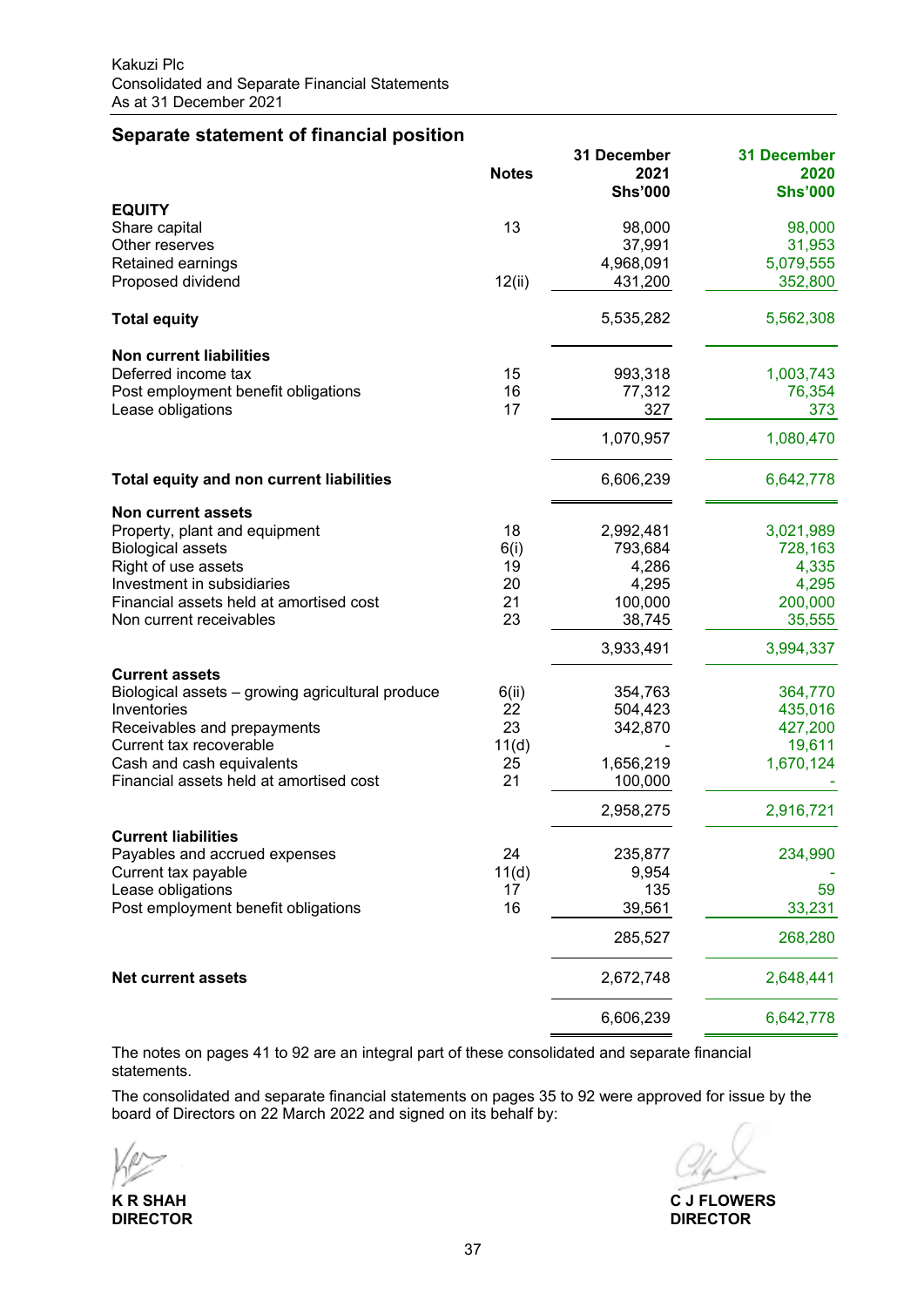# **Consolidated statement of changes in equity**

|                                                            | <b>Share</b><br>capital<br><b>Shs'000</b> | <b>Other</b><br>reserves<br><b>Shs'000</b> | <b>Retained</b><br>earnings<br><b>Shs'000</b> | <b>Proposed</b><br>dividend<br><b>Shs'000</b> | <b>Total</b><br>equity<br><b>Shs'000</b> |
|------------------------------------------------------------|-------------------------------------------|--------------------------------------------|-----------------------------------------------|-----------------------------------------------|------------------------------------------|
| Year ended 31 December 2021                                |                                           |                                            |                                               |                                               |                                          |
| At start of year                                           | 98,000                                    | 31,953                                     | 5,083,696                                     | 352,800                                       | 5,566,449                                |
| Total comprehensive income for the year:                   |                                           |                                            |                                               |                                               |                                          |
| Profit for the year<br>Other comprehensive income          |                                           | 6,038                                      | 319,736                                       |                                               | 319,736<br>6,038                         |
| <b>Total</b>                                               |                                           | 6,038                                      | 319,736                                       |                                               | 325,774                                  |
| <b>Transactions with owners:</b>                           |                                           |                                            |                                               |                                               |                                          |
| Dividends:<br>- Final paid for 2020<br>- Proposed for 2021 |                                           |                                            | (431, 200)                                    | (352, 800)<br>431,200                         | (352, 800)                               |
| <b>Total</b>                                               |                                           |                                            | (431, 200)                                    | 78,400                                        | (352, 800)                               |
| At end of year                                             | 98,000                                    | 37,991                                     | 4,972,232                                     | 431,200                                       | 5,539,423                                |
| Year ended 31 December 2020                                |                                           |                                            |                                               |                                               |                                          |
| At start of year                                           | 98,000                                    | 31,463                                     | 4,814,462                                     | 274,400                                       | 5,218,325                                |
| Total comprehensive income for the year:                   |                                           |                                            |                                               |                                               |                                          |
| Profit for the year<br>Other comprehensive income          |                                           | 490                                        | 622,034                                       |                                               | 622,034<br>490                           |
| <b>Total</b>                                               |                                           | 490                                        | 622,034                                       |                                               | 622,524                                  |
| <b>Transactions with owners:</b>                           |                                           |                                            |                                               |                                               |                                          |
| Dividends:<br>- Final paid for 2019<br>- Proposed for 2020 |                                           |                                            | (352, 800)                                    | (274, 400)<br>352,800                         | (274, 400)                               |
| <b>Total</b>                                               |                                           |                                            | (352, 800)                                    | 78,400                                        | (274, 400)                               |
| At end of year                                             | 98,000                                    | 31,953                                     | 5,083,696                                     | 352,800                                       | 5,566,449                                |

The notes on pages 41 to 92 are an integral part of these consolidated and separate financial statements.

Other reserves relate to remeasurement of post-employment benefit obligations arising from experience adjustments and changes in actuarial assumptions.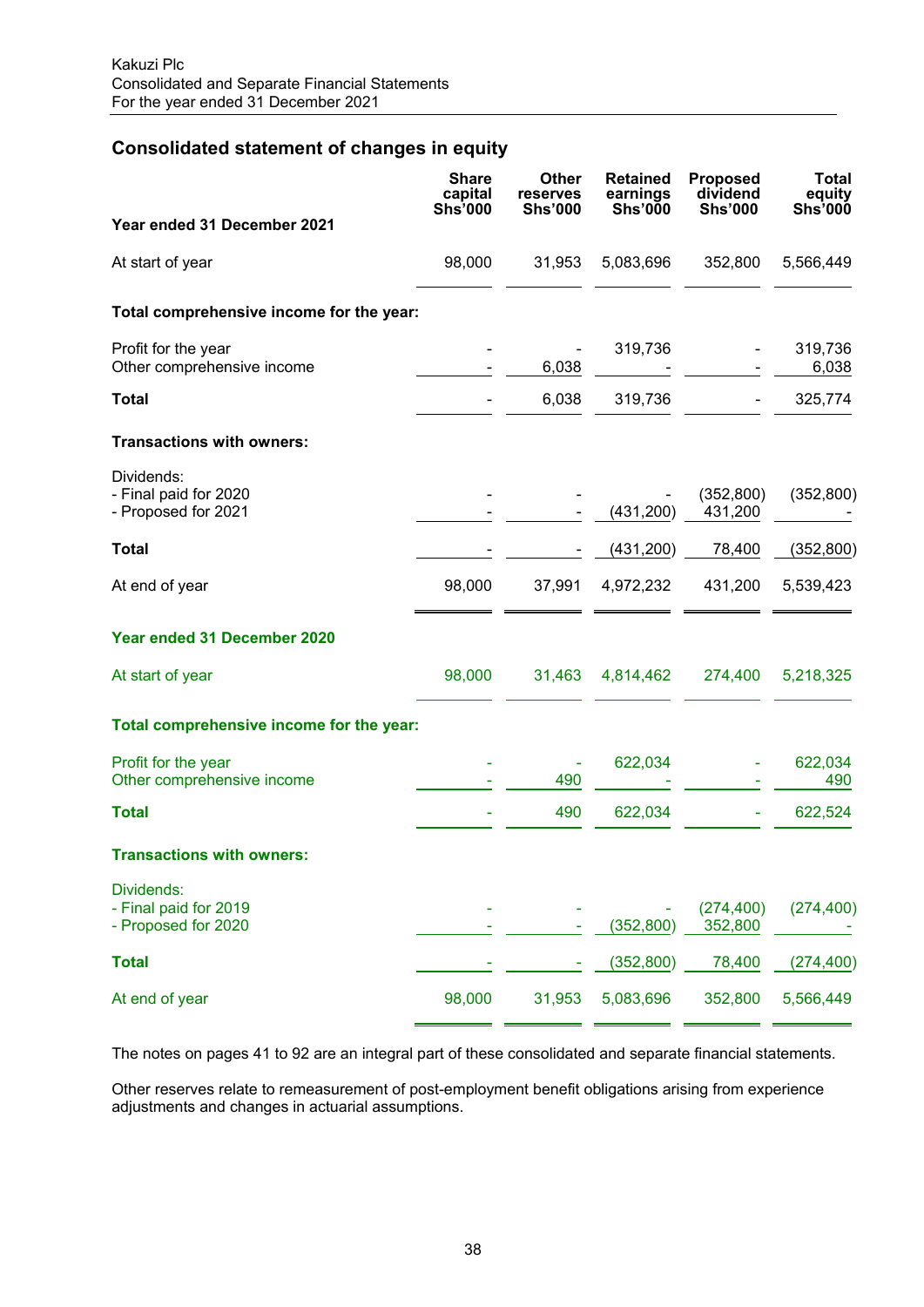# **Separate statement of changes in equity**

|                                                            | <b>Share</b><br>capital<br><b>Shs'000</b> | <b>Other</b><br>reserves<br><b>Shs'000</b> | <b>Retained</b><br>earnings<br><b>Shs'000</b> | <b>Proposed</b><br>dividend<br><b>Shs'000</b> | <b>Total</b><br>equity<br><b>Shs'000</b> |
|------------------------------------------------------------|-------------------------------------------|--------------------------------------------|-----------------------------------------------|-----------------------------------------------|------------------------------------------|
| Year ended 31 December 2021                                |                                           |                                            |                                               |                                               |                                          |
| At start of year                                           | 98,000                                    | 31,953                                     | 5,079,555                                     | 352,800                                       | 5,562,308                                |
| Total comprehensive income for the<br>year:                |                                           |                                            |                                               |                                               |                                          |
| Profit for the year<br>Other comprehensive income          |                                           | 6,038                                      | 319,736                                       |                                               | 319,736<br>6,038                         |
| <b>Total</b>                                               |                                           | 6,038                                      | 319,736                                       |                                               | 325,774                                  |
| <b>Transactions with owners:</b>                           |                                           |                                            |                                               |                                               |                                          |
| Dividends:<br>- Final paid for 2020<br>- Proposed for 2021 |                                           |                                            | (431, 200)                                    | (352,800)<br>431,200                          | (352, 800)                               |
| <b>Total</b>                                               |                                           |                                            | (431, 200)                                    | 78,400                                        | (352, 800)                               |
| At end of year                                             | 98,000                                    | 37,991                                     | 4,968,091                                     | 431,200                                       | 5,535,282                                |
| Year ended 31 December 2020                                |                                           |                                            |                                               |                                               |                                          |
| At start of year                                           | 98,000                                    | 31,463                                     | 4,810,321                                     | 274,400                                       | 5,214,184                                |
| <b>Total comprehensive income for the</b><br>year:         |                                           |                                            |                                               |                                               |                                          |
| Profit for the year<br>Other comprehensive income          |                                           | 490                                        | 622,034                                       |                                               | 622,034<br>490                           |
| <b>Total</b>                                               |                                           | 490                                        | 622,034                                       |                                               | 622,524                                  |
| <b>Transactions with owners:</b>                           |                                           |                                            |                                               |                                               |                                          |
| Dividends:<br>- Final paid for 2019<br>- Proposed for 2020 |                                           |                                            | (352, 800)                                    | (274, 400)<br>352,800                         | (274, 400)                               |
| <b>Total</b>                                               |                                           |                                            | (352, 800)                                    | 78,400                                        | (274, 400)                               |
| At end of year                                             | 98,000                                    | 31,953                                     | 5,079,555                                     | 352,800                                       | 5,562,308                                |

The notes on pages 41 to 92 are an integral part of these consolidated and separate financial statements.

Other reserves relate to remeasurement of post-employment benefit obligations arising from experience adjustments and changes in actuarial assumptions.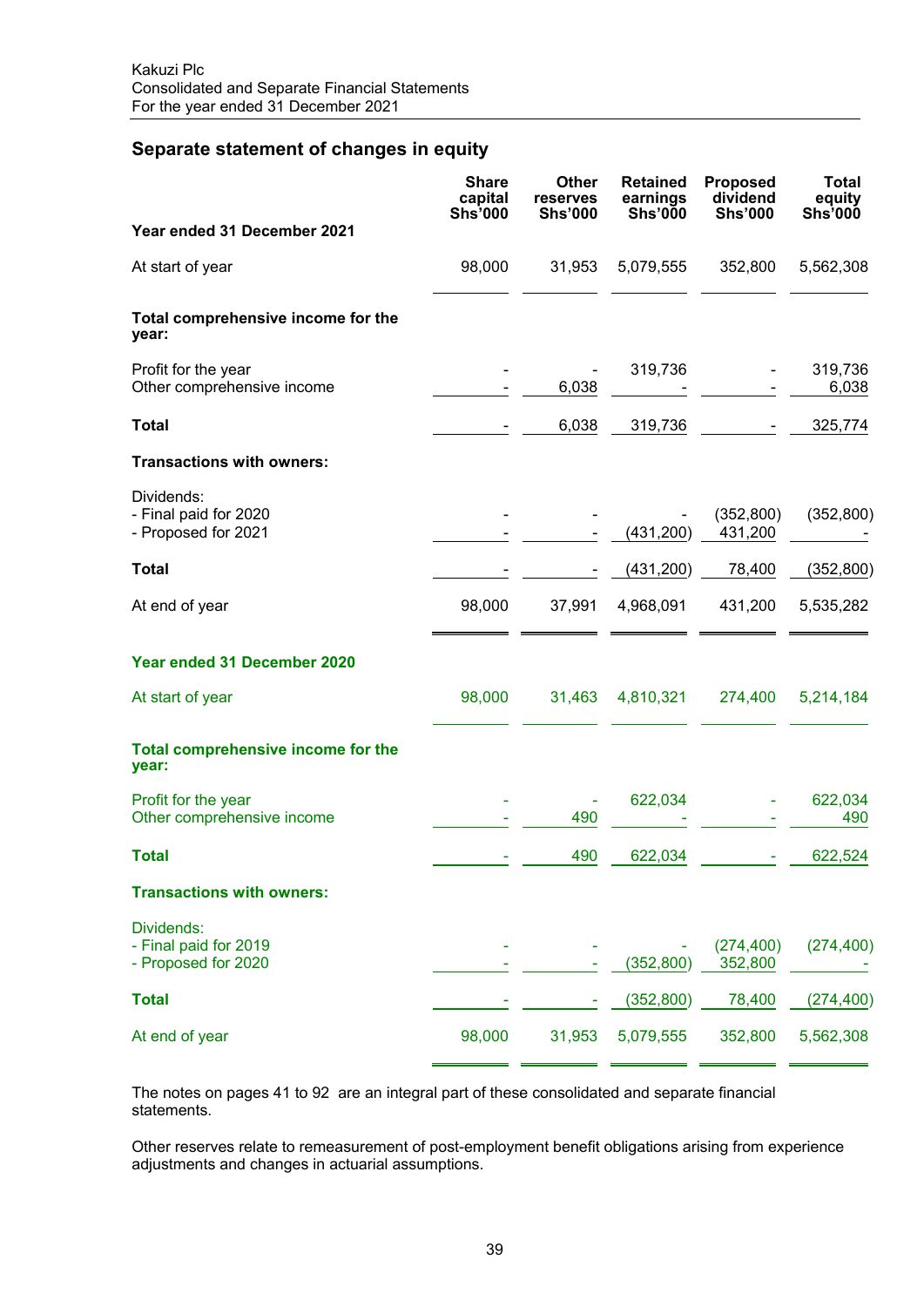# **Consolidated and separate statement of cash flows**

|                                                                                                   |                | Year ended 31 December |                        |  |
|---------------------------------------------------------------------------------------------------|----------------|------------------------|------------------------|--|
|                                                                                                   | <b>Notes</b>   | 2020<br><b>Shs'000</b> | 2020<br><b>Shs'000</b> |  |
| <b>Operating activities</b>                                                                       |                |                        |                        |  |
| Cash generated from operations                                                                    | 26             | 611,875                | 670,704                |  |
| Interest received                                                                                 | 8              | 80,189                 | 79,701                 |  |
| Income tax paid                                                                                   | 11(d)          | (135, 268)             | (209, 150)             |  |
| Net cash generated from operating activities                                                      |                | 556,796                | 541,255                |  |
| <b>Investing activities</b>                                                                       |                |                        |                        |  |
| Purchase of property, plant and equipment                                                         | 18             | (218, 694)             | (348, 979)             |  |
| Purchase and development of biological assets                                                     | 6(i)           | (17, 305)              | (17, 439)              |  |
| Proceeds from disposal of property, plant and equipment                                           |                | 2,103                  | 8,212                  |  |
| Net cash used in investing activities                                                             |                | (233, 896)             | (358, 206)             |  |
| <b>Financing activities</b>                                                                       |                |                        |                        |  |
| Dividend paid                                                                                     |                | (352, 800)             | (274, 400)             |  |
| Lease payments                                                                                    | 17             | (3)                    | (13)                   |  |
| Net cash used in financing activities                                                             |                | (352, 803)             | (274, 413)             |  |
| Net decrease in cash and cash equivalents                                                         |                | (29,903)               | (91, 364)              |  |
|                                                                                                   |                |                        |                        |  |
| Movement in cash and cash equivalents                                                             |                |                        |                        |  |
| At start of year                                                                                  |                | 1,670,124              | 1,696,130              |  |
| Net decrease in cash and cash equivalents<br>Effect of exchange rate differences on cash and cash |                | (29, 903)              | (91, 364)              |  |
| equivalents                                                                                       | $\overline{7}$ | 15,998                 | 65,358                 |  |
| At end of year                                                                                    | 25             | 1,656,219              | 1,670,124              |  |
|                                                                                                   |                |                        |                        |  |

The notes on pages 41 to 92 are an integral part of these consolidated and separate financial statements.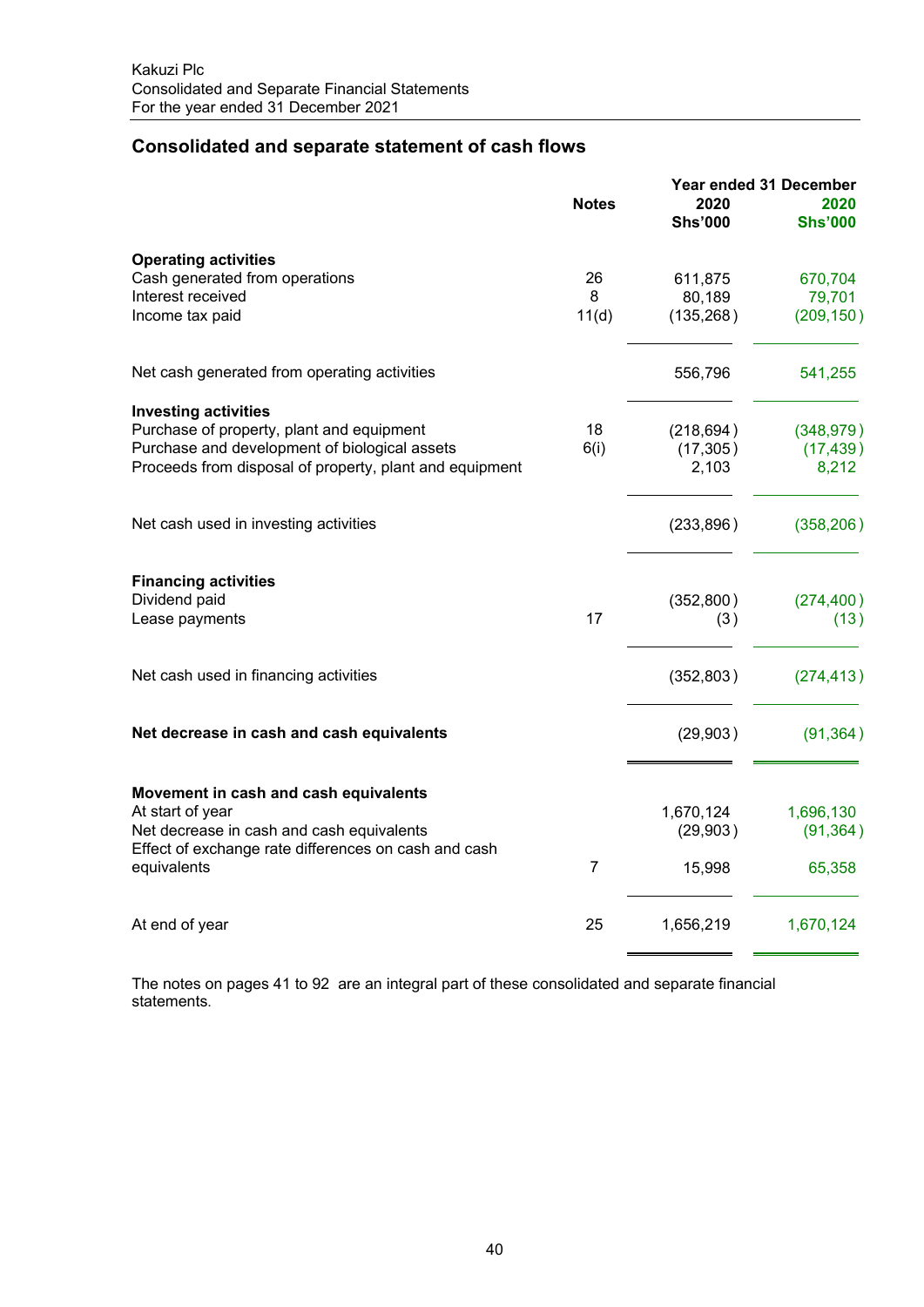### **1 General information**

Kakuzi Plc is incorporated in Kenya under the Kenyan Companies Act, 2015 as a public limited liability company, and is domiciled in Kenya. The address of its registered office is:

Main Office Punda Milia Road, Makuyu P O Box 24 01000 THIKA Kenya

The Company's ordinary shares are listed on the Nairobi Securities Exchange and the London Stock Exchange.

For Kenyan Companies Act, 2015 reporting purposes, the balance sheet is represented by the statement of financial position and the profit or loss by the statement of profit or loss and other comprehensive income, in these consolidated and separate financial statements.

Reference to, "the Group," in the consolidated and separate financial statements covers the separate Company financial statements as well. The principal activities of the Group comprise:

- growing, packing and selling of avocados
- growing, cracking and selling of macadamia nuts
- the cultivation and sale of tea green leaf
- forestry development & sale of forestry products
- Livestock farming, animal feed and sale of beef
- Growing, packing and selling of blueberries

### **2 Accounting policies**

The principal accounting policies applied in the preparation of these consolidated and separate financial statements are set out below. These policies have been consistently applied to all the years presented, unless otherwise stated.

### **(a) Statement of compliance**

The consolidated and separate financial statements have been prepared in accordance with International Financial Reporting Standards (IFRS). The measurement basis applied is the historical cost basis, except where otherwise stated in the accounting policies below. The consolidated and separate financial statements are presented in Kenya Shillings (Shs), rounded to the nearest thousand.

The preparation of the consolidated and separate financial statements in conformity with IFRS requires the use of certain critical accounting estimates. It also requires the Directors to exercise judgement in the process of applying the Group's accounting policies. The areas involving a higher degree of judgement or complexity, or where assumptions and estimates are significant to the consolidated and separate financial statements, are disclosed in Note 3.

### **(b) Adoption of new and revised International Financial Reporting Standards (IFRS)**

### *(i) Relevant new standards and amendments to published standards effective for the year ended 31 December 2021*

Several new and revised standards and interpretations became effective during the year. The Directors have evaluated the impact of the new standards and interpretations and none of them had a significant impact on the Group's financial statements.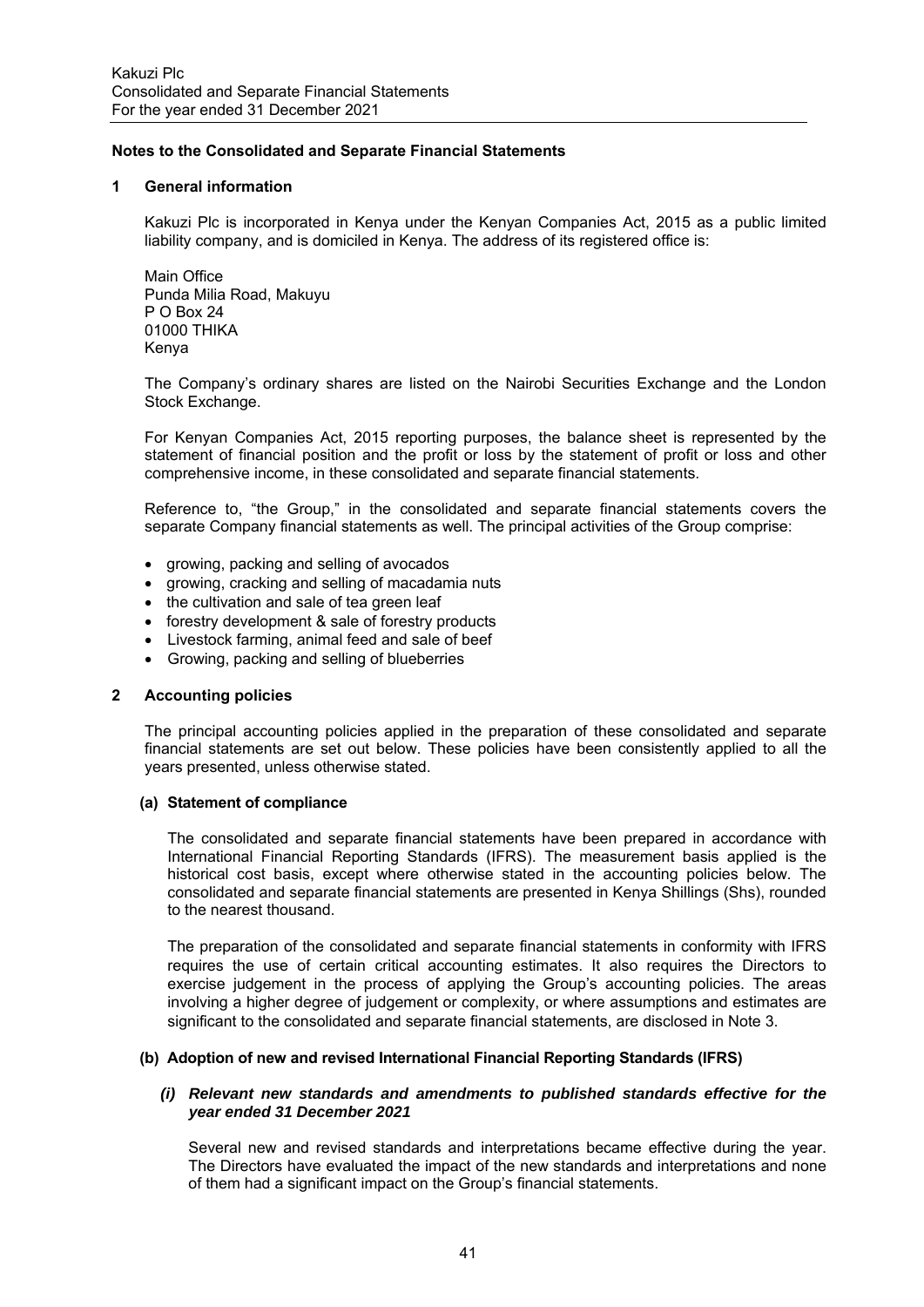## **2 Accounting policies (continued)**

**(b) Adoption of new and revised International Financial Reporting Standards (IFRS) (continued)** 

## *(i) Relevant new standards and amendments to published standards effective for the year ended 31 December 2021 (continued)*

The following revised IFRSs were effective in the current year and the nature and the impact of the relevant amendments are described below.

## **Impact of the initial application of Interest Rate Benchmark Reform**

In the prior year, the Phase 1 amendments Interest Rate Benchmark Reform—Amendments to IFRS 9/IAS 39 and IFRS 7 came into effect. These amendments modify specific hedge accounting requirements to allow hedge accounting to continue for affected hedges during the period of uncertainty before the hedged items or hedging instruments are amended as a result of the interest rate benchmark reform.

The Phase 2 amendments Interest Rate Benchmark Reform—Amendments to IFRS 9, IAS 39, IFRS 7, IFRS 4 and IFRS 16. Adopting these amendments enables the Group to reflect the effects of transitioning from interbank offered rates (IBOR) to alternative benchmark interest rates (also referred to as 'risk free rates' or RFRs) without giving rise to accounting impacts that would not provide useful information to users of financial statements.

Both the Phase 1 and Phase 2 amendments are not relevant to the Group.

## **Impact of the initial application of COVID-19-Related Rent Concessions beyond 30 June 2021—Amendmends to IFRS 16**

In the prior year, Covid-19-Related Rent Concessions (Amendment to IFRS 16) that provided practical relief to lessees in accounting for rent concessions occurring as a direct consequence of COVID-19, by introducing a practical expedient to IFRS 16 was amended. This practical expedient was available to rent concessions for which any reduction in lease payments affected payments originally due on or before 30 June 2021.

In March 2021, the Board issued Covid-19-Related Rent Concessions beyond 30 June 2021 (Amendment to IFRS 16) that extends the practical expedient to apply to reduction in lease payments originally due on or before 30 June 2022.

The practical expedient permits a lessee to elect not to assess whether a COVID-19-related rent concession is a lease modification. A lessee that makes this election shall account for any change in lease payments resulting from the COVID-19-related rent concession applying IFRS 16 as if the change were not a lease modification.

The practical expedient applies only to rent concessions occurring as a direct consequence of COVID-19 and only if all of the following conditions are met:

- The change in lease payments results in revised consideration for the lease that is substantially the same as, or less than, the consideration for the lease immediately preceding the change
- Any reduction in lease payments affects only payments originally due on or before 30 June 2022 (a rent concession meets this condition if it results in reduced lease payments on or before 30 June 2022 and increased lease payments that extend beyond 30 June 2022)
- There is no substantive change to other terms and conditions of the lease
- Impact on accounting for changes in lease payments applying the exemption

The amendments are not applicable to the Group in the current year.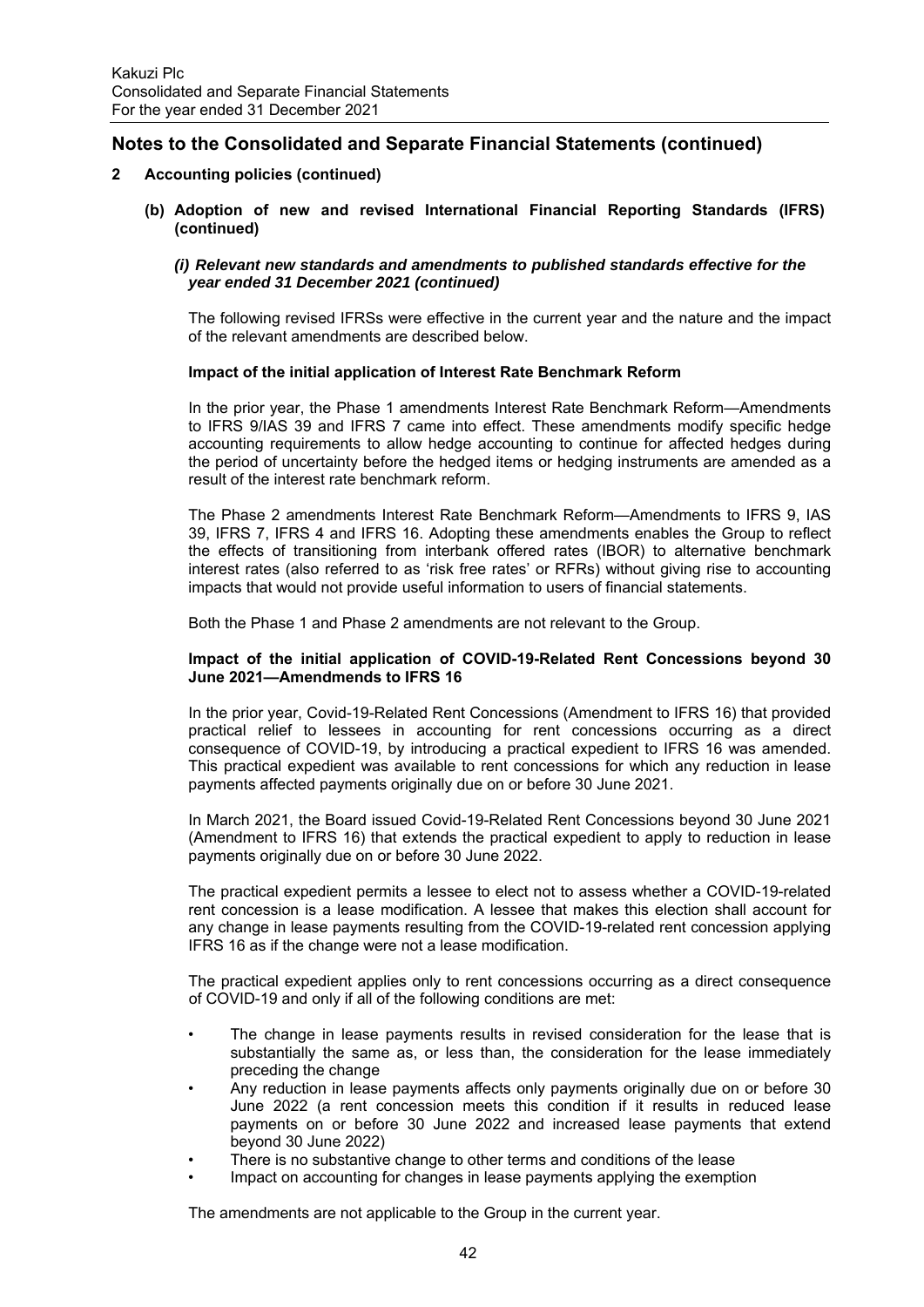## **2 Accounting policies (continued)**

## **(b) Adoption of new and revised International Financial Reporting Standards (IFRS) (continued)**

## *(ii) Impact of new and amended standards and interpretations in issue but not yet effective*

*New and Amendments to standards Effective for annual periods* 

At the date of authorization of these financial statements, the Group has not yet applied the following new and revised IFRS Standards that have been issued but are not yet effective.

| <u>i ve w and i wileitanich to technolita</u>                                                                                                                                                                                     | Lhootho Tor annual ponous<br>beginning on or after      |
|-----------------------------------------------------------------------------------------------------------------------------------------------------------------------------------------------------------------------------------|---------------------------------------------------------|
| Amendments to IAS 10 and IAS 28 - Sale contribution<br>of assets between Investor and its Associate or Joint<br>Venture                                                                                                           | Yet to be set, however earlier<br>application permitted |
| Annual Improvements to IFRS Standards 2018-2020<br>Cycle - Amendments to IFRS 1 First-time Adoption of<br>International Financial Reporting Standards, IFRS 9<br>Financial Instruments, IFRS 16 Leases, and IAS 41<br>Agriculture | Annual periods beginning on or after<br>1 January 2022  |
| IFRS 17 - insurance contracts                                                                                                                                                                                                     | Annual periods beginning on or after<br>1 January 2023  |
| Amendments to IAS 1 - Classification of Liabilities as                                                                                                                                                                            | Annual periods beginning on or after                    |
| Current or Non-current                                                                                                                                                                                                            | 1 January 2023                                          |
| Amendments to IFRS 3 - Reference to the Conceptual                                                                                                                                                                                | Annual periods beginning on or after                    |
| Framework                                                                                                                                                                                                                         | 1 January 2022                                          |
| Amendments to IFRS 16 - Property, Plant and Equipment                                                                                                                                                                             | Annual periods beginning on or after                    |
| - Proceeds before Intended Use                                                                                                                                                                                                    | 1 January 2022                                          |
| Amendments to IAS 37 - Onerous Contracts - Cost of                                                                                                                                                                                | Annual periods beginning on or after                    |
| <b>Fulfilling a Contract</b>                                                                                                                                                                                                      | 1 January 2022                                          |
| Amendments to IAS 1 and IFRS Practice Statement 2                                                                                                                                                                                 | Annual periods beginning on or after                    |
| <b>Disclosure of Accounting Policies</b>                                                                                                                                                                                          | 1 January 2023                                          |
| Amendments to IAS 8 - Definition of Accounting                                                                                                                                                                                    | Annual periods beginning on or after                    |
| Estimates                                                                                                                                                                                                                         | 1 January 2023                                          |
| Amendments to IAS 12 - Deferred Tax related to                                                                                                                                                                                    | Annual periods beginning on or after                    |
| Assets and Liabilities arising from a Single Transaction                                                                                                                                                                          | 1 January 2023                                          |

#### **Amendments to IFRS 10 and IAS 28 – Sale or Contribution of Assets between an Investor and its Associate or Joint Venture**

The amendments to IFRS 10 and IAS 28 deal with situations where there is a sale or contribution of assets between an investor and its associate or joint venture. Specifically, the amendments state that gains or losses resulting from the loss of control of a subsidiary that does not contain a business in a transaction with an associate or a joint venture that is accounted for using the equity method, are recognised in the parent's profit or loss only to the extent of the unrelated investors' interests in that associate or joint venture. Similarly, gains and losses resulting from the remeasurement of investments retained in any former subsidiary (that has become an associate or a joint venture that is accounted for using the equity method) to fair value are recognised in the former parent's profit or loss only to the extent of the unrelated investors' interests in the new associate or joint venture.

The effective date of the amendments has yet to be set by the Board; however, earlier application of the amendments is permitted. The directors of the Group anticipate that the application of these amendments may have an impact on the Group's consolidated financial statements in future periods should such transactions arise.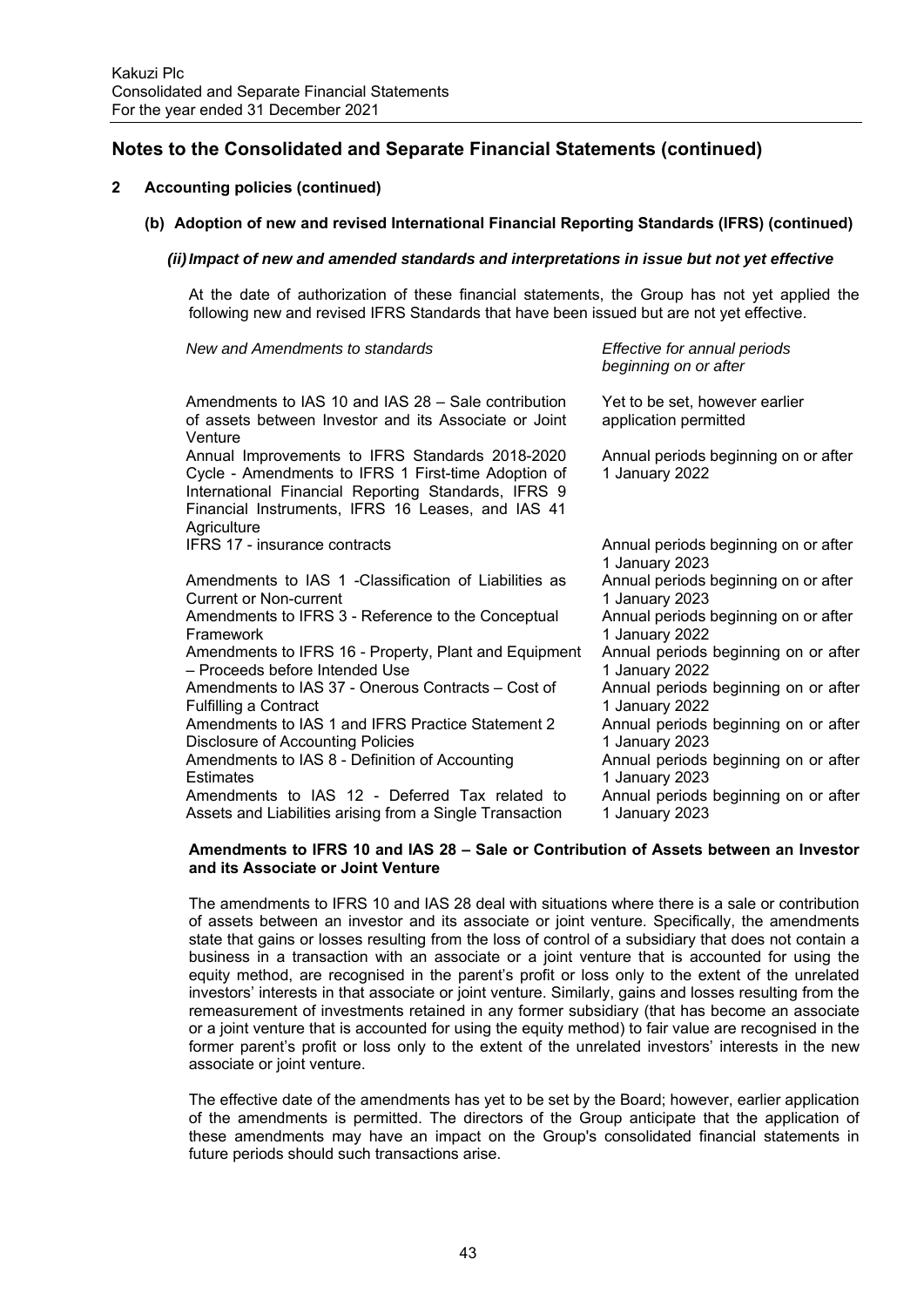## **2 Accounting policies (continued)**

- **(b) Adoption of new and revised International Financial Reporting Standards (IFRS) (continued)**
	- *(ii) Impact of new and amended standards and interpretations in issue but not yet effective (continued)*

## **Annual Improvements to IFRS Standards 2018–2020**

*The Annual Improvements include amendments to four Standards.* 

#### *IFRS 1 First-time Adoption of International Financial Reporting Standards*

The amendment provides additional relief to a subsidiary which becomes a first-time adopter later than its parent in respect of accounting for cumulative translation differences. As a result of the amendment, a subsidiary that uses the exemption in IFRS 1:D16(a) can now also elect to measure cumulative translation differences for all foreign operations at the carrying amount that would be included in the parent's consolidated financial statements, based on the parent's date of transition to IFRS Standards, if no adjustments were made for consolidation procedures and for the effects of the business combination in which the parent acquired the subsidiary. A similar election is available to an associate or joint venture that uses the exemption in IFRS 1:D16(a).

The amendment is effective for annual periods beginning on or after 1 January 2022, with early application permitted.

#### *IFRS 16 Leases*

The amendment removes the illustration of the reimbursement of leasehold improvements. As the amendment to IFRS 16 only regards an illustrative example, no effective date is stated.

### *IAS 41 Agriculture*

The amendment removes the requirement in IAS 41 for entities to exclude cash flows for taxation when measuring fair value. This aligns the fair value measurement in IAS 41 with the requirements of IFRS 13 Fair Value Measurement to use internally consistent cash flows and discount rates and enables preparers to determine whether to use pretax or post-tax cash flows and discount rates for the most appropriate fair value measurement.

The amendment is applied prospectively, i.e. for fair value measurements on or after the date an entity initially applies the amendment.

The amendment is effective for annual periods beginning on or after 1 January 2022, with early application permitted.

## **Amendments to IAS 1 – Classification of Liabilities as Current or Non-current**

The amendments to IAS 1 affect only the presentation of liabilities as current or non-current in the statement of financial position and not the amount or timing of recognition of any asset, liability, income or expenses, or the information disclosed about those items.

The amendments clarify that the classification of liabilities as current or non-current is based on rights that are in existence at the end of the reporting period, specify that classification is unaffected by expectations about whether an entity will exercise its right to defer settlement of a liability, explain that rights are in existence if covenants are complied with at the end of the reporting period, and introduce a definition of 'settlement' to make clear that settlement refers to the transfer to the counterparty of cash, equity instruments, other assets or services.

The amendments are applied retrospectively for annual periods beginning on or after 1 January 2023, with early application permitted.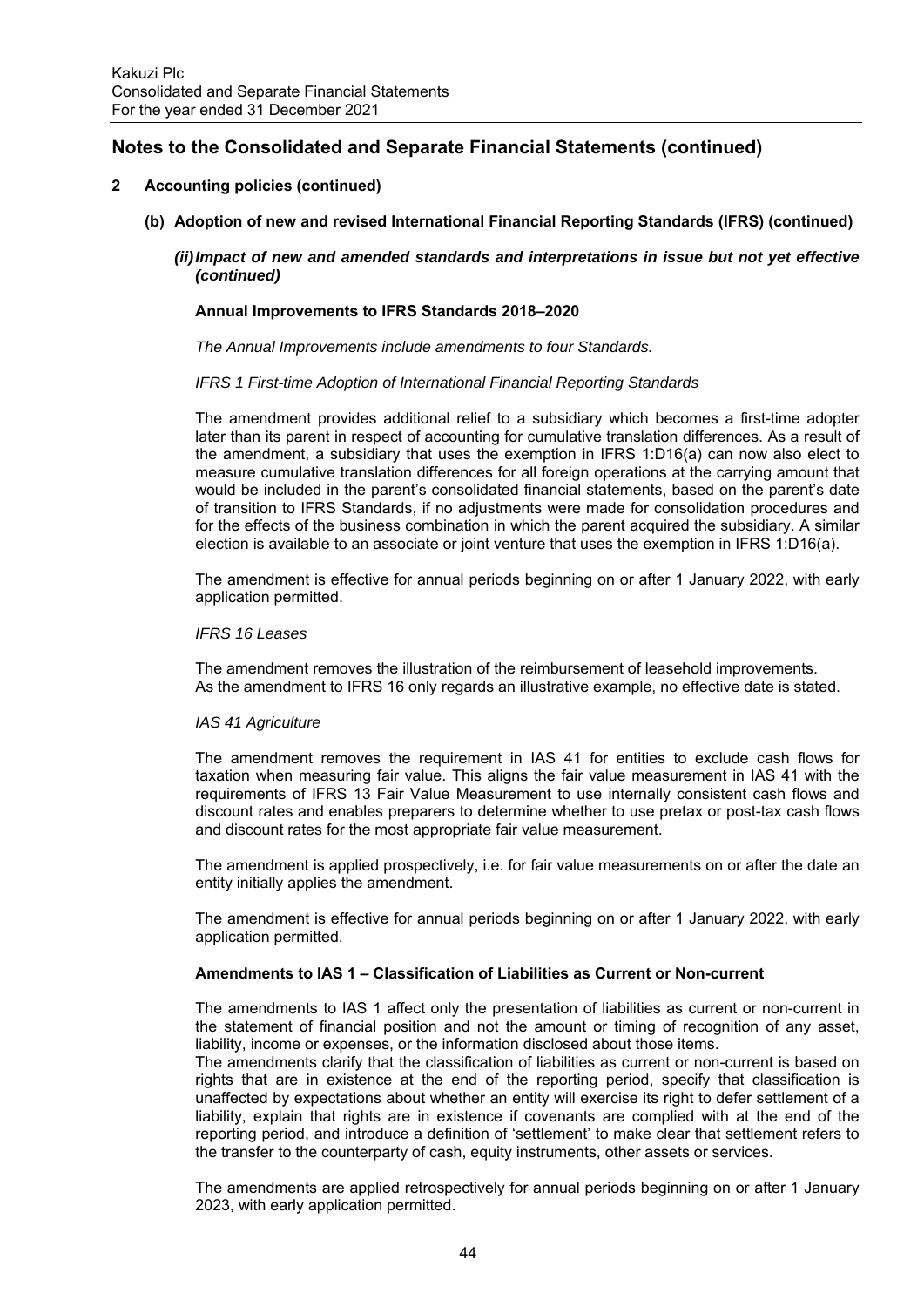## **2 Accounting policies (continued)**

- **(b) Adoption of new and revised International Financial Reporting Standards (IFRS) (continued)**
	- *(ii) Impact of new and amended standards and interpretations in issue but not yet effective (continued)*

### **Amendments to IFRS 3 business combinations – Reference to the Conceptual Framework**

The amendments update IFRS 3 so that it refers to the 2018 Conceptual Framework instead of the 1989 Framework. They also add to IFRS 3 a requirement that, for obligations within the scope of IAS 37, an acquirer applies IAS 37 to determine whether at the acquisition date a present obligation exists as a result of past events. For a levy that would be within the scope of IFRIC 21 Levies, the acquirer applies IFRIC 21 to determine whether the obligating event that gives rise to a liability to pay the levy has occurred by the acquisition date.

Finally, the amendments add an explicit statement that an acquirer does not recognise contingent assets acquired in a business combination.

The amendments are effective for business combinations for which the date of acquisition is on or after the beginning of the first annual period beginning on or after 1 January 2022. Early application is permitted if an entity also applies all other updated references (published together with the updated Conceptual Framework) at the same time or earlier.

### **Amendments to IAS 16 – Property, Plant and Equipment—Proceeds before Intended Use**

The amendments prohibit deducting from the cost of an item of property, plant and equipment any proceeds from selling items produced before that asset is available for use, i.e. proceeds while bringing the asset to the location and condition necessary for it to be capable of operating in the manner intended by management. Consequently, an entity recognises such sales proceeds and related costs in profit or loss. The entity measures the cost of those items in accordance with IAS 2 Inventories.

The amendments also clarify the meaning of 'testing whether an asset is functioning properly'. IAS 16 now specifies this as assessing whether the technical and physical performance of the asset is such that it is capable of being used in the production or supply of goods or services, for rental to others, or for administrative purposes. If not presented separately in the statement of comprehensive income, the financial statements shall disclose the amounts of proceeds and cost included in profit or loss that relate to items produced that are not an output of the entity's ordinary activities, and which line item(s) in the statement of comprehensive income include(s) such proceeds and cost.

The amendments are applied retrospectively, but only to items of property, plant and equipment that are brought to the location and condition necessary for them to be capable of operating in the manner intended by management on or after the beginning of the earliest period presented in the financial statements in which the entity first applies the amendments.

The entity shall recognise the cumulative effect of initially applying the amendments as an adjustment to the opening balance of retained earnings (or other component of equity, as appropriate) at the beginning of that earliest period presented.

The amendments are effective for annual periods beginning on or after 1 January 2022, with early application permitted.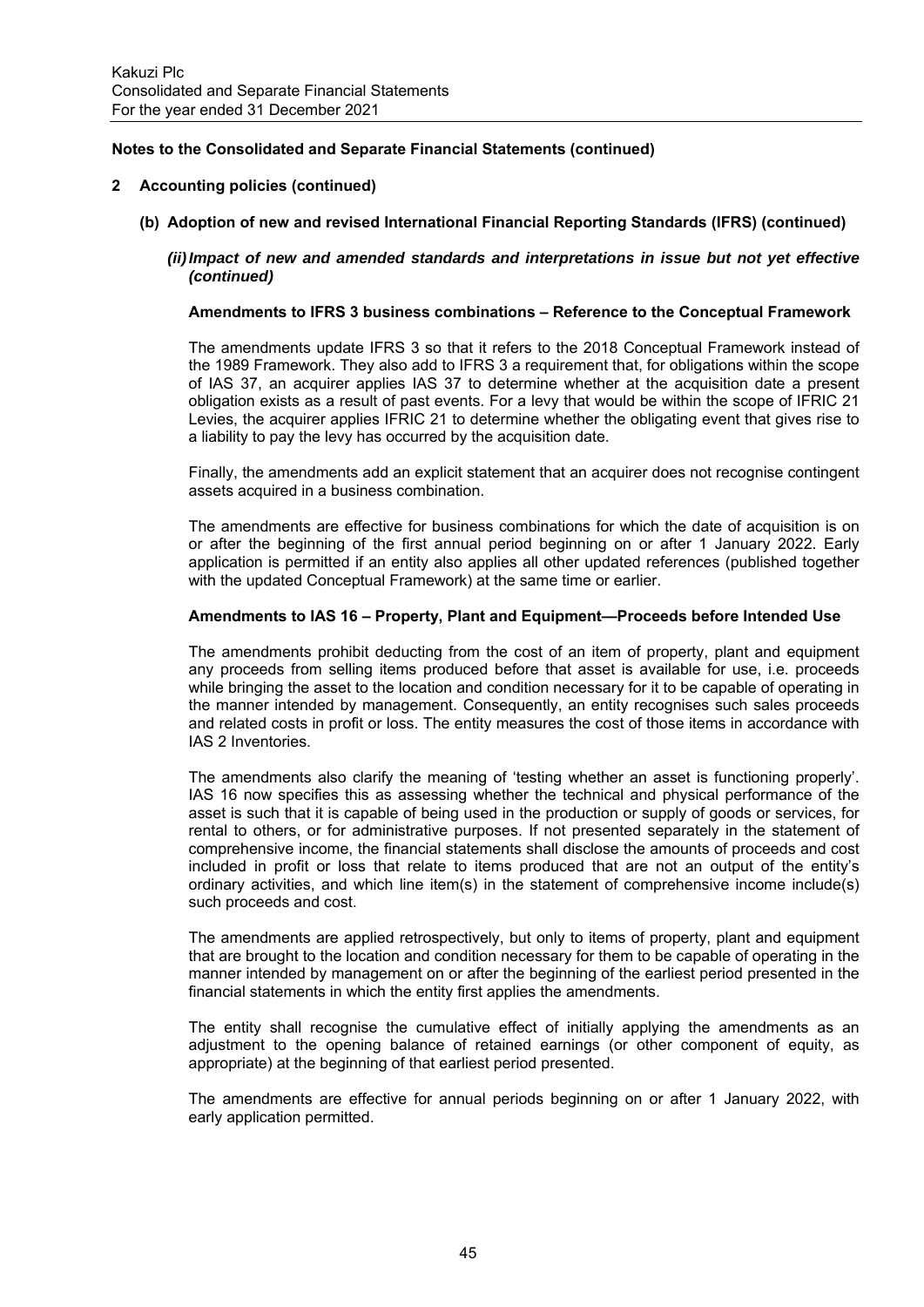## **2 Accounting policies (continued)**

- **(b) Adoption of new and revised International Financial Reporting Standards (IFRS) (continued)**
	- *(ii) Impact of new and amended standards and interpretations in issue but not yet effective (continued)*

## **Amendments to IAS 37 – Onerous Contracts—Cost of Fulfilling a Contract**

The amendments specify that the 'cost of fulfilling' a contract comprises the 'costs that relate directly to the contract'. Costs that relate directly to a contract consist of both the incremental costs of fulfilling that contract (examples would be direct labour or materials) and an allocation of other costs that relate directly to fulfilling contracts (an example would be the allocation of the depreciation charge for an item of property, plant and equipment used in fulfilling the contract).

The amendments apply to contracts for which the entity has not yet fulfilled all its obligations at the beginning of the annual reporting period in which the entity first applies the amendments. Comparatives are not restated. Instead, the entity shall recognise the cumulative effect of initially applying the amendments as an adjustment to the opening balance of retained earnings or other component of equity, as appropriate, at the date of initial application.

The amendments are effective for annual periods beginning on or after 1 January 2022, with early application permitted.

## **Amendments to IAS 1 Presentation of Financial Statements and IFRS Practice Statement 2 Making Materiality Judgements—Disclosure of Accounting Policies**

The amendments change the requirements in IAS 1 with regard to disclosure of accounting policies. The amendments replace all instances of the term 'significant accounting policies' with 'material accounting policy information'. Accounting policy information is material if, when considered together with other information included in an entity's financial statements, it can reasonably be expected to influence decisions that the primary users of general purpose financial statements make on the basis of those financial statements.

The supporting paragraphs in IAS 1 are also amended to clarify that accounting policy information that relates to immaterial transactions, other events or conditions is immaterial and need not be disclosed. Accounting policy information may be material because of the nature of the related transactions, other events or conditions, even if the amounts are immaterial. However, not all accounting policy information relating to material transactions, other events or conditions is itself material.

 The Board has also developed guidance and examples to explain and demonstrate the application of the 'four-step materiality process' described in IFRS Practice Statement 2.

The amendments to IAS 1 are effective for annual periods beginning on or after 1 January 2023, with earlier application permitted and are applied prospectively. The amendments to IFRS Practice Statement 2 do not contain an effective date or transition requirements.

### **Amendments to IAS 8—Definition of Accounting Estimates**

The amendments replace the definition of a change in accounting estimates with a definition of accounting estimates. Under the new definition, accounting estimates are "monetary amounts in financial statements that are subject to measurement uncertainty".

The definition of a change in accounting estimates was deleted. However, the Board retained the concept of changes in accounting estimates in the Standard with the following clarifications:

 A change in accounting estimate that results from new information or new developments is not the correction of an error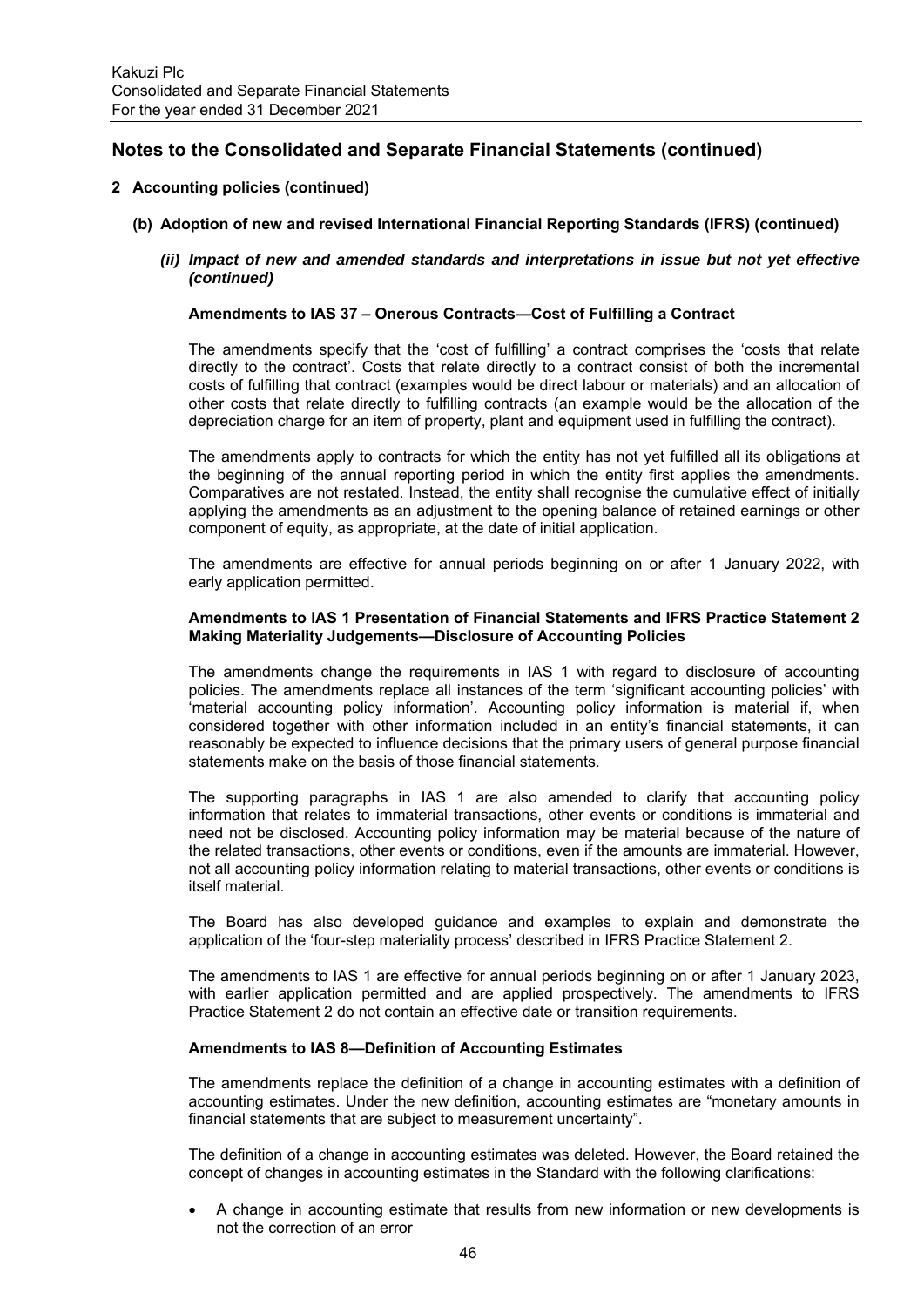## **2 Accounting policies (continued)**

- **(b) Adoption of new and revised International Financial Reporting Standards (IFRS) (continued)** 
	- *(ii) Impact of new and amended standards and interpretations in issue but not yet effective (continued)*

### **Amendments to IAS 8—Definition of Accounting Estimates (Continued)**

 The effects of a change in an input or a measurement technique used to develop an accounting estimate are changes in accounting estimates if they do not result from the correction of prior period errors

The Board added two examples (Examples 4-5) to the Guidance on implementing IAS 8, which accompanies the Standard. The Board has deleted one example (Example 3) as it could cause confusion in light of the amendments.

The amendments are effective for annual periods beginning on or after 1 January 2023 to changes in accounting policies and changes in accounting estimates that occur on or after the beginning of that period, with earlier application permitted.

## **Amendments to IAS 12 - Deferred Tax related to Assets and Liabilities arising from a Single Transaction**

The amendments introduce a further exception from the initial recognition exemption. Under the amendments,an entity does not apply the initial recognition exemption for transactions that give rise to equal taxable and deductible temporary differences.

Depending on the applicable tax law, equal taxable and deductible temporary differences may arise on initial recognition of an asset and liability in a transaction that is not a business combination and affects neither accounting nor taxable profit. For example, this may arise upon recognition of a lease liability and the corresponding right-of-use asset applying IFRS 16 at the commencement date of a lease.

Following the amendments to IAS 12, an entity is required to recognise the related deferred tax asset and liability, with the recognition of any deferred tax asset being subject to the recoverability criteria in IAS 12.

 The Board also adds an illustrative example to IAS 12 that explains how the amendments are applied.

The amendments apply to transactions that occur on or after the beginning of the earliest comparative period presented. In addition, at the beginning of the earliest comparative period an entity recognises:

- A deferred tax asset (to the extent that it is probable that taxable profit will be available against which the deductible temporary difference can be utilised) and a deferred tax liability for all deductible and taxable temporary differences associated with:
	- Right-of-use assets and lease liabilities
	- Decommissioning, restoration and similar liabilities and the corresponding amounts recognised as part of the cost of the related asset
- The cumulative effect of initially applying the amendments as an adjustment to the opening balance of retained earnings (or other component of equity, as appropriate) at that date The amendments are effective for annual reporting periods beginning on or after 1 January 2023, with earlier application permitted.

## *(iii) Early adoption of standards*

The Group did not early-adopt any new or amended standards in the year ended 31 December 2021.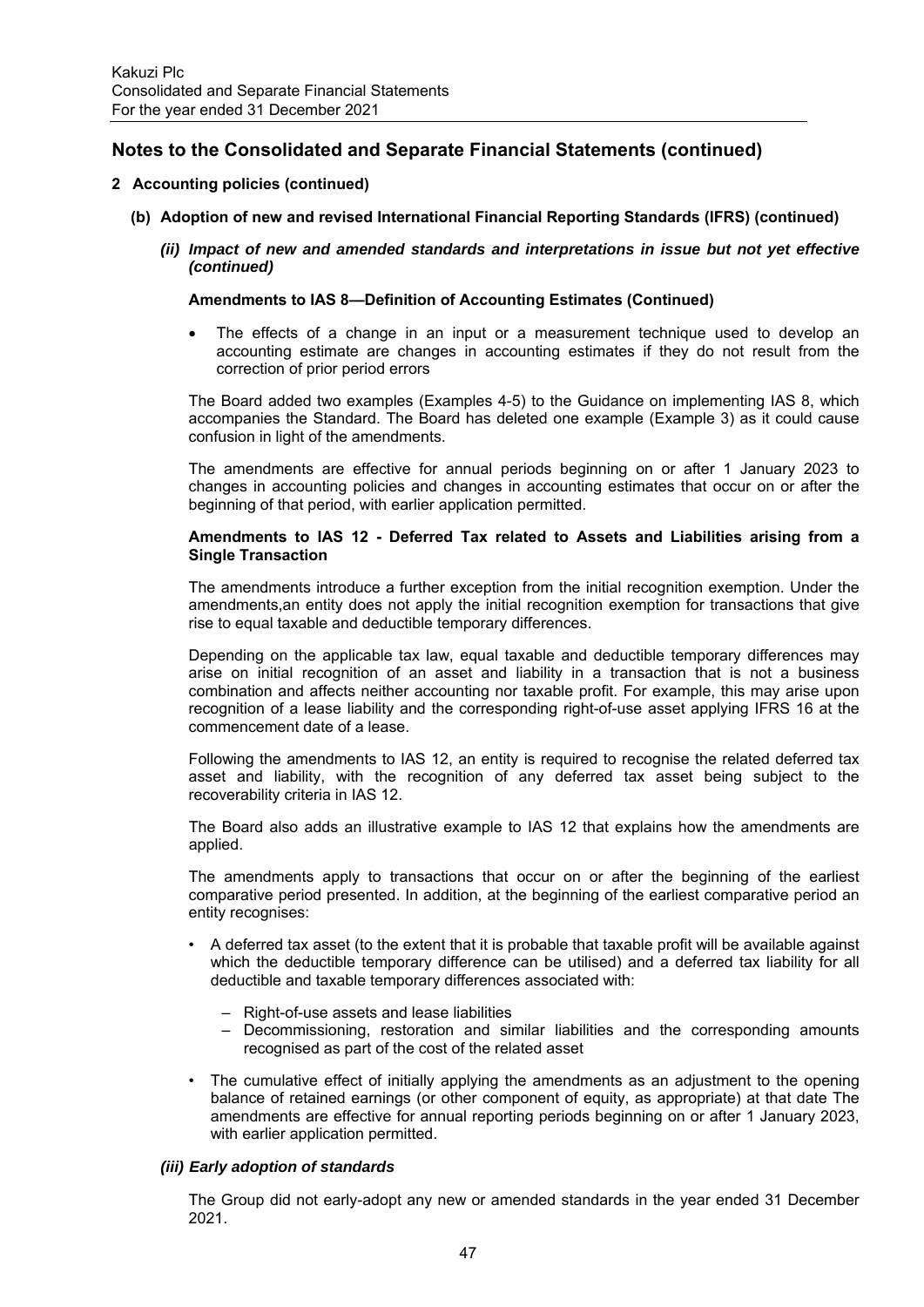## **2 Accounting policies (continued)**

### **(c) Consolidation of subsidiaries**

### **Basis of consolidation**

The consolidated financial statements incorporate the financial statements of the Company and its subsidiaries. Control is achieved when the Company:

- has power over the investee;
- is exposed, or has rights, to variable returns from its involvement with the investee; and
- has the ability to use its power to affect its returns.

The Company reassesses whether or not it controls an investee if facts and circumstances indicate that there are changes to one or more of the three elements of control listed above.

When the Company has less than a majority of the voting rights of an investee, it has power over the investee when the voting rights are sufficient to give it the practical ability to direct the relevant activities of the investee unilaterally. The Company considers all relevant facts and circumstances in assessing whether or not the Company's voting rights in an investee are sufficient to give it power, including:

- the size of the Company's holding of voting rights relative to the size and dispersion of holdings of the other vote holders;
- potential voting rights held by the Company, other vote holders or other parties;
- rights arising from other contractual arrangements; and
- any additional facts and circumstances that indicate that the Company has, or does not have, the current ability to direct the relevant activities at the time that decisions need to be made, including voting patterns at previous shareholders' meetings.

Consolidation of a subsidiary begins when the Company obtains control over the subsidiary and ceases when the Company loses control of the subsidiary. Specifically, income and expenses of a subsidiary acquired or disposed of during the year are included in the consolidated statement of profit or loss and other comprehensive income from the date the Company gains control until the date when the Company ceases to control the subsidiary.

Profit or loss and each component of other comprehensive income are attributed to the owners of the Company and to the non-controlling interests. Total comprehensive income of subsidiaries is attributed to the owners of the Company and to the non-controlling interests even if this results in the non-controlling interests having a deficit balance.

When necessary, adjustments are made to the financial statements of subsidiaries to bring their accounting policies into line with the Group's accounting policies.

All intragroup assets and liabilities, equity, income, expenses and cash flows relating to transactions between members of the Group are eliminated in full on consolidation.

### **(d) Segment reporting**

Operating segments are reported in a manner consistent with the internal reporting provided to the Directors as the chief operating decision makers, who are responsible for allocating resources and assessing performance of the operating segments and making strategic decisions.

### **(e) Revenue recognition**

(i) The Group recognises revenue mainly from sale of agricultural produce to the export and local markets. Revenue is shown net of value added tax (VAT), returns, rebates and discounts.

Revenue is measured based on the consideration to which the Group expects to be entitled in a contract with a customer and excludes amounts collected on behalf of third parties. The Group recognises revenue when it transfers control of a product or service to a customer.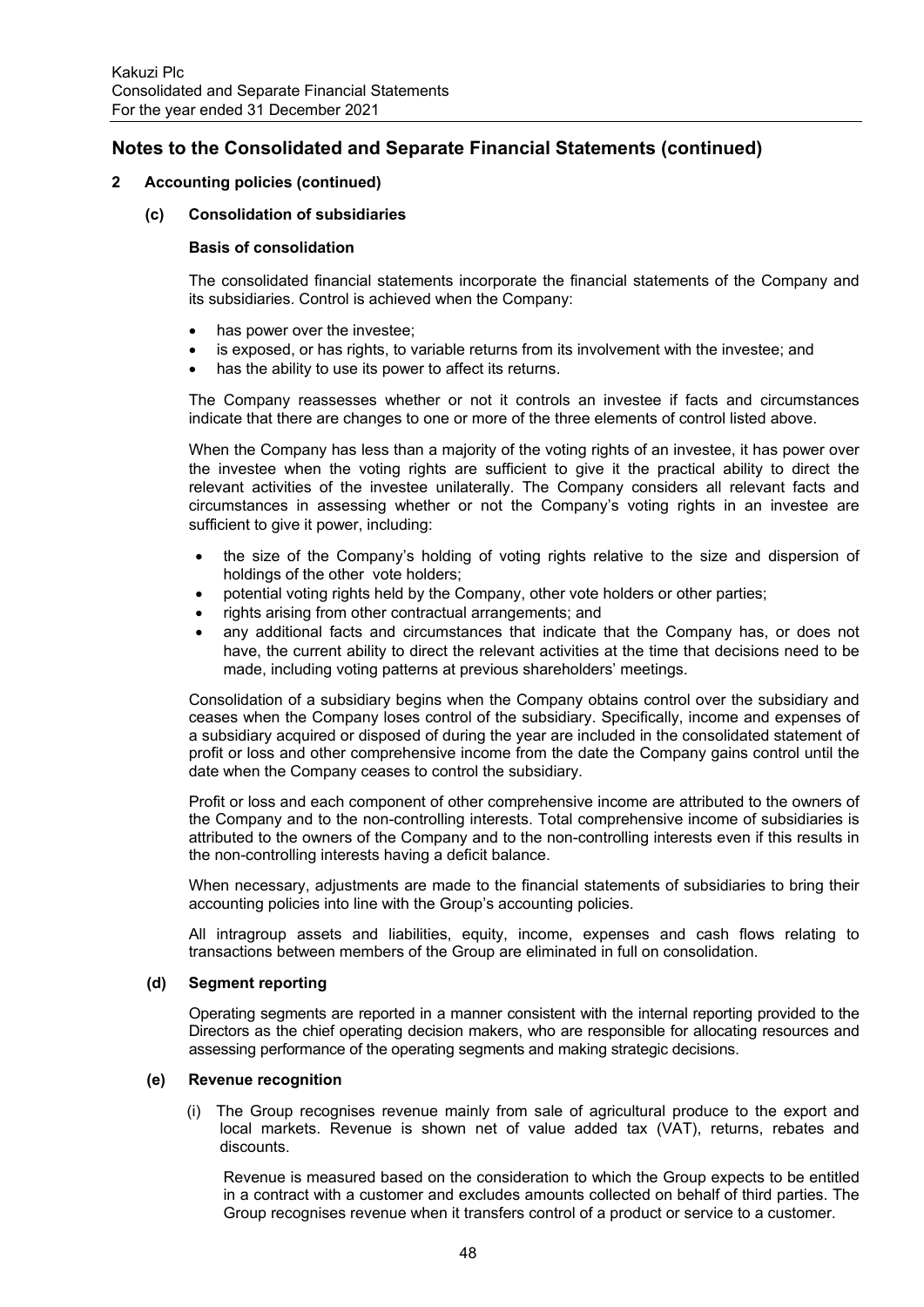### **2 Accounting policies (continued)**

### **(e) Revenue recognition (continued)**

For the sale of agricultural produce to the export market, revenue is recognised when control of the agricultural produce has been transferred to the final customer by selling agents. A receivable is recognised by the Group upon the agents confirming that the agricultural produce has been delivered to the final customer as this represents the point at which the right to consideration becomes unconditional.

For the sale of agricultural produce to the local market, revenue is recognised when control of the agricultural produce has transferred, being at the point the customer purchases the goods at the retail outlet or the agricultural produce is delivered to the customer. Payment is due immediately at the point the customer takes control of the agricultural produce.

Under the Group's standard contract terms, customers do not have a right to return due to the nature of the agricultural produce.

Payment with respect to revenue from agricultural produce is typically due upon acceptance of the products. Contracts with customers do not have a significant financing component and there are no variable considerations.

(ii) The cost of sales is the accumulated total of all costs used to create our products which have been sold. The various costs of sales fall into the general sub-categories of direct labor, direct materials, depreciation and overheads. The cost of sales does not include selling and distribution expenses.

### **(f) Functional currency and translation of foreign currencies**

(i) Functional and presentation currency

Items included in the consolidated and separate financial statements are measured using the currency of the primary economic environment in which the entity operates ('the functional currency'). The financial statements are presented in Kenyan Shillings which is the consolidated and separate functional currency.

(ii) Transactions and balances

Foreign currency transactions are translated into the functional currency of the respective entity using the exchange rates prevailing at the dates of the transactions. Foreign exchange gains and losses resulting from the settlement of such transactions and from the translation at year-end exchange rates of monetary assets and liabilities denominated in foreign currencies are recognised in the statement of profit or loss.

Foreign exchange gains and losses that relate to borrowings and cash and cash equivalents are presented in the income statement of comprehensive income within 'interest income or finance costs'.

### **(g) Property, plant and equipment**

All categories of property, plant and equipment are initially recorded at historical cost and subsequently stated at cost less depreciation. Historical cost includes expenditure that is directly attributable to the acquisition of the items. A bearer plant is defined as a plant that:

- (a) is used in the production or supply of agricultural produce;
- (b) is expected to bear produce for more than one period; and
- (c) has a remote likelihood of being sold as agricultural produce, except to scrap sales.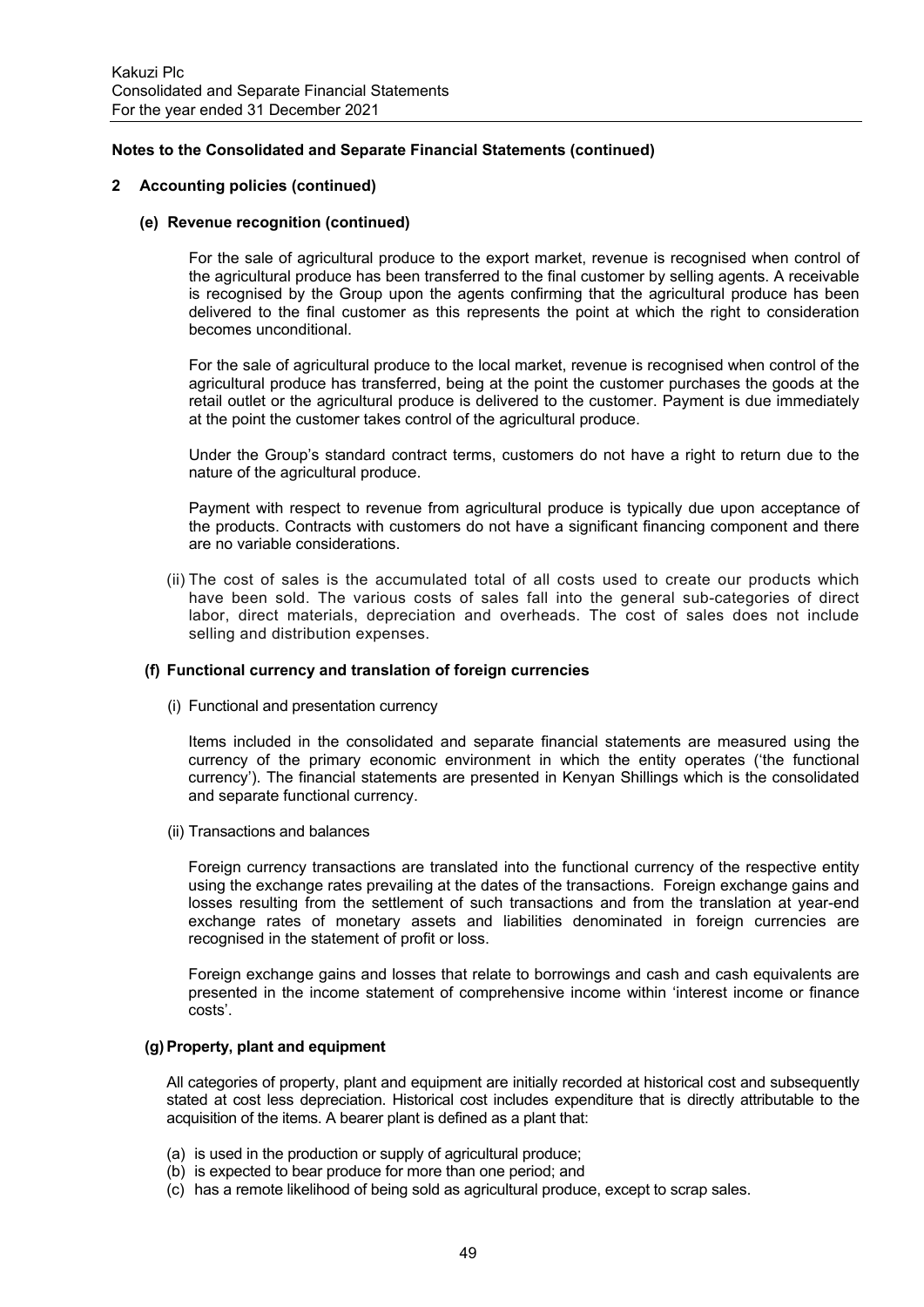## **2 Accounting policies (continued)**

## **(g) Property, plant and equipment (continued)**

On adoption of amended IAS16 issued in 2016 that became effective in January 2016, the fair value of existing bearer plants was derived as the cost, thereafter the cost of new bearer plants includes, cost of seedlings, plants and maintaining the bushes until when they become commercial viable.

Subsequent costs are included in the asset's carrying amount or recognised as a separate asset, as appropriate, only when it is probable that future economic benefits associated with the item will flow to the Group or Company and the cost of the item can be measured reliably. All other repairs and maintenance are charged to the income statement within 'cost of production' during the financial period in which they are incurred.

Bearer plants that are immature are classified as capital work in progress until the produce can be commercially harvested. At that point they are reclassified to bearer plants and depreciation commences. The periods which are considered immature are based on actual biological transformation. Immature plantations are measured at accumulated cost. The accumulated costs relate to cost of seedlings, planting & maintenance of the immature fields until the biological transformation is complete.

Freehold land is not depreciated. Depreciation on other assets is calculated using the straight line method to write cost to their residual values over their estimated useful life as follows:

|                                                 | Immature<br>period | <b>Estimated useful life</b> |
|-------------------------------------------------|--------------------|------------------------------|
| Buildings, dams and improvements                |                    | $20 - 50$ years              |
| Plant and machinery                             |                    | $10 - 13$ years              |
| Motor vehicles, tractors, trailers & implements |                    | $4 - 10$ years               |
| Furniture, fittings and equipment               |                    | $3 - 8$ years                |
| Bearer plants:                                  |                    |                              |
| - Avocado trees                                 | 4 years            | 25 years                     |
| - Macadamia trees                               | 6 years            | 30 years                     |
| - Blueberries                                   | 1 year             | 5 years                      |
| - Tea bushes                                    | 4 years            | 50 years                     |

Capital work in progress is not depreciated

The assets' residual values and useful lives are reviewed, and adjusted if appropriate, at each reporting date.

Property, plant and equipment are reviewed for impairment whenever events or changes in circumstances indicate that the carrying amount may not be recoverable. An impairment loss is recognised in the statement of profit or loss for the amount by which the asset's carrying amount exceeds its recoverable amount. The recoverable amount is the higher of an asset's fair value less costs to sell and value in use. For the purposes of assessing impairment, assets are grouped at the lowest levels for which there are separately identifiable cash flows (cash-generating units).

Gains and losses on disposal of property, plant and equipment are determined by reference to their carrying amounts and are taken into account in determining operating profit.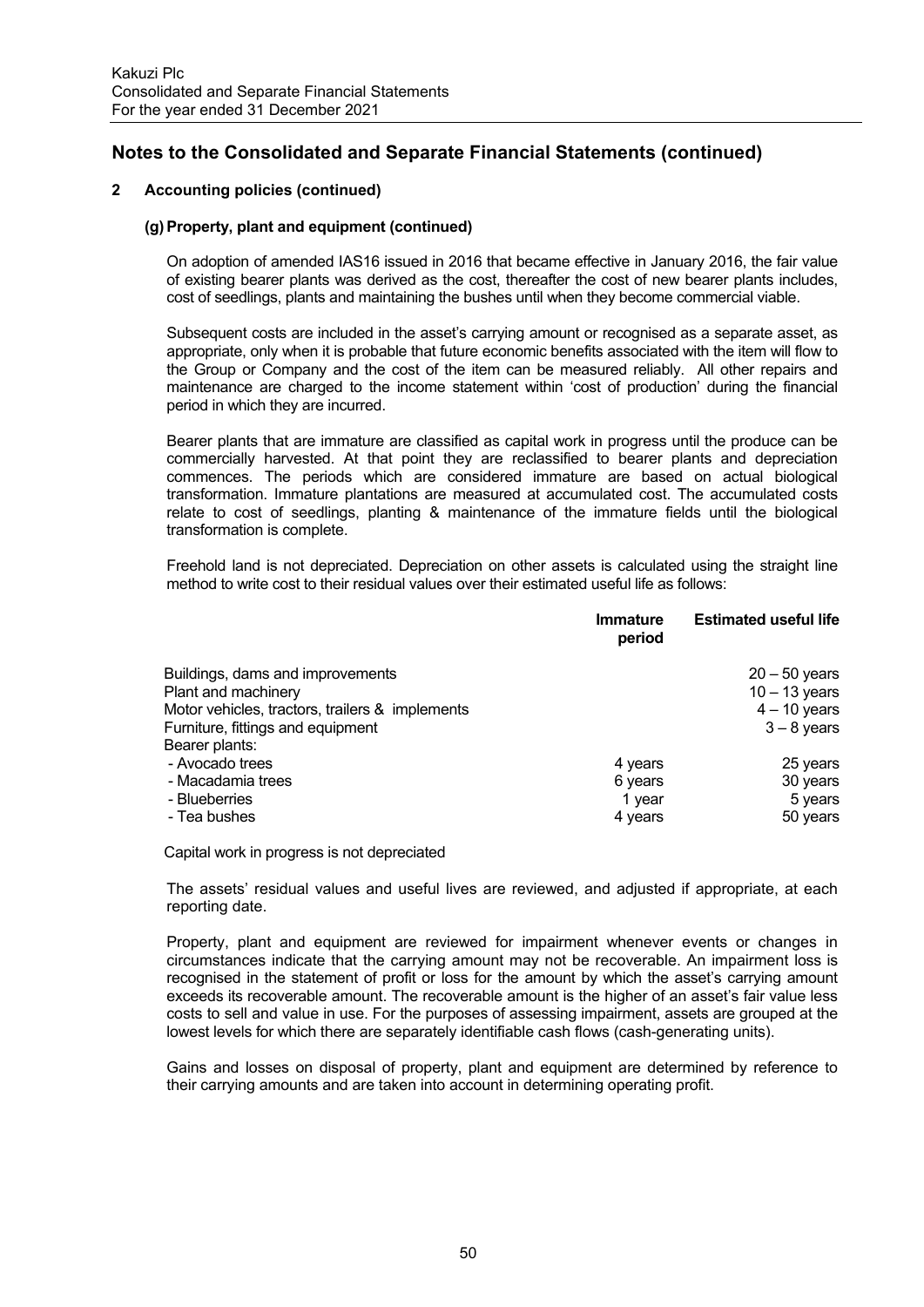## **2 Accounting policies (continued)**

### **(h) Biological assets**

Biological assets comprise forestry, livestock and growing agricultural produce on tea, avocado, blueberries and macadamia plantations.

Biological assets are measured on initial recognition at cost and subsequently at fair value less costs to sell at each reporting date. Any gains or losses arising on initial recognition of biological assets and from subsequent changes in fair value less costs to sell are recognised in the profit or loss in the year in which they arise.

The fair value of livestock is determined based on market prices of livestock of similar age, breed and genetic merit.

The tea bushes, avocado and macadamia trees, and blueberries crops are bearer plants and are therefore presented and accounted for as property, plant and equipment (see note 2(g)). However, the produce growing on these trees is accounted for as biological assets until the point of harvest. Harvested produce is transferred to inventory at fair value less costs to sell.

Management has assessed the fair value of growing agricultural produce on avocado, macadamia, blueberries and tea plantations using estimated market prices less costs to sell based on the biological transformation of the produce at the reporting date.

The fair value of timber plantations and livestock is based on market prices as valued by external independent valuers.

Purchases and development of biological assets include cost of planting, breeding and upkeep until they mature.

Subsequently all costs of upkeep and maintenance of mature biological assets are recognised as an expense through profit or loss under cost of sales in the period in which they are incurred.

## **(i) Leases**

The Group assesses whether a contract is or contains a lease at inception of the contract. The Group recognises a right of use asset and a corresponding lease liability with respect to all lease arrangements in which it is the lessee, except for short term leases (defined as leases with a lease term of 12 months or less) and leases of low value assets.

The lease liability is initially measured at the present value of the lease payments that are not paid at the commencement date, discounted by using the rate implicit in the lease. If this rate cannot be readily determined, the Group uses its incremental borrowing rate.

Lease payments included in the measurement of the lease liability comprises of fixed lease payments (including the substance fixed payments), less any lease incentives.

The lease liability is presented as a separate line in the statement of financial position. The lease liability is subsequently measured by increasing the carrying amount to reflect interest on the lease liability (using the effective interest method and by reducing the carrying amount to reflect the lease payments made.

The Group re-measures the lease liability (and makes a corresponding adjustment to the related right-of-use asset) whenever:

• the lease term has changed or there is a change in the assessment of exercise of a purchase option, in which case the lease liability is remeasured by discounting the revised lease payments using a revised discount rate.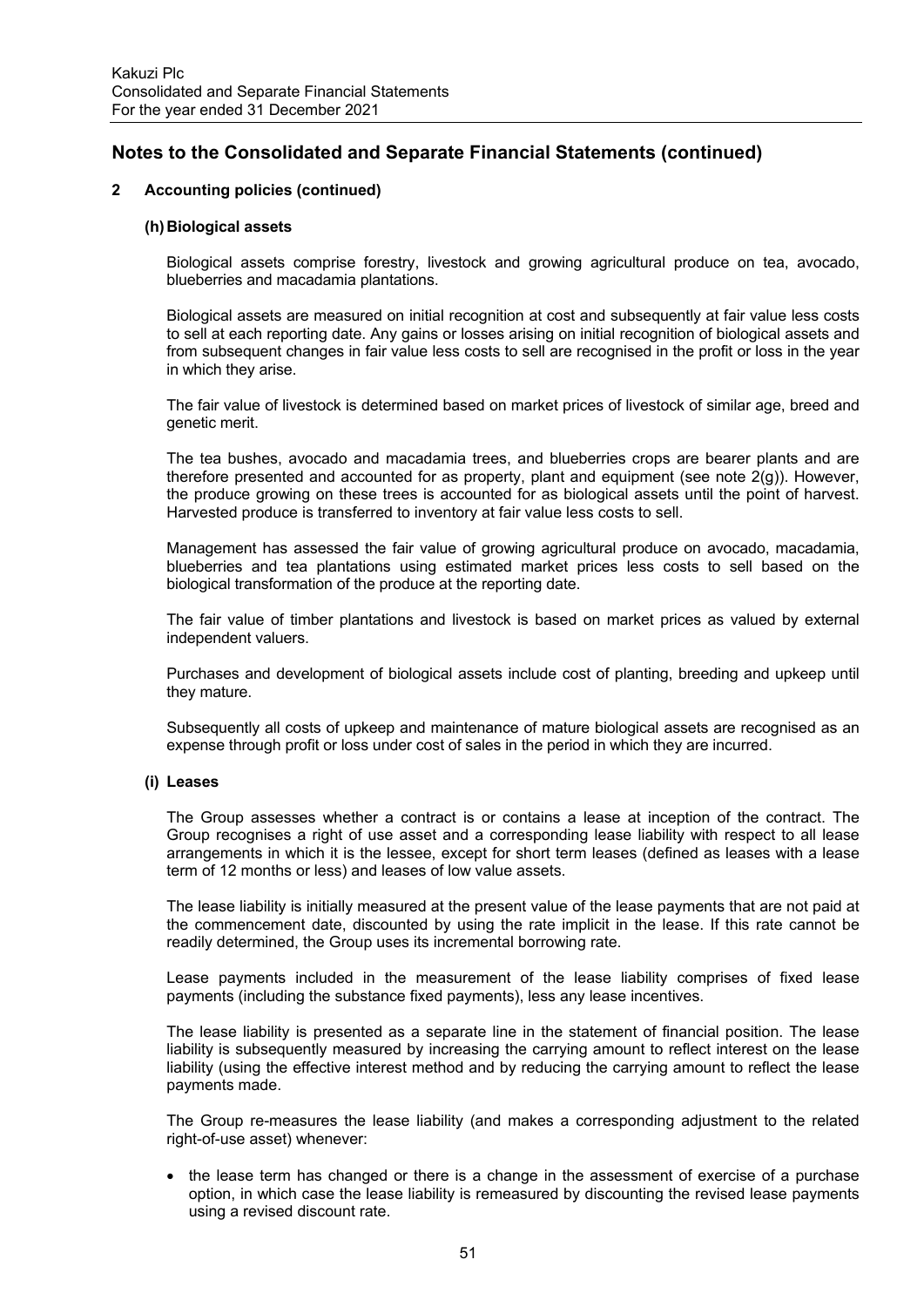## **2 Accounting policies (continued)**

### **(i) Leases (continued)**

- the lease payments change due to changes in an index or rate or a change in expected payment under a guaranteed residual value, in which cases the lease liability is remeasured by discounting the revised lease payments using the initial discount rate (unless the lease payments change is due to a change in floating interest rate, in which case a revised discount rate is used).
- a lease contract is modified and the lease modification is not accounted for as a separate lease, in which case the lease liability is remeasured by discounting the revised lease payments using a revised discount rate.

The Group did not make any such adjustments during the periods presented.

The right-of-use assets comprise the initial measurement of the corresponding lease liability, lease payments made at or before the commencement day and any initial direct costs. They are subsequently measured at cost less accumulated depreciation and impairment loses.

Right-of-use assets are depreciated over the shorter of the period of lease term and useful life of the underlying asset. If a lease transfers ownership of the underlying asset or the cost of the right-ofuse asset reflects that the Group expects to exercise a purchase option, the related right-of-use asset is depreciated over the useful life of the underlying asset. The depreciation starts at the commencement date of the lease.

The right-of-use assets are presented as a separate line in the statement of financial position.

The Group applies IAS 36 to determine whether a right-of-use asset is impaired and accounts for any identified impairment loss as described in the 'Property, plant and equipment' policy.

Variable rents that do not depend on an index or rate are not included in the measurement of the lease liability and the right-of-use asset. The related payments are recognised as an expense in the period in which the event or condition that triggers those payments occurs and are included in the statement of the profit or loss.

#### **The Group as lessor**

The Group enters into lease agreements as a lessor with respect to some of its buildings which comprise less than 1% of total buildings.

Leases for which the Group is a lessor are classified as operating leases. Whenever the terms of the lease transfer substantially all the risks and rewards of ownership to the lessee, the contract is classified as a finance lease. All other leases are classified as operating leases.

Rental income from operating leases is recognised on a straight-line basis over the term of the relevant lease. Initial direct costs incurred in negotiating and arranging an operating lease are added to the carrying amount of the leased asset and recognised on a straight-line basis over the lease term.

### **(j) Inventories**

Inventories are stated at the lower of cost and net realisable value.

Agricultural produce at the point of harvest is measured at fair value less costs to sell. Any changes arising on initial recognition of agricultural produce at fair value less costs to sell are recognised in the statement of comprehensive income in the year in which they arise.

The cost of other inventory is determined by the weighted average method. Net realisable value is the estimate of the selling price in the ordinary course of business, less the costs of completion and selling expenses.

Provisions for obsolete, damaged and unusable inventories are made based on inventory aged listings.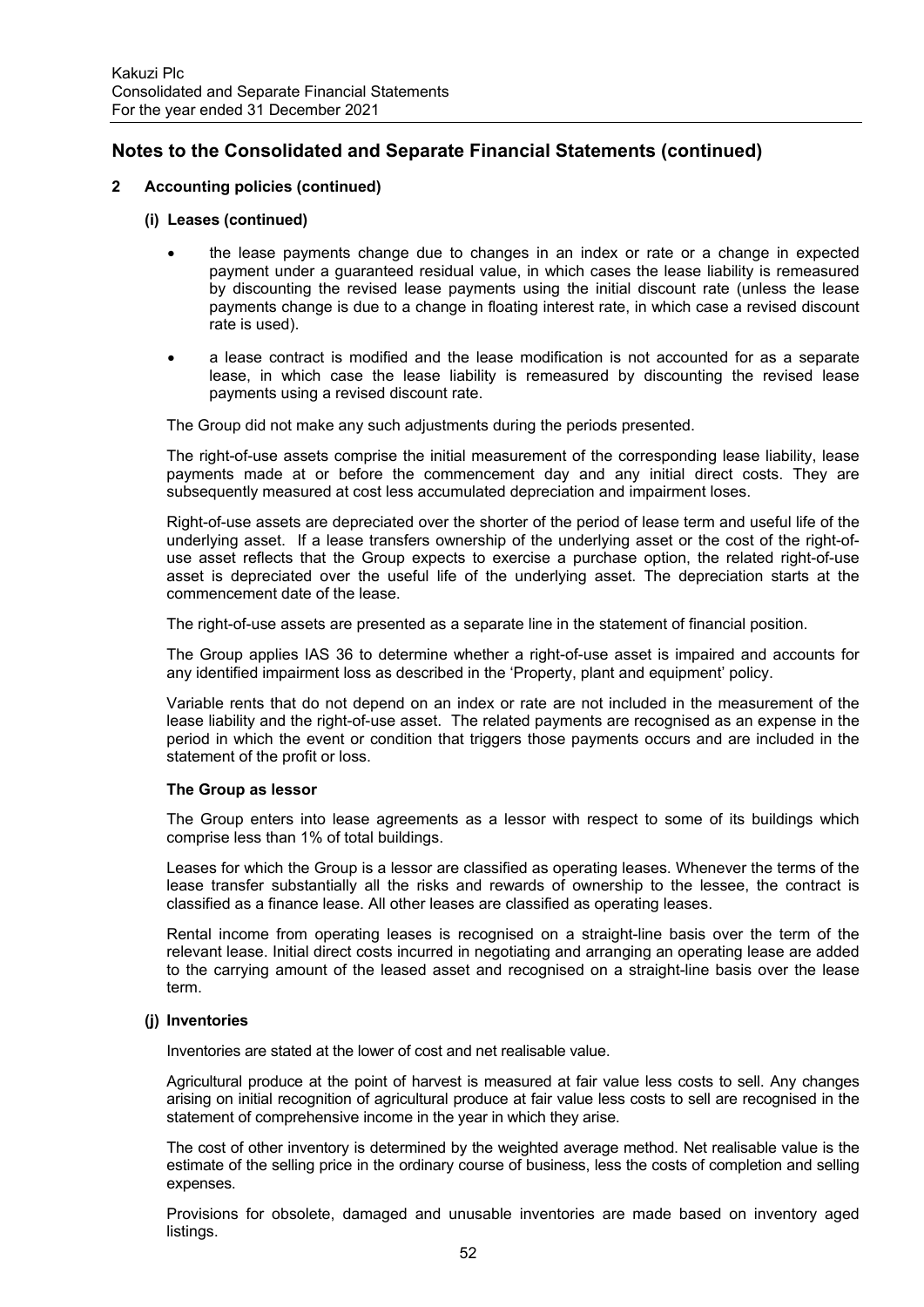## **2 Accounting policies (continued)**

### **(k) Payables**

Payables are obligations to pay for goods and services that have been acquired in the ordinary course of business from suppliers. Accounts payable are classified as current liabilities if payment is due within one year or less (or in the normal operating cycle of the business if longer). If not, they are presented as non-current liabilities.

Payables are recognised initially at fair value and subsequently measured at amortised cost using the effective interest method.

### **(l) Share capital**

Ordinary shares are classified as equity.

### **(m) Cash and cash equivalents**

Cash and cash equivalents include cash in hand, deposits held on call with banks and other short term highly liquid investments with original maturities of three months or less.

### **(n) Financial instruments**

Financial assets and financial liabilities are recognised on the consolidated and separate statement of financial position when the Group becomes a party to the contractual provisions of the instrument.

## **Treasury bonds**

The treasury bonds held by the Group are classified at amortised cost when they meet the following criteria:

- the financial asset is held within a business model whose objective is to hold financial assets in order to collect contractual cash flows; and
- the contractual terms of the financial asset give rise on specified dates to cash flows that are solely payments of principal and interest on the principal amount outstanding.

### **Trade receivables**

Trade receivables are amounts due from customers for merchandise sold or services performed in the ordinary course of business. If collection is expected in one year or less (or in the normal operating cycle of the business if longer), they are a classified as current assets. If not, they are presented as non-current assets.

Receivables are recognised initially at fair value and subsequently measured at amortised cost using the effective interest method less provision for impairment. A provision for impairment of receivables is established using an Expected Credit Losses ("ECL") model in line with the requirements of IFRS 9 as outlined in the next section below. The amount of the provision is the difference between the carrying amount and the present value of estimated future cash flows, discounted at the effective interest rate. The amount of the provision is charged to profit or loss.

### **Amortised cost and effective interest method**

The effective interest method is a method of calculating the amortised cost of a debt instrument and of allocating interest income over the relevant period.

### **Impairment of financial assets**

The Group recognises a loss allowance for expected credit losses on investments in debt instruments that are measured at amortised cost or at fair value through other comprehensive Income ("FVTOCI"), lease receivables, trade receivables and contract assets. The amount of expected credit losses is updated at each reporting date to reflect changes in credit risk since initial recognition of the respective financial instrument.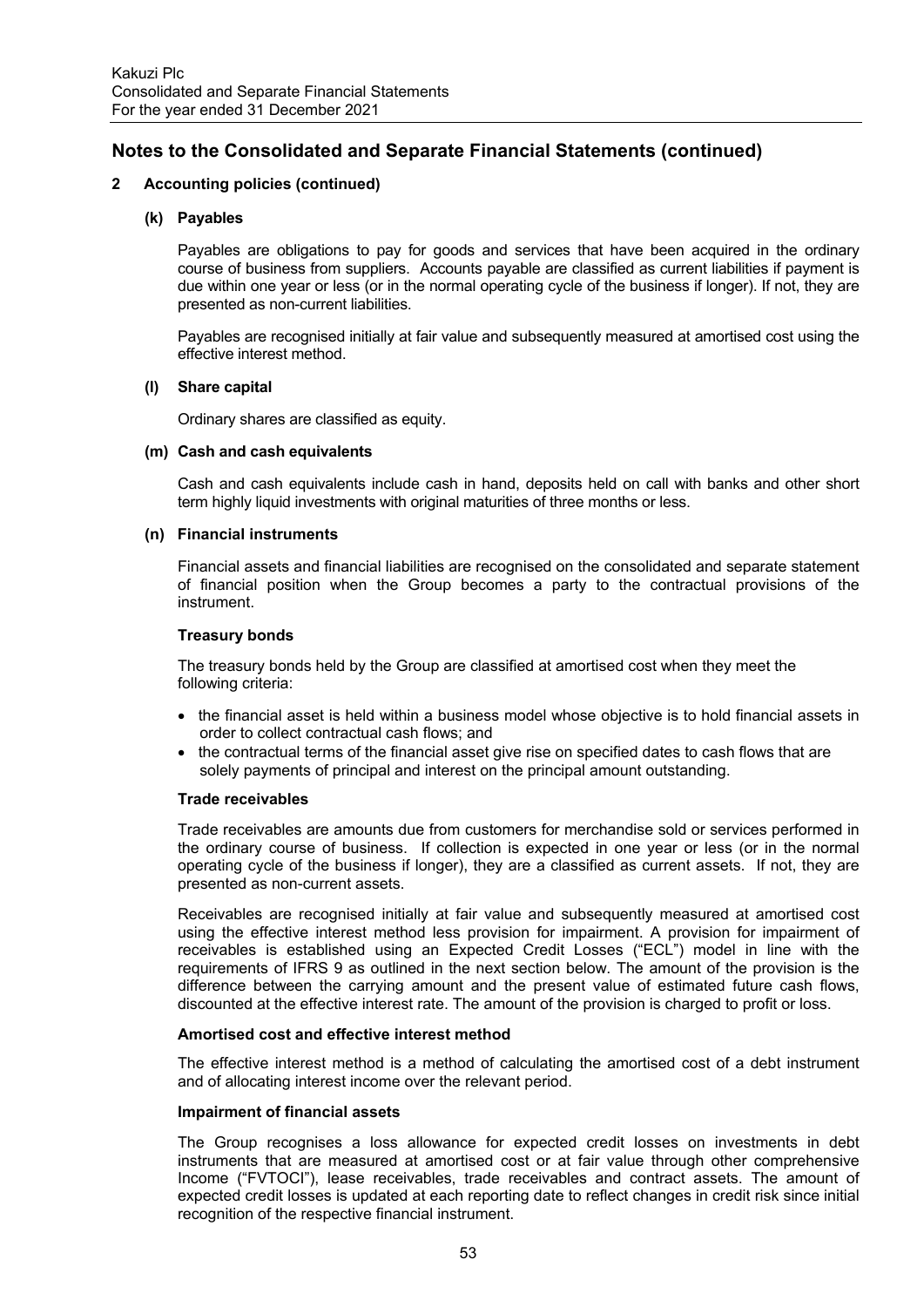## **2 Accounting policies (continued)**

### **(n) Financial instruments (continued)**

## **Impairment of financial assets (continued)**

The Group always recognises lifetime ECL for trade receivables, contract assets and lease receivables. The expected credit losses on these financial assets are estimated using a provision matrix based on the Group's historical credit loss experience, adjusted for factors that are specific to the debtors, general economic conditions and an assessment of both the current as well as the forecast direction of conditions at the reporting date, including time value of money where appropriate.

For all other financial instruments, the Group recognises lifetime ECL when there has been a significant increase in credit risk since initial recognition. However, if the credit risk on the financial instrument has not increased significantly since initial recognition, the Company measures the loss allowance for that financial instrument at an amount equal to 12-month ECL.

Lifetime ECL represents the expected credit losses that will result from all possible default events over the expected life of a financial instrument. In contrast, 12-month ECL represents the portion of lifetime ECL that is expected to result from default events on a financial instrument that are possible within 12 months after the reporting date.

## **(i) Significant increase in credit risk**

In assessing whether the credit risk on a financial instrument has increased significantly since initial recognition, the Group compares the risk of a default occurring on the financial instrument at the reporting date with the risk of a default occurring on the financial instrument at the date of initial recognition. In making this assessment, the Group considers both quantitative and qualitative information that is reasonable and supportable, including historical experience and forward‑ looking information that is available without undue cost or effort.

### **(ii) Definition of default**

The Group considers the following as constituting an event of default for internal credit risk management purposes as historical experience indicates that financial assets that meet either of the following criteria are generally not recoverable:

- when there is a breach of financial covenants by the debtor; or
- information developed internally or obtained from external sources indicates that the debtor is unlikely to pay its creditors, including the Group, in full (without taking into account any collateral held by the Group).

Irrespective of the above analysis, the Group considers that default has occurred when a financial asset is more than 90 days past the due date unless the Group has reasonable and supportable information to demonstrate that a more lagging default criterion is more appropriate.

The Group write-offs debt only when there is objective evidence that the debt will not be recovered and after it has exhausted its collection avenues.

### **(iii) Measurement and recognition of expected credit losses**

The measurement of expected credit losses is a function of the probability of default, loss given default (i.e. the magnitude of the loss if there is a default) and the exposure at default. The assessment of the probability of default and loss given default is based on historical data adjusted by forward‑ looking information as described above.

As for the exposure at default, for financial assets, this is represented by the assets' gross carrying amount at the reporting date.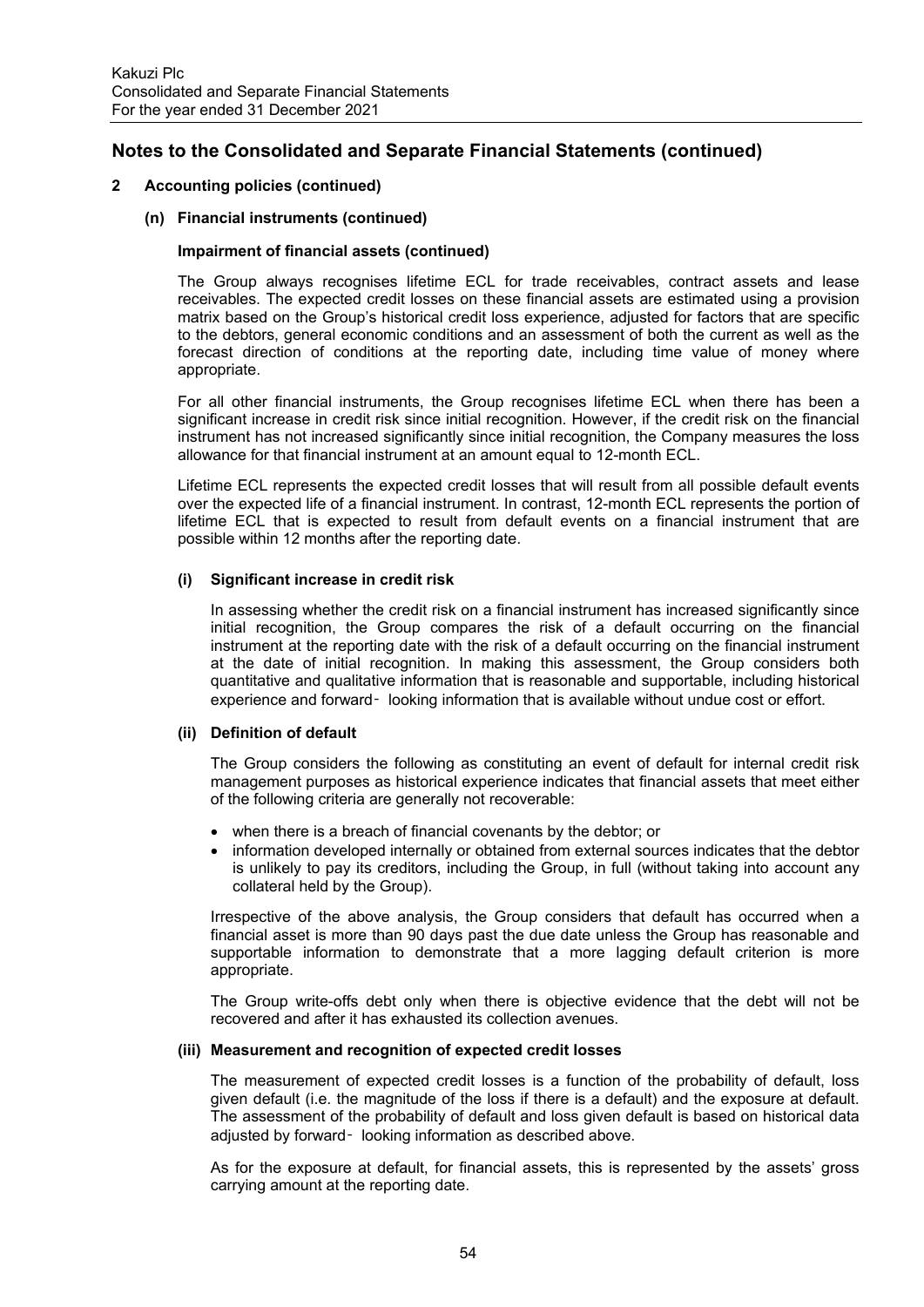## **2 Accounting policies (continued)**

### **(n) Financial instruments (continued)**

#### **(iii) Measurement and recognition of expected credit losses (continued)**

For financial assets, the expected credit loss is estimated as the difference between all contractual cash flows that are due to the Group in accordance with the contract and all the cash flows that the Group expects to receive, discounted at the original effective interest rate.

The Group recognises an impairment gain or loss in profit or loss for all financial instruments with a corresponding adjustment to their carrying amount through a loss allowance account.

- (i) Interest income is recognised on a time proportion basis using the effective interest method.
- (ii) Dividends are recognised as income in the period in which the right to receive payment is established.

## **(o) Employee benefits**

### **(i) Post employment benefits obligations**

For unionised employees, the group has an unfunded obligation to pay terminal gratuities under its Collective Bargaining Agreements with the union. Employees who resign/retire after completing at least ten years (Nandi Hills employees) or employees who retire/resign and have completed at least five years (Makuyu employees) of service are entitled to twenty one days pay (Nandi Hills employees) or nineteen days (Makuyu employees) for each completed year of service respectively.

The liability recognised in the statement of financial position in respect of this defined benefit scheme is the present value of the defined benefit obligation at the reporting date. The obligation is estimated annually using the projected unit credit method by independent actuaries. The present value is determined by discounting the estimated future cash outflows using interest rates of government bonds. The currency and estimated term of these bonds is consistent with the currency and estimated term of the post-employment benefit obligation. The obligation relating to employees who have reached the minimum retirement age and completed the required years of service and are still in employment are classified as payable within the next twelve months.

Remeasurement of post employment benefit obligations arising from experience adjustments and changes in actuarial assumptions are charged or credited to equity in other comprehensive income in the period in which they arise.

The Group operates a defined contribution post-employment benefit scheme for management employees. A defined contribution plan is a pension plan under which the Group pays fixed contributions into a separate entity. The Group has no legal or constructive obligations to pay further contributions if the fund does not hold sufficient assets to pay all employees the benefits relating to employee service in the current and prior periods.

The assets of the defined contribution post-employment benefit scheme are held in a separate trustee administered fund, which is funded by contributions from both the Group and the employees. The Group and all its employees also contribute to the statutory National Social Security Fund, which is a defined contribution scheme.

The Group's contributions to both these defined contribution schemes are charged to the statement of profit or loss within 'cost of production' in the year in which they fall due.

### **(ii) Other entitlements**

The estimated monetary liability for employees' accrued annual leave entitlement at the reporting date is recognised as an expense accrual.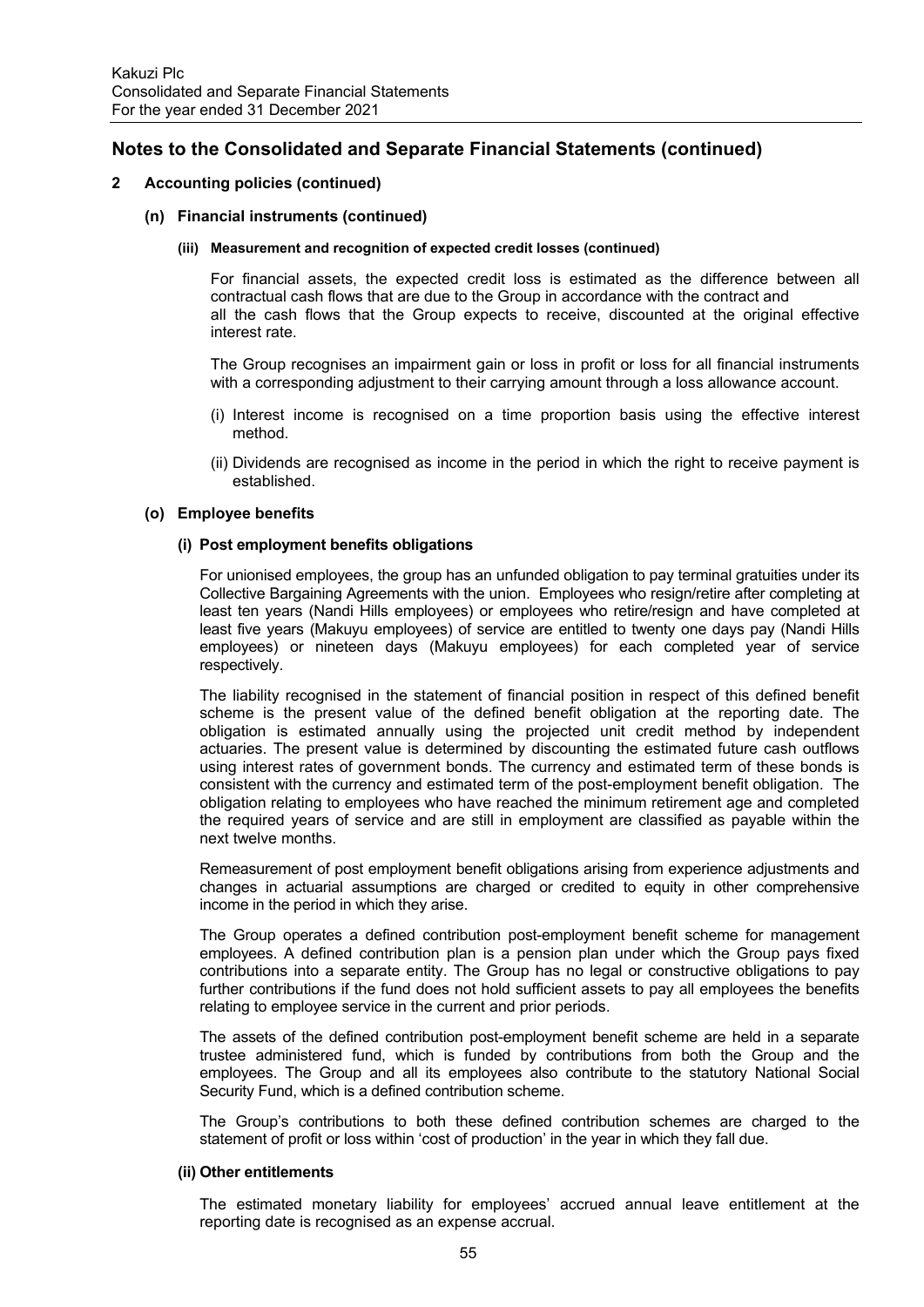## **2 Accounting policies (continued)**

## **(p) Current and deferred income tax**

The tax expense for the period comprises current and deferred income tax. Tax is recognised in the statement of profit or loss except to the extent that it relates to items recognised in other comprehensive income or directly in equity. In this case, the tax is also recognised in other comprehensive income or directly in equity respectively.

A provision is recognised for those matters for which the tax determination is uncertain but it is considered probable that there will be a future outflow of funds to a tax authority. The provisions are measured at the best estimate of the amount expected to become payable. The assessment is based on the judgement of tax professionals within the Group supported by previous experience in respect of such activities and in certain cases based on specialist independent tax advice.The Group considers each uncertain tax treatment separately or together with one or more other uncertain tax treatments based on which approach better predicts the resolution of uncertainty. Due to uncertainity associated with such tax items, there is a possibility that on conclusion of open tax matters at a future date, the final outcome may differ differently.

## **(i) Current income tax**

The current income tax charge is calculated on the basis of the tax enacted or substantively enacted at the reporting date. Directors periodically evaluate positions taken in tax returns with respect to situations in which applicable tax regulation is subject to interpretation. It establishes provisions where appropriate on the basis of amounts expected to be paid to the tax authorities.

### **(ii) Deferred income tax**

Deferred income tax is recognised, using the liability method, on temporary differences arising between the tax bases of assets and liabilities and their carrying values in the financial statements. Deferred income tax is determined using tax rates and laws that have been enacted or substantively enacted at the reporting date and are expected to apply when the related deferred income tax liability is settled.

Deferred income tax assets are recognised only to the extent that it is probable that future taxable profits will be available against which the temporary differences can be utilised.

Deferred income tax is provided on temporary differences arising on investments in subsidiaries and associates, except where the timing of the reversal of the temporary difference is controlled by the Group and it is probable that the temporary difference will not reverse in the foreseeable future.

Deferred income tax assets and liabilities are offset when there is a legally enforceable right to offset current tax assets against current tax liabilities and when the deferred income taxes assets and liabilities relate to income taxes levied by the same taxation authority on either the same taxable entity or different taxable entities where there is an intention to settle the balances on a net basis.

### **(q) Dividends**

Dividends on ordinary shares are charged to equity in the period in which they are declared. Proposed dividends are shown as a separate component of equity until declared (i.e. proposed dividend).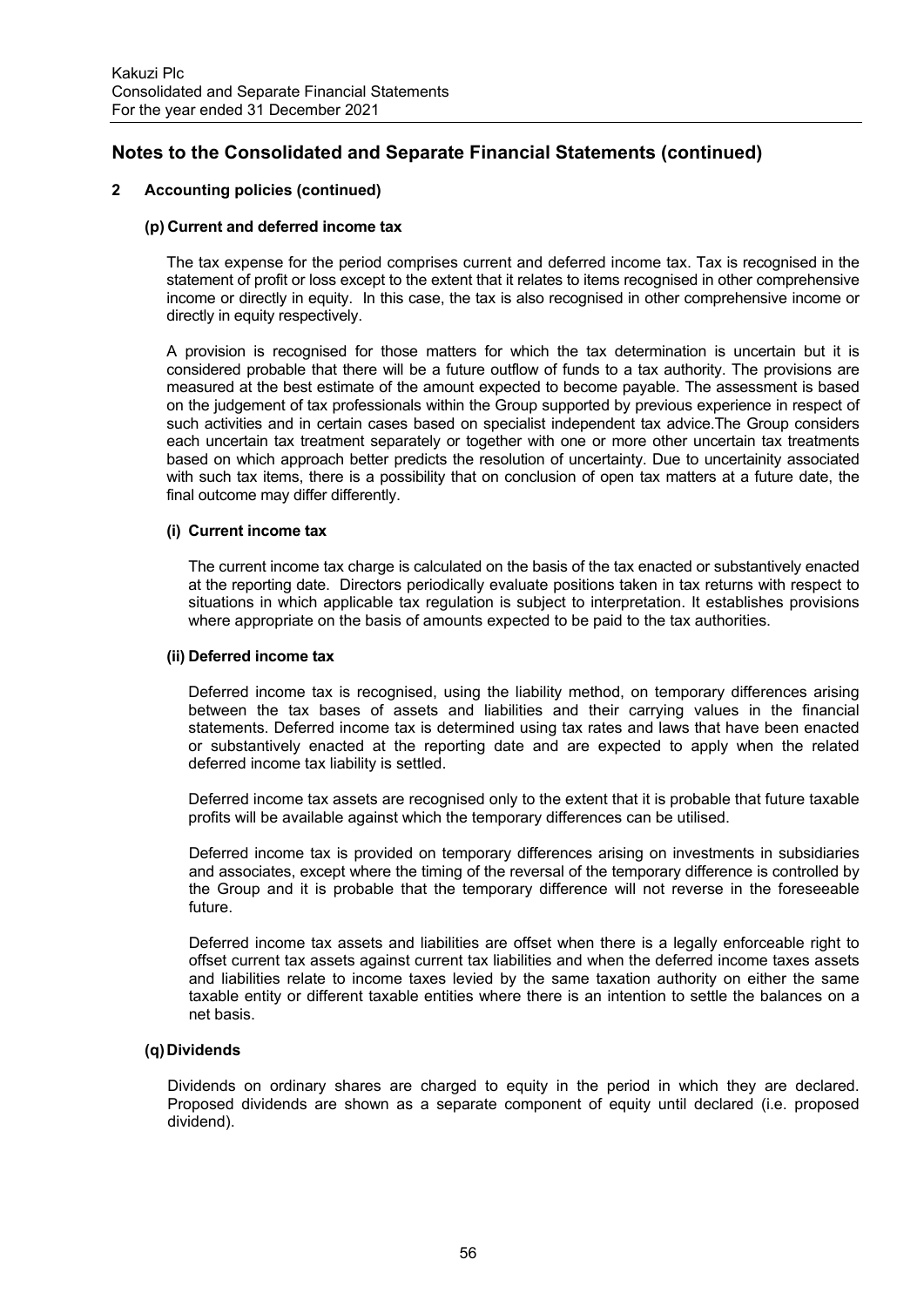## **2 Accounting policies (continued)**

## **(r) Comparatives**

Where necessary, comparative figures have been adjusted to conform to changes in presentation in the current year. The following comparative figures and presentations has been made

• the presentation of the statement of consolidated and separate statement of profit or loss and other comprehensive income has been changed to present other income or expenses arising from net foreign exchange gains/losses on cash and cash equivalents as part of other income on Note 7 as opposed to them being presented together with interest income calculated based on effective interest rate method in accordance IAS 1.82(a) (as updated from 1 January 2018) explicitly requires that entities present a specific line called, "Interest revenue, calculated using the effective interest method" within their Revenue, implying that interest revenue calculated using the effective interest rate method (EIR) would now need to be differentiated from interest income calculated using other methods and presented separately.

The net exchange gains on foreign currency cash and cash equivalents have been reclassified from interest income to other income as follows:

| 2020 financial statements item:                                     | <b>Shs'000</b> | Change in presentation                          |
|---------------------------------------------------------------------|----------------|-------------------------------------------------|
| Other income as previously reported                                 | 31,554         |                                                 |
| Net exchange gains on foreign currency cash and<br>cash equivalents | 65,358         | Reclassified from interest<br>income            |
| Other income as restated                                            | 96,912         |                                                 |
| Interest income as previously reported                              | 145.059        |                                                 |
| Net exchange gains on foreign currency cash and<br>cash equivalents | (65, 358)      | Reclassified to other<br>income                 |
| Interest income on short term bank deposits                         | 54,701         | Split between interest on                       |
| Interest income on infrastructure bonds                             | 25,000         | short term deposits and<br>infrastructure bonds |
| Interest income as restated                                         | 79,701         |                                                 |

 The interest income has been split to show interest income on short term deposits and interest on infrastructure bonds to enhance presentation.

## **3 Critical accounting estimates, judgements and assumptions**

The estimates and assumptions that have significant risk of causing a material adjustment to the carrying amounts of assets and liabilities within the next financial year are addressed below:

Estimates and judgements are continually evaluated and are based on historical experience and other factors, including experience of future events that are believed to be reasonable under the circumstances.

### **(a) Critical accounting estimates and assumptions**

### **(i) Useful life of bearer plants**

Critical judgement has been made in determining the useful life and maturity period of the bearer plants. The useful life of the bearer plant is based on experience and expected productivity of the plant and the expected replanting schedules.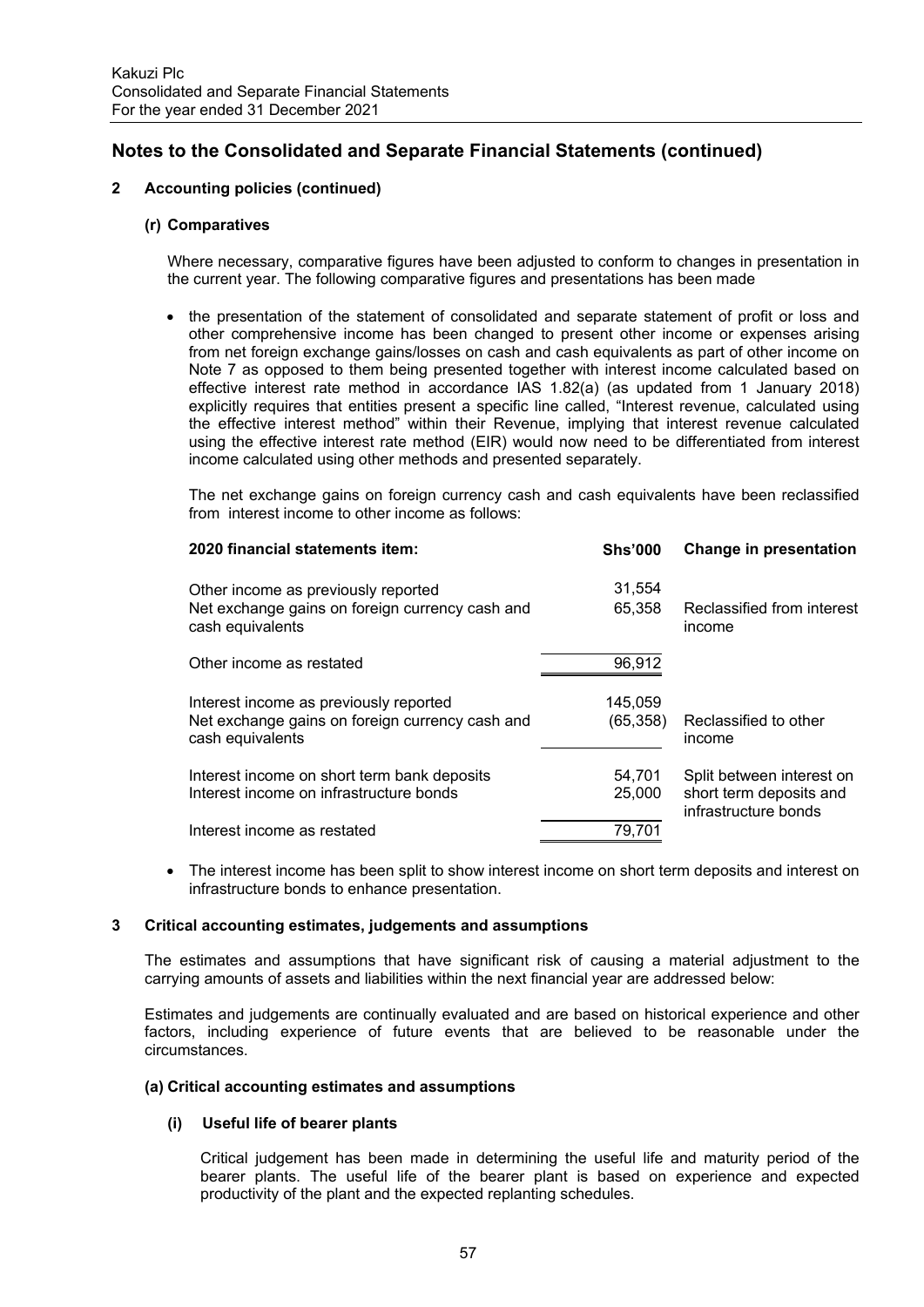## **3 Critical accounting estimates, judgements and assumptions (continued)**

### **(a) Critical accounting estimates and assumptions**

### **(ii) Fair values of biological assets**

Critical assumptions are made by the Directors and the independent valuer in determining the fair values of biological assets. The key assumptions relate to:

- the market prices of livestock of similar age, breed and genetic merit will remain consistent
- recent market transaction prices for forestry plantations will remain consistent.

## **(iii) Growing agricultural produce**

Critical judgement has been made in determining the fair value of growing agricultural produce on bearer plant. The key assumptions made in determination of fair value are:

- the biological transformation process of the growing agricultural produce will remain consistent to prior produce
- the market price will remain constant based on estimated future market prices
- the actual costs to sell will not change significantly from estimated costs
- exchange rate will remain constant based on forecast exchange rate.

### **(iv) Post-employment benefits obligations**

Critical assumptions are made by the actuary in determining the present value of the service gratuities to non-management employees. The carrying amount of the provision and the key assumptions made in estimating the provision are set out in Note 16.

### **(b) Key sources of estimation uncertainty**

The key assumptions concerning the future, and other key sources of estimation uncertainty at the reporting period that may have a significant risk of causing a material adjustment to the carrying amounts of assets and liabilities within the next financial year, are discussed below.

### **(i) Income taxes**

Significant judgement is required in determining the Group's provision for income taxes. There are many transactions and calculations for which the ultimate tax determination is uncertain during the ordinary course of business. The Group recognises liabilities for anticipated tax audit issues based on estimates of whether additional taxes will be due. Where the final tax outcome of these matters is different from the amounts that were initially recorded, such differences will impact the income tax and deferred tax provisions in the period in which such determination is made.

### **(ii) Property, plant and equipment**

Critical estimates are made by directors in determining the useful lives and residual values to property, plant and equipment based on the intended use of the assets and the economic lives of those assets. Subsequent changes in circumstances or prospective utilisation of the assets concerned could result in the actual useful lives or residual values differing from initial estimates.

### **(iii) Leases**

Judgement is required in determination of the appropriate rate to discount the lease payments and the assessment of whether a right-of-use asset is impaired.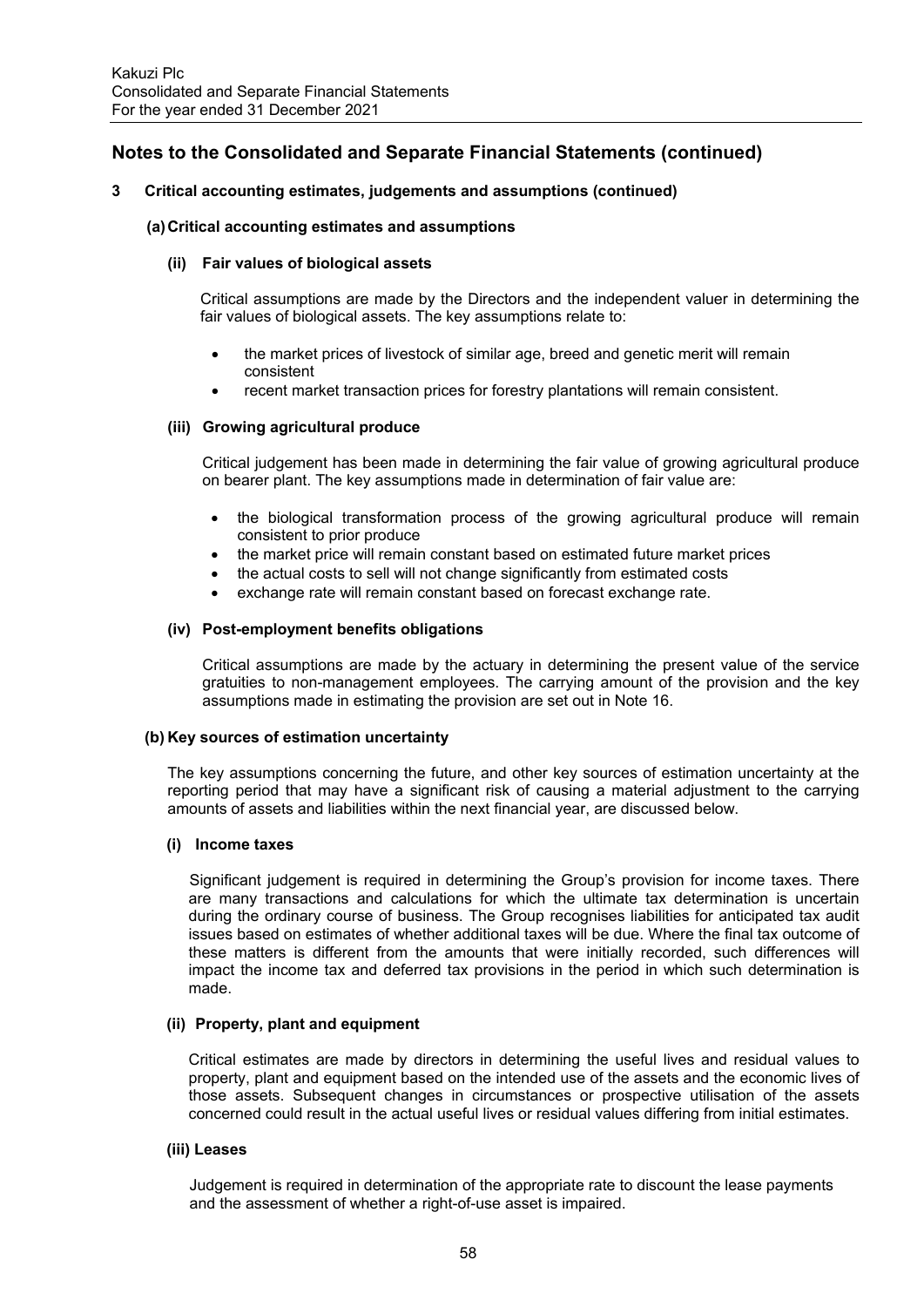## **4 Financial risk management objectives and policies**

The Group's activities expose it to a variety of financial risks, including credit risk, liquidity risk, prices for its agricultural produce, foreign currency exchange rates and interest rates. The Group's overall risk management programme focuses on the unpredictability of financial and agricultural markets and seeks to minimise potential adverse effects on its financial performance, but the Group does not hedge any risks.

Financial risk management is carried out by the finance department under policies approved by the Board of Directors. These policies provide principles for overall risk management, as well as policies covering specific areas such as foreign exchange risk, interest rate risk and credit risk.

The Group monitors closely the returns it achieves from its crops and considers replacing its biological assets when yields decline with age or markets change. Further financial risk arises from changes in market prices of key cost components. Such costs are closely monitored.

## **Market risk**

### **(i) Foreign exchange risk**

The Group and Company operates internationally and is exposed to foreign exchange risk arising from various currency exposures, primarily with respect to the US dollar and Euro. Foreign exchange risk arises from future commercial transactions, and recognised assets and liabilities.

The sensitivity analysis below have been determined based on the exposure to exchange rates for financial assets and liabilities at the reporting date. A 5% increase or decrease is used when reporting exchange rate risk internally to key management personnel and represents management's assessment of the reasonably possible change in exchange rates.

At 31 December 2021, if the Shilling was weaker/stronger by 5% (2020: 5%) against the US dollar with all other variables held constant, the Group and Company post tax profit would have been Shs 30,667,400 (2020: Shs 54,092,350) higher/lower mainly as a result of US dollar deposits and trade receivables.

At 31 December 2021 if the Shilling was weaker/stronger by 5% (2020: 5%) against the Euro with all other variables held constant, the Group and Company post tax profit would have been Shs 4,106,800 higher/lower (2020: Shs 36,550,50).

At 31 December 2021 if the Shilling was weaker/stronger by 5% (2020: 5%) against the Sterling Pound with all other variables held constant, the Group and Company post tax profit would have been Shs 1,143,800 higher/lower (2020: Shs 1,380,000).

At 31 December 2021 if the Shilling was weaker/stronger by 5% (2020: 5%) against the Australian Dollar with all other variables held constant, the Group and Company post tax profit would have been Shs 127,350 lower/ higher (2020: Shs 269,750).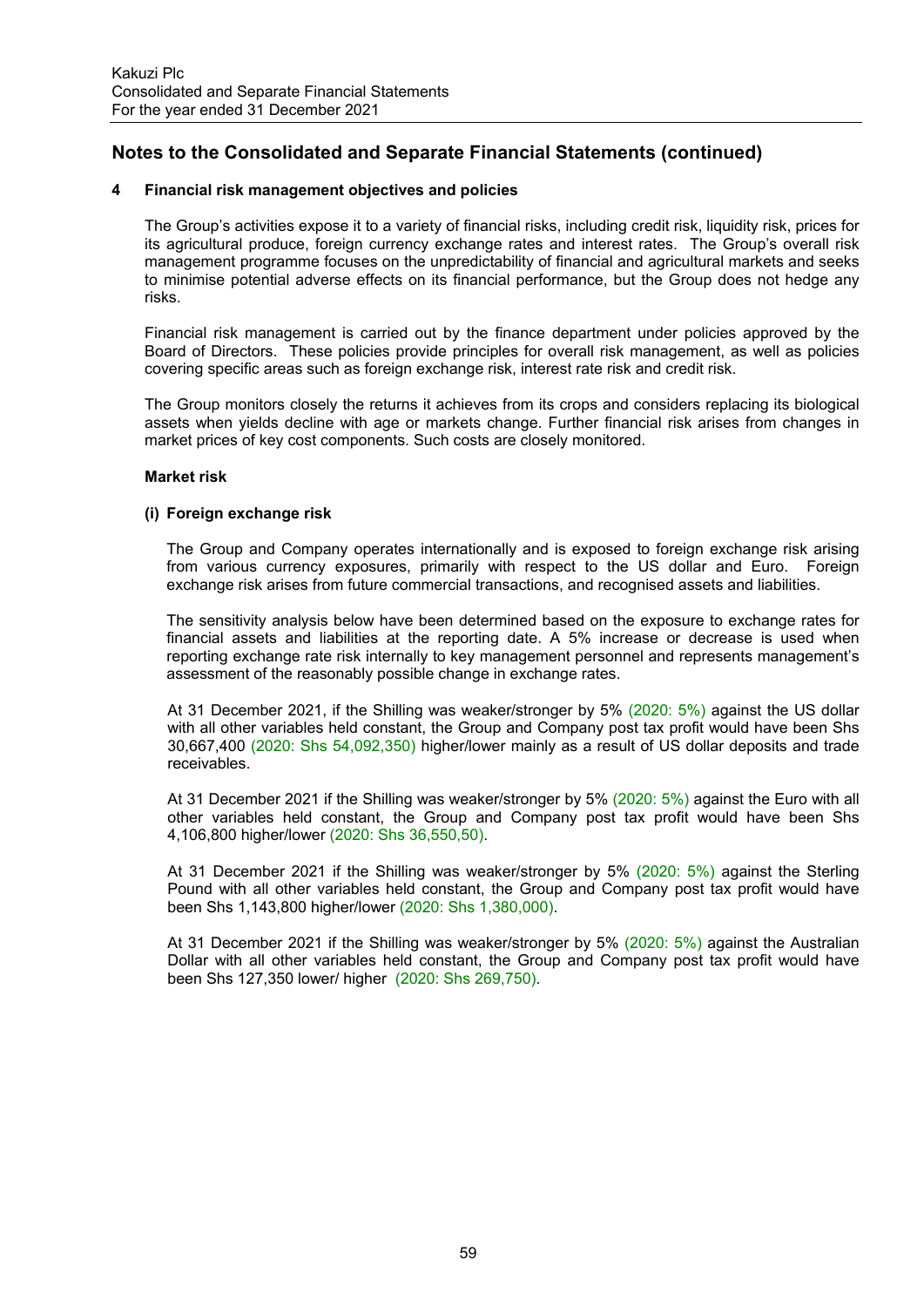## **4 Financial risk management objectives and policies (continued)**

### **Market risk (continued)**

## **(i) Foreign exchange risk (continued)**

Below is a summary of the financial assets and liabilities at their carrying amounts.

|                                                        | <b>USD</b> | <b>EUR</b> | <b>STG</b> | <b>AUD</b> | <b>ZAR</b> | <b>Total in</b><br><b>Shs'000</b> |
|--------------------------------------------------------|------------|------------|------------|------------|------------|-----------------------------------|
| Closing rate as at 31 Dec<br>2021 (to Kenya Shillings) | 113.15     | 128.68     | 153.26     | 82.27      | 7.09       |                                   |
| Cash and bank balances                                 | 669,427    | 22,441     | 5,722      |            |            | 697,590                           |
| Trade and other<br>receivables                         | 5,119      | 59,952     | 17,155     |            |            | 82,226                            |
| <b>Total financial assets</b>                          | 674,546    | 82,393     | 22,877     |            |            | 779,816                           |
| Trade and other payables                               | 61,198     | 257        |            | 2,547      | 139        | 64,141                            |
| <b>Total financial liabilities</b>                     | 61,198     | 257        |            | 2,547      | 139        | 64,141                            |
|                                                        |            |            |            |            |            |                                   |
|                                                        | <b>USD</b> | <b>EUR</b> | <b>STG</b> | <b>AUD</b> | <b>ZAR</b> | <b>Total in</b><br><b>Shs'000</b> |
| Closing rate as at 31 Dec<br>2020 (to Kenya Shillings) | 109.20     | 133.61     | 149.27     | 84.27      | 7.43       |                                   |
| Cash and bank balances                                 | 910,114    | 715,880    | 36,787     |            |            | 1,662,781                         |
| Trade and other<br>receivables                         | 191,726    | 30,642     |            |            |            | 222,368                           |
| <b>Total financial assets</b>                          | 1,101,840  | 746,522    | 36,787     |            |            | 1,885,149                         |
| Trade and other payables                               | 19,993     | 15,521     |            | 5,395      |            | 40,909                            |

## **(ii) Interest rate risk**

The Group and Company has interest earning deposits that are held at fixed interest rates and is therefore not exposed to interest rate risk.

## **(iii) Commodity price risk**

Commodity price risk in the Group primarily arises from price fluctuations and the availability of avocado, tea, macadamia, blueberries, forestry and livestock. The Group has not entered into derivative transactions to limit these risks.

If the commodity prices had been 5% higher/(lower) as of December 2021, profit after tax would have been Shs 153,795,000 (2020: Shs 196,803,000) higher/(lower).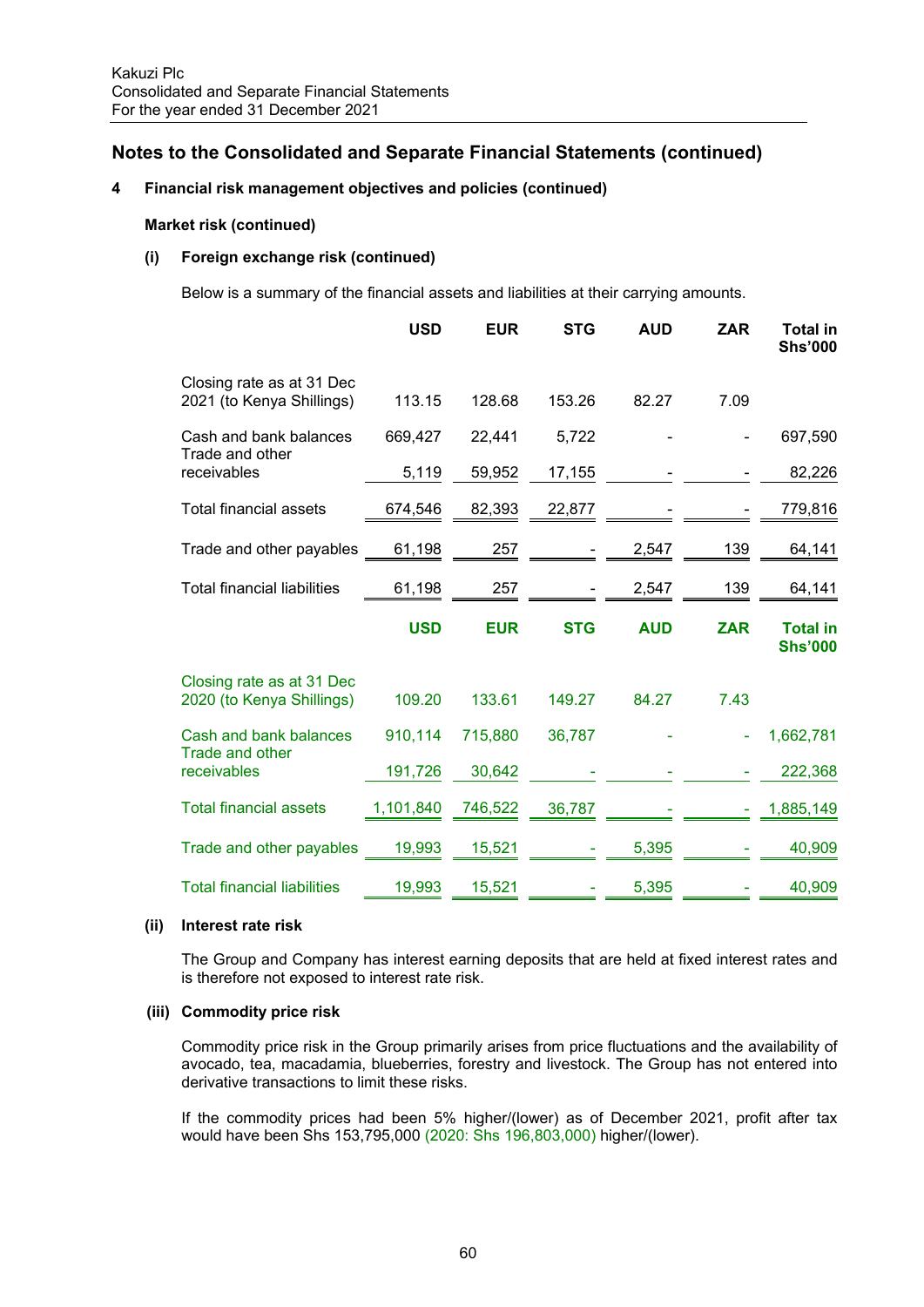## **4 Financial risk management objectives and policies (continued)**

### **Market risk (continued)**

### **Credit risk**

Credit risk arises from deposits with banks, financial assets held at amortised cost as well as trade and other receivables. The Group does not have any significant concentrations of credit risk. The Group and Company has policies in place to ensure that sales are made to customers with an appropriate credit history.

The amount that best represents the Group and Company's maximum exposure to credit risk at 31 December 2021 is the carrying value of the financial assets in the statement of financial position.

The Group holds collateral in form of vehicles log books registered in the name of staff and Group amounting to Shs 37,050,000 (2020: Shs 34,238,000) in respect of staff loans amounting to Shs 37,050,000 (2020: Shs 34,238,000) included in other receivables. The Group and Company does not grade the credit quality of receivables. All receivables that are neither past due or impaired are within their approved credit limits, and no receivables have had their terms renegotiated.

The Group considers bank balances, financial assets measured at amortised cost and related party recoverable to have low credit and uses external ratings to check if there is increased risk on those assets.

The Group's current credit risk grading framework comprises the following categories:

| Category   | <b>Description</b>                                                                                                                       | <b>Basis for recognising</b><br>expected credit losses |
|------------|------------------------------------------------------------------------------------------------------------------------------------------|--------------------------------------------------------|
| Performing | The counterparty has a low risk of default and<br>does not have any past-due amounts                                                     | $12 -$ month $ECL$                                     |
| Doubtful   | Amount is >30 days past due or there has been<br>a significant increase in credit risk since initial<br>recognition                      | Lifetime ECL – not credit<br>impaired                  |
| In default | Amount is >90 days past due or there is<br>evidence indicating the asset is credit-impaired                                              | Lifetime $ECL - credit$<br>impaired                    |
| Write off  | There is evidence indicating that the debtor is in<br>severe financial difficulty and the Group has no<br>realistic prospect of recovery | Amount is written off                                  |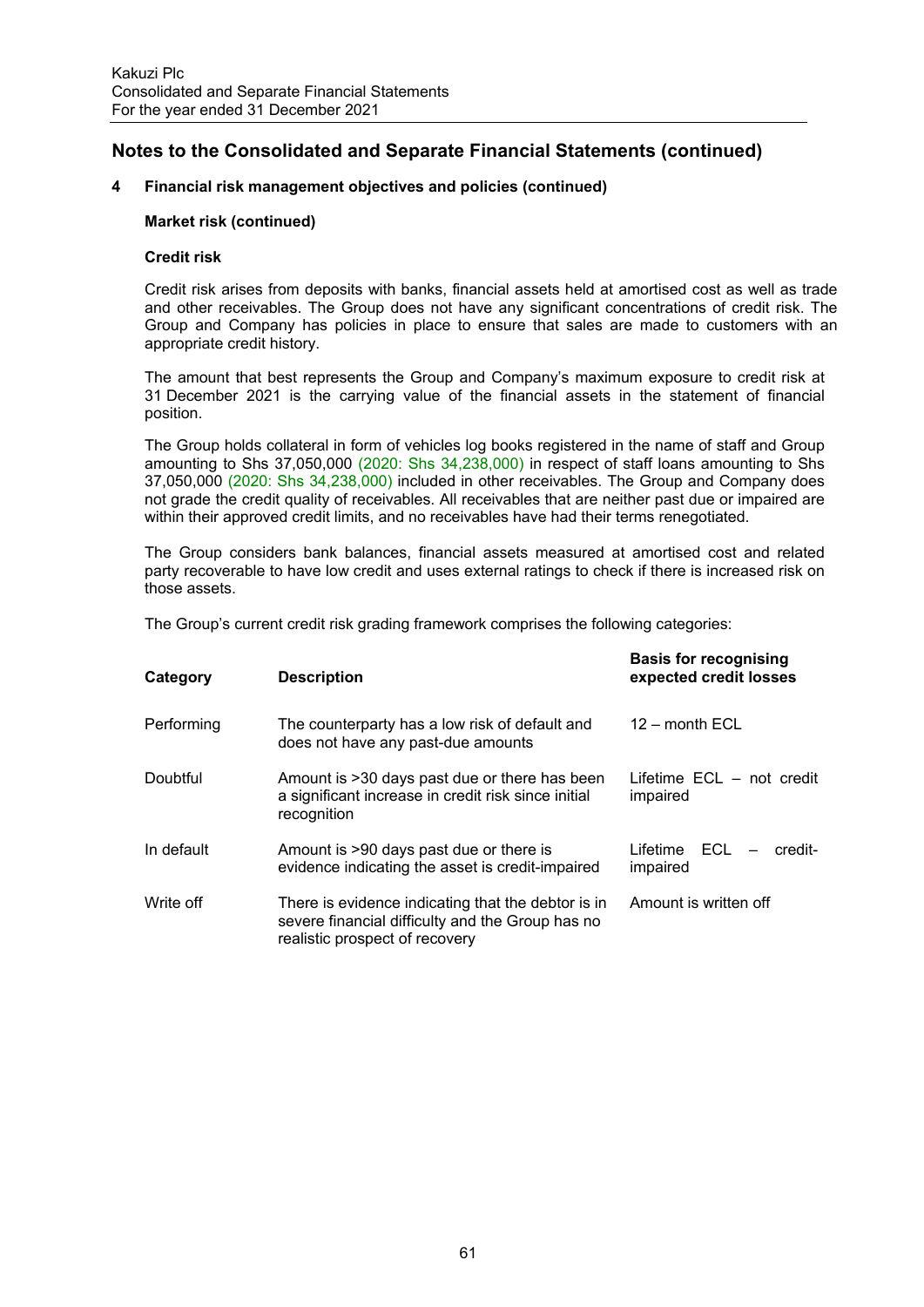## **4 Financial risk management objectives and policies (continued)**

### **Credit risk (continued)**

The tables below detail the credit quality of the Group's financial assets, as well as the Group's maximum exposure to credit risk by credit risk rating grades:

| 31/12/2021                                  | <b>Note</b> | <b>External</b><br>credit<br>rating | <b>Internal</b><br>credit<br>rating | 12-month or<br>lifetime<br><b>ECL</b>                                  | <b>Gross</b><br>carrying<br>amount                   | Loss<br>allowance                          | <b>Net</b><br>carrying<br>amount                          |
|---------------------------------------------|-------------|-------------------------------------|-------------------------------------|------------------------------------------------------------------------|------------------------------------------------------|--------------------------------------------|-----------------------------------------------------------|
|                                             |             |                                     |                                     |                                                                        | <b>Shs'000</b>                                       | <b>Shs'000</b>                             | <b>Shs'000</b>                                            |
| Trade<br>receivables                        | 23          |                                     | N/A Performing                      | <b>Lifetime ECL</b><br>(simplified<br>approach)<br>Lifetime ECL        | 71,572                                               | (5, 324)                                   | 66,248                                                    |
| Related<br>companies                        | 23          |                                     | N/A Performing                      | (simplified<br>approach)<br>Lifetime ECL<br>(simplified                | 98,095                                               |                                            | 98,095                                                    |
| Staff debtors                               | 23          |                                     | N/A Performing                      | approach)                                                              | 39,011                                               |                                            | 39,011                                                    |
| Cash at bank<br>Financial<br>assets held at |             | B                                   |                                     | Performing 12-month ECL                                                | 1,655,845                                            |                                            | 1,655,845                                                 |
| amortized cost                              | 21          | <b>B2</b>                           |                                     | N/A 12-month ECL                                                       | 200,000                                              |                                            | 200,000                                                   |
|                                             |             |                                     |                                     |                                                                        | 2,064,548                                            | (5, 324)                                   | 2,059,224                                                 |
|                                             |             |                                     |                                     |                                                                        |                                                      |                                            |                                                           |
| 31/12/2020                                  | <b>Note</b> | <b>External</b><br>credit<br>rating | <b>Internal</b><br>credit<br>rating | 12-month or<br>lifetime<br><b>ECL</b>                                  | <b>Gross</b><br>carrying<br>amount<br><b>Shs'000</b> | <b>Loss</b><br>allowance<br><b>Shs'000</b> | <b>Net</b><br>carrying<br><b>Amount</b><br><b>Shs'000</b> |
| Trade<br>receivables                        | 23          | N/A                                 | Performing                          | <b>Lifetime ECL</b><br>(simplified<br>approach)                        | 251,981                                              | (5, 324)                                   | 246,657                                                   |
| <b>Related</b><br>companies                 | 23          |                                     | N/A Performing                      | <b>Lifetime ECL</b><br>(simplified<br>approach)<br><b>Lifetime ECL</b> | 49,814                                               |                                            | 49,814                                                    |
| <b>Staff debtors</b>                        | 23          |                                     | N/A Performing                      | (simplified<br>approach)                                               | 35,264                                               |                                            | 35,264                                                    |
| Cash at bank<br>Financial                   |             | в                                   |                                     | Performing 12-month ECL                                                | 1,669,662                                            |                                            | 1,669,66<br>2                                             |
| assets held at<br>amortized cost            | 21          | <b>B2</b>                           |                                     | N/A 12-month ECL                                                       | 200,000<br>2,206,721                                 | (5, 324)                                   | 200,000<br>2,201,397                                      |

### **Liquidity risk**

The group's overall risk management programme focuses on unpredictability of changes in the business environment and seeks to minimise the potential adverse effect of such risks on its performance by setting acceptable levels of risk. The group does not hedge any risks.

Prudent liquidity risk management includes maintaining sufficient cash balances, and the availability of funding from an adequate amount of committed credit facilities. Due to the dynamic nature of the underlying businesses, the finance department maintains flexibility in funding by maintaining availability under committed credit lines.

The Directors monitor rolling forecasts of the Group's liquidity reserve on the basis of expected cash flow.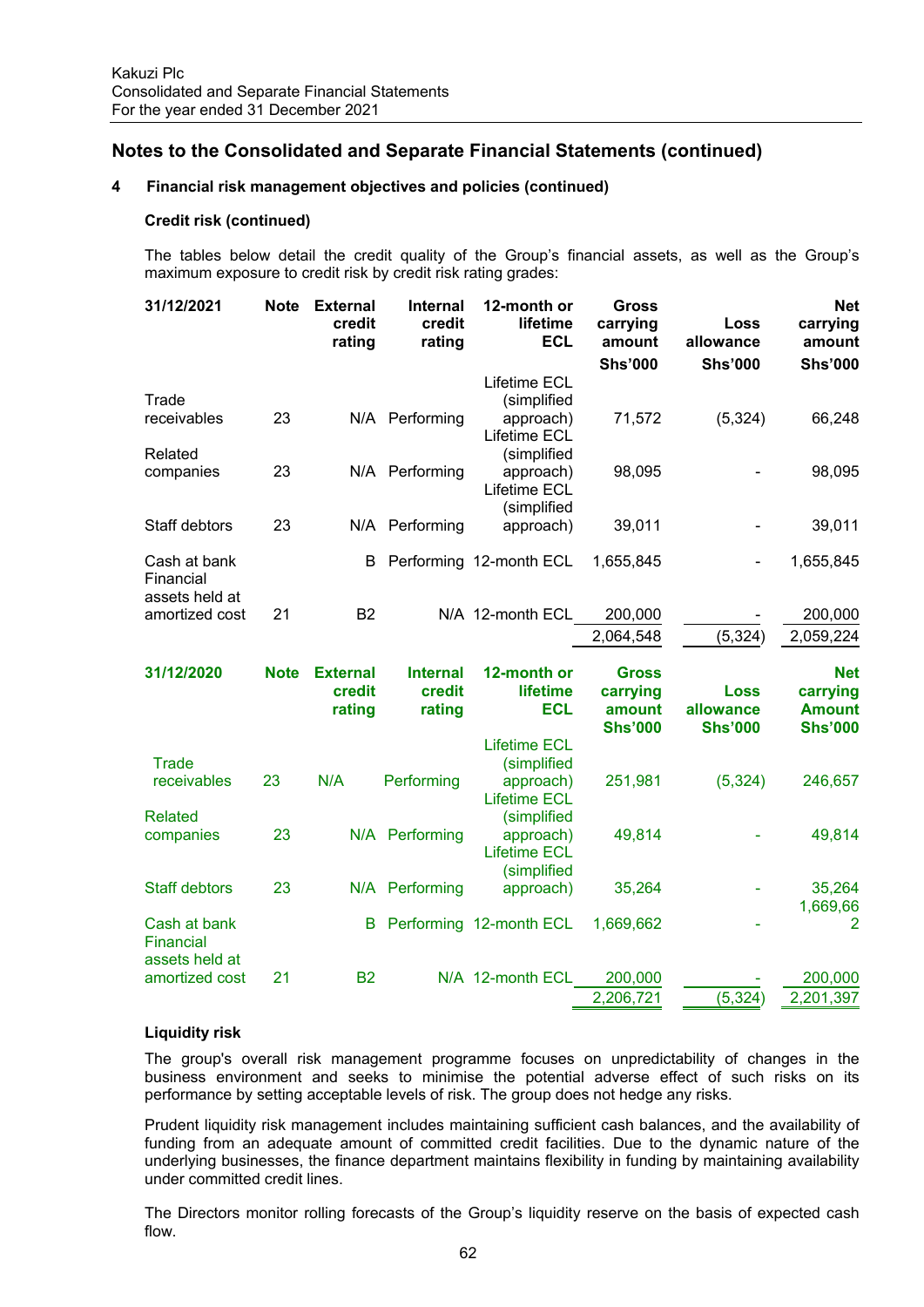## **4 Financial risk management objectives and policies (continued)**

## **Liquidity risk (continued)**

The table below analyses the Group and Company's financial liabilities that will be settled on a net basis into relevant maturity groupings based on the remaining period at the reporting date to the contractual maturity date. The amounts disclosed in the table below are the contractual undiscounted cash flows. Balances due within 12 months equal their carrying balances, as the impact of discounting is not significant.

### **Group**

|                            | Less than 1<br>year<br><b>Shs'000</b> | <b>Between 1</b><br>and 2 years<br><b>Shs'000</b> | <b>Between 2</b><br>and 5 years<br><b>Shs'000</b> | Over 5 years<br><b>Shs'000</b> |
|----------------------------|---------------------------------------|---------------------------------------------------|---------------------------------------------------|--------------------------------|
| At 31 December 2021:       |                                       |                                                   |                                                   |                                |
| - Trade and other payables | 227,494                               |                                                   |                                                   |                                |
| - Lease liability          | 135                                   | 24                                                | $\frac{23}{23}$                                   | 280                            |
|                            | 227,629                               | 24                                                |                                                   | 280                            |
| At 31 December 2020:       |                                       |                                                   |                                                   |                                |
| - Trade and other payables | 226,607                               |                                                   |                                                   |                                |
| - Lease liability          | 59                                    | 26                                                | 24                                                | 323                            |
|                            | 226,666                               | 26                                                | 24                                                | 323                            |
| Company                    |                                       |                                                   |                                                   |                                |
|                            | Less than 1                           | <b>Between 1</b>                                  | <b>Between 2</b>                                  |                                |
|                            | year                                  | and 2 years                                       | and 5 years                                       | Over 5 years                   |
|                            | <b>Shs'000</b>                        | <b>Shs'000</b>                                    | <b>Shs'000</b>                                    | <b>Shs'000</b>                 |
| At 31 December 2021:       |                                       |                                                   |                                                   |                                |
| - Trade and other payables | 235,877                               |                                                   |                                                   |                                |
| - Lease liability          | 135                                   | 24                                                | 23                                                | 280                            |
|                            | 236,012                               | 24                                                | $\overline{23}$                                   | 280                            |
| At 31 December 2020:       |                                       |                                                   |                                                   |                                |
| - Trade and other payables | 234,990                               |                                                   |                                                   |                                |
| - Lease liability          | 59                                    | 26                                                | 24                                                | 323                            |
|                            | 235,049                               | 26                                                | 24                                                | 323                            |
|                            |                                       |                                                   |                                                   |                                |

## **Capital management**

The Group's objectives when managing capital are to safeguard the Group's ability to continue as a going concern in order to provide returns for shareholders and to maintain an optimal capital structure to reduce the cost of capital. In order to maintain or adjust the capital structure, the Group may limit the amount of dividends paid to shareholders.

The Group ensures that funds are available for capital developments by capping the dividends payable. The dividends paid and proposed are shown in Note 12.

### **Fair value estimation**

IFRS 13 requires disclosure of fair value measurements by level of the following fair value measurement hierarchy:

- Quoted prices (unadjusted) in active markets for identical assets or liabilities (level 1).
- Inputs other than quoted prices included within level 1 that are observable for the asset or liability, either directly (that is, as prices) or indirectly (that is, derived from prices) (level 2).
- Inputs for the asset or liability that are not based on observable market data (that is, unobservable inputs) (level 3).

The fair value of financial instruments that are not traded in an active market (for example, over-thecounter derivatives) is determined by using valuation techniques. These valuation techniques maximise the use of observable market data where it is available and rely as little as possible on entity specific estimates. If all significant inputs required to fair value an instrument are observable, the instrument is included in level 2.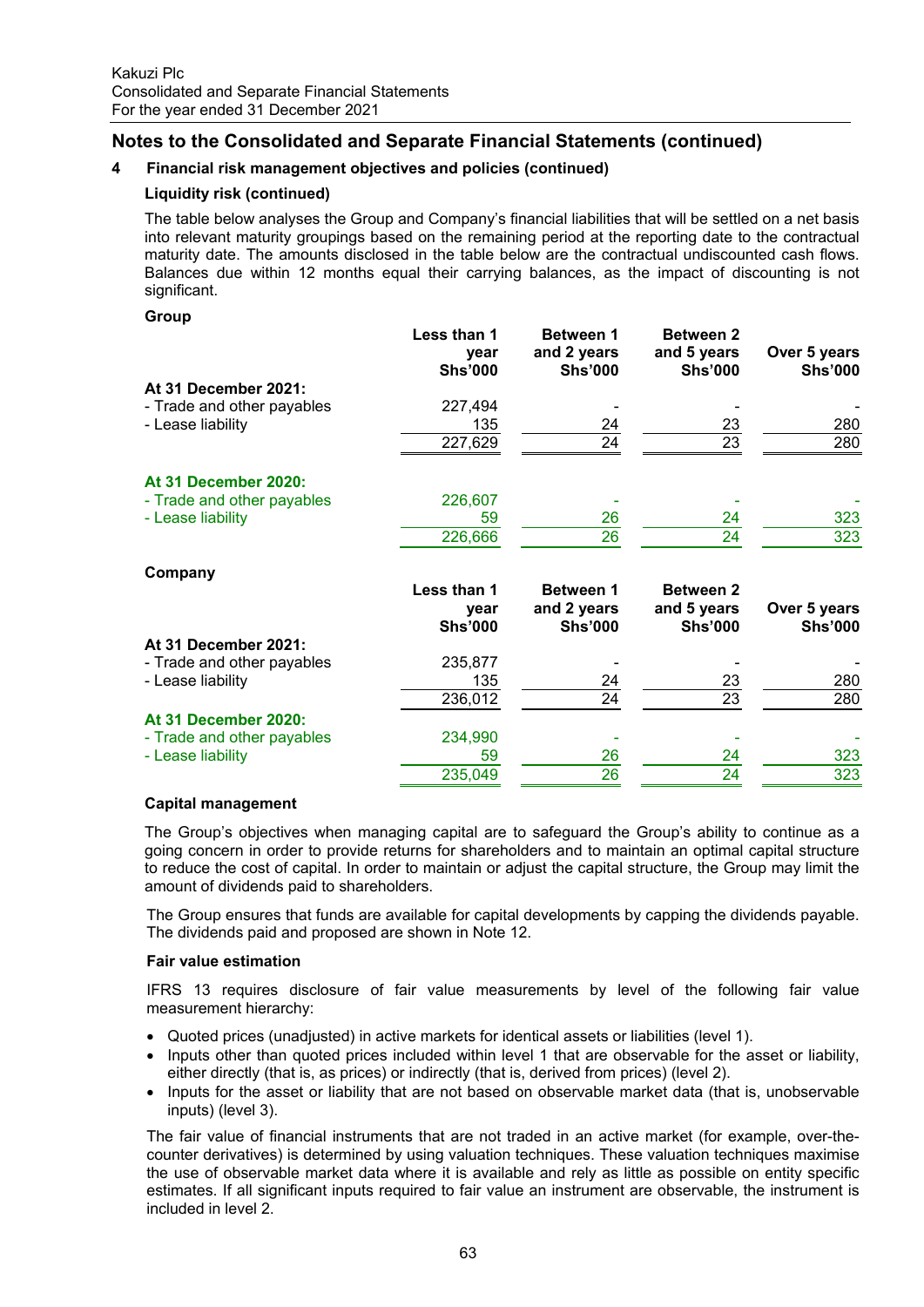## **5 Segmental reporting - Group**

Directors have determined the operating segments based on the reports reviewed by the Executive Directors to make strategic decisions.

The Group operates in two geographical areas in Kenya, Makuyu and Nandi Hills, and under several operating segments. The principal operating segments currently consist of Avocados and Macadamia whose reported sales are greater than 10% of combined sales of all operating segments and Tea and Forestry whose assets are more than 10% of combined assets of all operating segments. The business activities of livestock, joint projects and blueberries are included under "all other segments" as they relate to agricultural operations and do not meet any set criteria for individual reportable segments. There is no single customer whose revenue amounts to 10% or more of the Groups revenue. Intersegmental sales relate to sale of pallets and are transferred at arms-length.

The Group derives all revenues from contracts with customers for the transfer of goods at a point in time.

Segment assets consist primarily of property, plant and equipment, biological assets, inventories, receivables and prepayments. Unallocated assets are cash, financial assets, property, plant and equipment, and inventories relating to Main Office and Engineering Stores. Segmental liabilities consist primarily of payables and accrued expenses. Unallocated liabilities are taxes, payables, accrued expenses and non-current liabilities. The segment information for the reportable segments for the year ended 31 December 2021 and 31 December 2020 is as follows:

|                                                                                       | 2021                             | 2020    | 2021                | 2020                       | 2021              | 2020                                   | 2021              | 2020                                  | 2021             | 2020                                            | 2021                            | 2020                                      |  |
|---------------------------------------------------------------------------------------|----------------------------------|---------|---------------------|----------------------------|-------------------|----------------------------------------|-------------------|---------------------------------------|------------------|-------------------------------------------------|---------------------------------|-------------------------------------------|--|
|                                                                                       | Tea<br><b>Shs'000</b><br>Shs'000 |         | Shs'000             | Avocados<br><b>Shs'000</b> |                   | Macadamia<br>Shs'000<br><b>Shs'000</b> |                   | Forestry<br><b>Shs'000</b><br>Shs'000 |                  | All other segments<br>Shs'000<br><b>Shs'000</b> |                                 | Consolidated<br><b>Shs'000</b><br>Shs'000 |  |
|                                                                                       |                                  |         |                     |                            |                   |                                        |                   |                                       |                  |                                                 |                                 |                                           |  |
| <b>Sales</b><br>Sales to external customers<br>Intersegmental Sales                   | 260,396                          | 245,801 | 1,675,949           | 2,311,063                  | 886,422           | 654,791                                | 302,438<br>24,995 | 272,975<br>13,468                     | 146,214          | 110,843                                         | 3,271,419<br>24,995             | 3,595,473<br>13,468                       |  |
| <b>Total Sales</b>                                                                    | 260,396                          | 245,801 | 1,675,949           | 2,311,063                  | 886,422           | 654,791                                | 327,433           | 286,443                               | 146,214          | 110,843                                         | 3,296,414                       | 3,608,941                                 |  |
| Comprising<br>Major external customers sales<br>All other external customers<br>sales | 260,396                          | 245,801 | 1,597,572<br>78,377 | 2,210,502<br>100,561       | 23,987<br>862,435 | 629,269<br>25,522                      | 302,438           | 286,443                               | 3,534<br>142,680 | 110,843                                         | 1,885,489<br>1,385,930          | 3,085,572<br>509,901                      |  |
| Intersegmental Sales                                                                  |                                  |         |                     |                            |                   |                                        | 24,995            | 13,468                                |                  |                                                 | 24,995                          | 13,468                                    |  |
|                                                                                       | 260,396                          | 245,801 | 1,675,949           | 2,311,063                  | 886,422           | 654,791                                | 327,433           | 286,443                               | 146,214          | 110,843                                         | 3,296,414                       | 3,608,941                                 |  |
| Geographical analysis<br>UK & Continental Europe<br>Kenya<br>Others                   | 260,396                          | 245,801 | 1,597,572<br>78,377 | 2,210,502<br>100,561       | 23,987<br>862,435 | 25,522<br>629,269                      | 327,433           | 286,443                               | 142,680<br>3,534 | 110,843                                         | 1,597,572<br>832,873<br>865,969 | 2,210,502<br>769,170<br>629,269           |  |
|                                                                                       | 260,396                          | 245,801 | 1,675,949           | 2,311,063                  | 886,422           | 654,791                                | 327,433           | 286,443                               | 146,214          | 110,843                                         | 3,296,414                       | 3,608,941                                 |  |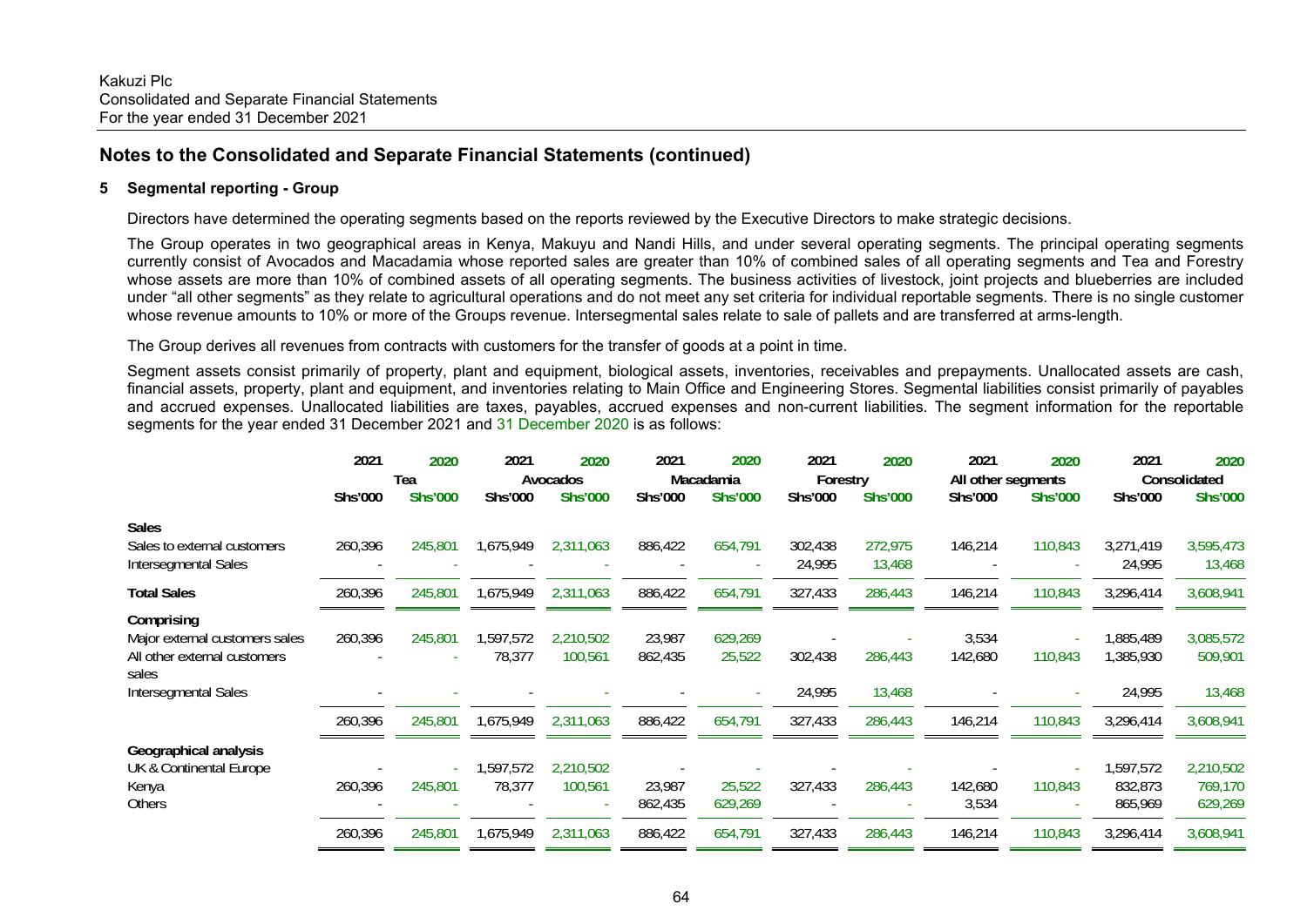## **5 Segmental reporting - Group (continued)**

|                                          | 2021      | 2020<br>Tea    | 2021       | 2020<br>Avocados | 2021       | 2020<br>Macadamia | 2021<br>Forestry | 2020           | 2021<br>All other segments | 2020           | 2021       | 2020<br>Consolidated |
|------------------------------------------|-----------|----------------|------------|------------------|------------|-------------------|------------------|----------------|----------------------------|----------------|------------|----------------------|
| Profit/(loss)                            | Shs'000   | <b>Shs'000</b> | Shs'000    | <b>Shs'000</b>   | Shs'000    | <b>Shs'000</b>    | Shs'000          | <b>Shs'000</b> | Shs'000                    | <b>Shs'000</b> | Shs'000    | <b>Shs'000</b>       |
| Gross profit /(loss) before depreciation |           |                |            |                  |            |                   |                  |                |                            |                |            |                      |
| and fair value changes in non-current    |           |                |            |                  |            |                   |                  |                |                            |                |            |                      |
| biological assets and intersegmental     |           |                |            |                  |            |                   |                  |                |                            |                |            |                      |
| purchases                                | 31,521    | (16, 937)      | 987,258    | 1,712,061        | 550,227    | 506,788           | 120,288          | 77,962         | (47, 329)                  | (63, 341)      | 1,641,965  | 2,216,533            |
| Intersegmental (purchases)/sales         |           |                | (24, 995)  | (13, 468)        |            |                   | 24,995           | 13,468         |                            |                |            |                      |
| Depreciation charge                      | (15, 216) | (14, 945)      | (103, 661) | (99,003)         | (83, 817)  | (75, 028)         | (4, 733)         | (4,824)        | (40,092)                   | (40, 170)      | (247, 519) | (233,970)            |
| Changes in fair value of non-current     |           |                |            |                  |            |                   |                  |                |                            |                |            |                      |
| biological assets                        |           |                |            |                  |            |                   | 72,280           | 22,100         | 65,841                     | 35,713         | 138,121    | 57,813               |
| Gross profit/(loss)                      | 16,305    | (31, 882)      | 858,602    | 1,599,590        | 466,410    | 431,760           | 212,830          | 108,706        | (21, 580)                  | (67, 798)      | 1,532,567  | 2,040,376            |
| Selling and distribution costs           |           |                | (607, 401) | (831, 840)       | (51, 130)  | (19, 249)         |                  |                | (1,638)                    | (259)          | (660, 169) | (851, 348)           |
| Segment profit/(loss)                    | 16,305    | (31, 882)      | 251,201    | 767,750          | 415,280    | 412,511           | 212,830          | 108,706        | (23, 218)                  | (68,057)       | 872,398    | 1,189,028            |
| Other income                             | 5,622     | 5,889          |            |                  |            |                   |                  |                | 39,747                     | 91,023         | 45,369     | 96,912               |
| Interest income                          |           |                |            |                  |            |                   |                  |                | 80,189                     | 79,701         | 80,189     | 79,701               |
| Finance costs                            |           |                |            |                  |            |                   |                  |                | (33)                       | (33)           | (33)       | (33)                 |
| Unallocated admin expenditure            |           |                |            |                  |            |                   |                  |                | (526, 367)                 | (518,076)      | (526, 367) | (518,076)            |
| Profit/(loss) before income tax          | 21,927    | (25, 993)      | 251,201    | 767,750          | 415,280    | 412,511           | 212,830          | 108,706        | (429, 682)                 | (415, 442)     | 471,556    | 847,532              |
| Income tax (expense)/credit              | (7,059)   | 6,915          | (80, 876)  | (207, 811)       | (133, 702) | (106, 334)        | (68, 521)        | (28, 923)      | 138,338                    | 110,655        | (151, 820) | (225, 498)           |
| Profit/(loss) for the year               | 14,868    | (19, 078)      | 170,325    | 559,939          | 281,578    | 306,177           | 144,309          | 79,783         | (291, 344)                 | (304, 787)     | 319,736    | 622,034              |
|                                          |           |                |            |                  |            |                   |                  |                |                            |                |            |                      |
| Assets (all located in Kenya)            |           |                |            |                  |            |                   |                  |                |                            |                |            |                      |
| Segment assets                           | 1,010,704 | 966,025        | 1,525,299  | 1,504,886        | 1,629,193  | 1,703,236         | 808,051          | 758,948        | 529,560                    | 567,774        | 5,502,807  | 5,500,869            |
| Unallocated assets                       |           |                |            |                  |            |                   |                  |                |                            |                | 1,384,664  | 1,405,947            |
|                                          |           |                |            |                  |            |                   |                  |                |                            |                | 6,887,471  | 6,906,816            |
| Liabilities                              |           |                |            |                  |            |                   |                  |                |                            |                |            |                      |
| Segment liabilities                      | 40,583    | 53,122         |            |                  |            |                   |                  |                |                            |                | 40,583     | 53,122               |
| Unallocated liabilities                  |           |                |            |                  |            |                   |                  |                |                            |                | 1,307,465  | 1,287,245            |
|                                          |           |                |            |                  |            |                   |                  |                |                            |                | ,348,048   | 1,340,367            |
| <b>Additions</b>                         |           |                |            |                  |            |                   |                  |                |                            |                |            |                      |
| Property, plant and equipment            | 4,188     | 7,749          | 100,152    | 169,353          | 73,239     | 98,617            | 16,355           | 601            | 24,760                     | 72,659         | 218,694    | 348,979              |
| <b>Biological assets</b>                 |           |                |            |                  |            |                   | 16,865           | 17,439         | 440                        |                | 17,305     | 17,439               |
|                                          | 4,188     | 7,749          | 100,152    | 169,353          | 73,239     | 98,617            | 33,220           | 18,040         | 25,200                     | 72,659         | 235,999    | 366,418              |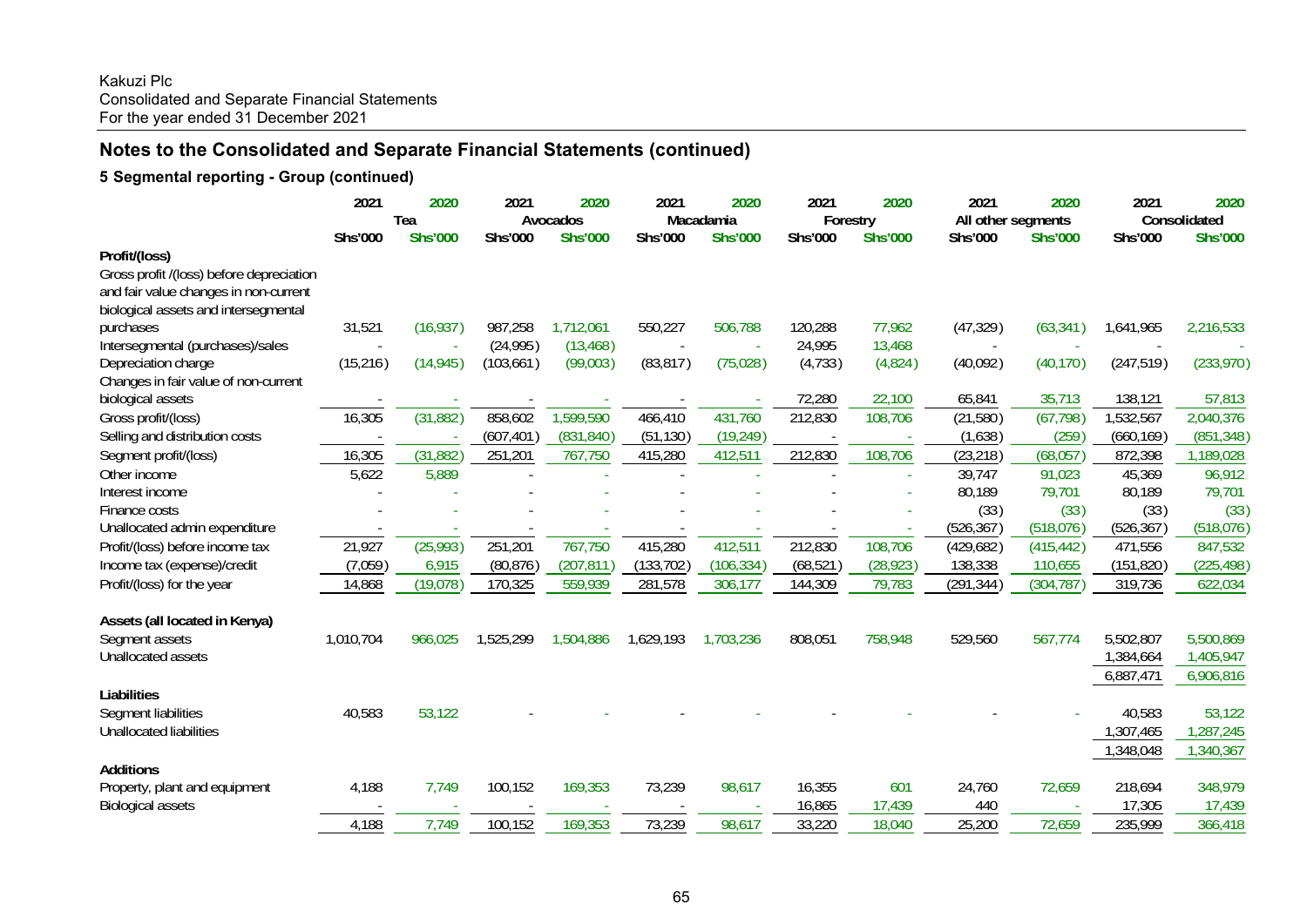## **5 Segmental reporting - Group (continued)**

## **\*Avocados**

## **Smallholder and Outgrowers Hass Avocados**

Included in the segment 'Avocados' above is trading with smallholders and outgrowers as follows:

|                                                      | 2021<br><b>Shs'000</b>       | 2020<br><b>Shs'000</b>       |
|------------------------------------------------------|------------------------------|------------------------------|
| Number of cartons exported<br>Number of cartons sold | 94,064<br>94,064             | 152,202<br>154,858           |
| Gross Export sales<br>Selling and distribution costs | 77,844<br>(33, 103)          | 132,709<br>(55, 716)         |
| Net Export sales<br>Local sales<br>Packing expenses  | 44,741<br>3,567<br>(12, 246) | 76,993<br>9,254<br>(17, 874) |
| Net return                                           | 36,062                       | 68,373                       |
| (87%)<br>Paid to smallholders and outgrowers         | (85%)<br>(31, 471)           | (57, 948)                    |
| <b>Trading profit</b>                                | 4,591                        | 10,425                       |
| Extension services expenses                          | (2,278)                      | (5,071)                      |
| Profit before income tax                             | 2,313                        | 5,354                        |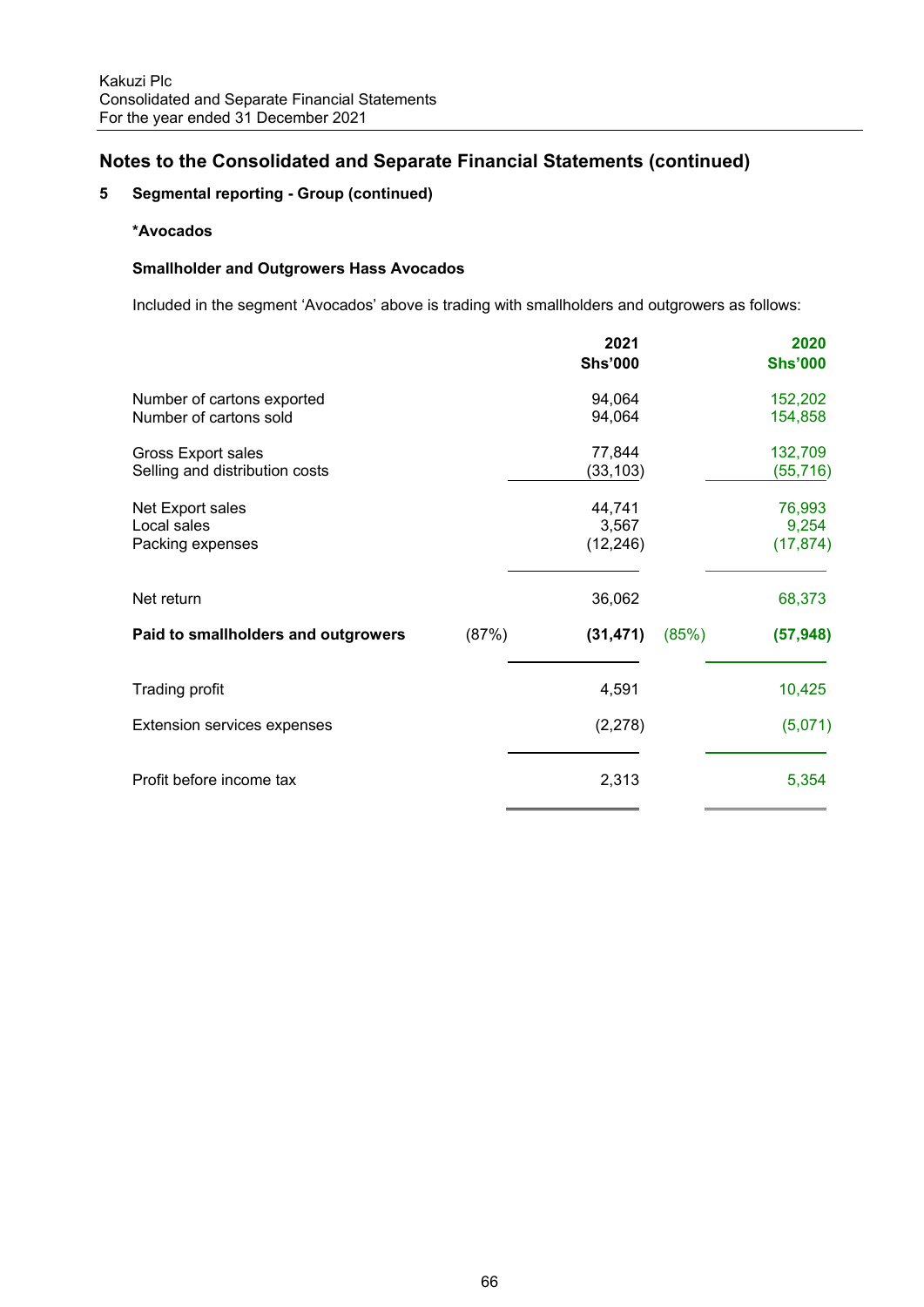## **6 Biological assets – Group and Company**

### **(i) Non current assets**

Changes in carrying amounts of non-current biological assets comprise:

| Year ended 31 December 2021                                                                                                  | Livestock<br><b>Shs'000</b> | <b>Plantation</b><br><b>Shs'000</b> | Total<br><b>Shs'000</b> |
|------------------------------------------------------------------------------------------------------------------------------|-----------------------------|-------------------------------------|-------------------------|
| At start of year<br>Increase due to purchases and development<br>Gains arising from changes in fair value less costs to sell | 145,664<br>440              | 582,499<br>16,865                   | 728,163<br>17,305       |
| due to physical change and price changes<br>Decrease due to harvest and sales                                                | 65,841<br>(55,261)          | 72,280<br>(34,644)                  | 138,121<br>(89, 905)    |
| At end of year                                                                                                               | 156,684                     | 637,000                             | 793,684                 |
| <b>Year ended 31 December 2020</b>                                                                                           |                             |                                     |                         |
| At start of year<br>Increase due to purchases and development<br>Gains arising from changes in fair value less costs to sell | 145,076                     | 570,300<br>17,439                   | 715,376<br>17,439       |
| due to physical change and price changes<br>Decrease due to harvest and sales                                                | 35,713<br>(35, 125)         | 22,100<br>(27,340)                  | 57,813<br>(62,465)      |
| At end of year                                                                                                               | 145,664                     | 582,499                             | 728,163                 |

Plantations are made up of bluegum and pine trees.

The value of bluegum and pine trees as at 31 December 2021 is Shs 604,700,000 and Shs 32,300,000 respectively (2020: Shs 550,200,000 and Shs 32,300,000) respectively.

There are no biological assets whose title is restricted or pledged as security for liabilities as at 31 December 2021 (2020: Nil).

There were no commitments for development or acquisition of biological assets as at 31 December 2021 (2020: Nil).

### **(ii) Current assets**

## **Growing agricultural produce on bearer plants as at the reporting date**

|                      | 2021<br><b>Shs'000</b> | 2020<br><b>Shs'000</b> |
|----------------------|------------------------|------------------------|
| Avocado – Hass       | 153,153                | 170,293                |
| Avocado - Pinkerton  | 72,929                 | 96,653                 |
| <b>Total Avocado</b> | 226,082                | 266,946                |
| Macadamia            | 127,280                | 95,852                 |
| Tea                  | 1,401                  | 1,972                  |
| At end of year       | 354,763                | 364,770                |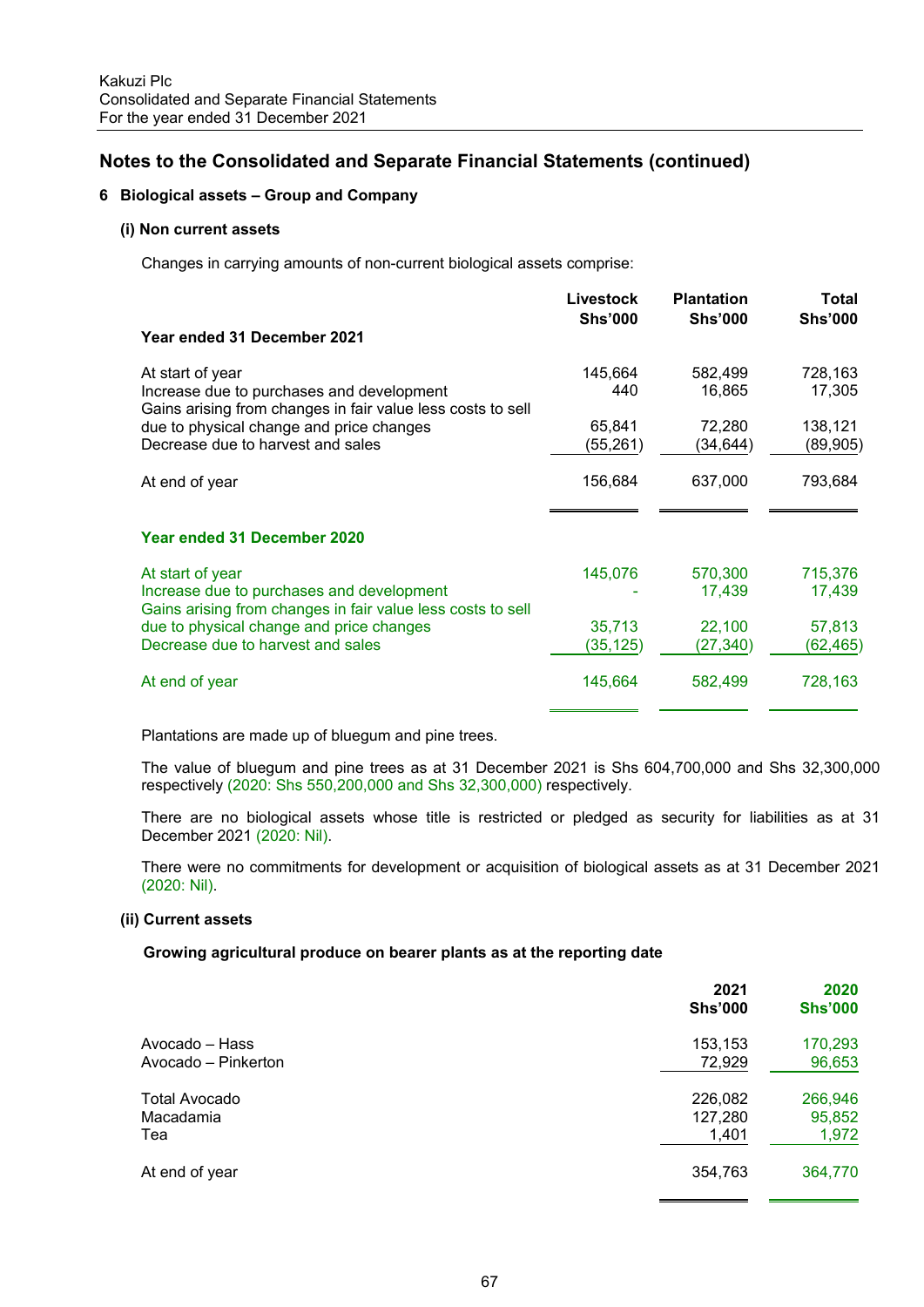#### **6 Biological assets – Group and Company (continued)**

Biological assets are carried at fair value less costs to sell at the end of each reporting period.

 Plantations comprise forestry. The fair value of forestry is determined by external independent valuation based on recent market transaction prices.

The fair value of livestock is determined by external independent valuers based on market prices of livestock of similar age, breed and genetic merit.

The fair value of growing agricultural produce is estimated using the market approach. The key assumptions made in the determination of the fair value are:

- climatic conditions will remain the same and hence productivity will be similar to prior years
- the biological transformation process of the growing agricultural produce will remain consistent to prior produce
- the market price will remain constant based on estimated future market prices
- the actual costs to sell will not change significantly from estimated costs
- exchange rate will remain constant based on forecast exchange rate.

The following table presents Group's biological assets that are measured at fair value:

|                                       |                               | Level 1        | Level <sub>2</sub> | Level 3        | <b>Total</b>   |
|---------------------------------------|-------------------------------|----------------|--------------------|----------------|----------------|
|                                       | <b>Valuation</b><br>technique | <b>Shs'000</b> | <b>Shs'000</b>     | <b>Shs'000</b> | <b>Shs'000</b> |
| Year ended 31 December<br>2021        |                               |                |                    |                |                |
| Livestock                             | Market approach               |                | 156,684            |                | 156,684        |
| Avocado                               | Market approach               |                |                    | 226,082        | 226,082        |
| Tea                                   | Market approach               |                | 1,401              |                | 1,401          |
| Forestry                              | Market approach               |                | 637,000            |                | 637,000        |
| Macadamia                             | Market approach               |                |                    | 127,280        | 127,280        |
|                                       |                               |                | 795,085            | 353,362        | 1,148,447      |
|                                       |                               |                |                    |                |                |
| <b>Year ended 31 December</b><br>2020 |                               |                |                    |                |                |
| Livestock                             | Market approach               |                | 145,664            |                | 145,664        |
| Avocado                               | Market approach               |                |                    | 266,946        | 266,946        |
| Tea                                   | Market approach               |                | 1,972              |                | 1,972          |
| Forestry                              | Market approach               |                | 582,499            |                | 582,499        |
| Macadamia                             | Market approach               |                |                    | 95,852         | 95,852         |
|                                       |                               |                |                    |                |                |
|                                       |                               |                | 730,135            | 362,798        | 1,092,933      |
|                                       |                               |                |                    |                |                |

There were no transfers between any levels during the year.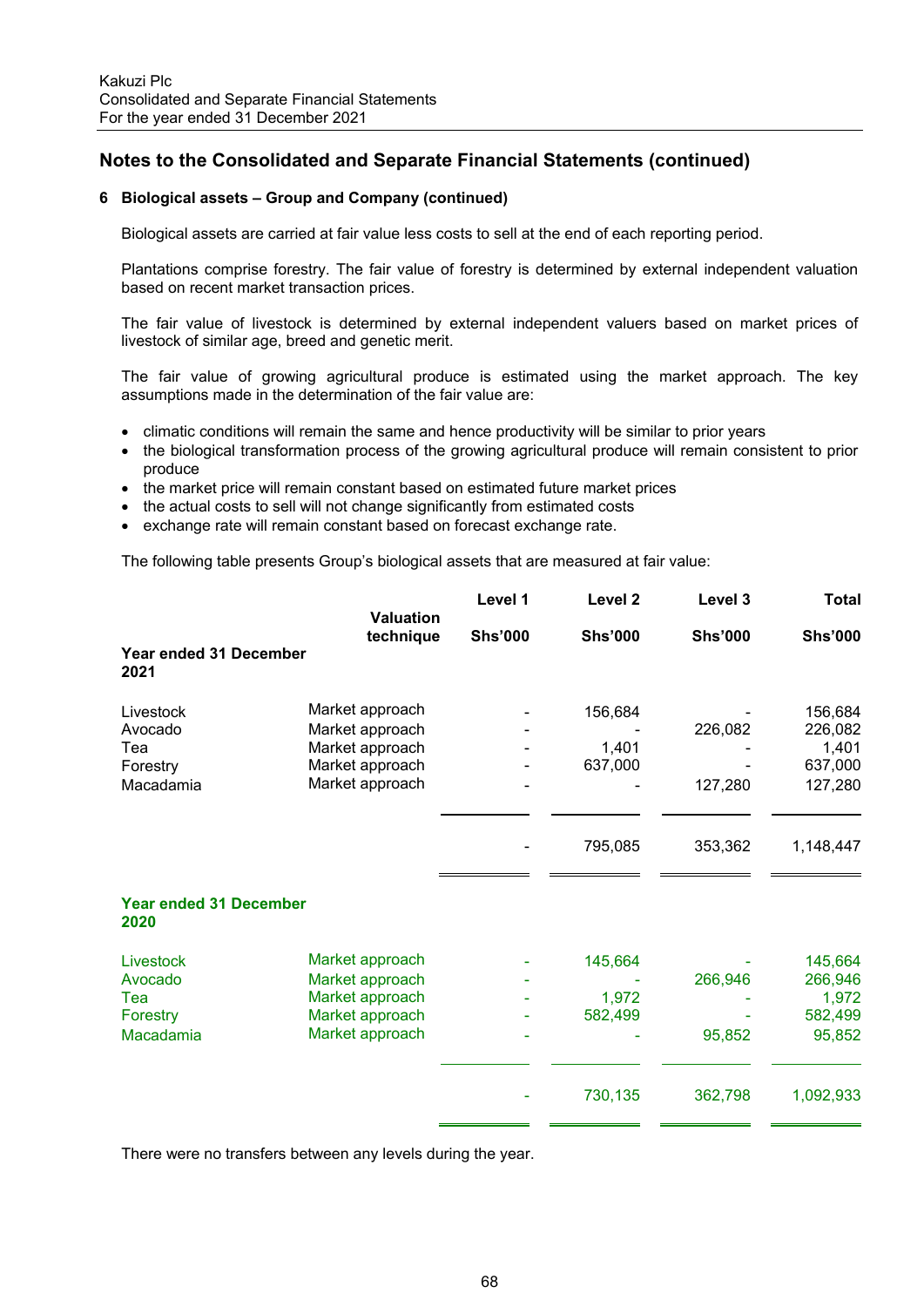#### **6 Biological assets – Group and Company (continued)**

 The following unobservable inputs at the respective year ends were used to measure the Group's Hass avocado growing agricultural produce classified as level 3 of fair value hierarchy.

#### **Year ended 31 December 2021**

| <b>Description</b> | Fair value at<br>31 December<br><b>Shs'000</b> | <b>Valuation</b><br>techniques | Unobservable<br>inputs       | <b>Range of</b><br>unobservable<br>inputs        | <b>Relationship of</b><br>unobservable inputs to fair value                                          |
|--------------------|------------------------------------------------|--------------------------------|------------------------------|--------------------------------------------------|------------------------------------------------------------------------------------------------------|
| Avocado            |                                                | Market approach                | Yield - Kgs                  |                                                  |                                                                                                      |
| Produce            | 153,153                                        |                                | per Hectare<br>Net price per | $16,806 - 17,690$                                | The higher the yield, the higher the value                                                           |
|                    |                                                |                                | carton                       | €4.97 - €5.23                                    | The higher the market price, the higher the fair value                                               |
|                    |                                                |                                | Stage of growth              |                                                  | The higher the stage of growth, the higher the fair                                                  |
|                    |                                                |                                |                              | 12% - 15%                                        | value                                                                                                |
|                    |                                                |                                | Exchange rate                | KShs122.3 - KShs128.7 for €1                     | The higher the exchange rate, the higher the fair vale                                               |
| <b>Description</b> | Fair value at<br>31 December<br><b>Shs'000</b> | <b>Valuation</b><br>techniques | Unobservable<br>inputs       | <b>Range of</b><br>unobservable<br><b>inputs</b> | <b>Relationship of</b><br>unobservable inputs to fair value                                          |
| Avocado            |                                                | Market approach Yield - Kgs    |                              |                                                  |                                                                                                      |
| Produce            | 170,293                                        |                                | per Hectare<br>Net price per | 15,799 - 16,630                                  | The higher the yield, the higher the value<br>The higher the market price, the higher the fair value |
|                    |                                                |                                | carton                       | $€5.69 - €5.99$                                  |                                                                                                      |
|                    |                                                |                                | Stage of growth              | 12% - 15%                                        | The higher the stage of growth, the higher the fair<br>value                                         |
|                    |                                                |                                | Exchange rate                | KShs126.9 - KShs133.6 for €1                     | The higher the exchange rate, the higher the fair vale                                               |
|                    |                                                |                                |                              |                                                  |                                                                                                      |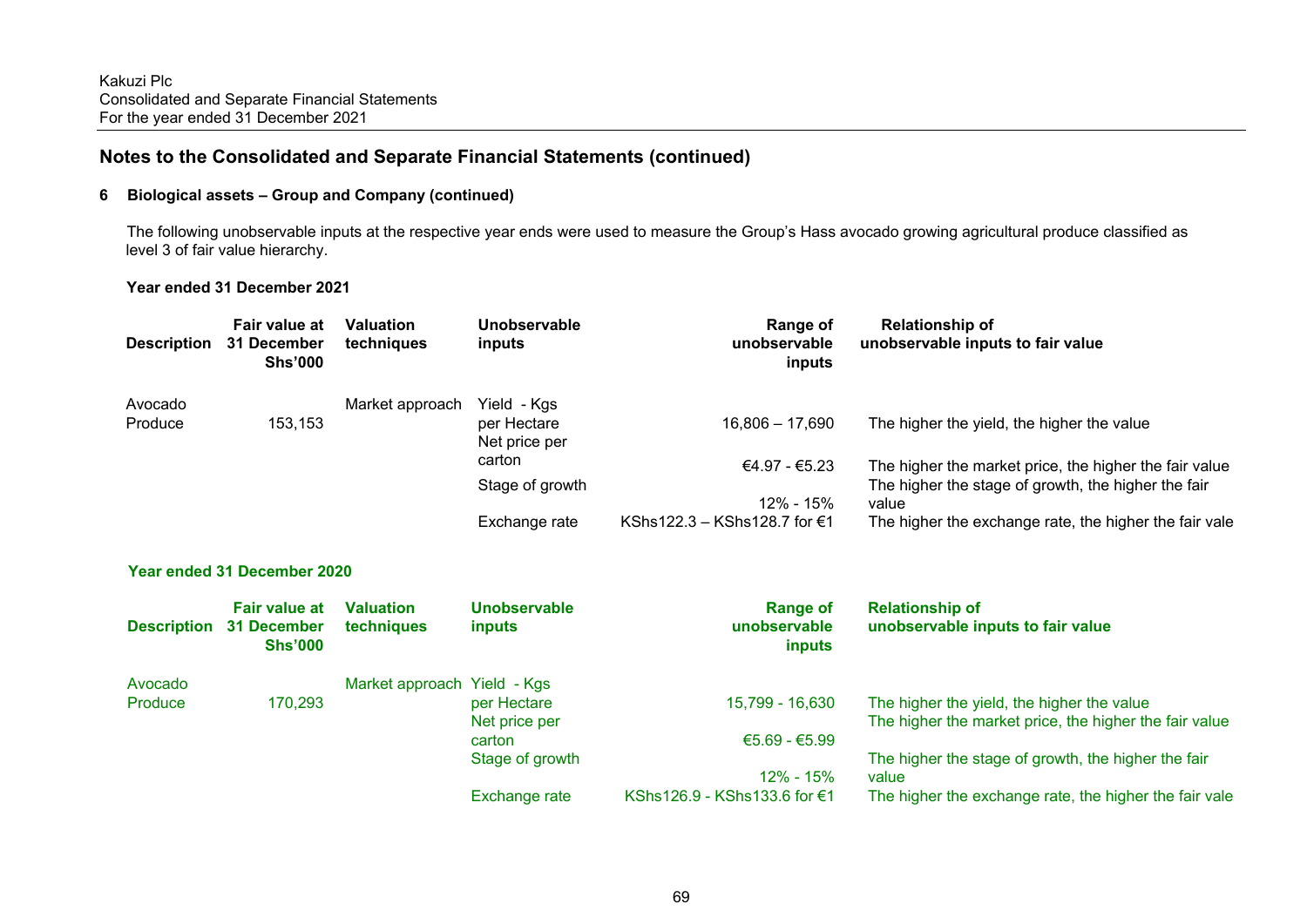### **6 Biological assets – Group and Company (continued)**

 The following unobservable inputs at the respective year ends were used to measure the Group's Pinkerton avocado growing agricultural produce classified as level 3 of fair value hierarchy.

#### **Year ended 31 December 2021**

| <b>Description</b> | Fair value at<br>31 December<br><b>Shs'000</b>        | <b>Valuation</b><br>techniques | Unobservable<br>inputs        | Range of<br>unobservable<br>inputs        | <b>Relationship of</b><br>unobservable inputs to fair value  |
|--------------------|-------------------------------------------------------|--------------------------------|-------------------------------|-------------------------------------------|--------------------------------------------------------------|
| Avocado<br>Produce | 72,929                                                | Market approach                | Yield - Kgs<br>per Hectare    | $6,593 - 6,940$                           | The higher the yield, the higher the value                   |
|                    |                                                       |                                | Net price per                 |                                           |                                                              |
|                    |                                                       |                                | carton                        | €4.66 - €4.91                             | The higher the market price, the higher the fair value       |
|                    |                                                       |                                | Stage of growth               | 82% - 85%                                 | The higher the stage of growth, the higher the fair<br>value |
|                    |                                                       |                                | Exchange rate                 | KShs122.3 - KShs128.7 for €1              | The higher the exchange rate, the higher the fair vale       |
|                    | Year ended 31 December 2020                           |                                |                               |                                           |                                                              |
| <b>Description</b> | <b>Fair value at</b><br>31 December<br><b>Shs'000</b> | <b>Valuation</b><br>techniques | Unobservable<br><i>inputs</i> | <b>Range of</b><br>unobservable<br>inputs | <b>Relationship of</b><br>unobservable inputs to fair value  |
| Avocado            |                                                       | Market approach Yield - Kgs    |                               |                                           |                                                              |
| Produce            | 96,653                                                |                                | per Hectare<br>Net price per  | $7,931 - 8,348$                           | The higher the yield, the higher the value                   |
|                    |                                                       |                                | carton                        | $€4.78 - €5.03$                           | The higher the market price, the higher the fair value       |
|                    |                                                       |                                | Stage of growth               | $82\% - 85\%$                             | The higher the stage of growth, the higher the fair<br>value |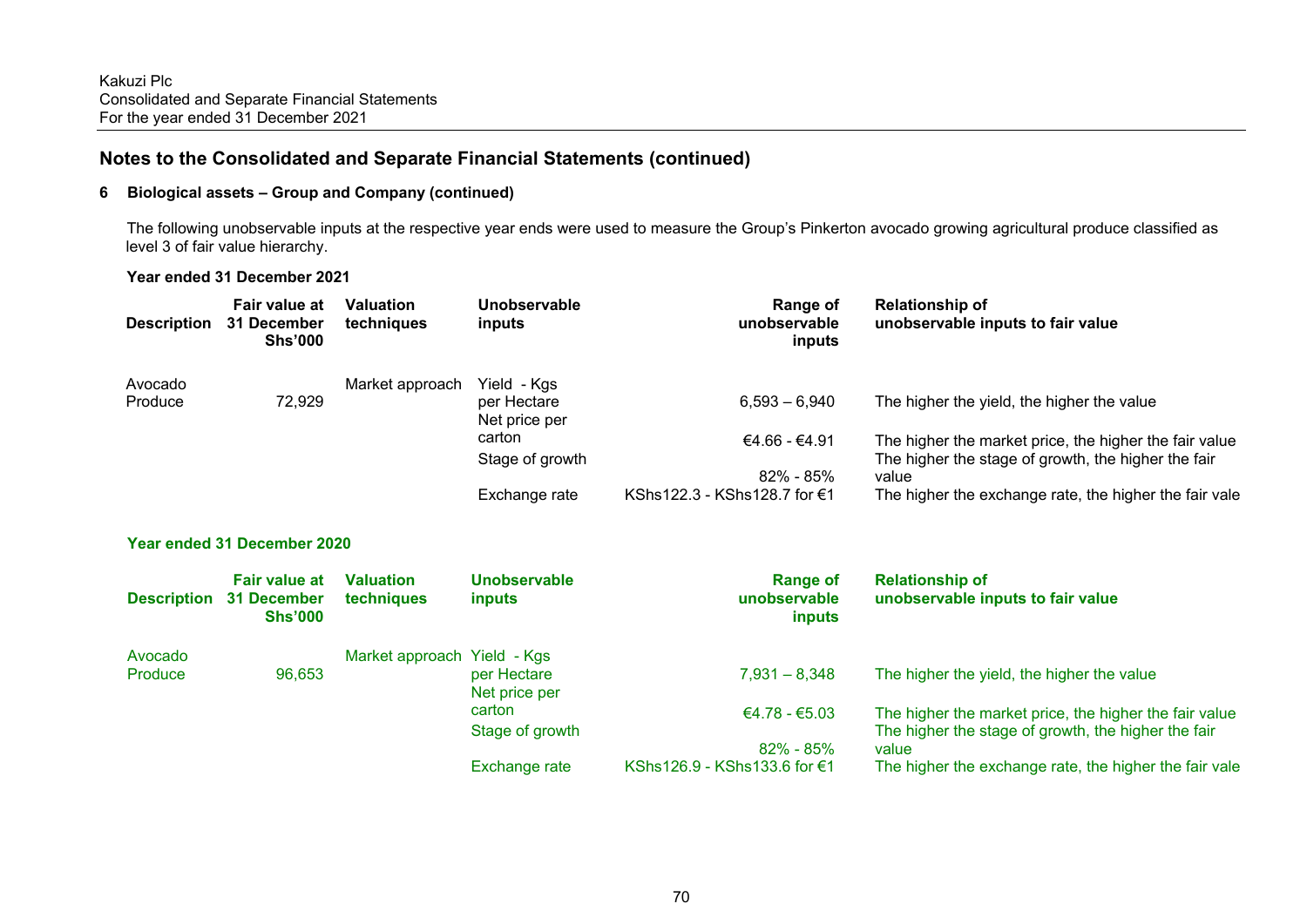#### **6 Biological assets – Group and Company (continued)**

 The following unobservable inputs at the respective year ends were used to measure the macadamia growing agricultural produce classified as level 3 of fair value hierarchy.

#### **Year ended 31 December 2021**

| <b>Description</b>   | <b>Fair value at Valuation</b><br>31 December techniques<br><b>Shs'000</b> |                                | Unobservable<br>inputs                                                                                                                                            | <b>Range of</b><br>unobservable<br>inputs                                                    | <b>Relationship of</b><br>unobservable inputs to fair value                                                                                                                                                                                                                                          |
|----------------------|----------------------------------------------------------------------------|--------------------------------|-------------------------------------------------------------------------------------------------------------------------------------------------------------------|----------------------------------------------------------------------------------------------|------------------------------------------------------------------------------------------------------------------------------------------------------------------------------------------------------------------------------------------------------------------------------------------------------|
| Macadamia<br>Produce | 127,280                                                                    | Market approach                | Yield Kgs/Ha<br>Net price per kg of<br>Saleable Kernel<br>Stage of growth -<br>Early season crop<br>Stage of growth -<br>Late season crop<br>Exchange rate        | 637 - 670<br>USD13.79 - USD14.52<br>53% - 56%<br>$0\%$<br>KShs107.83 - KShs113.15 for 1 USD  | The higher the yield, the higher the value<br>The higher the market price, the higher the fair<br>value<br>The higher the stage of growth, the higher the fair<br>value<br>The higher the stage of growth, the higher the fair<br>value<br>The higher the exchange rate, the higher the fair<br>vale |
|                      | <b>Year ended 31 December 2020</b>                                         |                                |                                                                                                                                                                   |                                                                                              |                                                                                                                                                                                                                                                                                                      |
| <b>Description</b>   | <b>Fair value at</b><br>31<br><b>December</b><br><b>Shs'000</b>            | <b>Valuation</b><br>techniques | <b>Unobservable</b><br>inputs                                                                                                                                     | <b>Range of</b><br>unobservable<br>inputs                                                    | <b>Relationship of</b><br>unobservable inputs to fair value                                                                                                                                                                                                                                          |
| Macadamia<br>Produce | 95,852                                                                     | Market approach                | Yield Kgs/Ha<br>Net price per kg of<br>Saleable Kernel<br>Stage of growth -<br>Early season crop<br>Stage of growth -<br>Late season crop<br><b>Exchange rate</b> | $609 - 641$<br>USD14.14 - USD14.88<br>53% - 56%<br>$0\%$<br>KShs103.74 - KShs109.2 for 1 USD | The higher the yield, the higher the value<br>The higher the market price, the higher the fair<br>value<br>The higher the stage of growth, the higher the fair<br>value<br>The higher the stage of growth, the higher the fair<br>value<br>The higher the exchange rate, the higher the fair<br>vale |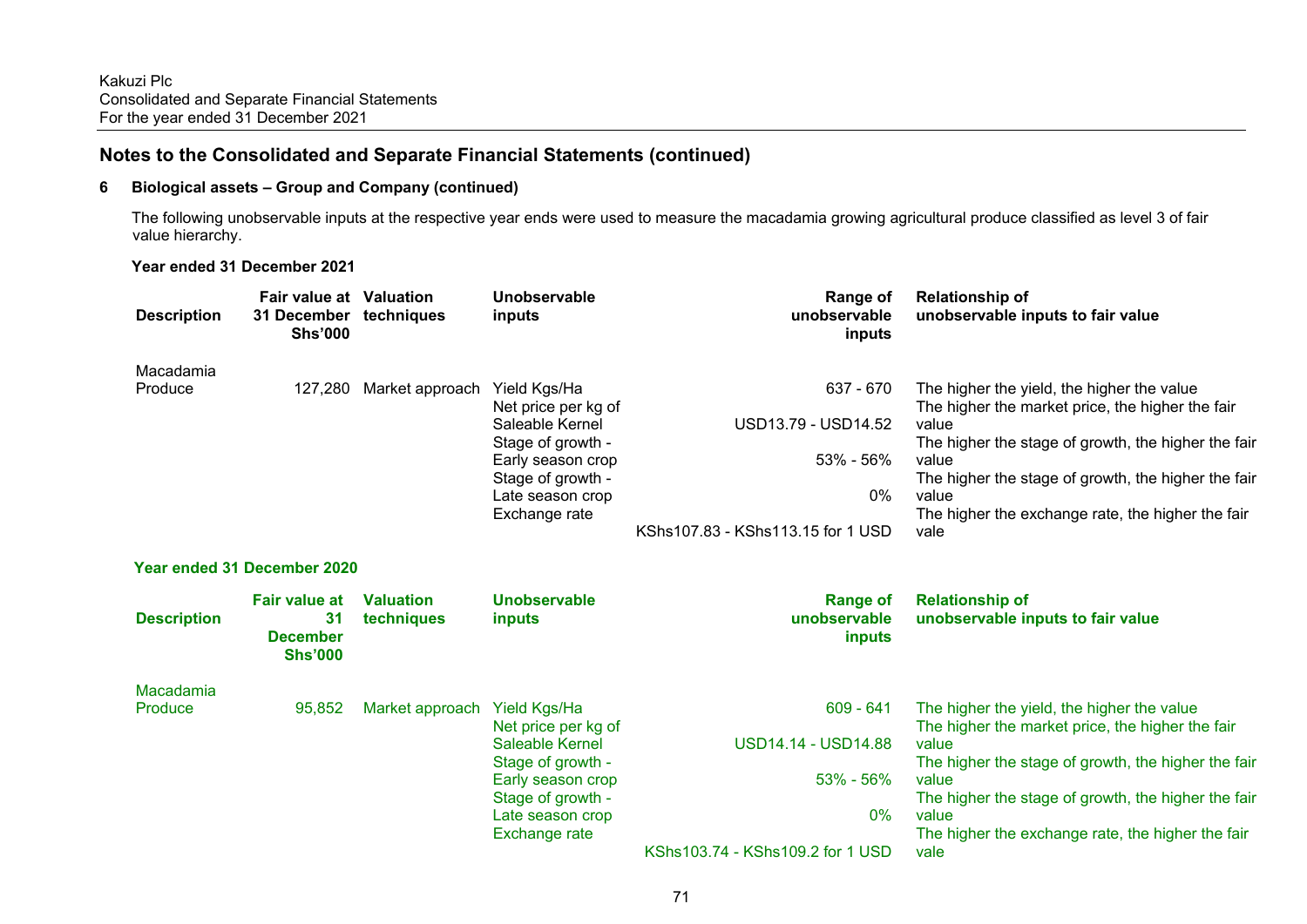### **6 Biological assets – Group and Company (continued)**

Changes in carrying amounts of growing agricultural produce on bearer plants as at reporting date comprise:

|                                                                                         | Avocado<br><b>Shs'000</b> | <b>Macadamia</b><br><b>Shs'000</b> | Tea<br><b>Shs'000</b> | <b>Blueberries</b><br><b>Shs'000</b> | Total<br><b>Shs'000</b> |
|-----------------------------------------------------------------------------------------|---------------------------|------------------------------------|-----------------------|--------------------------------------|-------------------------|
| Year ended 31 December 2021                                                             |                           |                                    |                       |                                      |                         |
| At start of year                                                                        | 266,946                   | 95,852                             | 1,972                 |                                      | 364,770                 |
| Increase due to purchases and development                                               | 379,201                   | 266,764                            | 226,067               | 26,742                               | 898,774                 |
| Decrease due to harvest and sales                                                       | (379, 201)                | (266, 764)                         | (266,067)             | (26, 742)                            | (898, 774)              |
| Gains/(losses) arising from changes in fair value less estimated                        |                           |                                    |                       |                                      |                         |
| point-of-sale costs                                                                     | (40, 864)                 | 31,428                             | (571)                 |                                      | (10,007)                |
| At end of year                                                                          | 226,082                   | 127,280                            | 1,401                 |                                      | 354,763                 |
| Year ended 31 December 2020                                                             |                           |                                    |                       |                                      |                         |
| At start of year                                                                        | 148,366                   | 68,932                             | 2,681                 |                                      | 219,979                 |
| Increase due to purchases and development                                               | 325,338                   | 202,912                            | 261,396               | 29,944                               | 819,590                 |
| Decrease due to harvest and sales                                                       | (325, 338)                | (202, 912)                         | (261,396)             | (29, 944)                            | (819, 590)              |
| Gains/(losses) arising from changes in fair value less estimated<br>point-of-sale costs | 118,580                   | 26,920                             | (709)                 |                                      | 144,791                 |
| At end of year                                                                          | 266,946                   | 95,852                             | 1,972                 | ٠                                    | 364,770                 |
|                                                                                         |                           |                                    |                       |                                      |                         |

**Group & Company** 

Gains/ (losses) arising from changes in fair value less estimated point-of-sale costs of growing agricultural produce have been recognised in the statement of profit or loss as part of cost of sales.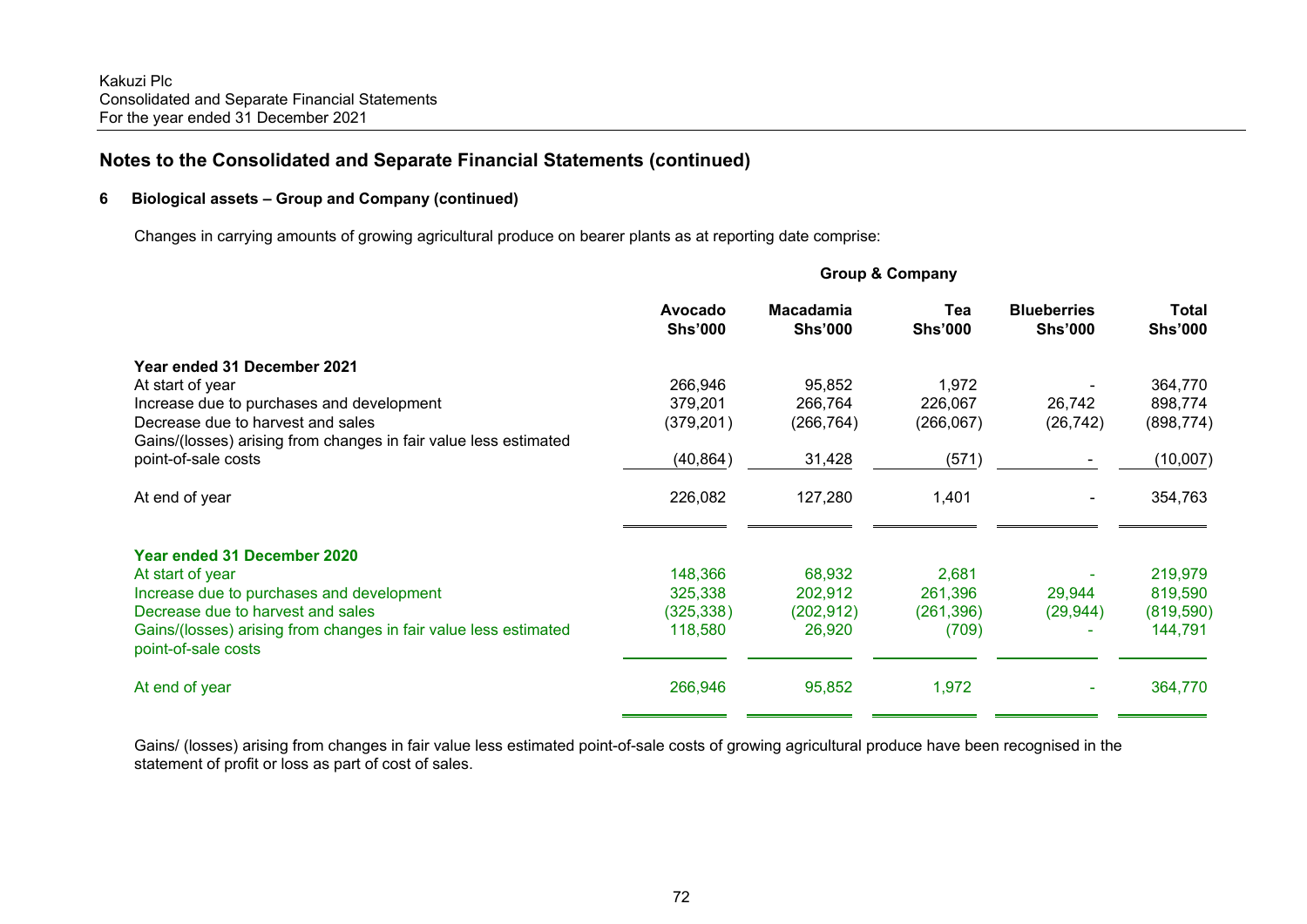#### **6 Biological assets – Group and Company (continued)**

|                                                                                            |                 |                 | 2021<br><b>Hectares</b> | 2020<br><b>Hectares</b> |
|--------------------------------------------------------------------------------------------|-----------------|-----------------|-------------------------|-------------------------|
| Areas planted at the year end:<br>Forestry plantations                                     |                 |                 | 1,810                   | 1,843                   |
|                                                                                            |                 |                 |                         |                         |
|                                                                                            |                 |                 | Head                    | <b>Head</b>             |
| Cattle numbers at the year end                                                             |                 |                 | 4,332                   | 4,529                   |
|                                                                                            | 2021            | 2020            | 2021                    | 2020                    |
|                                                                                            | <b>Hectares</b> | <b>Hectares</b> | <b>Metric</b><br>tonnes | <b>Metric</b><br>tonnes |
| Areas planted with various crops and<br>output of agricultural produce during the<br>year: |                 |                 |                         |                         |
| Tea (green leaf)                                                                           | 510             | 510             | 7,205                   | 7,892                   |
| Avocado                                                                                    | 927             | 882             | 8,468                   | 10,894                  |
| <b>Blueberries</b>                                                                         | 10              | 10              | 42                      | 13                      |
| Macadamia                                                                                  | 1,032           | 1,032           | 1,725                   | 1,446                   |
|                                                                                            |                 |                 | <b>Cubic metres</b>     | <b>Cubic metres</b>     |
| Timber harvested during the year was:                                                      |                 |                 | 55,976                  | 32,081                  |

#### **Sensitivity Analysis**

Agricultural produce of tea bushes is the harvested green leaf which is processed soon after harvest in a factory to made tea. Timber is included under inventory.

Non-current: - Forestry – a 5% movement in the market price for trees or volume of trees assumed would result in a Shs 31,850,000 (2020: Shs 29,125,000) increase/decrease in the fair value of forestry.

Non-current: - Livestock – a 5% movement in the market price for trees or volume of trees assumed would result in a Shs 7,834,000 (2020: Shs 7,283,000) increase/decrease in the fair value of livestock.

Current: – Macadamia - a 5% increase/decrease in the volumes assumed would result in a Shs 13,385,000 (2020 Shs: 10,199,000) increase/decrease in the fair value of macadamia growing crop. A 5% increase/decrease in selling price assumed for macadamia would result in a Shs 12,828,000 (2020: Shs 9,831,000) increase/decrease in the fair value.

 Avocados - a 5% increase/decrease in the volume or the price assumed would result in a Shs 9,784,000 (2020: Shs 10,213,000) increase/decrease in the fair value of Hass avocados growing crop.

Avocados - a 5% increase/decrease in the volume or the price assumed would result in a Shs 4,697,000 (2020: Shs 6,039,000) increase/decrease in the fair value of Pinkerton avocados growing crop.

#### **Agricultural Risks**

Agricultural activity is often exposed to climatic, disease and other natural risks. During the year no event occurred that gave rise to a material item of income or expense (2020 – Nil). The Group has mitigated the risk of droughts by having dams that are used for irrigation during the dry season. In addition new forestry plants, are planted with significant spacing to allow for the plantation to hold on water for longer periods.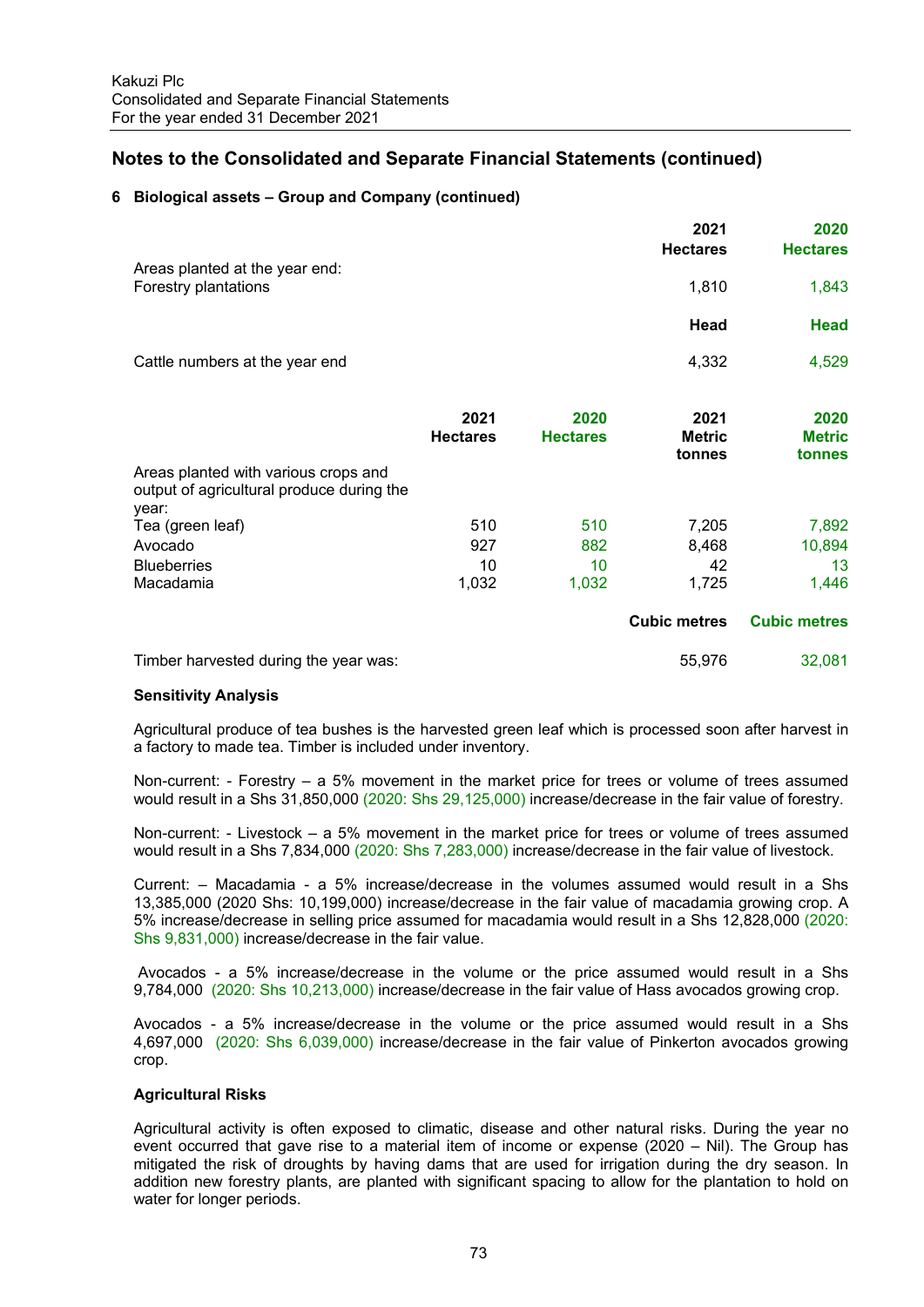| 6              | Biological assets - Group and Company (continued)                                                  |                        |                        |
|----------------|----------------------------------------------------------------------------------------------------|------------------------|------------------------|
|                |                                                                                                    | 2021<br><b>Shs'000</b> | 2020<br><b>Shs'000</b> |
|                | Fair value of the agricultural produce harvested during the year after<br>deducting costs to sell: |                        |                        |
|                | Tea (green leaf)                                                                                   | 260,396                | 245,801                |
|                | Avocado                                                                                            | 1,019,078              | 1,418,201              |
|                | <b>Blueberries</b>                                                                                 | 17,996                 | 7,587                  |
|                | Macadamia                                                                                          | 838,307                | 645,420                |
|                | <b>Others</b>                                                                                      | 370,347                | 325,587                |
|                |                                                                                                    | 2,506,124              | 2,642,596              |
|                | Other agricultural produce relates to forestry and livestock operations.                           |                        |                        |
| $\overline{7}$ | Other income - Group and Company                                                                   | 2021                   | 2020                   |
|                |                                                                                                    | <b>Shs'000</b>         | <b>Shs'000</b>         |
|                | Net foreign exchange gain other than cash and cash equivalents                                     | 1,853                  | 7,119                  |
|                | Net exchange gains on foreign currency cash & cash equivalent                                      | 15,998                 | 65,358                 |
|                | Gain on disposal of property, plant and equipment                                                  | 1,420                  | 1,958                  |
|                | <b>Rental Income</b>                                                                               | 4,767                  | 6,401                  |
|                | Sundry                                                                                             | 21,331                 | 16,076                 |
|                |                                                                                                    | 45,369                 | 96,912                 |
|                |                                                                                                    |                        |                        |

The Net foreign exchange gain other than cash and cash equivalents disclosed together with interest income for the comparative period has been reclassified to other income. This is for year on year disclosure comparability see note 2 (r).

Sundry relates to income from sale of timber and other miscellaneous sales.

| 8 | Interest income and finance costs - Group and Company | 2021<br><b>Shs'000</b> | 2020<br><b>Shs'000</b> |
|---|-------------------------------------------------------|------------------------|------------------------|
|   | Interest income                                       |                        |                        |
|   | Interest income on short term bank deposits           | 55,189                 | 54,701                 |
|   | Interest income on infrastructure bonds               | 25,000                 | 25,000                 |
|   |                                                       | 80,189                 | 79,701                 |
|   | <b>Finance costs</b>                                  |                        |                        |
|   | Interest on lease liabilities                         | 33                     | 33                     |
|   |                                                       | 33                     | 33                     |
|   | Net interest income and finance costs                 | 80,156                 | 79,668                 |

The other income disclosed together with interest income for the comparative period has been reclassified to other income. This is for year on year disclosure comparability see note 2 (r).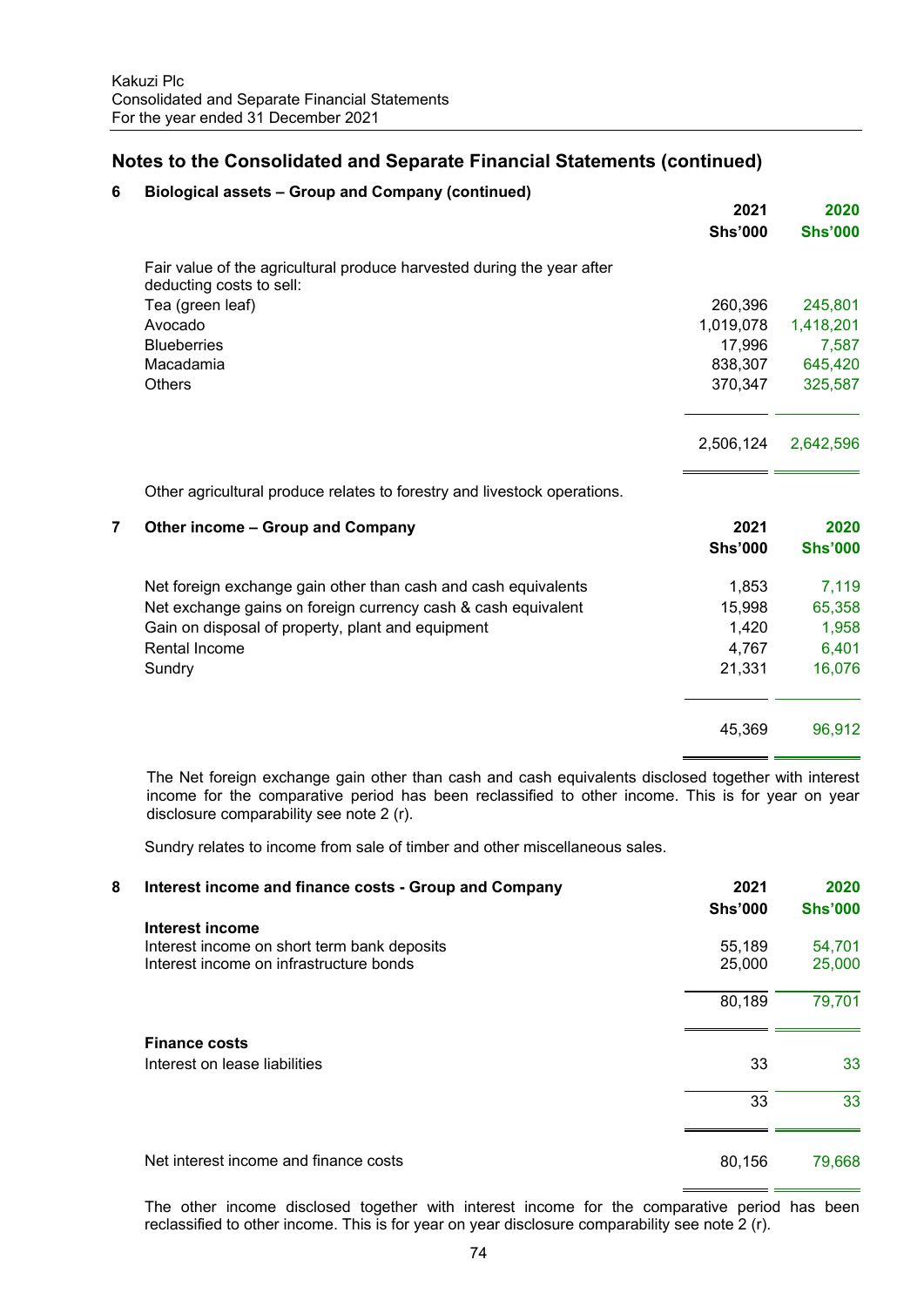## **9 Expenses by nature – Group and Company**

The following items have been charged/ (credited) in arriving at profit before income tax:-

|                                                                                                              | 2021           | 2020           |
|--------------------------------------------------------------------------------------------------------------|----------------|----------------|
|                                                                                                              | <b>Shs'000</b> | <b>Shs'000</b> |
| Cost of inventories sold                                                                                     | 1,811,875      | 1,575,535      |
| Employee benefits expense (Note 10)                                                                          | 920,204        | 810,886        |
| Depreciation on property, plant and equipment (Note 18)                                                      | 247,519        | 233,970        |
| Repairs and maintenance expenditure on property, plant and<br>equipment                                      | 181,663        | 156,566        |
| Exceptional legal expenses                                                                                   |                | 137,481        |
| Directors' remuneration                                                                                      | 27,620         | 11,917         |
| Auditor's remuneration                                                                                       | 6,751          | 6,554          |
| Depreciation of right of use assets (Note 19)                                                                | 49             | 446            |
| Gain on disposal of property plant and equipment                                                             | (1,420)        | (1,958)        |
| Gains arising from changes in fair value less costs to sell of non-current<br>biological assets (Note 6 (i)) | (138,121)      | (57, 813)      |

#### **10 Employee benefits expense – Group and Company**

The following items are included within employee benefits expense:

|                                                                           | 2021<br><b>Shs'000</b> | 2020<br><b>Shs'000</b> |
|---------------------------------------------------------------------------|------------------------|------------------------|
| Salaries, wages, leave pay and medical<br>Post employment benefits costs: | 885,334                | 776,689                |
| - Post employment benefit obligations (Note 16)                           | 21,324                 | 22,562                 |
| - Defined contribution pension scheme                                     | 5,787                  | 4,380                  |
| - National Social Security Fund                                           | 6,126                  | 7,255                  |
|                                                                           | 920,204                | 810,886                |
| The average number of employees during the year was as follows:           |                        |                        |
|                                                                           | 2021                   | 2020                   |
| Management                                                                | 70                     | 64                     |
| Permanent unionisable employees                                           | 1,031                  | 1,018                  |
| Other unionisable employees                                               | 2,631                  | 2,678                  |
|                                                                           | 3,732                  | 3,760                  |
|                                                                           |                        |                        |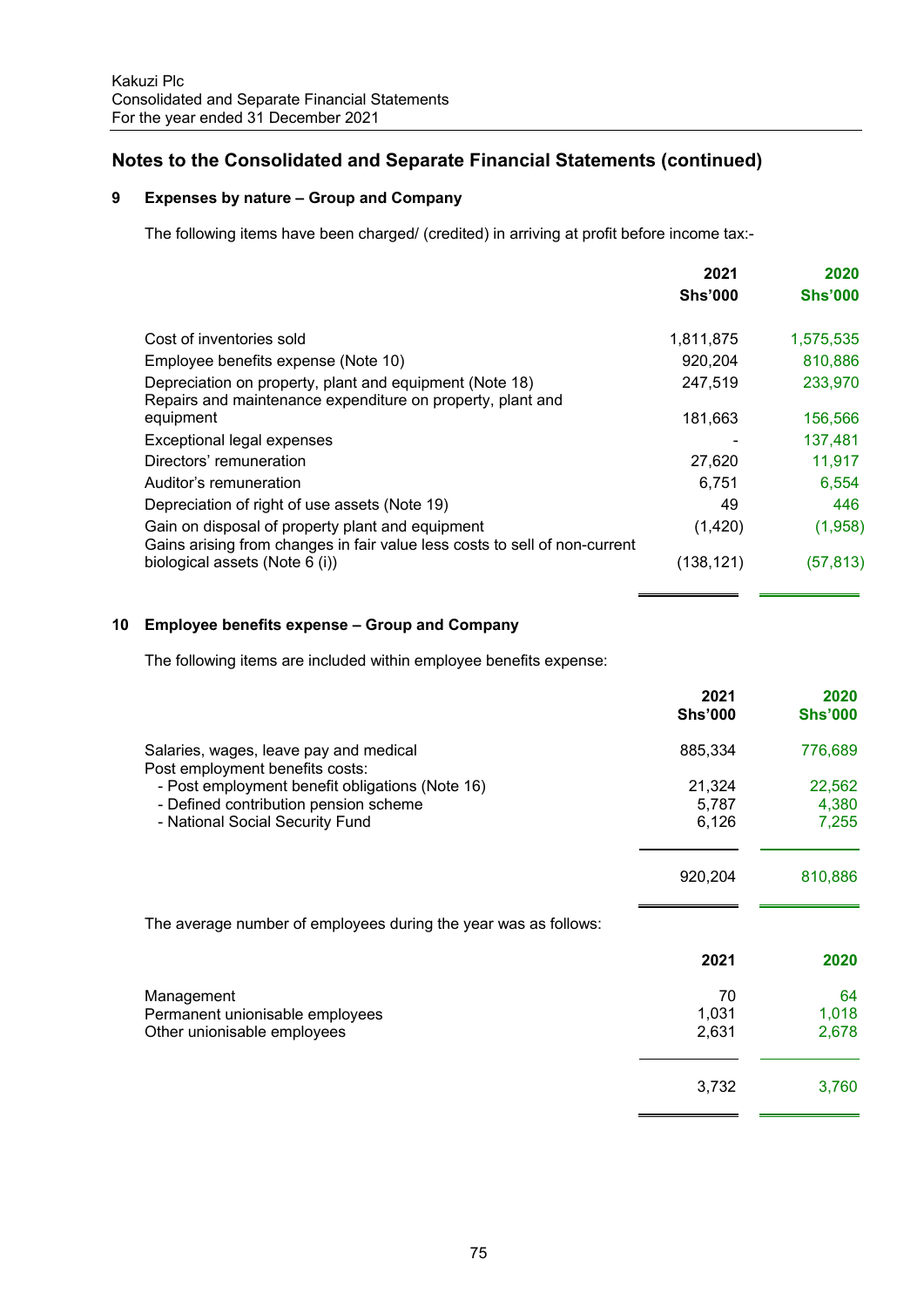### **11 Income tax – Group and Company**

#### **(a) Taxation charge**

|                                                                                                       | 2021<br><b>Shs'000</b> | 2020<br><b>Shs'000</b> |
|-------------------------------------------------------------------------------------------------------|------------------------|------------------------|
| Current tax<br>Current tax on profit for the year                                                     | 164,833                | 154,131                |
| Deferred income tax<br>Deferred income tax (credit)/charge for the year<br>Prior year under provision | (14, 184)<br>1,171     | 71,323<br>44           |
| Total deferred income tax (credit)/charge expense (Note 15)                                           | (13,013)               | 71,367                 |
| Income tax expense                                                                                    | 151,820                | 225,498                |

#### **(b) Reconciliation of tax based on accounting profit to tax charge**

The tax on the Group's and Company's profit before income tax differs from the theoretical amount that would arise using the statutory income tax rate as follows:

|                                                                                                                                                                                 | 2021<br><b>Shs'000</b>       | 2020<br><b>Shs'000</b>            |
|---------------------------------------------------------------------------------------------------------------------------------------------------------------------------------|------------------------------|-----------------------------------|
| Profit before income tax                                                                                                                                                        | 471,556                      | 847,532                           |
| Tax calculated at the statutory income tax rate of 30%<br>(2020:25%)<br>Tax effect of:                                                                                          | 141.467                      | 211.883                           |
| Income not subject to income tax<br>Expenses not deductible for income tax purposes<br>Effect of deferred tax computed at 30%<br>Under provision of deferred tax in prior years | (10, 113)<br>19.295<br>1,171 | (6, 294)<br>7.977<br>11,888<br>44 |
| Taxation charge                                                                                                                                                                 | 151,820                      | 225,498                           |

#### **(c) Group and Company tax charge relating to components of other comprehensive income**

| Remeasurement of post-employment benefit obligations:                      | 2021<br><b>Shs'000</b> | 2020<br><b>Shs'000</b> |
|----------------------------------------------------------------------------|------------------------|------------------------|
| Actuarial gain (Note 16)<br>Charge to other comprehensive income (Note 15) | 8,626<br>(2,588)       | 700<br>(210)           |
| Net charge to other comprehensive income                                   | 6.038                  | 490                    |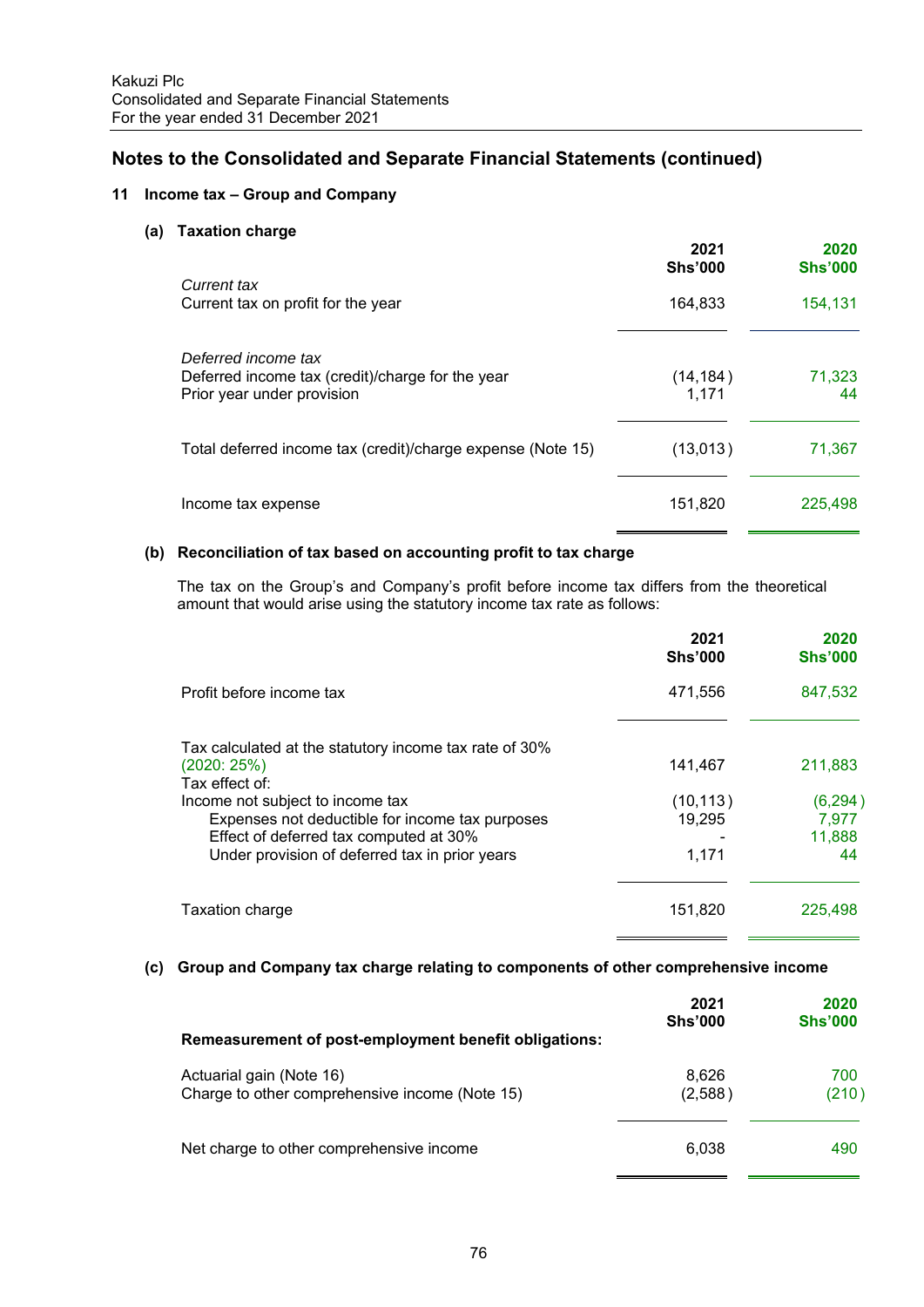#### **11 Income tax – Group and Company (Continued)**

#### **(d) Current tax payable/(recoverable)**

|                               | Group          |                | Company        |                |
|-------------------------------|----------------|----------------|----------------|----------------|
|                               | 2021           | 2020           | 2021           | 2020           |
|                               | <b>Shs'000</b> | <b>Shs'000</b> | <b>Shs'000</b> | <b>Shs'000</b> |
| At start of year              | (19, 664)      | 35,355         | (19,611)       | 35,408         |
| Taxation charge (Note 11 (a)) | 164,833        | 154,131        | 164,833        | 154,131        |
| Paid during the year          | (135, 268)     | (209, 150)     | (135, 268)     | (209, 150)     |
| At end of year                | 9,901          | (19,664)       | 9,954          | (19,611)       |

#### **12 Earnings and dividends – Group**

#### **i) Basic and diluted earnings per ordinary share**

 Basic earnings per ordinary share is calculated on the profit attributable to the members of Kakuzi Plc and on the 19,599,999 ordinary shares in issue at 31 December 2021 and 31 December 2020 as follows:-

|                                                               | 2021    | 2020    |
|---------------------------------------------------------------|---------|---------|
| Profit attributable to equity holders of the Group (Shs '000) | 319,736 | 622,034 |
| Number of ordinary shares in issue (thousands)                | 19.600  | 19,600  |
| Basic and diluted earnings per ordinary share (Shs)           | 16.31   | 31.74   |
|                                                               |         |         |

 The Group had no potentially dilutive ordinary shares outstanding at 31 December 2021 and 31 December 2020.

#### **ii) Dividends per ordinary share**

 At the annual general meeting to be held on 17 May 2022, the Directors will recommend the payment of a first and final dividend of 440% (2020: 360%) of par value equivalent to Shs 22.00 per ordinary share (Shs 431,200,000 in respect of the year ended 31 December 2021 ((2020: Shs 18.00 per ordinary share) (Shs 352,800,000)).

| 13<br><b>Share capital</b>                                                    | Number of<br>ordinary<br>shares<br>(Thousands) | Ordinary<br>share capital<br><b>Shs '000</b> |
|-------------------------------------------------------------------------------|------------------------------------------------|----------------------------------------------|
| <b>Authorised</b><br>At 1 January 2020, 31 December 2020 and 31 December 2021 | 20,000                                         | 100,000                                      |
| <b>Issued</b><br>At 1 January 2020, 31 December 2020 and 31 December 2021     | 19.600                                         | 98,000                                       |

The par value of the shares is Shs 5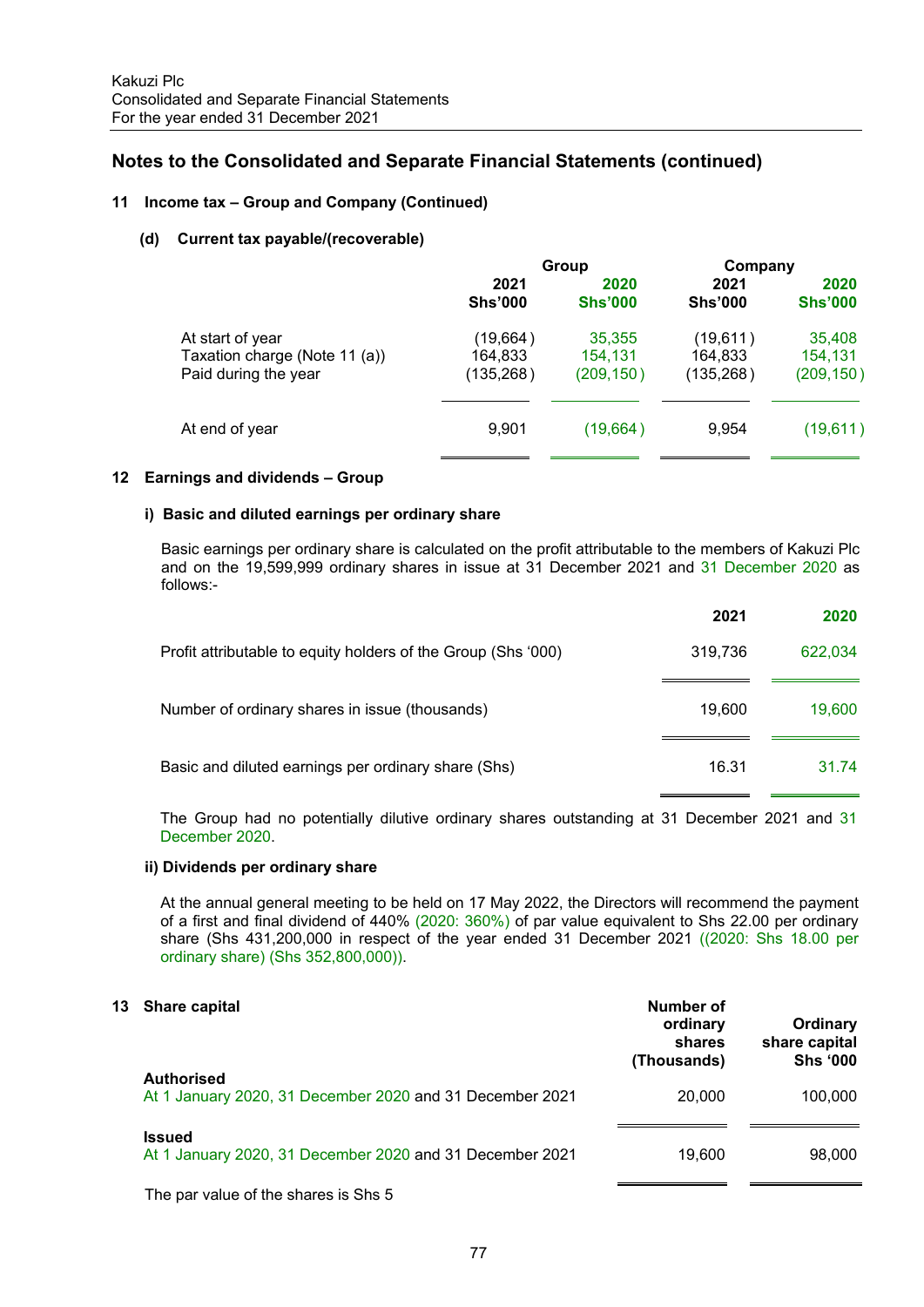| 14 | <b>Borrowing facilities – Group and Company</b>                     | 2021<br><b>Shs'000</b> | 2020<br><b>Shs'000</b> |
|----|---------------------------------------------------------------------|------------------------|------------------------|
|    | The Group has the following undrawn committed borrowing facilities: |                        |                        |
|    | Floating rate (expiring within one year)                            | 426.300                | 426,300                |
|    |                                                                     |                        |                        |

The facilities are subject to annual review at various dates during the year 2022.

 The undrawn bank facilities of Shs 426,300,000 are secured by an undertaking, at any time if and when required by the banks, to execute legal or other mortgages and charges including fixed or floating charges or assigned in favour of the banks.

#### **15 Deferred income tax – Group and Company**

 Deferred income tax is calculated using the enacted tax rate of 30% (2020: 30%). The net deferred taxation liability is attributable to the following items:

|                                   | 2021<br><b>Shs'000</b> | 2020<br><b>Shs'000</b> |
|-----------------------------------|------------------------|------------------------|
| Property, plant and equipment     | 744,895                | 755,908                |
| <b>Biological assets</b>          | 297,529                | 284,181                |
| Other temporary differences*      | (49, 106)              | (36, 346)              |
|                                   |                        |                        |
| Net deferred income tax liability | 993,318                | 1,003,743              |

\*Other temporary differences include provision for bad & doubtful debts, provision for leave, gratuity provision and unrealised forex gains.

The movement on the deferred income tax account is as follows:

| 2021<br><b>Shs'000</b> | 2020<br><b>Shs'000</b> |
|------------------------|------------------------|
| 1,003,743              | 932,166                |
| (13,013)               | 71,367                 |
| 2,588                  | 210                    |
| 993,318                | 1,003,743              |
|                        |                        |

 The make up of the deferred tax liability shown on the statement of financial position is made up of the following deferred tax assets and liabilities.

|                                                               | 2021<br><b>Shs'000</b> | 2020<br><b>Shs'000</b> |
|---------------------------------------------------------------|------------------------|------------------------|
| Deferred income tax assets<br>Deferred income tax liabilities | (49, 106)<br>1,042,424 | (36, 346)<br>1,040,089 |
|                                                               | 993,318                | 1,003,743              |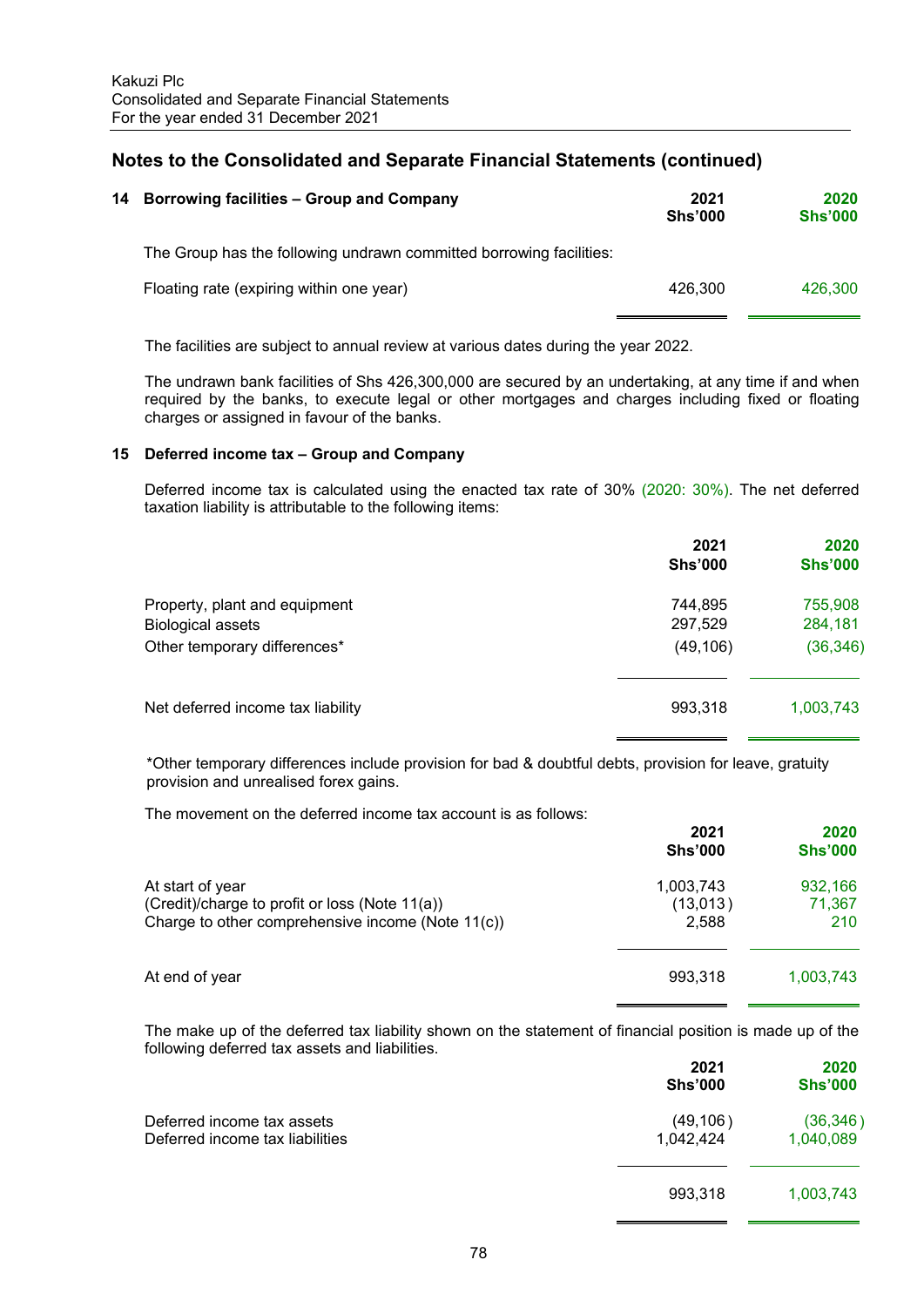## **16 Post employment benefit obligations – Group and Company**

The amounts recognised in the statement of financial position are determined as follows:

|                                                             | 2021<br><b>Shs'000</b> | 2020<br><b>Shs'000</b> |
|-------------------------------------------------------------|------------------------|------------------------|
| Present value of post employment benefit obligations        | 116,873                | 109,585                |
| Split as follows:<br>Non-current portion<br>Current portion | 77,312<br>39,561       | 76,354<br>33,231       |

The movement in present value of the post employment benefit obligations is as follows:

|                                                       | 2021<br><b>Shs'000</b> | 2020<br><b>Shs'000</b> |
|-------------------------------------------------------|------------------------|------------------------|
| At start of year                                      | 109,585                | 93,066                 |
| Net expense recognised in statement of profit or loss | 12,698                 | 21,862                 |
| Benefits paid                                         | (5, 410)               | (5,343)                |
| At end of year                                        |                        |                        |
|                                                       | 116,873                | 109,585                |

The amounts recognised in the statement of profit or loss within 'cost of sales' for the year are as follows:

|                                                                          | 2021<br><b>Shs'000</b> | 2020<br><b>Shs'000</b>   |
|--------------------------------------------------------------------------|------------------------|--------------------------|
| Current service cost<br>Past service cost<br>Interest on obligation      | 6,271<br>4<br>15,049   | 5,537<br>4,554<br>12,471 |
| Total included in employee benefits expenses (Note 10)                   | 21,324                 | 22,562                   |
| Actuarial (gain) recognised in other comprehensive income (Note<br>11(c) | (8,626)                | (700)                    |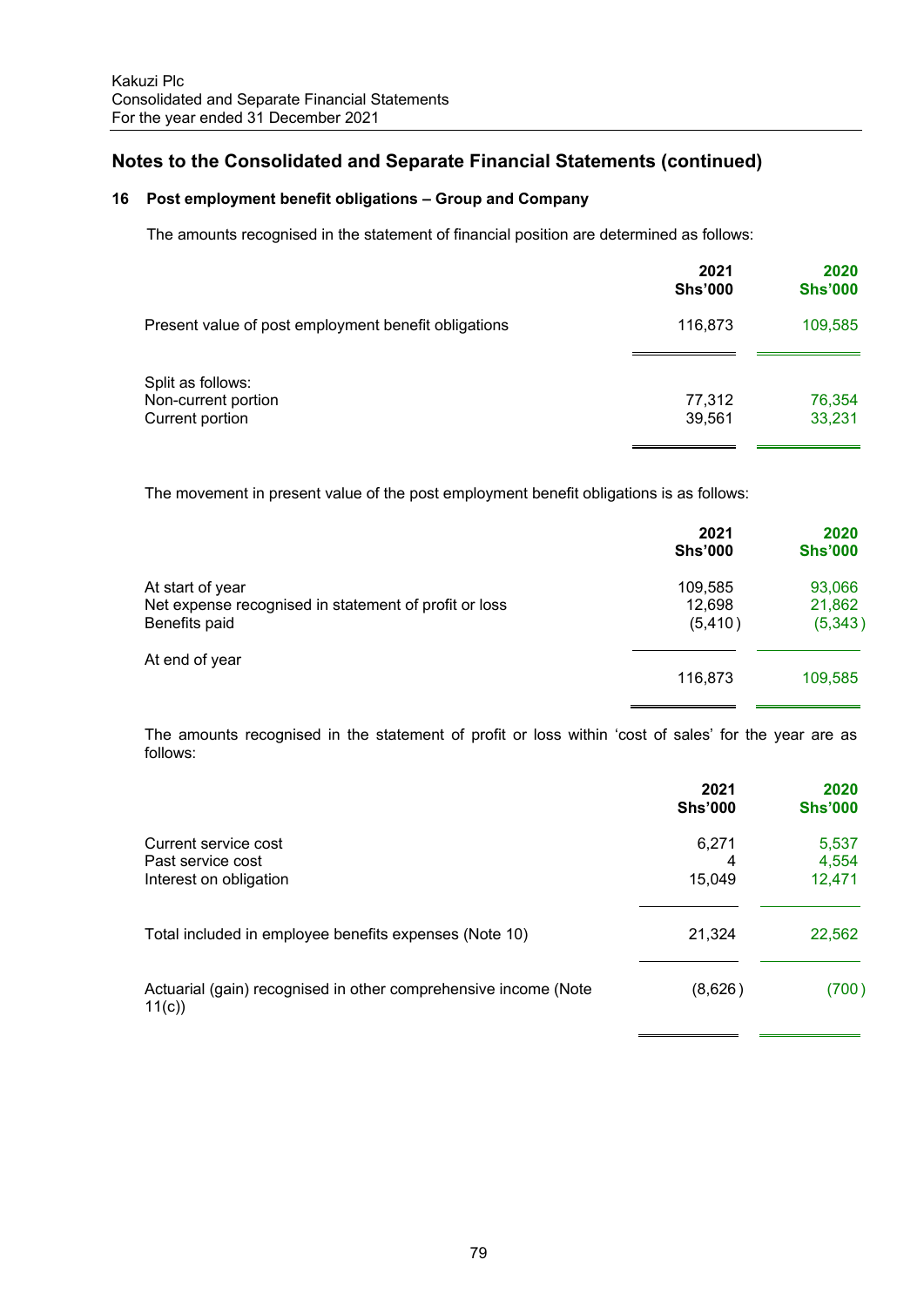## **16 Post employment benefit obligations – Group and Company (continued)**

|                                                                                              | 31 December 2021                              |                                                    |                                | 31 December 2020                              |                                                    |                                |  |
|----------------------------------------------------------------------------------------------|-----------------------------------------------|----------------------------------------------------|--------------------------------|-----------------------------------------------|----------------------------------------------------|--------------------------------|--|
|                                                                                              | <b>Gratuity</b><br>(Makuyu)<br><b>Shs'000</b> | <b>Gratuity (Nandi</b><br>Hills)<br><b>Shs'000</b> | <b>Total</b><br><b>Shs'000</b> | <b>Gratuity</b><br>(Makuyu)<br><b>Shs'000</b> | <b>Gratuity (Nandi</b><br>Hills)<br><b>Shs'000</b> | <b>Total</b><br><b>Shs'000</b> |  |
| At start of year                                                                             | 86,054                                        | 23,531                                             | 109,585                        | 70,632                                        | 22,434                                             | 93,066                         |  |
| Current service cost<br>Past service cost<br>Interest expense                                | 4,985<br>11,895                               | 1,286<br>4<br>3,154                                | 6,271<br>4<br>15,049           | 4,247<br>4,554<br>9,548                       | 1,290<br>2,923                                     | 5,537<br>4,554<br>12,471       |  |
|                                                                                              | 16,880                                        | 4,444                                              | 21,324                         | 18,349                                        | 4,213                                              | 22,562                         |  |
| Remeasurements:<br>Losses/(gains) from change in<br>assumptions<br>Experience (gains)/losses | (7, 431)<br>1,531                             | 1,665<br>(4, 391)                                  | (5,766)<br>(2,860)             | 490<br>(558)                                  | (28)<br>(604)                                      | 462<br>(1, 162)                |  |
|                                                                                              | (5,900)                                       | (2,726)                                            | (8,626)                        | (68)                                          | (632)                                              | (700)                          |  |
| Benefits paid                                                                                | (3,203)                                       | (2, 207)                                           | (5, 410)                       | (2,859)                                       | (2,484)                                            | (5,343)                        |  |
| At end of year                                                                               | 93,831                                        | 23,042                                             | 116,873                        | 86,054                                        | 23,531                                             | 109,585                        |  |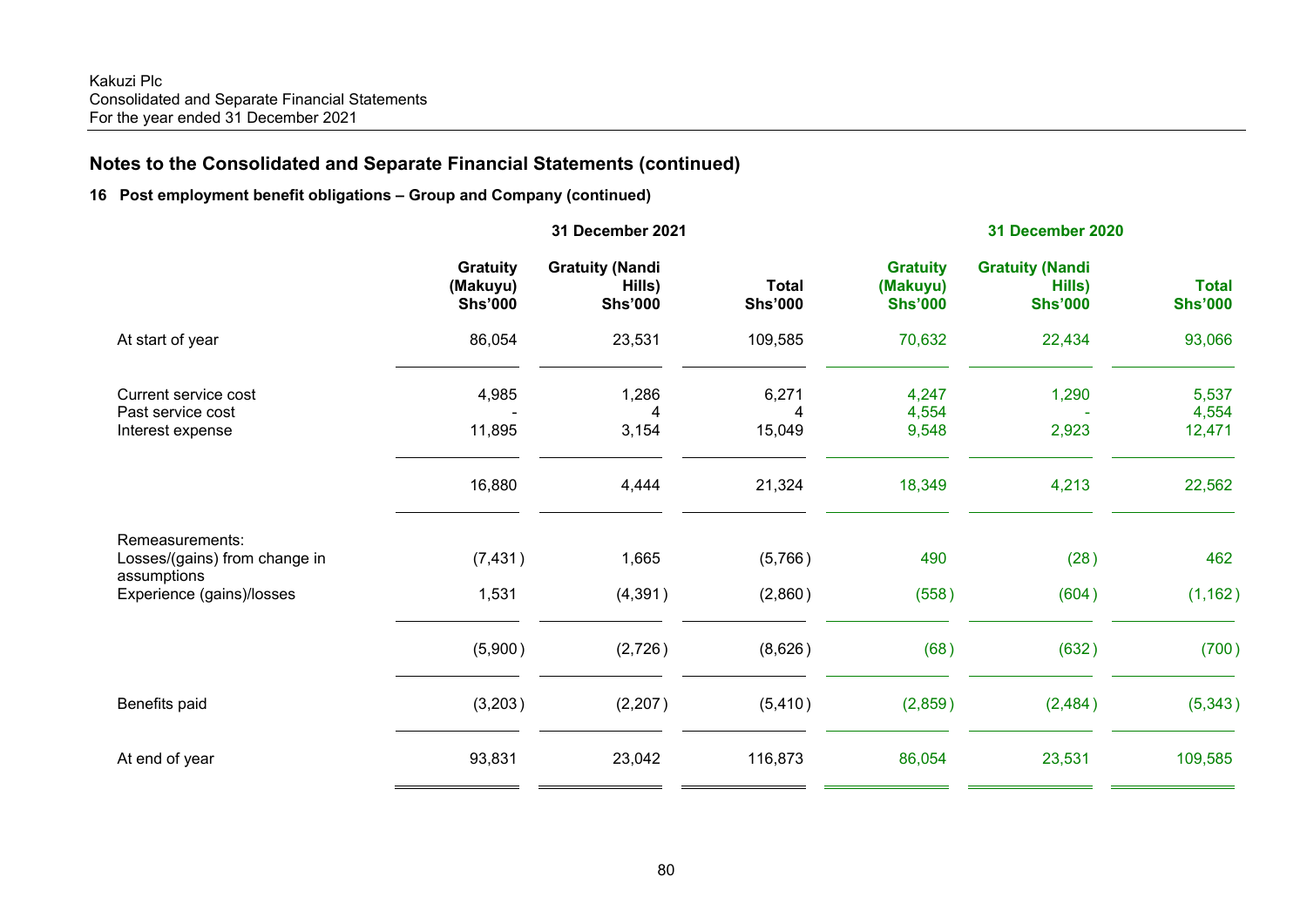#### **16 Post employment benefit obligations – Group and Company (continued)**

The principal actuarial assumptions used are as follows:

|                                                            |                                                  | <b>Gratuity (Makuyu)</b>                         |                                                  | <b>Gratuity (Nandi Hills)</b>                    |         |
|------------------------------------------------------------|--------------------------------------------------|--------------------------------------------------|--------------------------------------------------|--------------------------------------------------|---------|
|                                                            | 2021                                             |                                                  | 2020                                             | 2021                                             | 2020    |
| Discount rate (% p.a.)<br>Future salary increases (% p.a.) | 13.7%                                            |                                                  | 13.3%                                            | 13.7%                                            | 13.3%   |
| first year                                                 | 6%                                               |                                                  | 10%                                              | 6%                                               | 10%     |
| second year                                                | 6%                                               |                                                  | 7.5%                                             | 6%                                               | $7.5\%$ |
| Thereafter                                                 | 6%                                               |                                                  | 7.5%                                             | 6%                                               | $7.5\%$ |
| <b>Mortality (pre-retirement)</b>                          | A 1949 - 1952                                    | A 1949 - 1952                                    | A 1949 - 1952                                    | A 1949 - 1952                                    |         |
| Withdrawals                                                | At rates consistent with similar<br>arrangements | At rates consistent with<br>similar arrangements | At rates consistent with<br>similar arrangements | At rates consistent with similar<br>arrangements |         |
| III-Health                                                 | At rates consistent with similar<br>arrangements | At rates consistent with<br>similar arrangements | At rates consistent with<br>similar arrangements | At rates consistent with similar<br>arrangements |         |
| Retirement age                                             | 55 years                                         | 55 years                                         | 55 years                                         | 60 years                                         |         |

The sensitivity of the defined obligation to changes in the weighted principal assumptions is:

### **Impact on post employment benefit obligation**

|                    | <b>Changes in assumption</b> | Increase/Decrease<br>in assumption |
|--------------------|------------------------------|------------------------------------|
| Discount rate      | by 1%                        | Shs 3.957.000                      |
| Salary growth rate | by $1\%$                     | Not material                       |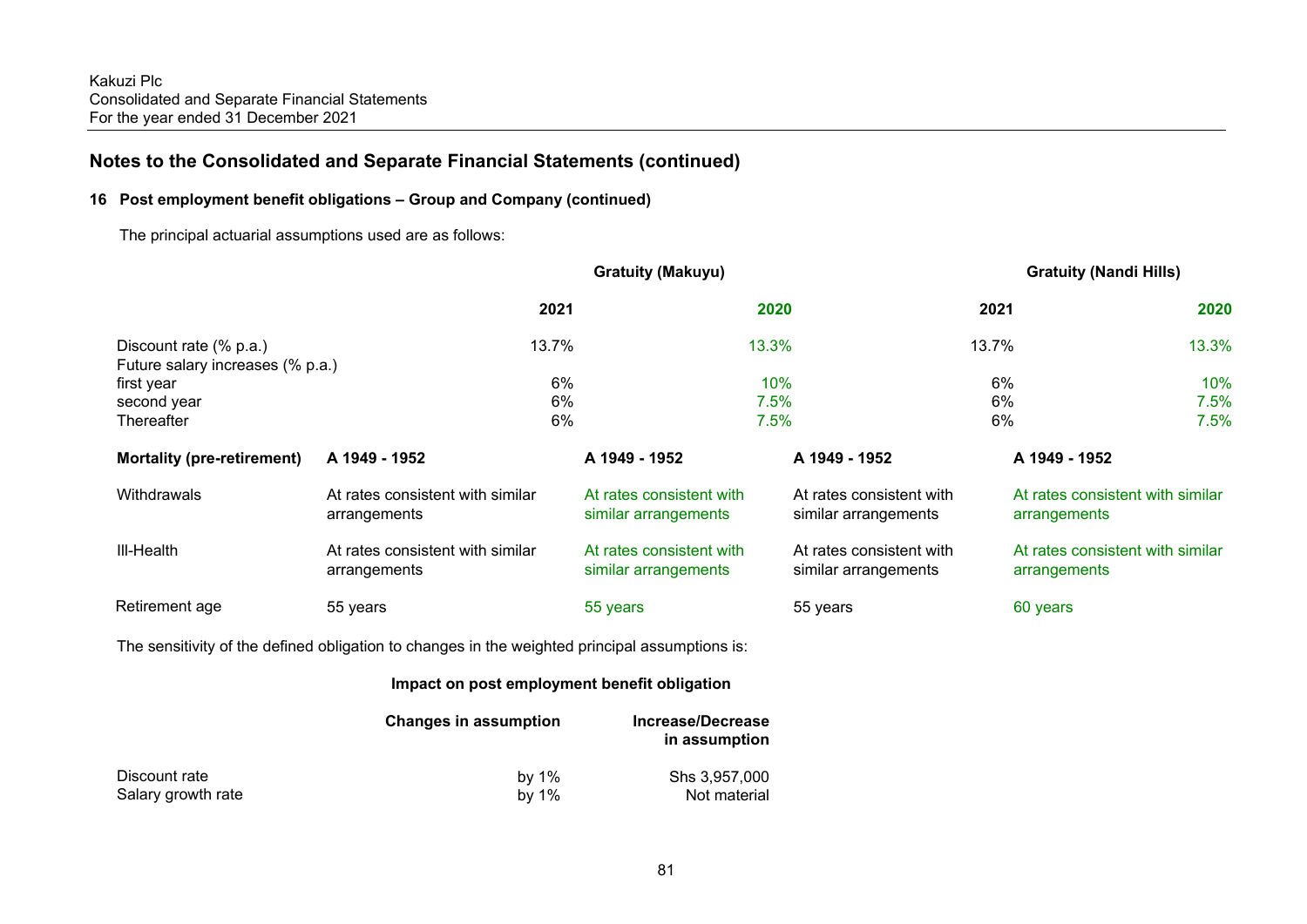#### **16 Post employment benefit obligations – Group and Company (continued)**

The above sensitivity analyses are based on a change in an assumption while holding all other assumptions constant. In practice, this is unlikely to occur, and changes in some of the assumptions may be correlated. When calculating the sensitivity of the post employment benefit obligation to significant actuarial assumptions the same method (present value of the post employment benefit obligation calculated with the projected unit credit method at the end of the reporting period) has been applied as when calculating the liability recognised within the statement of financial position.

The methods and types of assumptions used in preparing the sensitivity analysis did not change compared to the previous period.

| Five year summary:                                                                                                                                                                                  | 2021<br><b>Shs'000</b> | 2020<br><b>Shs'000</b> | 2019<br><b>Shs'000</b> | 2018<br><b>Shs'000</b> | 2017<br><b>Shs'000</b> |
|-----------------------------------------------------------------------------------------------------------------------------------------------------------------------------------------------------|------------------------|------------------------|------------------------|------------------------|------------------------|
| Present value of post employment benefit obligations – Group and Company                                                                                                                            | 116,873                | 109,585                | 93,066                 | 95,233                 | 85,166                 |
| Net expense/(income) recognised in the statement of profit or loss and other<br>comprehensive income - Group and Company<br>- within 'cost of sales'<br>- within 'other comprehensive income/(loss) | 21.324<br>(8,626)      | 22,562<br>(490)        | 19.141<br>(11, 810)    | 17.277<br>(3,046)      | 16,065<br>(1,735)      |

#### **Characteristics and Risks of the post-employment benefit obligation:**

The post-employment benefit obligation is an unfunded obligation to pay terminal gratuities under its Collective Bargaining Agreements with the union. Therefore one of the main risks relating to the benefits under the Scheme is the rate of salary growth. As the benefits are based on the final salary, any changes in salary that differ from the salary escalation rate assumed will have a direct bearing on the benefits paid and the present value of the benefit obligation under the scheme. The Company's experience with respect to pre-retirement exit experience, actual ages of retirement and mortality will also impact the benefits payable under the Scheme, when compared with the assumption made.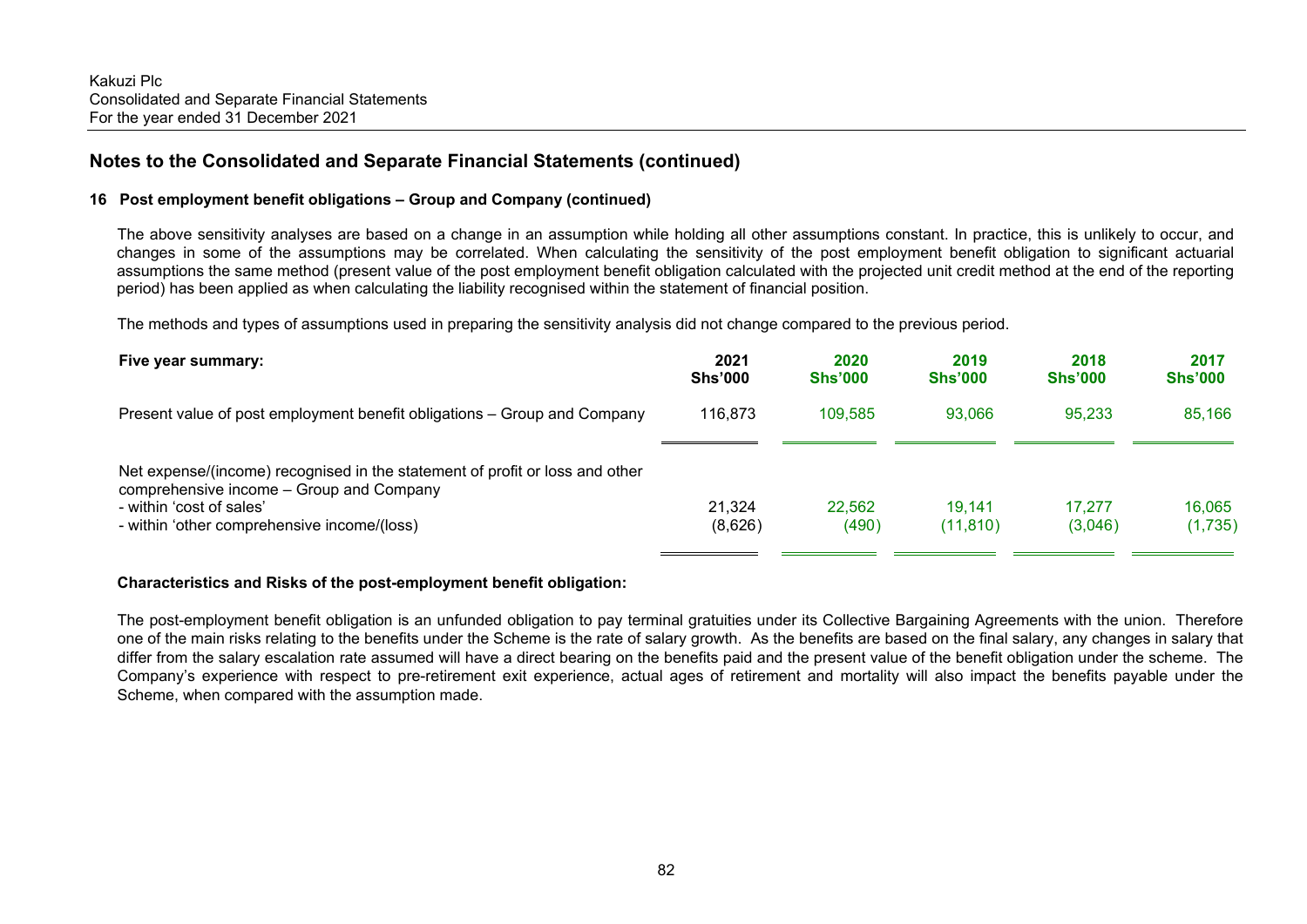#### **17 Lease obligations – Group and Company**

|                                                                                           | 2021<br><b>Shs'000</b> | 2020<br><b>Shs'000</b> |
|-------------------------------------------------------------------------------------------|------------------------|------------------------|
| The movement in the lease liabilities is as follows:                                      |                        |                        |
| Balance at 1 January<br>Interest on lease liabilities<br>Lease payments                   | 432<br>33<br>(3)       | 412<br>33<br>(13)      |
| At 31 December                                                                            | 462                    | 432                    |
| Amounts due for settlement within 12 months<br>Amounts due for settlement after 12 months | 135<br>327             | 59<br>373              |
|                                                                                           | 462                    | 432                    |
| Year 1<br>Year 2<br>Year 3                                                                | 135<br>24<br>23        | 59<br>26<br>24         |
| Year 4                                                                                    | 21                     | 23                     |
| Year 5                                                                                    | 19                     | 21                     |
| Onwards                                                                                   | 240                    | 279                    |
|                                                                                           | 462                    | 432                    |

The lease liabilities were discounted on initial recognition using the incremental borrowing rates of 8%. In the current year, there were no remeasurements of the lease liabilities and the incremental borrowing rates (IBR) at initial recognition was still deemed appropriate.

The cash outflow for leases for the year ended 31 December 2021 was Shs 3,000 (2020 Shs 13,000).

The Group does not face a significant liquidity risk with regards to its lease liabilities. Lease liabilities are monitored within the company's treasury function. All lease obligations are denominated in Kenya Shillings.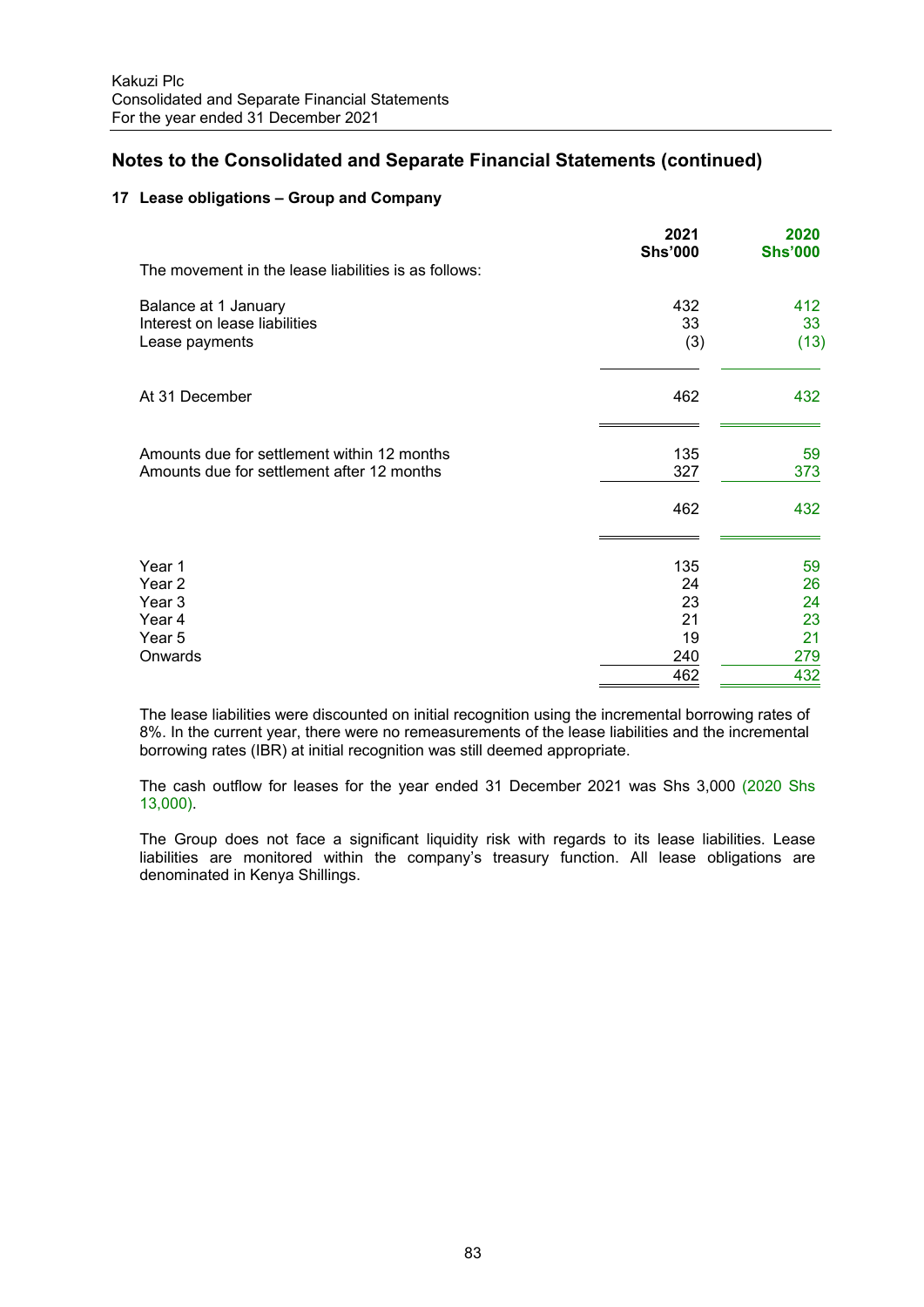#### **18 Property, plant and equipment**

| <b>Group and Company</b>                              | <b>Bearer plants</b><br><b>Shs'000</b> | Buildings,<br>freehold land,<br>dams and<br>improvements<br><b>Shs'000</b> | Plant &<br>machinery<br><b>Shs'000</b> | Motor<br>vehicles,<br>tractors,<br>trailers and<br>implements<br><b>Shs'000</b> | Furniture,<br>fittings and<br>equipment<br><b>Shs'000</b> | <b>Capital work</b><br>in progress<br><b>Shs'000</b> | <b>Total</b><br><b>Shs'000</b> |
|-------------------------------------------------------|----------------------------------------|----------------------------------------------------------------------------|----------------------------------------|---------------------------------------------------------------------------------|-----------------------------------------------------------|------------------------------------------------------|--------------------------------|
| Year ended 31 December 2021                           |                                        |                                                                            |                                        |                                                                                 |                                                           |                                                      |                                |
| Cost                                                  |                                        |                                                                            |                                        |                                                                                 |                                                           |                                                      |                                |
| At start of year                                      | 1,414,629                              | 1,865,257                                                                  | 410,955                                | 352,125                                                                         | 161,420                                                   | 420,706                                              | 4,625,092                      |
| <b>Transfers</b>                                      | 193,470                                | 7,420                                                                      | 1,411                                  |                                                                                 | 3,016                                                     | (205, 317)                                           |                                |
| Additions                                             |                                        | 70,810                                                                     | 13,389                                 | 13,231                                                                          | 9,399                                                     | 111,865                                              | 218,694                        |
| Disposals                                             |                                        | (1,511)                                                                    | (1,536)                                | (6, 741)                                                                        | (755)                                                     |                                                      | (10, 543)                      |
| At end of year                                        | 1,608,099                              | 1,941,976                                                                  | 424,219                                | 358,615                                                                         | 173,080                                                   | 327,254                                              | 4,833,243                      |
| <b>Depreciation and impairment</b>                    |                                        |                                                                            |                                        |                                                                                 |                                                           |                                                      |                                |
| At start of year                                      | 368,095                                | 653,604                                                                    | 239,019                                | 239,412                                                                         | 102,973                                                   |                                                      | 1,603,103                      |
| Charge for the year                                   | 75,833                                 | 78,965                                                                     | 54,299                                 | 26,414                                                                          | 12,008                                                    |                                                      | 247,519                        |
| Eliminated on disposals                               |                                        | (1,010)                                                                    | (1, 354)                               | (6, 741)                                                                        | (755)                                                     |                                                      | (9,860)                        |
| At end of year                                        | 443,928                                | 731,559                                                                    | 291,964                                | 259,085                                                                         | 114,226                                                   |                                                      | 1,840,762                      |
| Net book amount                                       | 1,164,171                              | 1,210,417                                                                  | 132,255                                | 99,530                                                                          | 58,854                                                    | 327,254                                              | 2,992,481                      |
| Depreciation and impairment at year<br>end comprises: |                                        |                                                                            |                                        |                                                                                 |                                                           |                                                      |                                |
| Depreciation                                          | 443,928                                | 731,559                                                                    | 291,964                                | 259,085                                                                         | 114,226                                                   |                                                      | 1,840,762                      |
| Impairment                                            |                                        |                                                                            |                                        |                                                                                 |                                                           |                                                      |                                |
|                                                       | 443,928                                | 731,559                                                                    | 295,964                                | 259,085                                                                         | 114,226                                                   |                                                      | 1,840,762                      |

Property, plant and equipment stated at cost of Shs 541,823,027 have been fully depreciated. The notional annual depreciation charge in respect of these values would have been Shs 66,802,648. There were no items of property, plant and equipment whose title were restricted or pledged as security for liabilities as at 31 December 2021 (2020: none).

Based on an impairment review performed by the Directors at 31 December 2021, no indication of impairment of property, plant and equipment were identified (2020: none).

Capital work-in-progress largely relates to self-constructed assets that had not been brought into use as at year end and bearer plants that have not yet matured.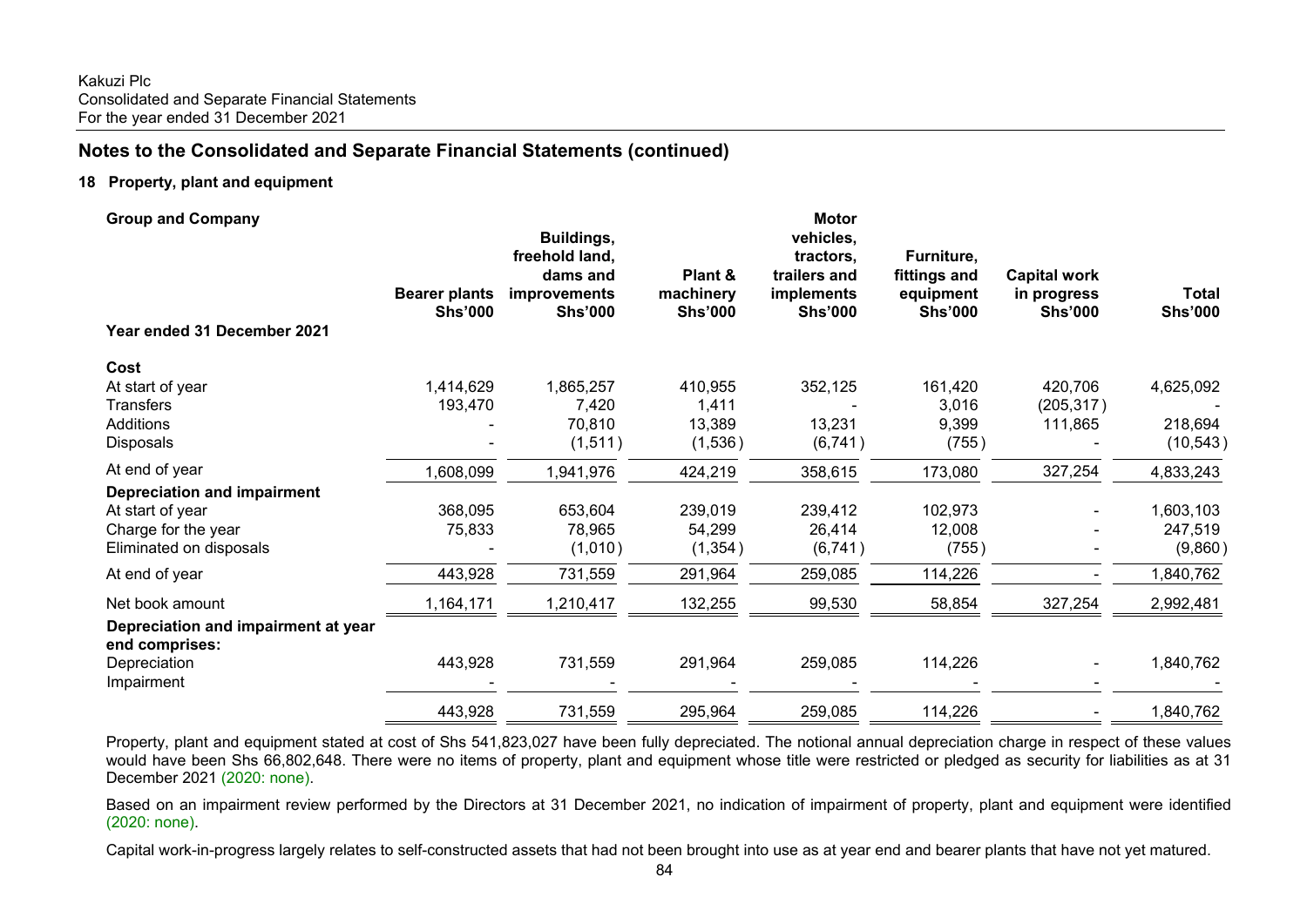#### **18 Property, plant and equipment (continued)**

| <b>Group and Company</b>                | <b>Bearer plants</b><br><b>Shs'000</b> | <b>Buildings,</b><br>freehold land,<br>dams and<br><b>improvements</b><br><b>Shs'000</b> | Plant &<br>machinery<br><b>Shs'000</b> | <b>Motor</b><br>vehicles,<br>tractors,<br>trailers and<br><b>implements</b><br><b>Shs'000</b> | Furniture,<br>fittings and<br>equipment<br><b>Shs'000</b> | <b>Capital work</b><br>in progress<br><b>Shs'000</b> | <b>Total</b><br><b>Shs'000</b> |
|-----------------------------------------|----------------------------------------|------------------------------------------------------------------------------------------|----------------------------------------|-----------------------------------------------------------------------------------------------|-----------------------------------------------------------|------------------------------------------------------|--------------------------------|
| Year ended 31 December 2020             |                                        |                                                                                          |                                        |                                                                                               |                                                           |                                                      |                                |
| <b>Cost</b>                             |                                        |                                                                                          |                                        |                                                                                               |                                                           |                                                      |                                |
| At start of year                        | 1,350,977                              | 1,639,426                                                                                | 345,000                                | 331,760                                                                                       | 153,178                                                   | 470,331                                              | 4,290,672                      |
| <b>Transfers</b>                        | 63,652                                 | 87,606                                                                                   | 11,417                                 |                                                                                               |                                                           | (162, 675)                                           |                                |
| <b>Additions</b>                        |                                        | 139,591                                                                                  | 54,661                                 | 33,238                                                                                        | 8,439                                                     | 113,050                                              | 348,979                        |
| <b>Disposals</b>                        |                                        | (1,366)                                                                                  | (123)                                  | (12, 873)                                                                                     | (197)                                                     |                                                      | (14, 559)                      |
| At end of year                          | 1,414,629                              | 1,865,257                                                                                | 410,955                                | 352,125                                                                                       | 161,420                                                   | 420,706                                              | 4,625,092                      |
| <b>Depreciation and impairment</b>      |                                        |                                                                                          |                                        |                                                                                               |                                                           |                                                      |                                |
| At start of year                        | 299,298                                | 579,578                                                                                  | 185,795                                | 220,049                                                                                       | 92,718                                                    |                                                      | 1,377,438                      |
| Charge for the year                     | 68,797                                 | 74,026                                                                                   | 53,347                                 | 27,406                                                                                        | 10,394                                                    |                                                      | 233,970                        |
| Eliminated on disposals                 |                                        |                                                                                          | (123)                                  | (8,043)                                                                                       | (139)                                                     |                                                      | (8,305)                        |
| At end of year                          | 368,095                                | 653,604                                                                                  | 239,019                                | 239,412                                                                                       | 102,973                                                   |                                                      | 1,603,103                      |
| Net book amount                         | 1,046,534                              | 1,211,653                                                                                | 171,936                                | 112,713                                                                                       | 58,447                                                    | 420,706                                              | 3,021,989                      |
| Depreciation and impairment at year end |                                        |                                                                                          |                                        |                                                                                               |                                                           |                                                      |                                |
| comprises:                              |                                        |                                                                                          |                                        |                                                                                               |                                                           |                                                      |                                |
| <b>Depreciation</b>                     | 368,095                                | 653,604                                                                                  | 239,019                                | 239,412                                                                                       | 102,973                                                   |                                                      | 1,603,103                      |
| Impairment                              |                                        |                                                                                          |                                        |                                                                                               |                                                           |                                                      |                                |
|                                         | 368,095                                | 653,604                                                                                  | 239,019                                | 239,412                                                                                       | 102,973                                                   |                                                      | 1,603,103                      |

Property, plant and equipment stated at cost of Shs 513,347,817 have been fully depreciated. The notional annual depreciation charge in respect of these values would have been Shs 61,782,521.

Based on an impairment review performed by the Directors at 31 December 2020, no indication of impairment of property, plant and equipment were identified (2019: none).

Capital work-in-progress largely relates to self-constructed assets that had not been brought into use as at year end and bearer plants that have not yet matured.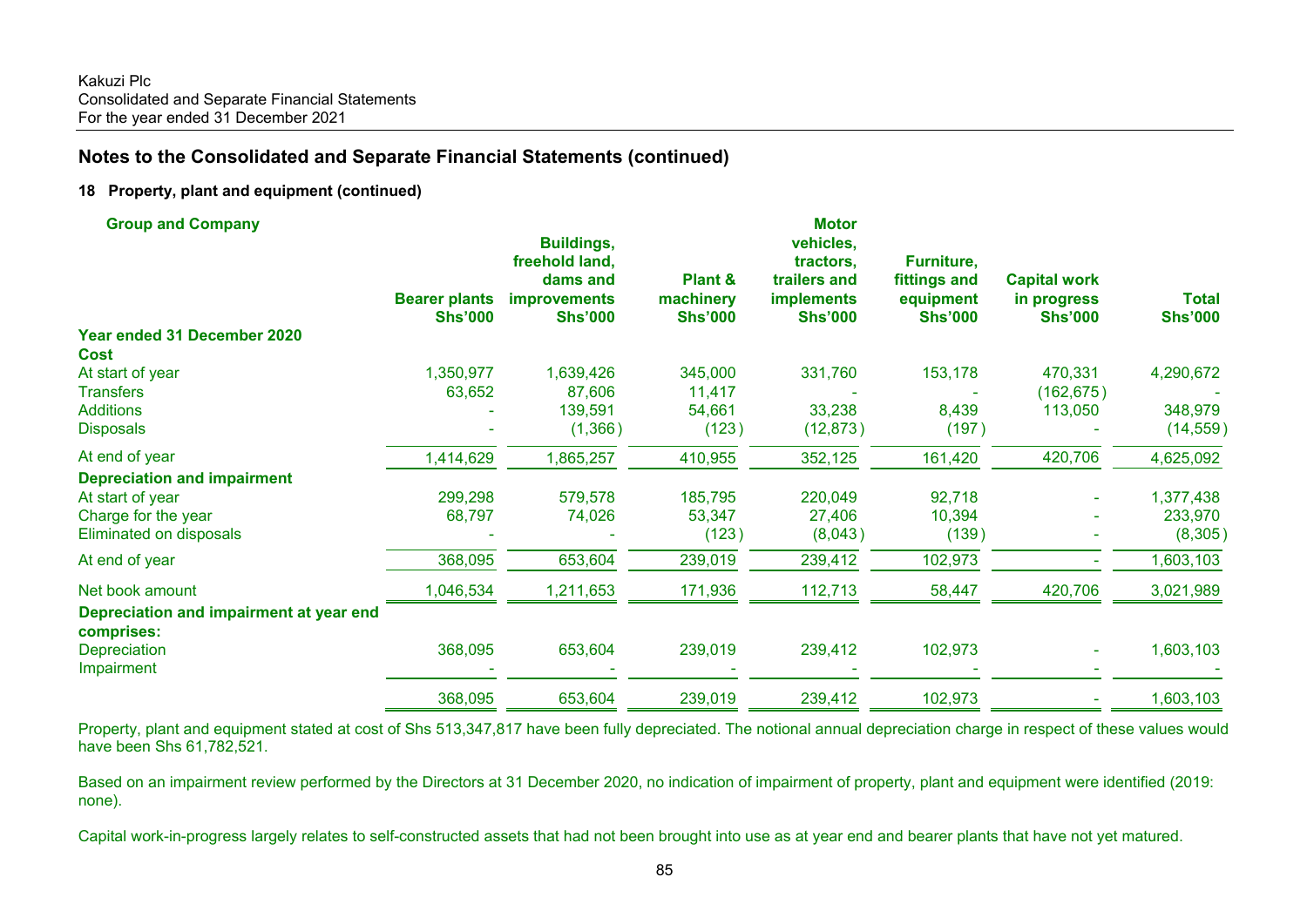#### **19 Right of use assets – Group and Company**

The Group has leased land for its use. Information about the leases in which the Group is a lessee is presented below:

|                                             | 2021           | 2020           |
|---------------------------------------------|----------------|----------------|
|                                             | <b>Shs'000</b> | <b>Shs'000</b> |
| Cost                                        |                |                |
| At 1 January and at 31 December             | 4,791          | 4,791          |
| <b>Accumulated depreciation</b>             |                |                |
| At 1 January                                | 456            | 10             |
| Charge for the year                         | 49             | 446            |
| At 31 December                              | 505            | 456            |
| At 31 December                              | 4,286          | 4,335          |
| Amounts recognised in profit and loss       |                |                |
| Depreciation expense of right of use assets | 49             | 446            |
| Interest expenses on lease liabilities      | 33             | 33             |
|                                             | 82             | 479            |
|                                             |                |                |

The Group is not committed to any arrangements that are short term as at year end.

All of the land leases in which the Group is the lessee contain only fixed payments.

There are no restrictions or covenants imposed by lessors and the Group did not enter into any sale and leaseback transactions during the year (2020: Nil).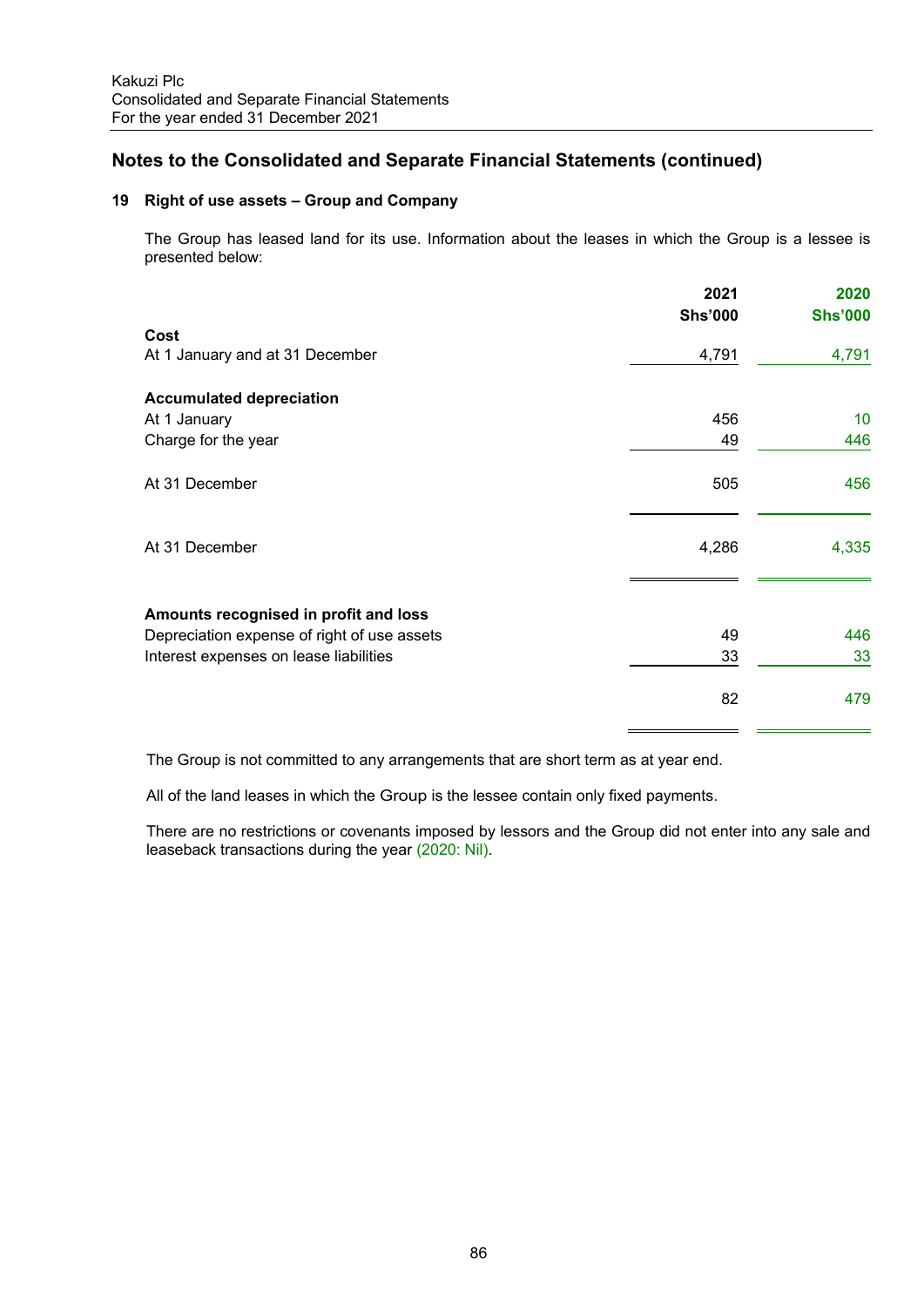#### **20 Investment in subsidiaries-Company only**

The subsidiary companies are all wholly owned, incorporated in Kenya and have the same year end. Estates Services Limited and Kaguru EPZ Limited are wholly owned and are dormant.

| Year ended 31 December 2021 | <b>Kaguru EPZ</b><br>Limited<br><b>Shs'000</b>        | <b>Estates</b><br><b>Services</b><br>Limited<br><b>Shs'000</b>        | <b>Total</b><br><b>Shs'000</b> |
|-----------------------------|-------------------------------------------------------|-----------------------------------------------------------------------|--------------------------------|
| At start of year            | 1,670                                                 | 2,625                                                                 | 4,295                          |
| At end of year              | 1,670                                                 | 2,625                                                                 | 4,295                          |
| Year ended 31 December 2020 | <b>Kaguru EPZ</b><br><b>Limited</b><br><b>Shs'000</b> | <b>Estates</b><br><b>Services</b><br><b>Limited</b><br><b>Shs'000</b> | <b>Total</b><br><b>Shs'000</b> |
| At start of year            | 1,670                                                 | 2,625                                                                 | 4,295                          |
| At end of year              | 1,670                                                 | 2,625                                                                 | 4,295                          |

There were no restrictions on the Groups ability to access or use assets of the subsidiaries to settle the Groups liabilities at 31 December 2021 and 31 December 2020.

#### **21 Financial assets held at amortised cost – Group and Company**

Financial assets held at amortised cost comprises treasury bonds carried at amortised cost.

|                                      | <b>Maturity rate</b><br>Average<br><b>Interest</b><br>Rate | <b>Maturity</b><br>date | 2021<br><b>Shs'000</b> | 2020<br><b>Shs'000</b> |
|--------------------------------------|------------------------------------------------------------|-------------------------|------------------------|------------------------|
|                                      |                                                            | 18-Nov-22<br>and        |                        |                        |
| <b>Treasury Infrastructure Bonds</b> | 12.50%                                                     | 18-Nov-24               | 200,000                | 200,000                |

The movement in financial assets held to maturity is as follows:

|                                          | 2021<br><b>Shs'000</b> | 2020<br><b>Shs'000</b> |
|------------------------------------------|------------------------|------------------------|
| At start of year<br>Redeemed in the year | 200,000                | 200,000                |
| At end of year                           | 200,000                | 200,000                |
| Non current portion<br>Current portion   | 100,000<br>100,000     | 200,000                |
|                                          | 200,000                | 200,000                |

The Directors consider that the carrying amounts of the financial assets held to at amortised cost in the consolidated and separate financial statements approximate their fair values.

None of the financial assets had been pledged as collateral for liabilities or contingent liabilities as at 31 December 2021 (2020: Nil).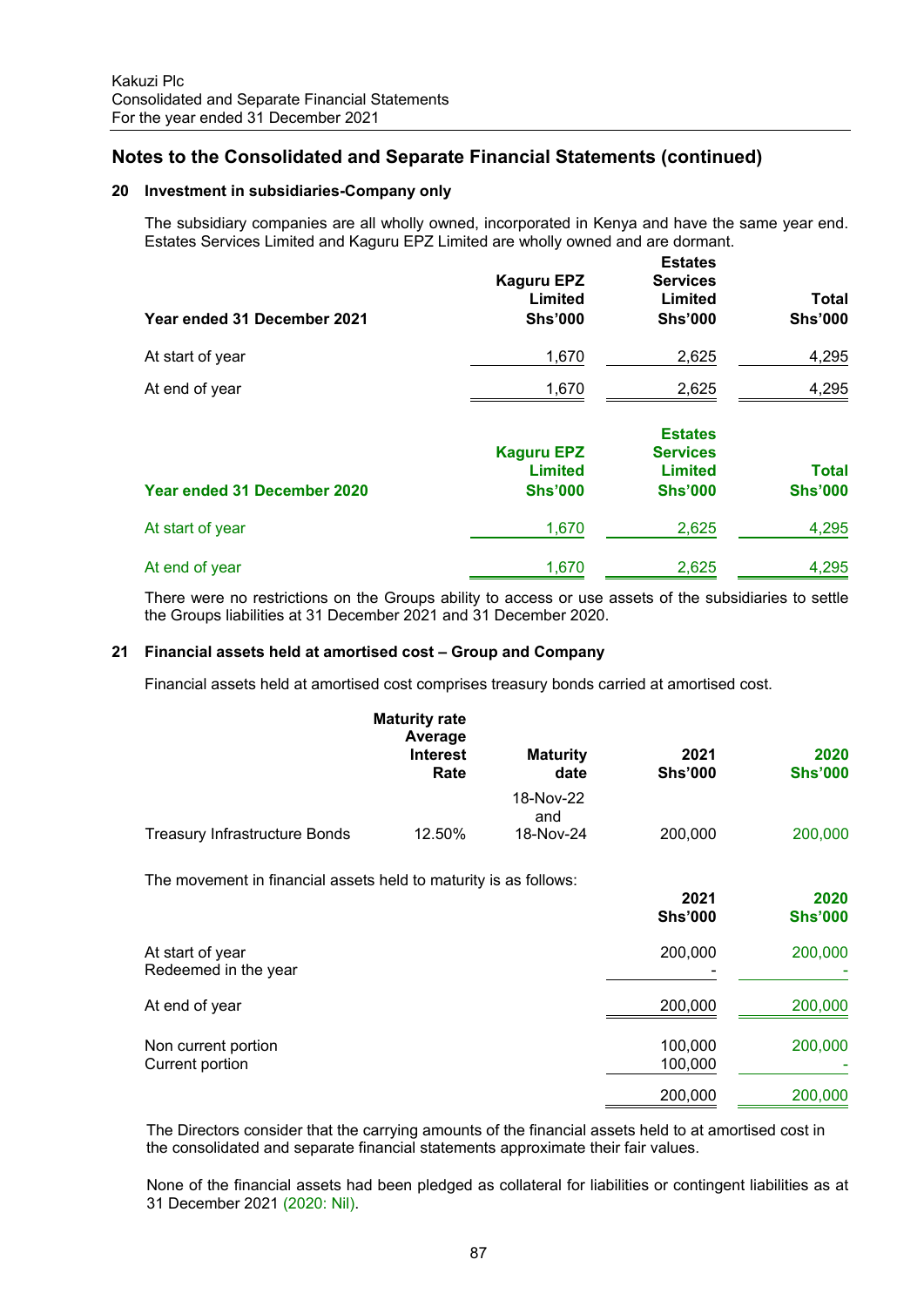#### **22 Inventories – Group and Company**

|                                      | 2021<br><b>Shs'000</b> | 2020<br><b>Shs'000</b> |
|--------------------------------------|------------------------|------------------------|
| Spare parts and consumable materials | 211,832                | 165,466                |
| Macadamia nuts                       | 241,441                | 220,638                |
| <b>Blueberries</b>                   | 3,222                  |                        |
| Poles & timber                       | 47,928                 | 48,912                 |
| Total inventories                    | 504,423                | 435,016                |

The cost of inventories recognised as an expense and included in cost of sales amounted to Shs 1,811,875,000 (2020: Shs 1,575,535,000). There were no write downs during the year (2020: Nil).

#### **23 Receivables and prepayments – Group and Company**

|                                                                                                                                                                         | 2021<br><b>Shs'000</b>                         | 2020<br><b>Shs'000</b>                          |
|-------------------------------------------------------------------------------------------------------------------------------------------------------------------------|------------------------------------------------|-------------------------------------------------|
| Trade receivables<br>Loss allowance                                                                                                                                     | 71,572<br>(5,324)                              | 251,981<br>(5, 324)                             |
| Trade receivables - net<br>Due from related companies (Note $27(v)$ )<br>Staff debtors<br>Value Added Tax (VAT) Refunds receivable<br>Other receivables and prepayments | 66,248<br>98.095<br>39,011<br>98,387<br>79,874 | 246,657<br>49,814<br>35,264<br>60,963<br>70,057 |
| Less non current portion                                                                                                                                                | 381,615<br>(38, 745)                           | 462,755<br>(35, 555)                            |
| Current receivables & prepayments<br>Non current receivables                                                                                                            | 342,870                                        | 427,200<br>35,555                               |
|                                                                                                                                                                         | 38,745                                         |                                                 |

Other receivables comprise trade deposits and a shipping rebate

Non current receivables are due within five years from reporting date and are secured and are charged interest of 2.1% (2020: 2.1%). None of the amounts were impaired (2020: Nil).

#### **Trade Receivables**

The Directors of the Company estimate the loss allowance on trade receivables at the end of the reporting period at an amount equal to lifetime expected credit loss ("ECL").

The expected credit losses on trade receivables are estimated using a provision matrix by reference to past default experience of the debtor and an analysis of the debtors current financial position, adjusted for factors that are specific to the debtors, general economic conditions of the industry in which the debtors operate and an assessment of both the current as well as the forecast direction of conditions at the reporting date.

The following table details the risk profile of trade receivables based on the Group's provision matrix.

|                           | Trade receivables – days past due |                 |                      |                      |                       |                         |  |
|---------------------------|-----------------------------------|-----------------|----------------------|----------------------|-----------------------|-------------------------|--|
| 31/12/2021 & 31/12/2020   | Not past due<br>Shs'000           | $30$<br>Shs'000 | $31 - 60$<br>Shs'000 | $61 - 90$<br>Shs'000 | >90<br><b>Shs'000</b> | Total<br><b>Shs'000</b> |  |
| Expected credit loss rate | 0%                                | በ%              | በ%                   | $0\%$                | 100%                  | 0%                      |  |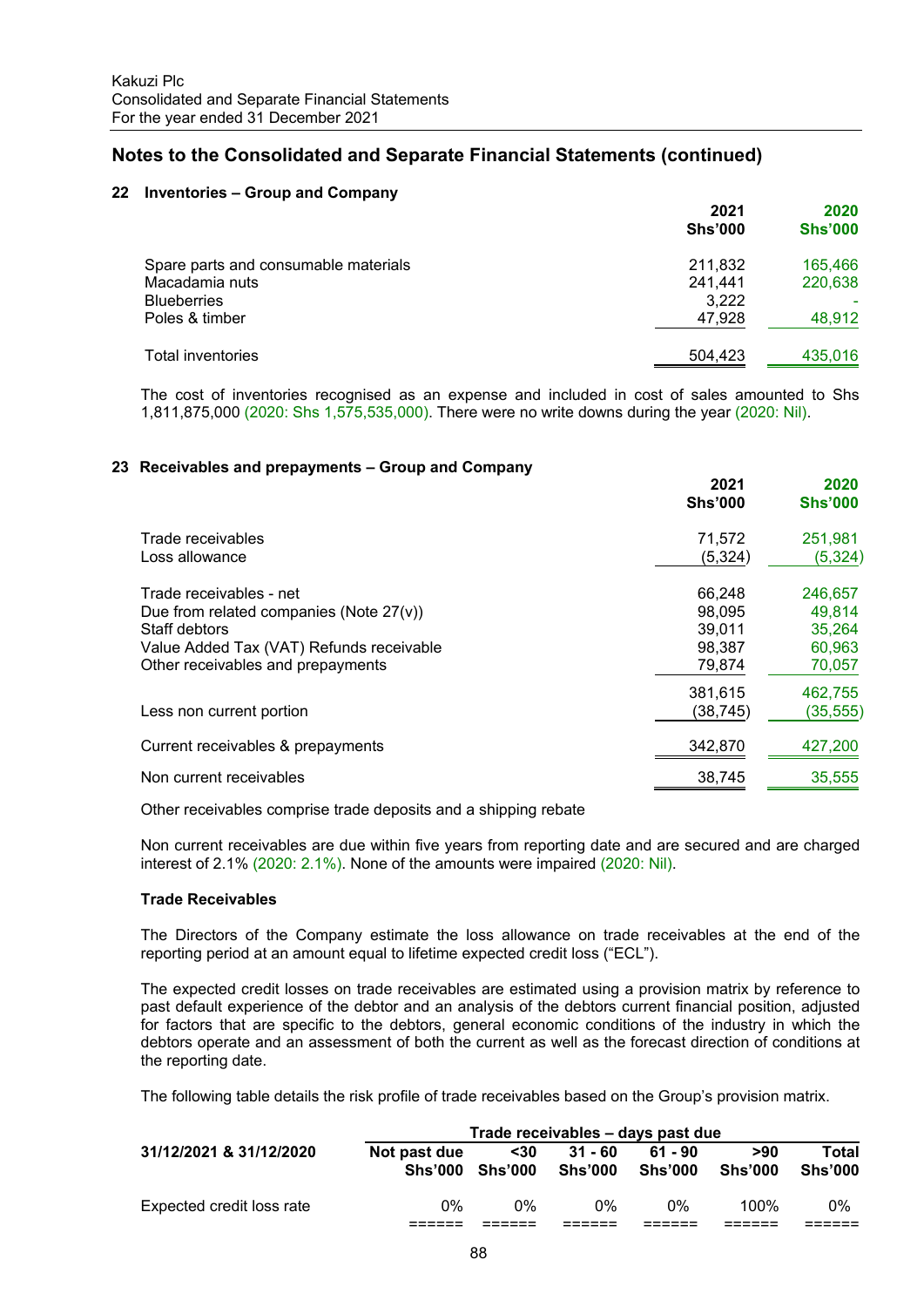#### **23 Receivables and prepayments – Group and Company (continued)**

The following table shows the movement in lifetime ECL that has been recognised for trade receivables in accordance with the simplified approach set out in IFRS 9.

|                                         | <b>Collectively</b><br>assessed | <b>Individually</b><br>assessed | Total |
|-----------------------------------------|---------------------------------|---------------------------------|-------|
| Balance at 1 January 2020               | $\blacksquare$                  | 4,934                           | 4,934 |
| Loss allowance charge for the year 2020 |                                 | 390                             | 390   |
|                                         |                                 |                                 |       |
| Balance as at 31 December 2020          |                                 | 5,324                           | 5.324 |
|                                         |                                 |                                 |       |
| Loss allowance charge for the year 2021 |                                 |                                 |       |
|                                         |                                 |                                 |       |
| Balance as at 31 December 2021          |                                 | 5.324                           | 5.324 |
|                                         |                                 |                                 |       |

#### **24 Payables and accrued expenses**

|                                          | Group          |                |                | Company        |
|------------------------------------------|----------------|----------------|----------------|----------------|
|                                          | 2021           | 2020           | 2021           | 2020           |
|                                          | <b>Shs'000</b> | <b>Shs'000</b> | <b>Shs'000</b> | <b>Shs'000</b> |
| Trade payables                           | 110,320        | 86,353         | 110,320        | 86,353         |
| Due to related companies (Note $27(v)$ ) |                |                | 8,383          | 8,383          |
| Accrued expenses                         | 19,898         | 24,045         | 19,898         | 24,045         |
| Leave obligations                        | 36,634         | 34,434         | 36,634         | 34,434         |
| Other payables                           | 60,642         | 81,775         | 60,642         | 81,775         |
|                                          |                |                |                |                |
|                                          | 227,494        | 226,607        | 235,877        | 234,990        |
|                                          |                |                |                |                |

Other payables relate to provisions for audit, legal and and sundry payables.

Leave obligations covers the Group's liability for accrued annual leave. The movement on the leave obligations for Group and Company is as follows:

|                      | 2021<br><b>Shs'000</b> | 2020<br><b>Shs'000</b> | 2021<br><b>Shs'000</b> | 2020<br><b>Shs'000</b> |
|----------------------|------------------------|------------------------|------------------------|------------------------|
| At start of year     | 34,434                 | 23,727                 | 34,434                 | 23,727                 |
| Charge for the year  | 4,711                  | 12,847                 | 4,711                  | 12,847                 |
| Paid during the year | (2,511)                | (2, 140)               | (2,511)                | (2, 140)               |
| At end of year       | 36,634                 | 34,434                 | 36,634                 | 34,434                 |
|                      |                        |                        |                        |                        |

The carrying amounts of the payables and accrued expenses approximate to their fair values.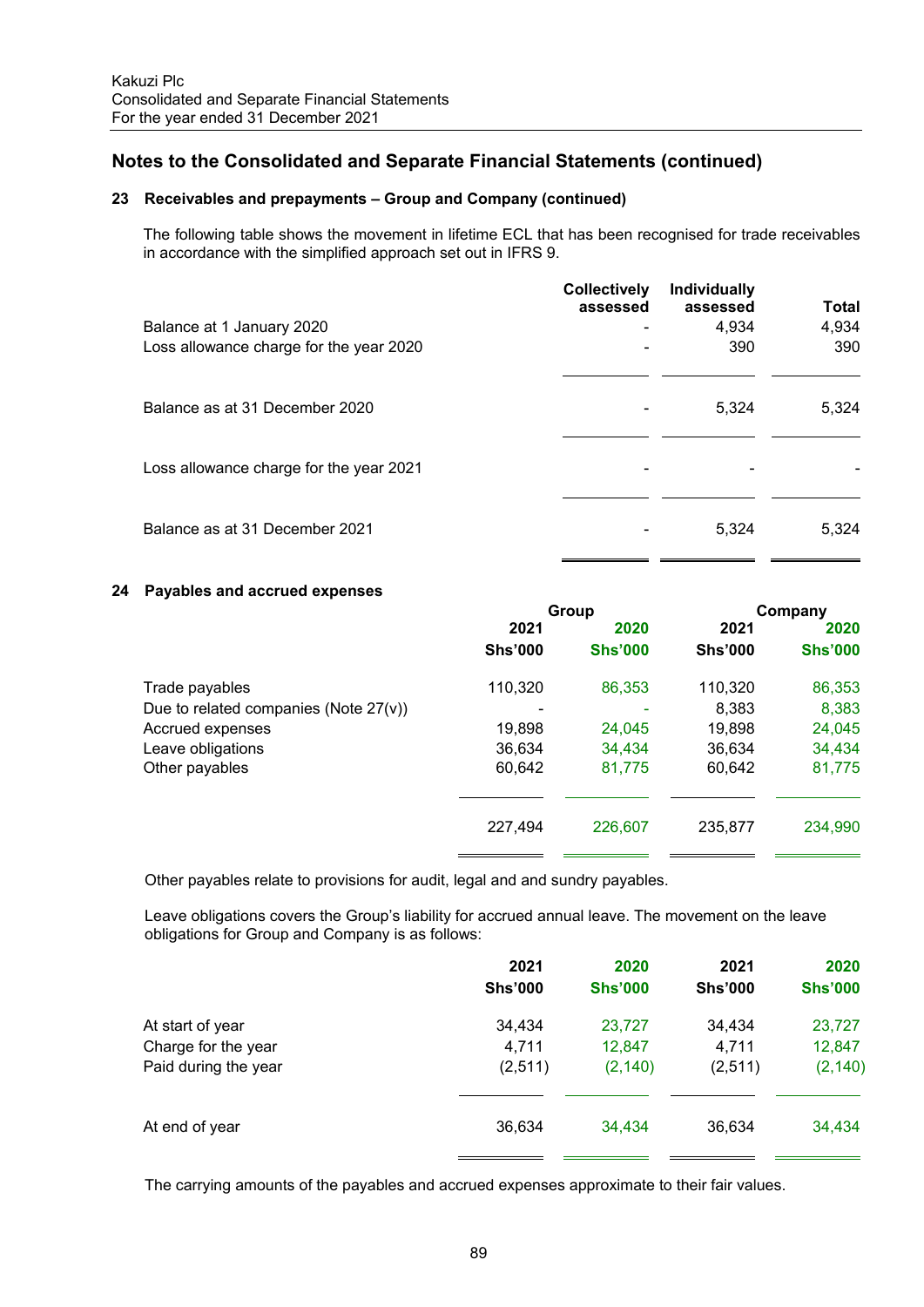#### **25 Cash and cash equivalents - Group and Company**

For the purposes of the statement of cash flows, cash and cash equivalents comprise the following:-

|                          | 2021<br><b>Shs'000</b> | 2020<br><b>Shs'000</b> |
|--------------------------|------------------------|------------------------|
| Cash at bank and in hand | 74,612                 | 925,461                |
| Short term deposits      | 1,581,607              | 744,663                |
|                          | 1,656,219              | 1,670,124              |
|                          |                        |                        |

The short term deposits are denominated in Kenya Shillings (Shs) and United States Dollars (USD) and have a maturity of three months or less from the date of acquisition or are repayable immediately with no loss of interest. The effective interest rates on the short term deposits as at 31 December were as shown below:

|                               | 2021  | 2020  |
|-------------------------------|-------|-------|
| Kenya Shillings deposits      | 7.10% | 6.94% |
| United States Dollar deposits | 3.00% | 3.18% |

 The Directors consider that the carrying amounts of cash and cash equivalents in the consolidated financial statements approximate their fair values.

There were no amounts of cash and cash equivalents held by the Group that were not available for use by the Group as at 31 December 2021 (2020: Nil).

#### **26 Note to the consolidated and separate statement of cash flows**

Reconciliation of profit before income tax to cash generated from operations:

|                                                                                                                                  | 2021<br><b>Shs'000</b> | 2020<br><b>Shs'000</b> |
|----------------------------------------------------------------------------------------------------------------------------------|------------------------|------------------------|
| Profit before income tax                                                                                                         | 471,556                | 847,532                |
| Adjustments for:                                                                                                                 |                        |                        |
| Net exchange gains on foreign currency cash & cash equivalents (Note 7)<br>Interest expense on lease liabilities (Note 8)        | (15,998)<br>33         | (65, 358)<br>33        |
| Interest income (Note 8)                                                                                                         | (80, 189)              | (79, 701)              |
| Depreciation (Note 18)                                                                                                           | 247,519                | 233,970                |
| Depreciation of right of use assets (Note 19)                                                                                    | 49                     | 446                    |
| Gain on disposal of property, plant and equipment<br>Gains arising from changes in fair value less estimated point-sale costs of | (1,420)                | (1,958)                |
| non-current biological assets (Note 6 (i))<br>Decrease in the fair value of biological assets due to sales and harvest and       | (138, 121)             | (57, 813)              |
| disposal (Note 6 (i))<br>Fair value movement in biological assets – growing agricultural produce                                 | 89,905                 | 62,465                 |
| (Note $6$ (ii))<br>Changes in working capital:                                                                                   | 10,007                 | (144, 791)             |
| - Increase in inventories                                                                                                        | (69, 407)              | (33, 323)              |
| - Decrease/(increase) in receivables and prepayments                                                                             | 81,140                 | (152, 913)             |
| - Increase in payables, accrued expenses and lease obligations                                                                   | 887                    | 44,896                 |
| - Increase in post-employment benefit obligations                                                                                | 15,914                 | 17,219                 |
| Cash generated from operations                                                                                                   | 611,875                | 670,704                |
|                                                                                                                                  |                        |                        |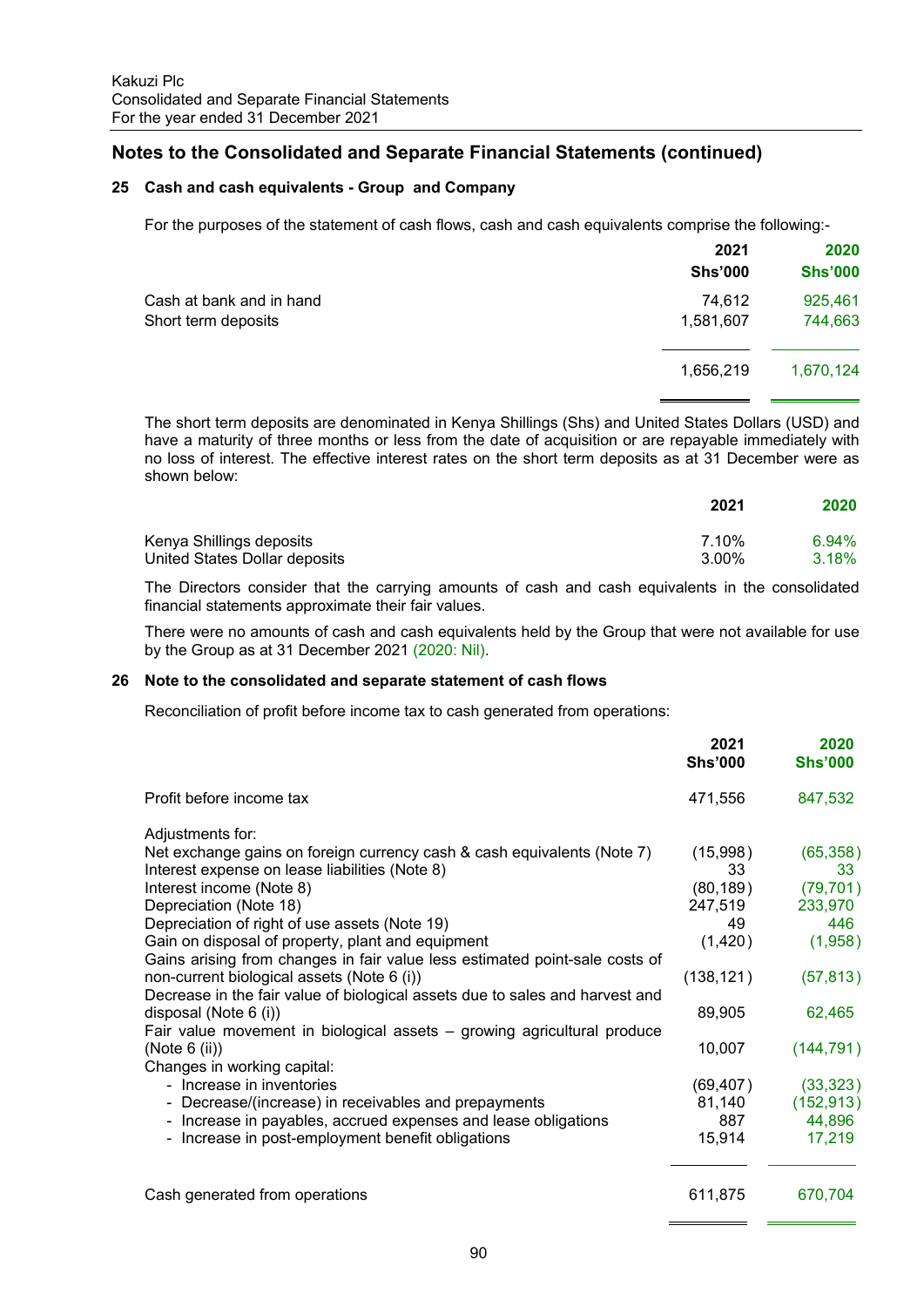#### **27 Related party transactions – Group and Company**

The group is controlled by Camellia Plc, a company incorporated in England. Camellia Plc is the ultimate parent of the Group. There are other Camellia Plc group companies that are related to Kakuzi Plc through common shareholdings. Fellow Subsidiaries within the Camellia Plc Group act as brokers and managing agents for certain products and operations of the Group.

The following transactions were carried out with related parties:

|     |                                                     | 2021           | 2020           |
|-----|-----------------------------------------------------|----------------|----------------|
|     |                                                     | <b>Shs'000</b> | <b>Shs'000</b> |
| i)  | Sale of goods to:                                   |                |                |
|     | Eastern Produce Kenya Limited                       | 197,640        | 129,366        |
| ii) | Purchase of goods and services from:                |                |                |
|     | Robertson Bois Dickson Anderson (RBDA) Kenya Branch | 24,654         | 125,112        |
|     | Eastern Produce Kenya Limited                       | 73,724         | 71,759         |
|     | Eastern Produce Regional Services Limited           | 74,423         |                |
|     |                                                     | 172,801        | 196,871        |
|     |                                                     |                |                |

The purchase of goods and services includes a charge in relation to the Executive Directors remuneration (including value of benefits in kind) amounting to Shs 28,657,000 (2020: Shs 28,584,000).

|      |                                                   | 2021<br><b>Shs'000</b> | 2020<br><b>Shs'000</b> |
|------|---------------------------------------------------|------------------------|------------------------|
| iii) | Key management compensation                       |                        |                        |
|      | Salaries and other short-term employment benefits | 96,327                 | 74,754                 |
|      | Post employment benefits                          | 971                    | 357                    |
|      |                                                   | 97,298                 | 75,111                 |
| iv)  | Directors' remuneration                           |                        |                        |
|      | Fees for services as a Director                   | 27,125                 | 11,529                 |
|      | Other emoluments                                  | 495                    | 388                    |
|      |                                                   | 27,620                 | 11,917                 |

-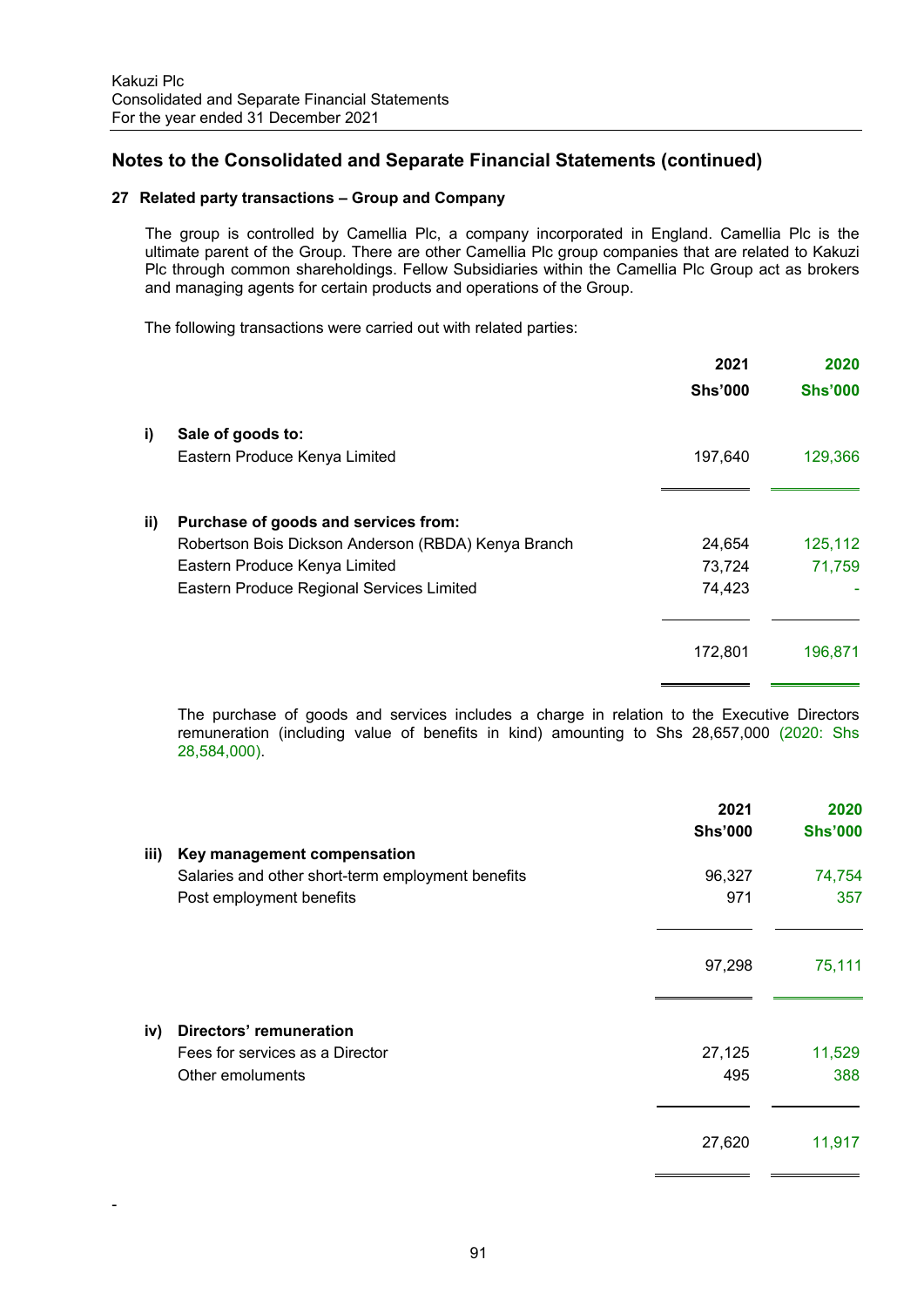#### **27 Related party transactions – Group and Company (continued)**

#### **v) Outstanding balances arising from sale and purchase of goods and service**

| Group                                               |                | Company        |                |
|-----------------------------------------------------|----------------|----------------|----------------|
| 2021                                                | 2020           | 2021           | 2020           |
| <b>Shs'000</b>                                      | <b>Shs'000</b> | <b>Shs'000</b> | <b>Shs'000</b> |
|                                                     |                |                |                |
| 82,295                                              | 34,104         | 82,295         | 34,104         |
|                                                     | 15,710         |                | 15,710         |
| Eastern Produce Regional Services Limited<br>15,800 |                | 15,800         |                |
|                                                     |                |                |                |
| 98,095                                              | 49,814         | 98,095         | 49,814         |
|                                                     |                |                |                |
|                                                     |                | 2,570          | 2,570          |
|                                                     |                | 5,813          | 5,813          |
|                                                     |                |                |                |
|                                                     |                | 8,383          | 8,383          |
|                                                     |                |                |                |

#### **28 Commitments – Group and Company**

#### **Capital commitments**

Capital expenditure contracted for at the reporting date but not recognised in the financial statements is as follows:

|                               | 2021           | 2020           |
|-------------------------------|----------------|----------------|
|                               | <b>Shs'000</b> | <b>Shs'000</b> |
| Property, plant and equipment | 48,168         | 18,532         |

#### **29 Contingent liabilities**

Various claims have been submitted against the Group in relation to different litigations. It is not practical to estimate the potential effect of these claims but legal advice indicates that it is not probable that a significant liability will arise. The Directors believe that the ultimate resolution of these legal proceedings would not have a material effect on the Group's consolidated and separate financial statements.

#### **30 Subsequent events**

There have been no significant events after the reporting date to the date of signing these accounts which have a material financial statement impact at 31 December 2021.

------------- 000 -------------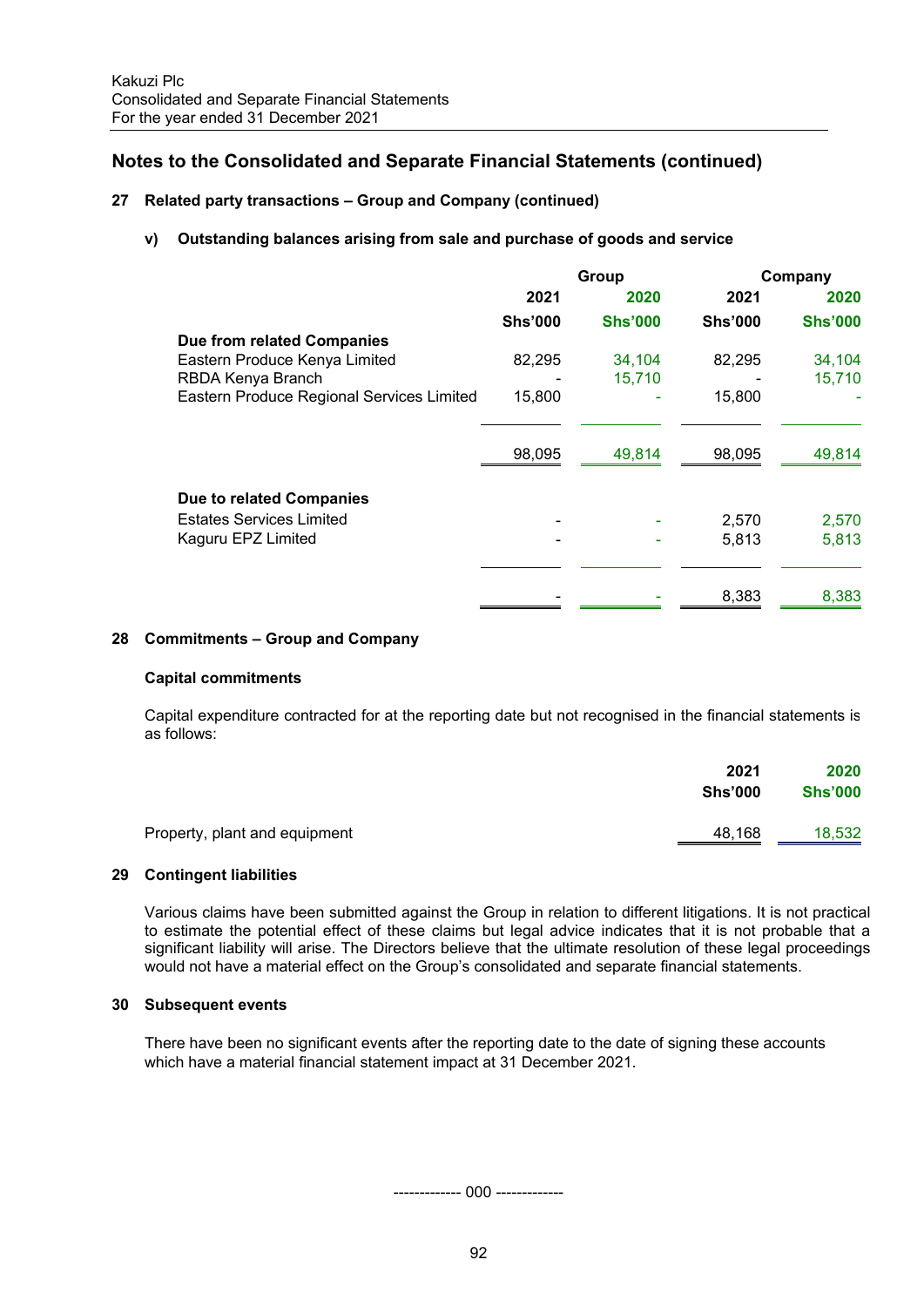## Kakuzi Plc

## Company's five year record

|                                                                | 2021<br><b>Shs'000</b> | 2020<br><b>Shs'000</b> | 2019<br><b>Shs'000</b>  | 2018<br><b>Shs'000</b> | 2017<br><b>Shs'000</b> |
|----------------------------------------------------------------|------------------------|------------------------|-------------------------|------------------------|------------------------|
| Turnover                                                       | 3,296,414              | 3,608,941              | 2,888,662               | 3,152,831              | 2,823,926              |
| Profit before income tax<br>Income tax                         | 471,556<br>(151, 820)  | 847,532<br>(225, 498)  | 1,014,477<br>(301, 038) | 684,083<br>(202, 489)  | 849,123<br>(257, 480)  |
| Profit after income tax                                        | 319,736                | 622,034                | 713,439                 | 481,594                | 591,643                |
| Profit attributable to the members of<br>Kakuzi Plc            | 319,736                | 622,034                | 713,439                 | 481,594                | 591,643                |
| Dividends: -                                                   |                        |                        |                         |                        |                        |
| Proposed final dividend - for the year                         | 431,200                | 352,800                | 274,400                 | 176,400                | 137,200                |
| Capital and reserves: -<br>Called up share capital<br>Reserves | 98,000<br>5,437,282    | 98,000<br>5,464,308    | 98,000<br>5,116,184     | 98,000<br>4,567,335    | 98,000<br>4,219,895    |
| <b>Total equity</b>                                            | 5,535,282              | 5,562,308              | 5,214,184               | 4,665,335              | 4,317,895              |
| Basic earnings per ordinary share (Shs)                        | 16.31                  | 31.74                  | 36.40                   | 24.57                  | 30.19                  |
| Dividends per ordinary share (Shs)                             | 22.00                  | 18.00                  | 14.00                   | 9.00                   | 7.00                   |
| Dividend cover                                                 | 0.74                   | 1.76                   | 2.60                    | 2.73                   | 4.31                   |
| Total equity per ordinary share (Shs)                          | 282.41                 | 283.79                 | 266.03                  | 238.03                 | 220.30                 |

All amounts are stated in Kenya shillings thousands (shs'000) except where otherwise indicated.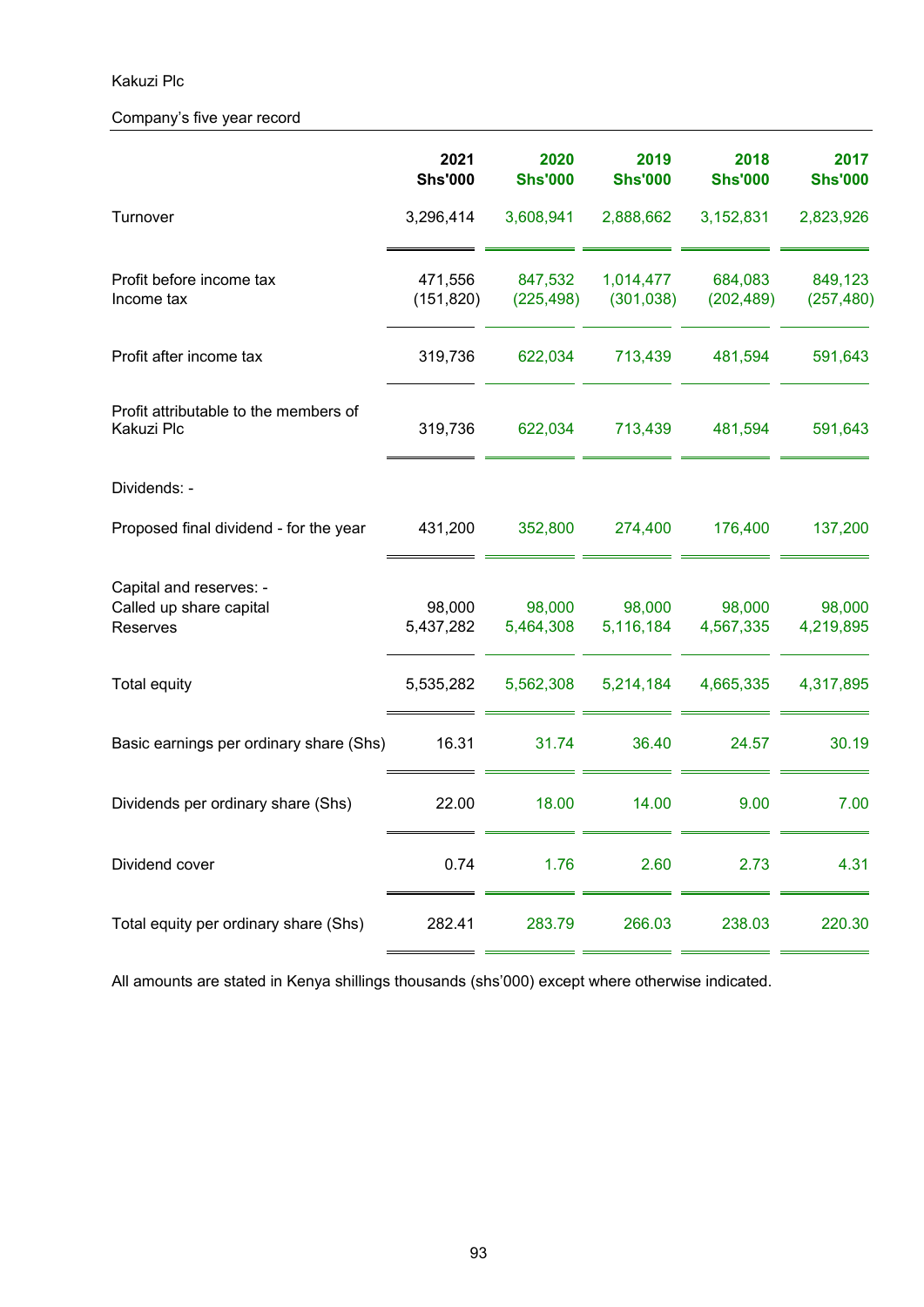#### Major shareholders and distribution schedule

#### **MAJOR SHAREHOLDERS**

The 10 major shareholders and their holdings at 31 December 2021 were:

|             | Shareholder name                             | Number of<br>ordinary shares | %         |
|-------------|----------------------------------------------|------------------------------|-----------|
| $\mathbf 1$ | John Kibunga Kimani                          | 6,338,099                    | 32.34%    |
| 2           | <b>Bordure Limited</b>                       | 5,107,920                    | 26.06%    |
| 3           | Lintak Investments Limited                   | 4,828,714                    | 24.64%    |
| 4           | Standard Chartered Nominees a/c 9532         | 429,134                      | 2.19%     |
| 5           | G.H. Kluge & Sons Limited                    | 239,118                      | 1.22%     |
| 6           | Kakuzi Neighbourhoods Development Foundation | 216,598                      | 1.11%     |
| 7           | HSBC Global Custody Nominee (UK) Limited     | 200,000                      | 1.02%     |
| 8           | Joe B. Wanjui                                | 122,004                      | 0.62%     |
| 9           | John Okuna Ogango                            | 109,700                      | 0.55%     |
| 10          | Lise Larsen & Esther Ebba Aasberg Larsen     | 48,999                       | 0.25%     |
|             |                                              | 17,640,286                   | $90.00\%$ |

\* Camellia Plc incorporated in England, by virtue of its interests in Bordure Limited incorporated in England and Lintak Investments Limited incorporated in Kenya, is deemed to be interested in these ordinary shares.

## **DISTRIBUTION SCHEDULE**

The distribution of ordinary shares as at 31 December 2021 was:

| <b>Ordinary shares range</b> | Number of<br>shareholders | Number of<br>ordinary shares | $\frac{0}{0}$ |
|------------------------------|---------------------------|------------------------------|---------------|
| Less than 500                | 806                       | 124,010                      | 0.63%         |
| 501 to 5,000                 | 426                       | 768,172                      | 3.92%         |
| 5,001 to 10,000              | 45                        | 340,211                      | 1.74%         |
| 10,001 to 100,000            | 39                        | 776,319                      | 3.96%         |
| 100,001 to 1,000,000         | 6                         | 1,316,554                    | 6.72%         |
| Over 1,000,000               | 3                         | 16,274,733                   | 83.03%        |
|                              | 1,325                     | 19,599,999                   | 100.00%       |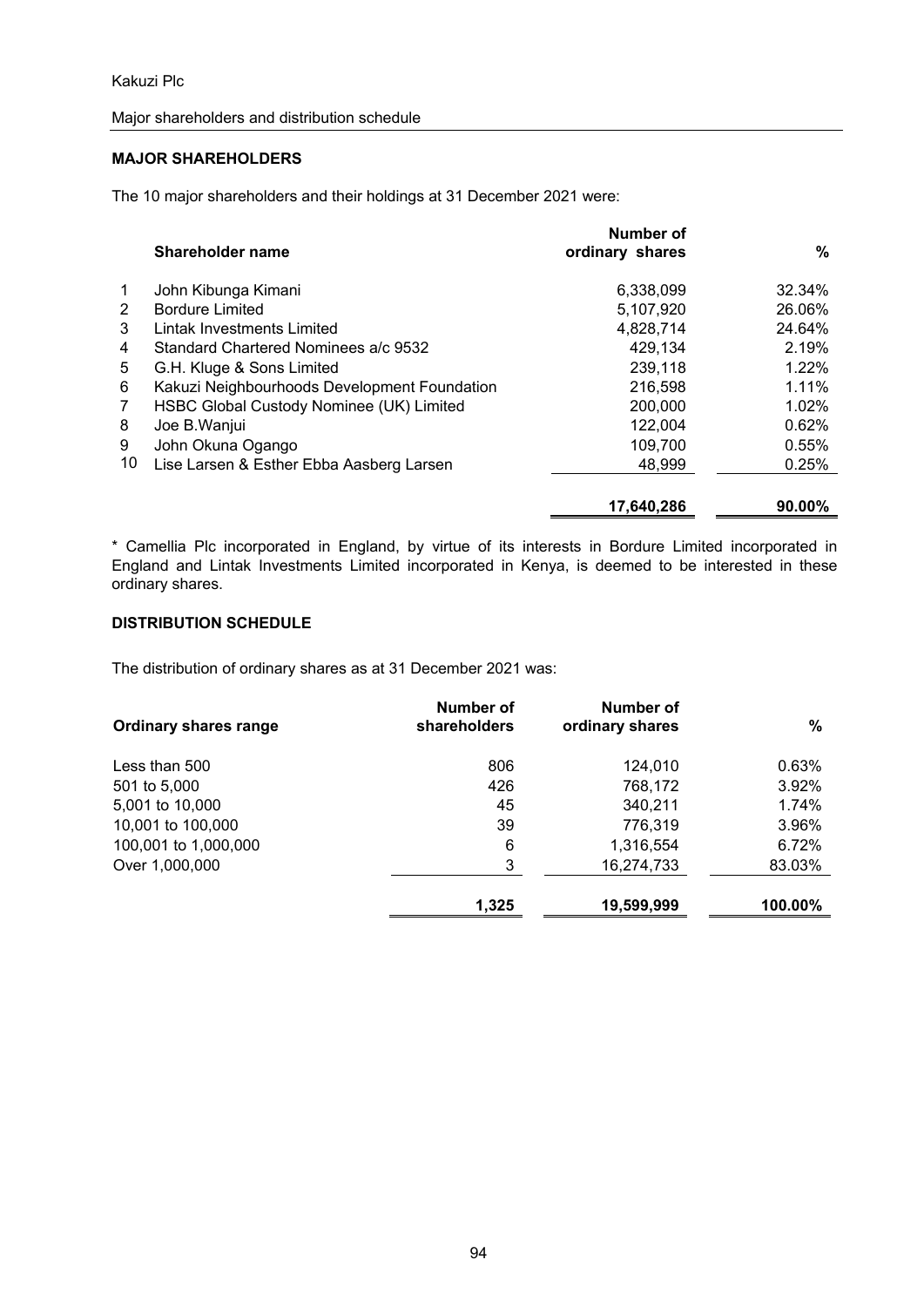Kakuzi Plc

Form of Proxy (94<sup>th</sup> Annual General Meeting)

| I/WE     |                                                                                                                                                                                                                                    |                                            |
|----------|------------------------------------------------------------------------------------------------------------------------------------------------------------------------------------------------------------------------------------|--------------------------------------------|
|          |                                                                                                                                                                                                                                    | being a member of the above-named Company, |
|          |                                                                                                                                                                                                                                    |                                            |
|          |                                                                                                                                                                                                                                    |                                            |
|          | Email Address _______________________________, or failing him/her __________________________________                                                                                                                               |                                            |
|          |                                                                                                                                                                                                                                    |                                            |
|          |                                                                                                                                                                                                                                    |                                            |
| thereof. | duly appointed Chairman of the meeting, as my/our proxy, to vote for me/us on my/our behalf at the Annual<br>General Meeting of the Company to be held on Tuesday, 17 <sup>th</sup> May 2022 at 12.00 noon, and at any adjournment |                                            |
|          |                                                                                                                                                                                                                                    |                                            |
|          |                                                                                                                                                                                                                                    |                                            |
|          |                                                                                                                                                                                                                                    |                                            |

#### **Note:**

- 1. A member entitled to attend and vote is entitled to appoint a proxy to attend and vote in his/her stead and a proxy need not be a member of the Company.
- 2. In the case of a member being a limited Company, this form must be completed under its common seal or under the hand of an officer or attorney duly authorized in writing.
- **3.** Proxies must be in the hands of the Company's Registrars no later than Friday, 13<sup>th</sup> May 2022.